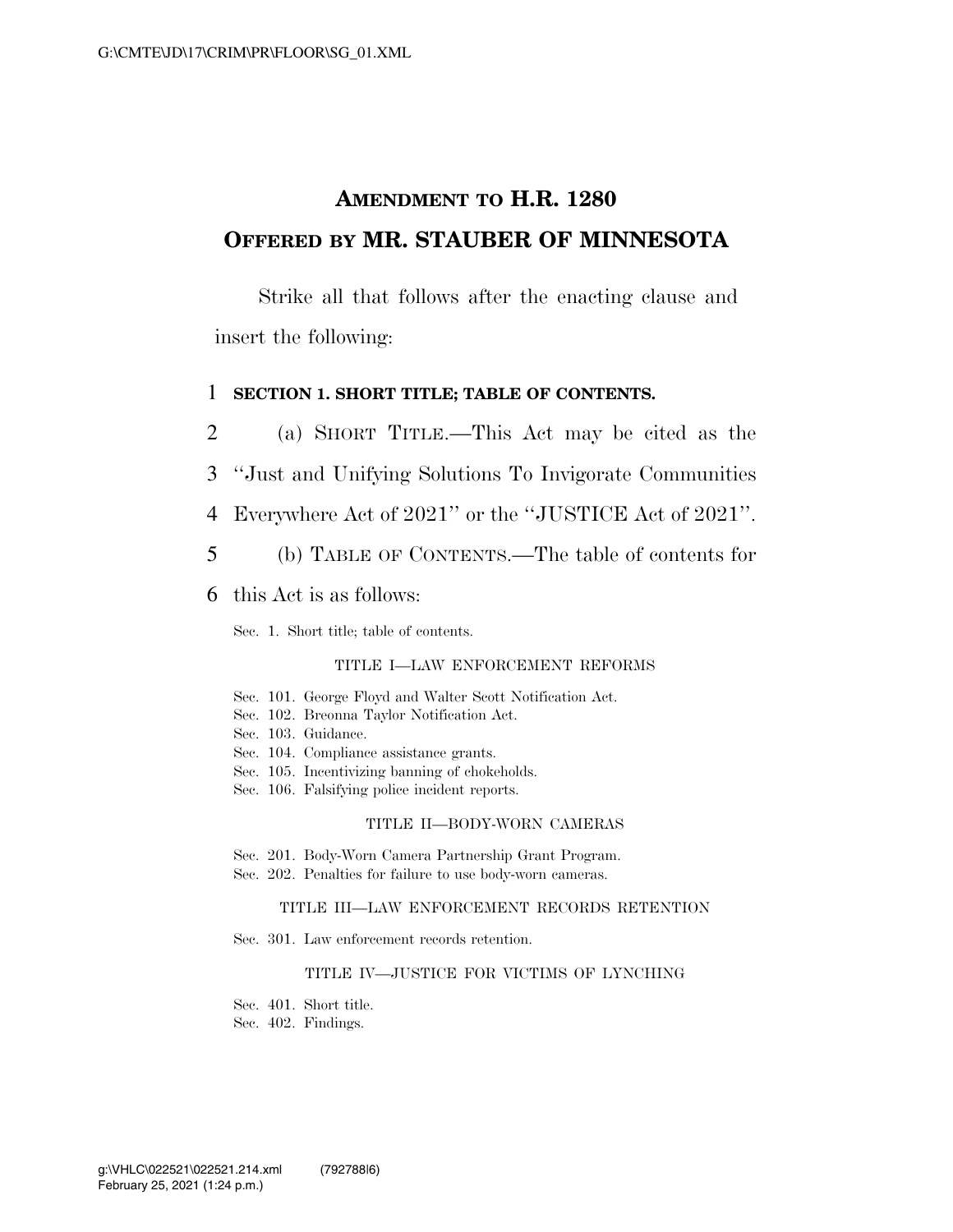Sec. 403. Lynching.

#### TITLE V—ALTERNATIVES TO THE USE OF FORCE, DE-ESCA-LATION, BEHAVIORAL HEALTH CRISES AND DUTY TO INTER-VENE TRAINING

- Sec. 501. Training on alternatives to use of force, de-escalation, and behavioral health crises.
- Sec. 502. Training on duty to intervene.

#### TITLE VI—NATIONAL CRIMINAL JUSTICE COMMISSION ACT

- Sec. 601. Short title.
- Sec. 602. Findings.
- Sec. 603. Establishment of Commission.
- Sec. 604. Purpose of the Commission.
- Sec. 605. Review, recommendations, and report.
- Sec. 606. Membership.
- Sec. 607. Administration.
- Sec. 608. Authorization of appropriations.
- Sec. 609. Sunset.

#### TITLE VII—LAW ENFORCEMENT AGENCY HIRING AND EDUCATION

- Sec. 701. Law enforcement agency hiring.
- Sec. 702. Reauthorization of law enforcement grant programs.

#### TITLE VIII—BEST PRACTICES AND STUDIES

- Sec. 801. Best practices.
- Sec. 802. Study.
- Sec. 803. Mental health study.
- Sec. 804. Study and proposal on improving accountability for DOJ grants.

#### TITLE IX—CLOSING THE LAW ENFORCEMENT CONSENT LOOPHOLE ACT

Sec. 901. Prohibition on engaging in sexual acts while acting under color of law.

- Sec. 902. Incentive for States.
- Sec. 903. Reports to Congress.

Sec. 1. .

# 1 **TITLE I—LAW ENFORCEMENT**  2 **REFORMS**

### 3 **SEC. 101. GEORGE FLOYD AND WALTER SCOTT NOTIFICA-**

- 4 **TION ACT.**
- 5 (a) SHORT TITLE.—This section may be cited as the
- 6 ''George Floyd and Walter Scott Notification Act''.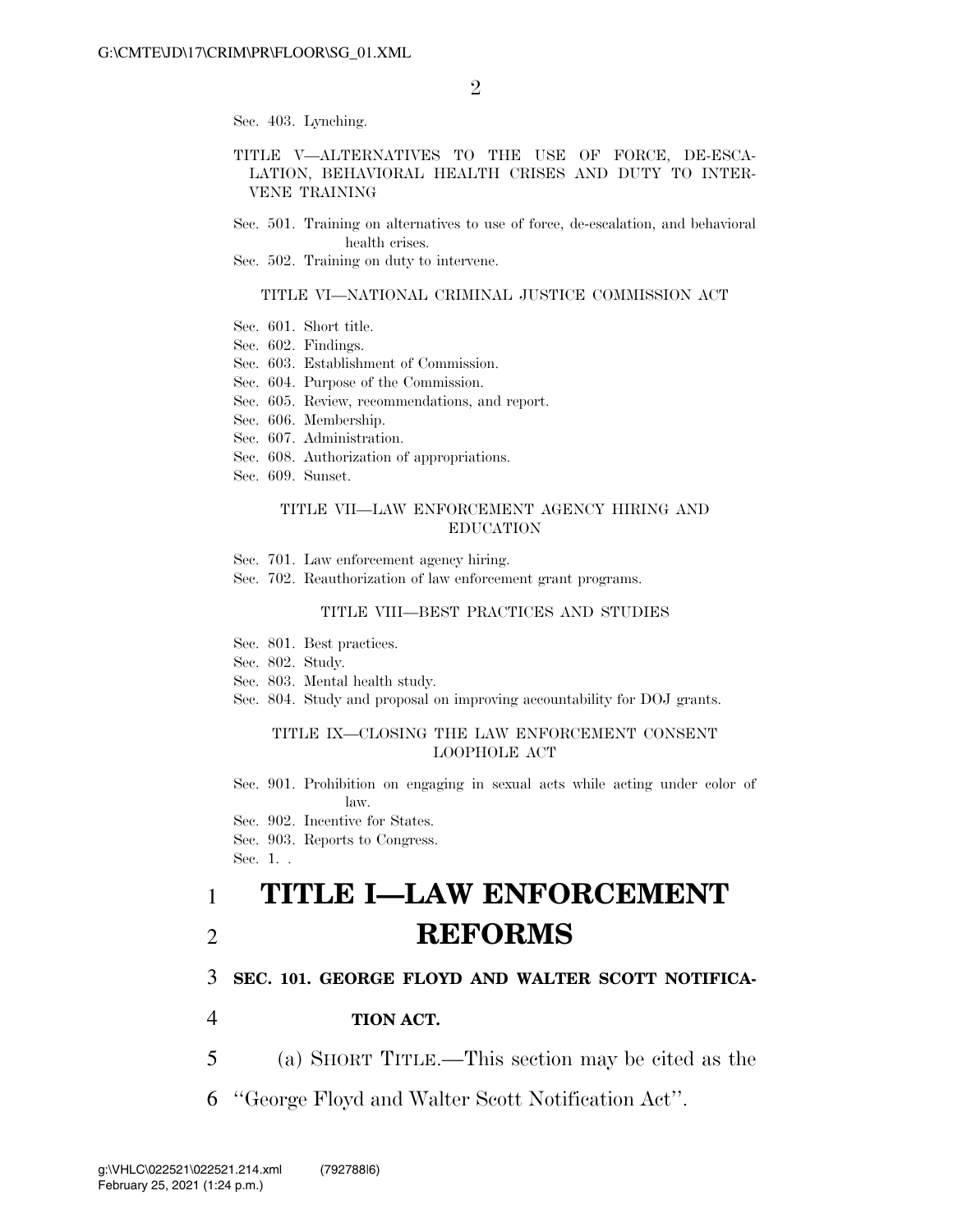(b) NATIONAL USE-OF-FORCE DATA COLLECTION.— Section 501 of title I of the Omnibus Crime Control and Safe Streets Act of 1968 (34 U.S.C. 10152) is amended by adding at the end the following:

 ''(h) NATIONAL USE-OF-FORCE DATA COLLEC-TION $-$ 

| 7  | " $(1)$ DEFINITIONS.—In this section—           |
|----|-------------------------------------------------|
| 8  | "(A) the term 'law enforcement officer'—        |
| 9  | "(i) means any officer, agent, or em-           |
| 10 | ployee of a State, unit of local government,    |
| 11 | or an Indian tribe authorized by law or by      |
| 12 | a government agency to engage in or su-         |
| 13 | pervise the prevention detection, or inves-     |
| 14 | tigation of any violation of criminal law, or   |
| 15 | authorized by law to supervise sentenced        |
| 16 | criminal offenders; and                         |
| 17 | "(ii) includes an individual described          |
| 18 | in clause (i) who is employed or volunteers     |
| 19 | in a full-time, part-time, or auxiliary ca-     |
| 20 | pacity;                                         |
| 21 | "(B) the term 'National Use-of-Force Data       |
| 22 | Collection' means the National Use-of-Force     |
| 23 | Data Collection of the Federal Bureau of Inves- |
| 24 | tigation; and                                   |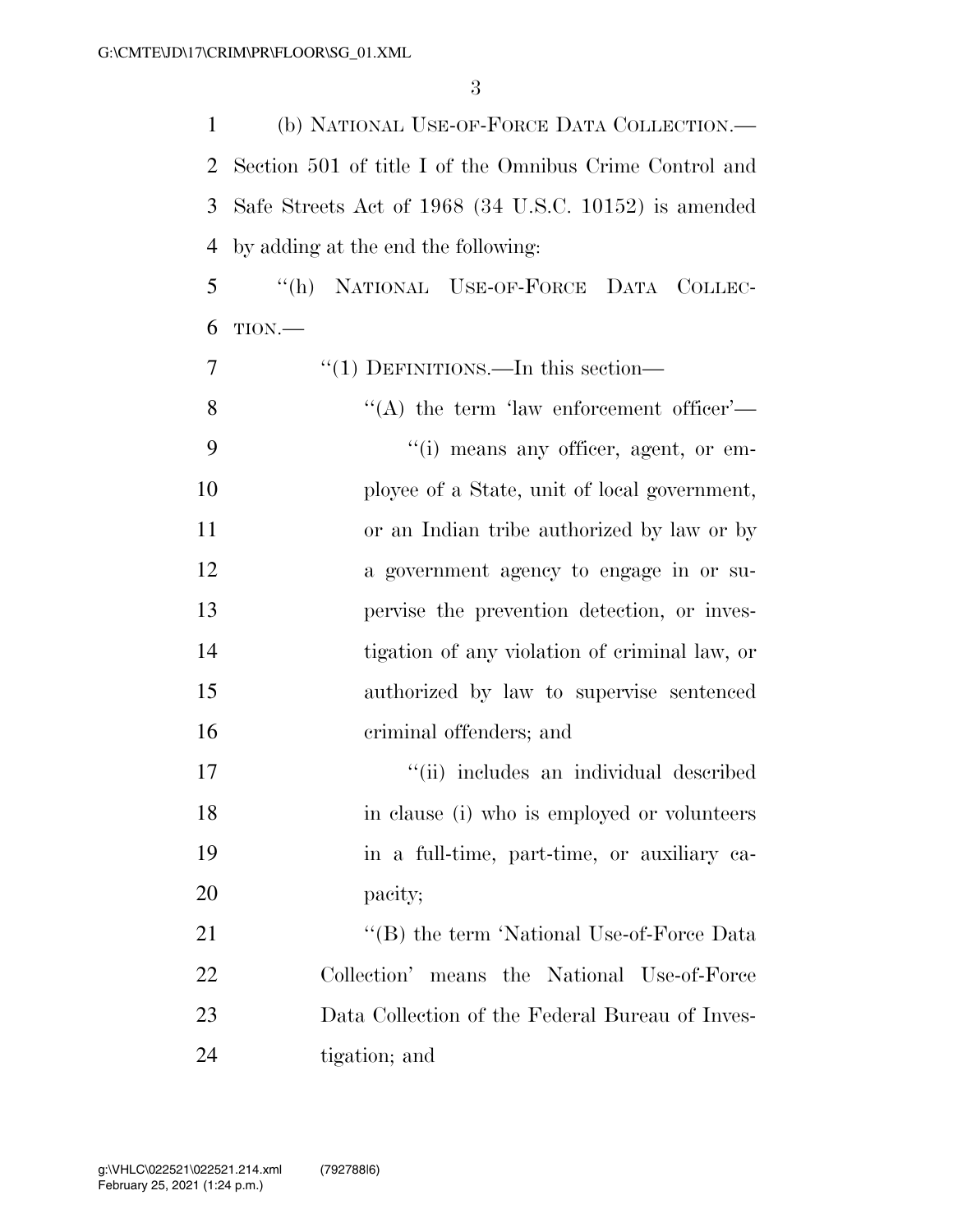| $\mathbf{1}$   | " $(C)$ the term 'serious bodily injury' means        |
|----------------|-------------------------------------------------------|
| $\overline{2}$ | bodily injury that involves a substantial risk of     |
| 3              | death, unconsciousness, extreme physical pain,        |
| $\overline{4}$ | protracted and obvious disfigurement, or pro-         |
| 5              | tracted loss or impairment of the function of a       |
| 6              | bodily member, organ, or mental faculty.              |
| 7              | "(2) REPORTING REQUIREMENT.—For each fis-             |
| 8              | cal year in which a State or unit of local government |
| 9              | receives funds under subsection (a), the State or     |
| 10             | unit of local government shall report to the National |
| 11             | Use-of-Force Data Collection on an annual basis and   |
| 12             | pursuant to guidelines established by the Federal     |
| 13             | Bureau of Investigation, information regarding—       |
| 14             | $\lq\lq$ a use-of-force event by a law enforce-       |
| 15             | ment officer in the State or unit of local gov-       |
| 16             | ernment that involves—                                |
| 17             | "(i) the fatality of an individual that               |
| 18             | is connected to use of force by a law en-             |
| 19             | forcement officer;                                    |
| 20             | "(ii) the serious bodily injury of an in-             |
| 21             | dividual that is connected to use of force            |
| 22             | by a law enforcement officer; and                     |
| 23             | "(iii) in the absence of either death or              |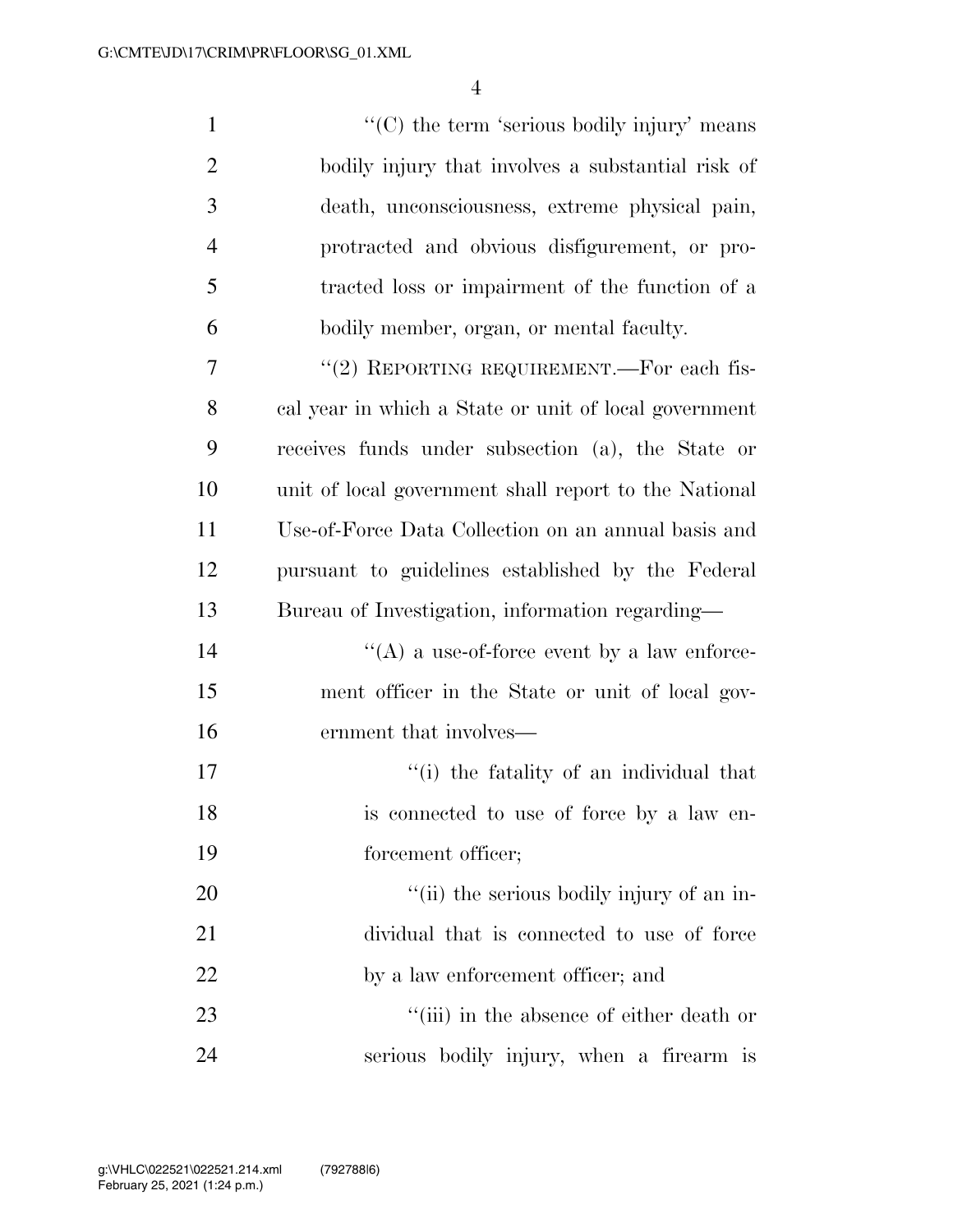| $\mathbf{1}$   | discharged by a law enforcement officer at              |
|----------------|---------------------------------------------------------|
| $\overline{2}$ | or in the direction of an individual;                   |
| 3              | $\lq\lq (B)$ any event in which a firearm is dis-       |
| $\overline{4}$ | charged by a civilian at or in the direction of         |
| 5              | a law enforcement officer; and                          |
| 6              | $\lq\lq$ (C) the death or serious bodily injury of      |
| 7              | a law enforcement officer that results from any         |
| 8              | discharge of a firearm by a civilian, or any            |
| 9              | other means, including whether the law enforce-         |
| 10             | ment officer was killed or suffered serious bod-        |
| 11             | ily injury as part of an ambush or calculated           |
| 12             | attack.                                                 |
| 13             | "(3) INFORMATION REQUIRED.—For each use-                |
| 14             | of-force event required to be reported under para-      |
| 15             | $graph$ $(2)$ , the following information shall be pro- |
| 16             | vided, as required by the Federal Bureau of Inves-      |
| 17             | tigation:                                               |
| 18             | $\lq\lq$ (A) Incident information.                      |
| 19             | "(B) Subject information.                               |
| 20             | $\lq\lq$ (C) Officer information.                       |
| 21             | $\lq(4)$ COMPLIANCE.—                                   |
| 22             | "(A) INELIGIBILITY FOR FUNDS.—                          |
| 23             | "(i) FIRST FISCAL YEAR.—                                |
| 24             | $\lq\lq$ (I) STATES.—For the first fis-                 |
| 25             | cal year beginning after the date of                    |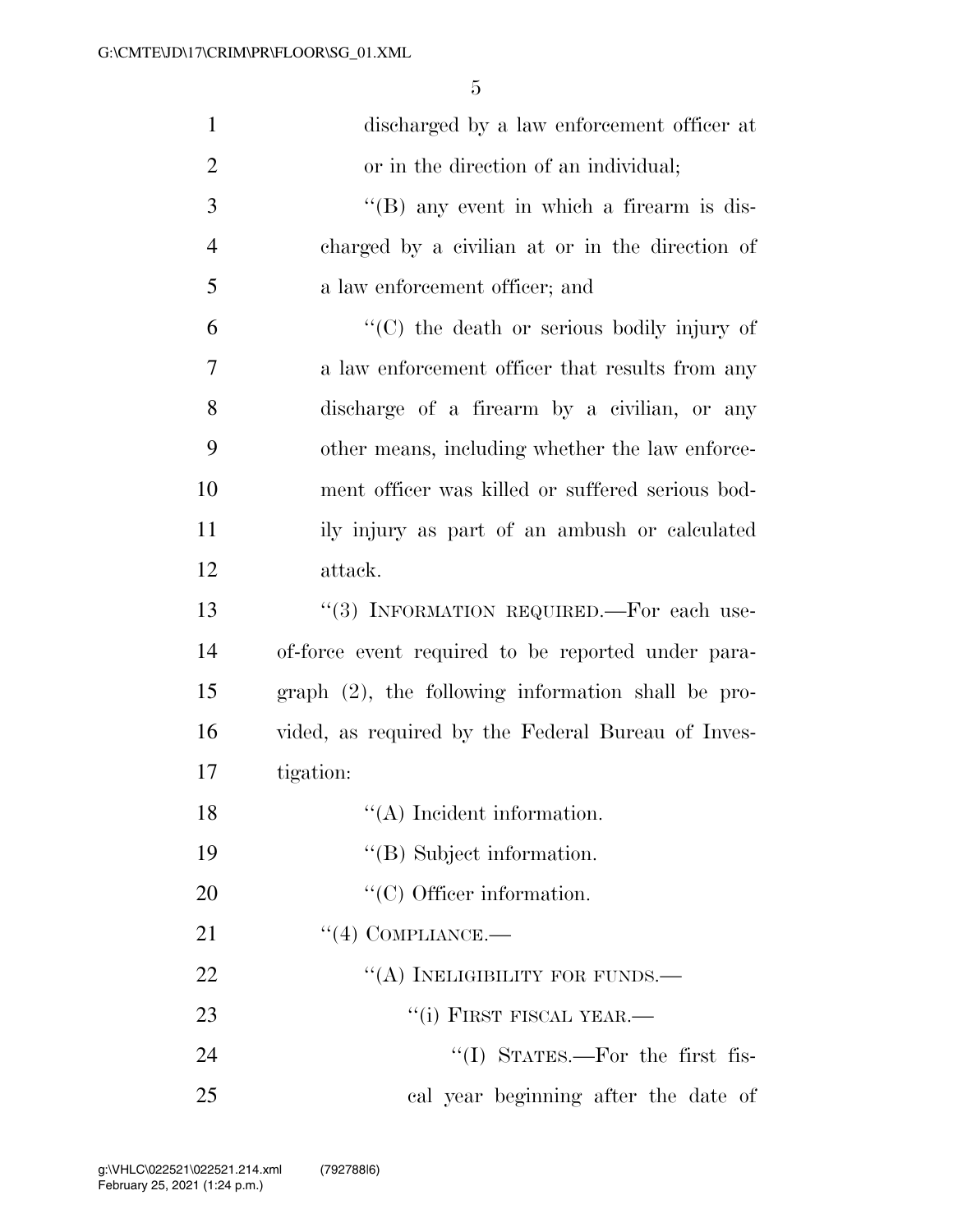| $\mathbf{1}$   | enactment of the George Floyd and         |
|----------------|-------------------------------------------|
| $\overline{2}$ | Walter Scott Notification Act in which    |
| 3              | a State fails to comply with paragraph    |
| $\overline{4}$ | $(2)$ with respect to a State law en-     |
| 5              | forcement agency, the State shall be      |
| 6              | subject to a 20-percent reduction of      |
| $\overline{7}$ | the funds that would otherwise be al-     |
| 8              | located for retention by the State        |
| 9              | under section $505(e)$ for that fiscal    |
| 10             | year, and if any unit of local govern-    |
| 11             | ment within the State fails to comply     |
| 12             | with paragraph $(2)$ , the State shall be |
| 13             | subject to a reduction of the funds al-   |
| 14             | located for retention by the State        |
| 15             | under section $505(e)$ that is equal to   |
| 16             | the percentage of the population of       |
| 17             | the State represented by the unit of      |
| 18             | local government, not to exceed 20        |
| 19             | percent.                                  |
| 20             | "(II) LOCAL GOVERNMENTS.-                 |
| 21             | For the first fiscal year beginning       |
| 22             | after the date of enactment of the        |
| 23             | George Floyd and Walter Scott Notifi-     |
| 24             | cation Act in which a unit of local       |
| 25             | government fails to comply with para-     |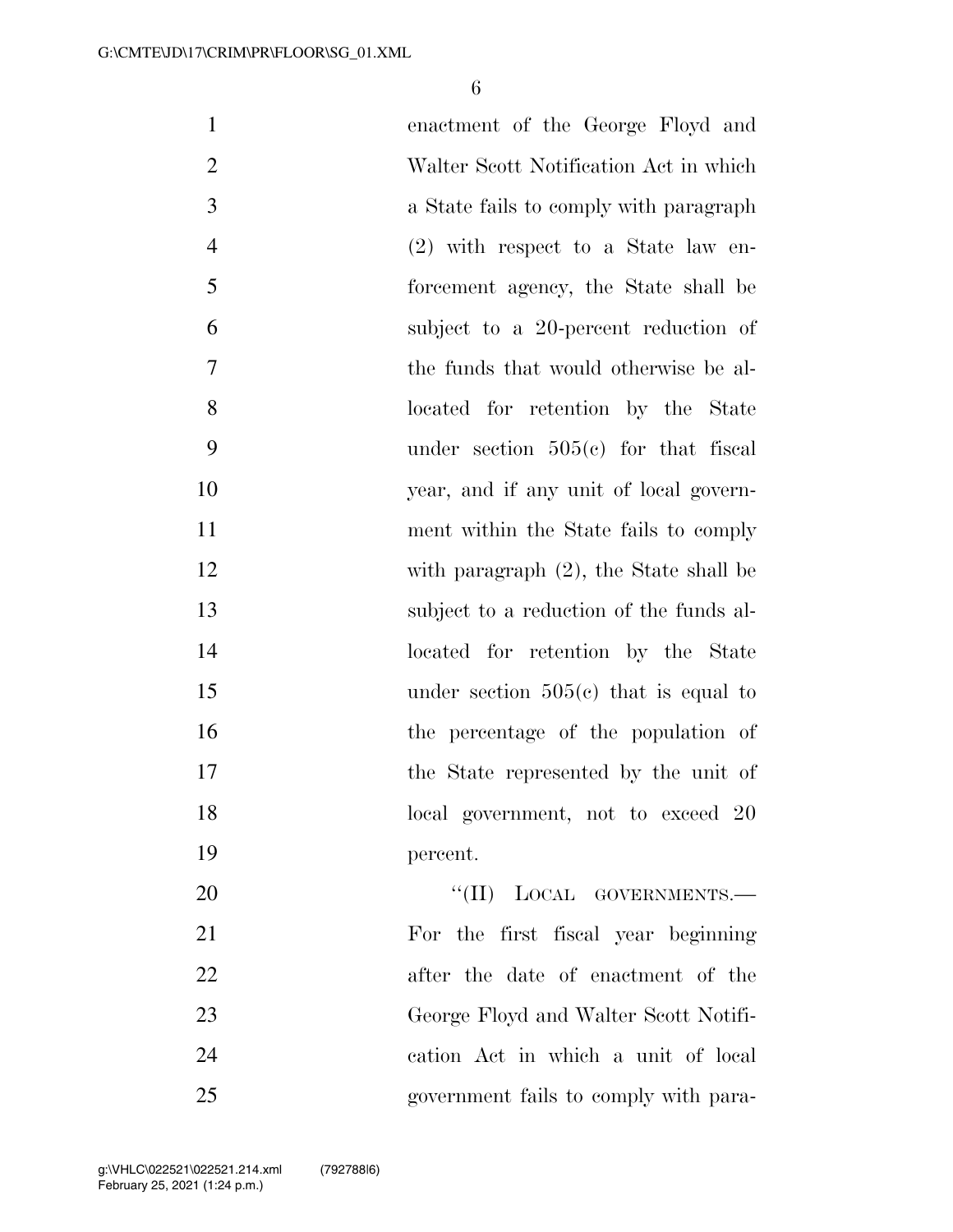| $\mathbf{1}$   | graph $(2)$ , the unit of local govern-   |
|----------------|-------------------------------------------|
| $\overline{2}$ | ment shall be subject to a 20-percent     |
| 3              | reduction of the funds that would oth-    |
| $\overline{4}$ | erwise be allocated to the unit of local  |
| 5              | government for that fiscal year under     |
| 6              | this subpart.                             |
| 7              | "(ii) SUBSEQUENT FISCAL YEARS.—           |
| 8              | $\lq\lq$ (I) STATES.—Beginning in the     |
| 9              | first fiscal year beginning after the     |
| 10             | first fiscal year described in clause     |
| 11             | $(i)(I)$ in which a State fails to comply |
| 12             | with paragraph $(2)$ with respect to a    |
| 13             | State law enforcement agency, the         |
| 14             | percentage by which the funds de-         |
| 15             | scribed in clause $(i)(I)$ are reduced    |
| 16             | shall be increased by 5 percent each      |
| 17             | fiscal year the State fails to comply     |
| 18             | with paragraph $(2)$ , except that such   |
| 19             | reduction shall not exceed 25 percent     |
| 20             | in any fiscal year.                       |
| 21             | "(II) LOCAL GOVERNMENTS.-                 |
| 22             | Beginning in the first fiscal year be-    |
| 23             | ginning after the first fiscal year de-   |
| 24             | scribed in clause $(i)(II)$ in which a    |
| 25             | unit of local government fails to com-    |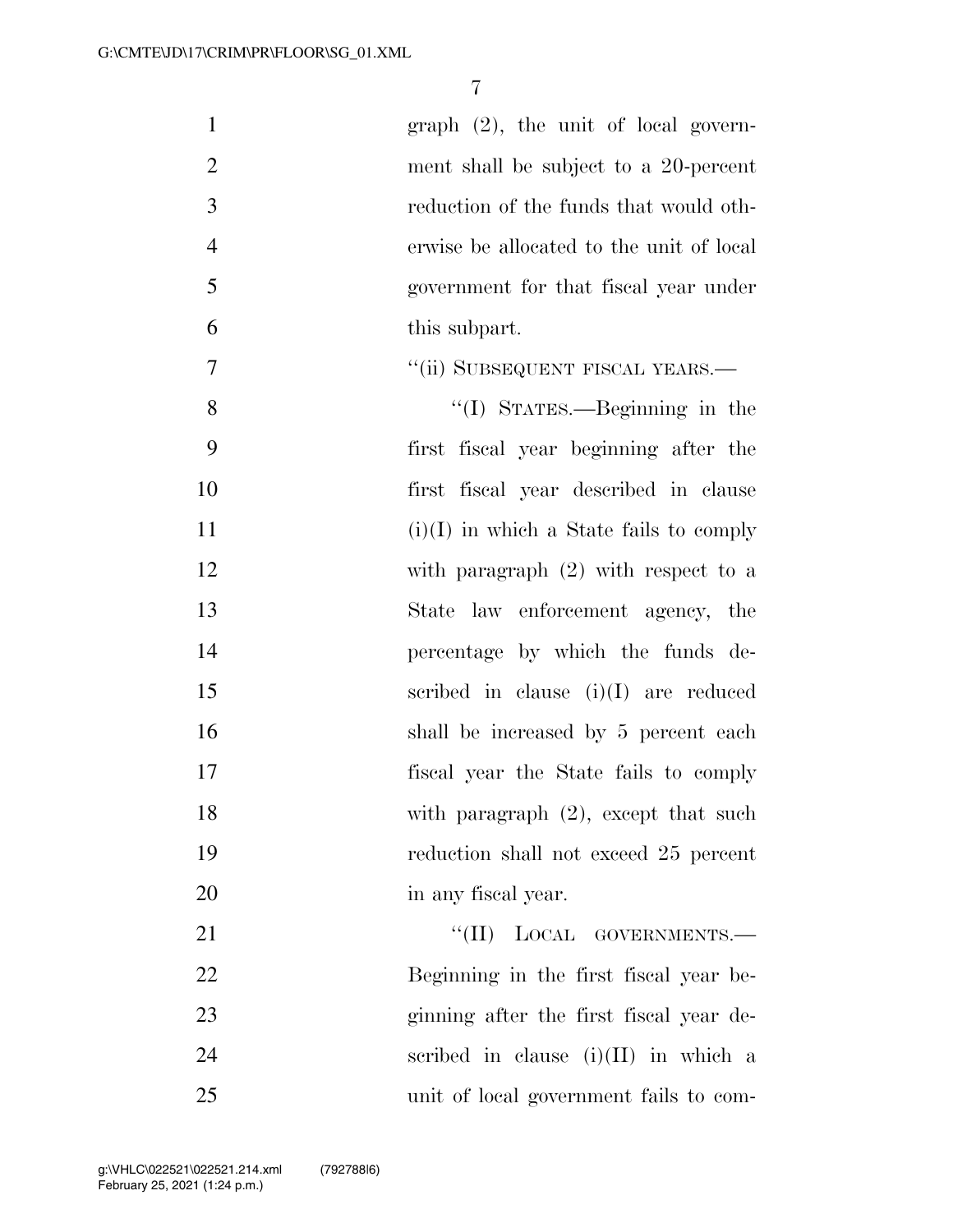| $\mathbf{1}$   | ply with paragraph $(2)$ , the percent-               |
|----------------|-------------------------------------------------------|
| $\overline{2}$ | age by which the funds described in                   |
| 3              | clause $(i)(II)$ are reduced shall be in-             |
| $\overline{4}$ | creased by 5 percent each fiscal year                 |
| 5              | the unit of local government fails to                 |
| 6              | comply with paragraph $(2)$ , except                  |
| $\tau$         | that such reduction shall not exceed                  |
| 8              | 25 percent in any fiscal year.                        |
| 9              | "(B) REALLOCATION.—Amounts not allo-                  |
| 10             | cated under a program referred to in subpara-         |
| 11             | graph (A) to a State or unit of local govern-         |
| 12             | ment for failure to comply with paragraph $(2)$       |
| 13             | shall be reallocated under the program to             |
| 14             | States or units of local government that have         |
| 15             | complied with paragraph (2).                          |
| 16             | "(5) PUBLIC AVAILABILITY OF DATA.—Not                 |
| 17             | later than 1 year after the date of enactment of this |
| 18             | Act, and each year thereafter, the Director of the    |
| 19             | Federal Bureau of Investigation shall publish, and    |
| 20             | make available to the public, the National Use-of-    |
| 21             | Force Data Collection.                                |
| 22             | "(6) FBI OUTREACH AND TECHNICAL ASSIST-               |
| 23             | ANCE.—The Director of the Federal Bureau of In-       |
| 24             | vestigation shall provide to a State or unit of local |
| 25             | government technical assistance and training for the  |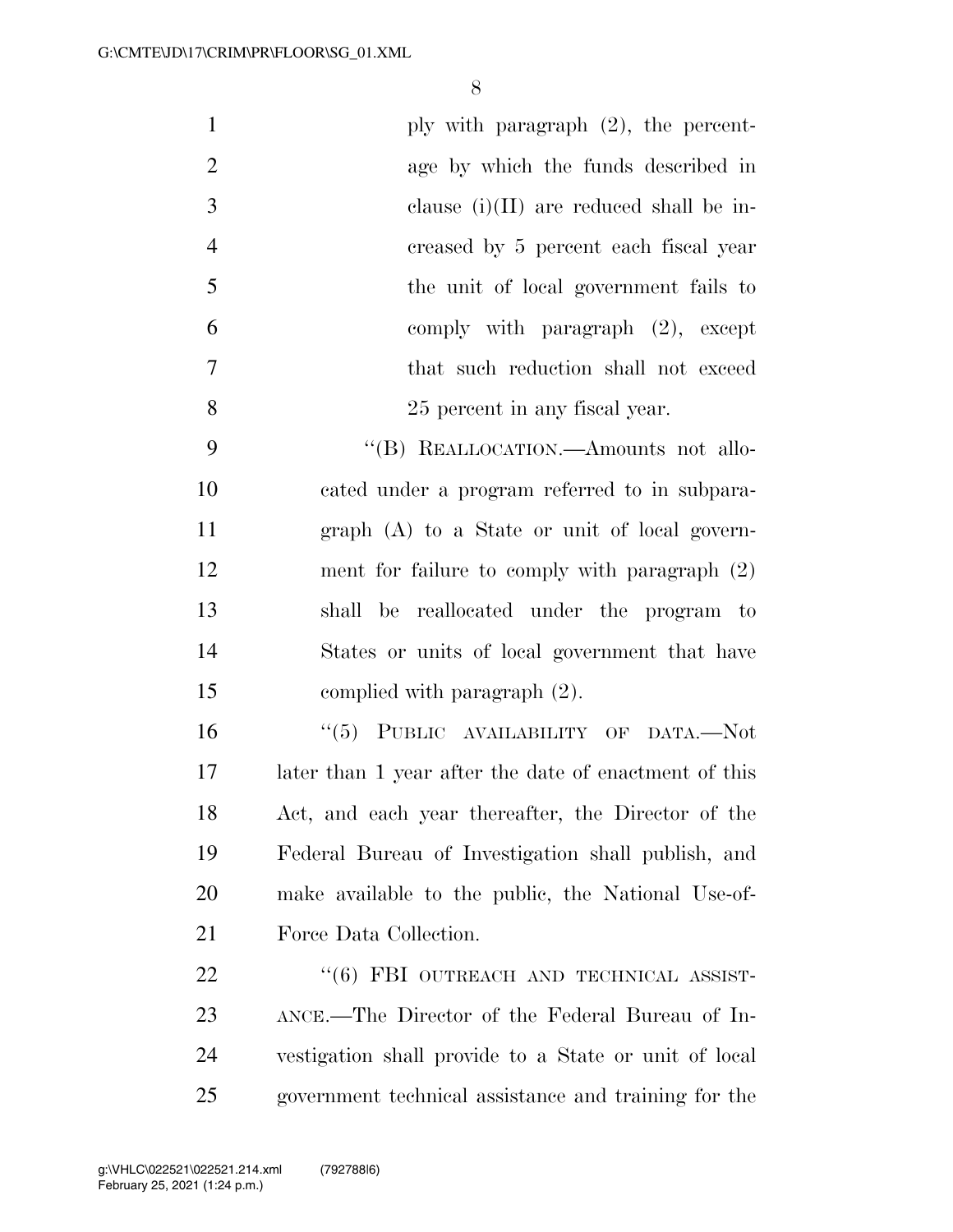collection and submission of data in accordance with 2 this subsection.".

## **SEC. 102. BREONNA TAYLOR NOTIFICATION ACT.**

 (a) SHORT TITLE.—This section may be cited as the ''Breonna Taylor Notification Act of 2020''.

 (b) NO-KNOCK WARRANT REPORTS.—Section 501 of title I of the Omnibus Crime Control and Safe Streets Act of 1968 (34 U.S.C. 10152), as amended by section 101 of this Act, is amended by adding at the end the following: 10 "'(i) NO-KNOCK WARRANT REPORTS.—

11 "(1) DEFINITIONS.—In this subsection:

12 "(A) FEDERAL LAW ENFORCEMENT AGEN- CY.—The term 'Federal law enforcement agen- cy' means any agency of the United States au- thorized to engage in or supervise the preven- tion, detection, investigation, or prosecution of any violation of Federal criminal law.

18 "(B) NO-KNOCK WARRANT.—The term 'no-knock warrant' means a warrant that au- thorizes a law enforcement officer to enter a certain premises to execute a warrant without first knocking or otherwise announcing the presence of the law enforcement officer if a court of competent jurisdiction finds reasonable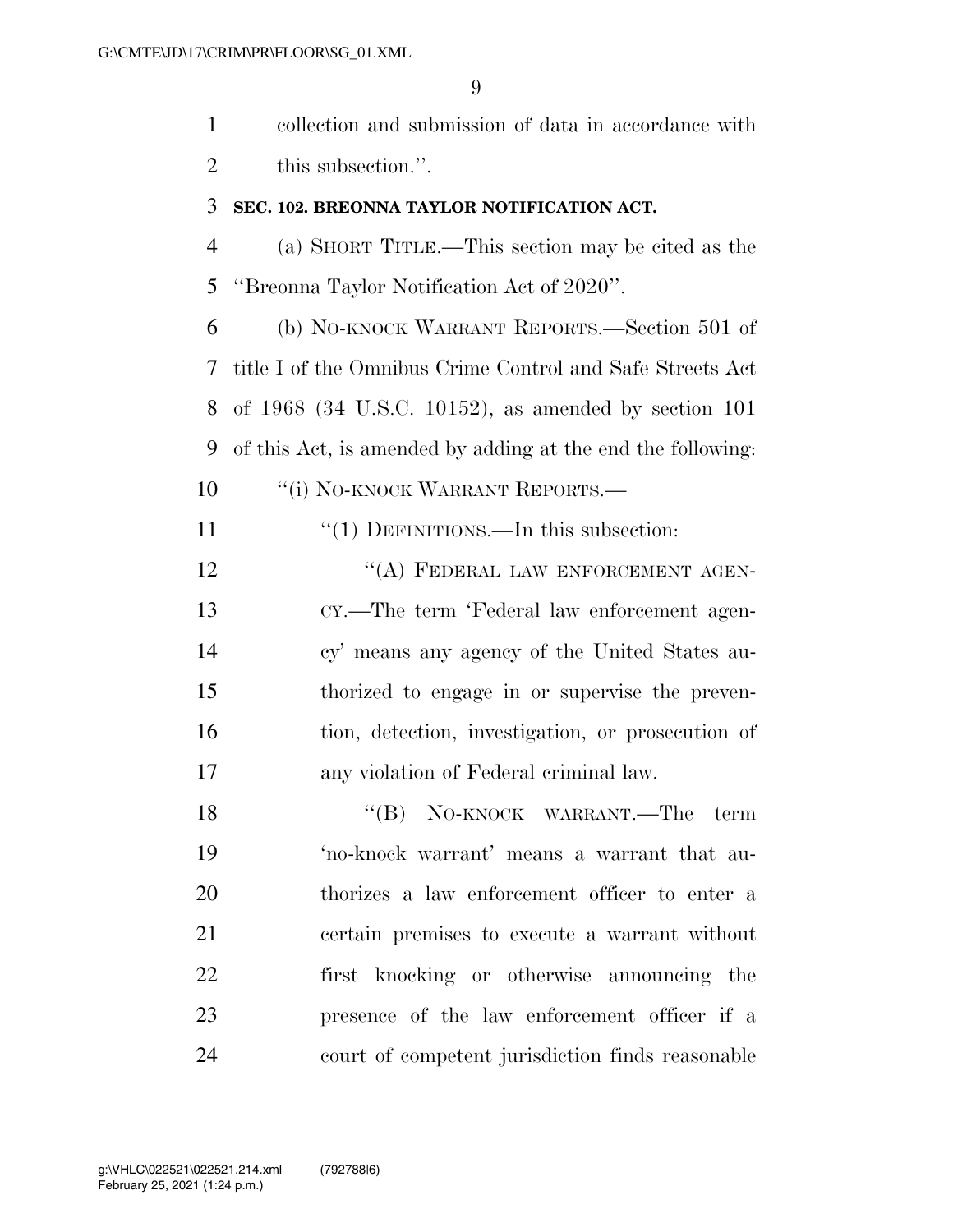| $\mathbf{1}$   | suspicion that knocking and announcing the        |
|----------------|---------------------------------------------------|
| $\overline{2}$ | presence of law enforcement would—                |
| 3              | "(i) pose a danger to the officer, a              |
| $\overline{4}$ | suspect, or a third party on the premises;        |
| 5              | "(ii) inhibit the investigation; or               |
| 6              | "(iii) allow the destruction of evi-              |
| $\overline{7}$ | dence.                                            |
| 8              | "(C) STATE LAW ENFORCEMENT AGENCY;                |
| 9              | LOCAL LAW ENFORCEMENT AGENCY.—The                 |
| 10             | terms 'State law enforcement agency' and 'local   |
| 11             | law enforcement agency' mean an agency of a       |
| 12             | State or unit of local government, respectively,  |
| 13             | that is authorized to engage in or supervise the  |
| 14             | prevention, detection, investigation, or prosecu- |
| 15             | tion of any violation of criminal law.            |
| 16             | $``(2)$ REPORT TO ATTORNEY GENERAL.—              |
| 17             | $\lq\lq$ REQUIREMENT.—                            |
| 18             | "(i) IN GENERAL.—Subject to clause                |
| 19             | (iii), not later than January 31 of the first     |
| 20             | calendar year beginning after the date of         |
| 21             | enactment of the Breonna Taylor Notifica-         |
| 22             | tion Act of 2020, and annually there-             |
| 23             | after—                                            |
| 24             | $\lq\lq$ (I) a State that receives funds          |
| 25             | under subsection (a) shall submit to              |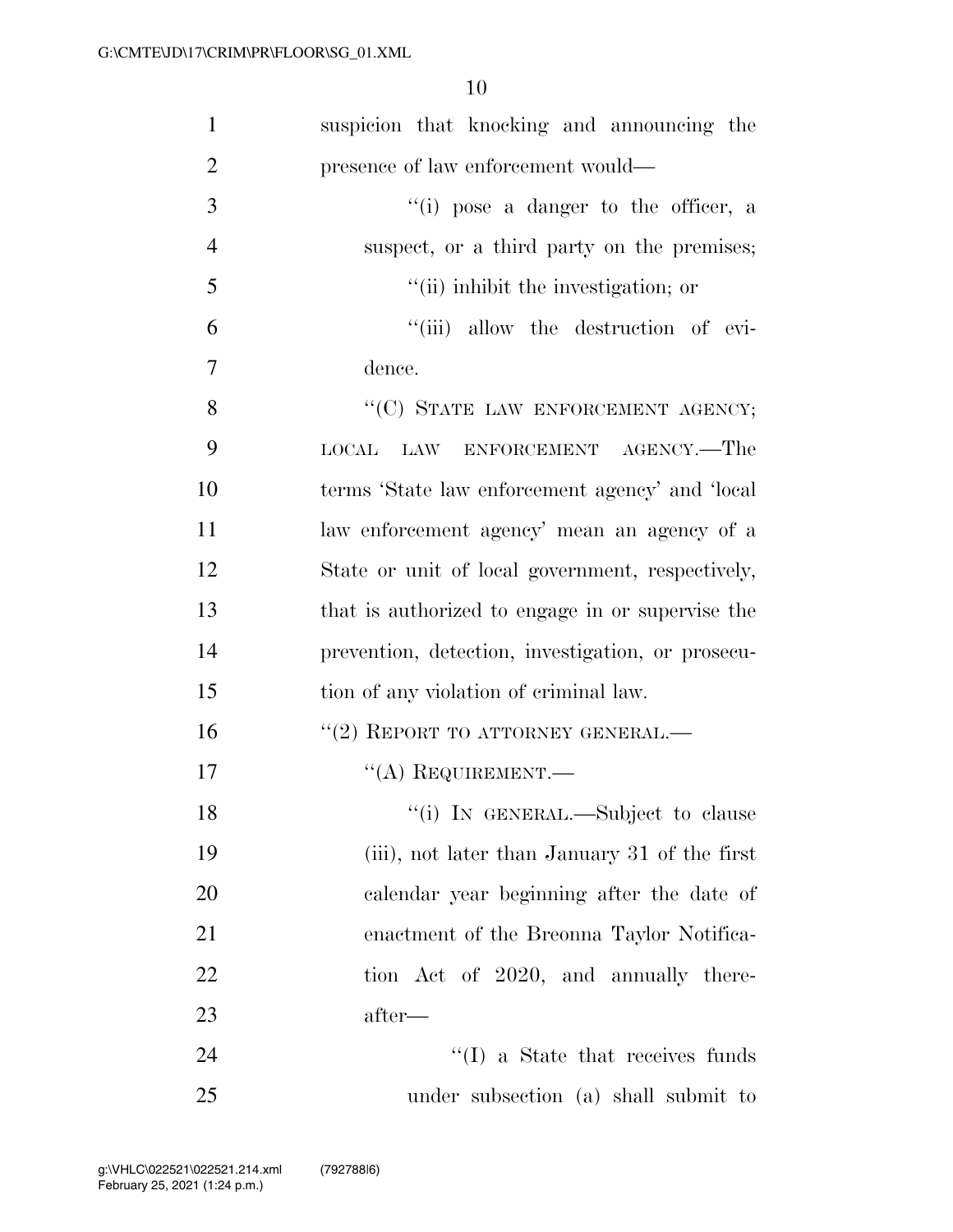| $\mathbf{1}$   | the Attorney General a report that in-       |
|----------------|----------------------------------------------|
| $\overline{2}$ | cludes, for each no-knock warrant car-       |
| 3              | ried out by a State law enforcement          |
| $\overline{4}$ | agency of the State during the pre-          |
| 5              | eeding calendar year, the information        |
| 6              | described in subclauses (I) through          |
| $\overline{7}$ | (V) of paragraph $(3)(A)(i)$ ; and           |
| 8              | $\lq\lq$ (II) a unit of local government     |
| 9              | that receives funds under subsection         |
| 10             | (a) shall submit to the Attorney Gen-        |
| 11             | eral a report that includes—                 |
| 12             | "(aa) for each no-knock                      |
| 13             | warrant carried out by a local               |
| 14             | law enforcement agency of the                |
| 15             | unit of local government during              |
| 16             | the preceding calendar year, the             |
| 17             | information described in<br>sub-             |
| 18             | clauses $(I)$ through $(V)$ of para-         |
| 19             | graph $(3)(A)(i)$ ; and                      |
| 20             | "(bb) the crime rate data                    |
| 21             | for the unit of local government             |
| 22             | for the preceding calendar year.             |
| 23             | ``(ii)<br>STATE OVERSIGHT OF<br><b>LOCAL</b> |
| 24             | GOVERNMENTS.—A State that<br>receives        |
| 25             | funds under subsection (a) shall ensure      |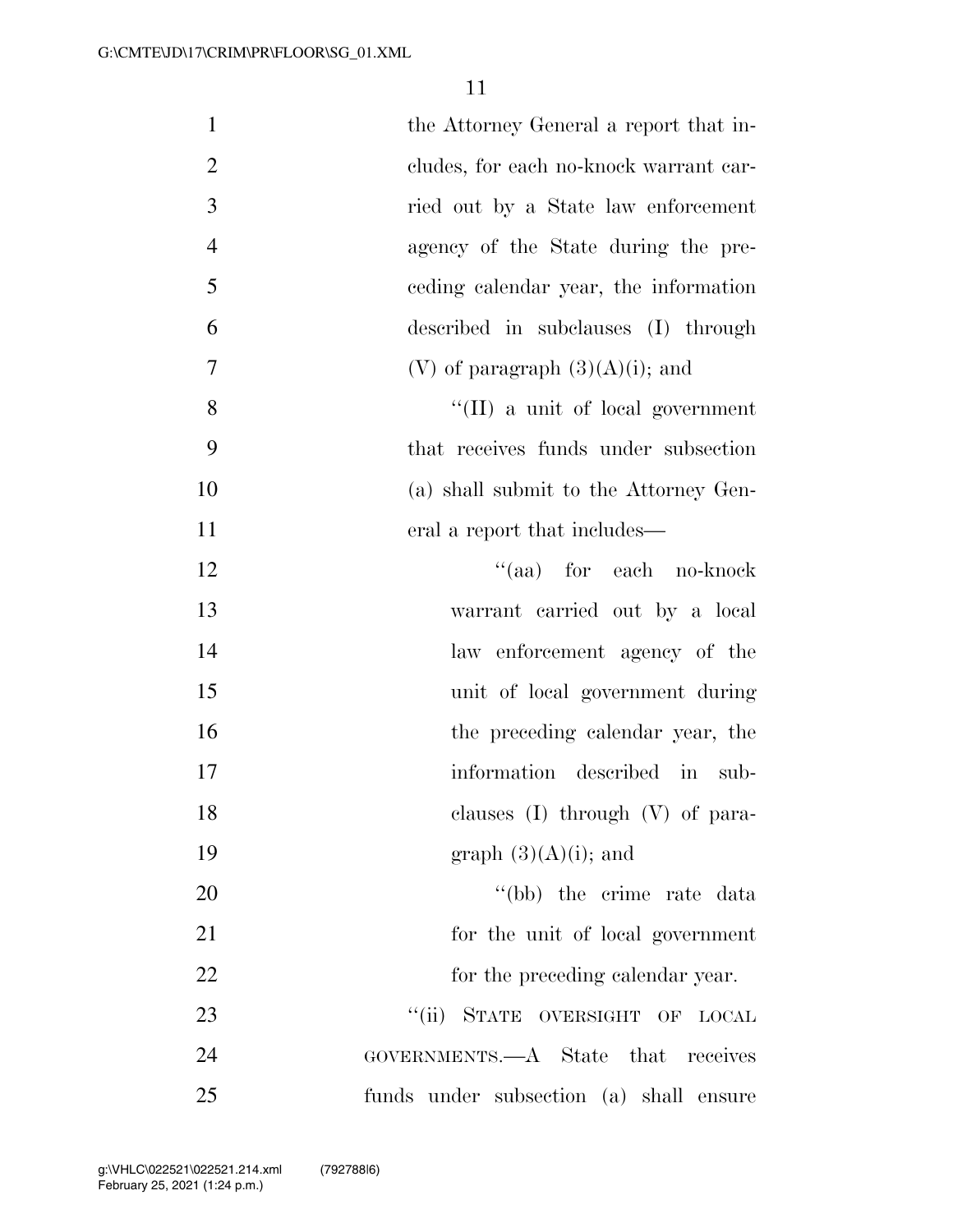| $\mathbf{1}$   | that each unit of local government within  |
|----------------|--------------------------------------------|
| $\overline{2}$ | the State submits to the Attorney General  |
| 3              | a report that includes, in accordance with |
| $\overline{4}$ | clause $(i)(II)$ of this subparagraph—     |
| 5              | $\lq\lq (I)$ for each no-knock warrant     |
| 6              | carried out by a local law enforcement     |
| $\tau$         | agency of the unit of local government     |
| 8              | during the preceding calendar year,        |
| 9              | information described in sub-<br>the       |
| 10             | clauses $(I)$ through $(V)$ of paragraph   |
| 11             | $(3)(A)(i)$ ; and                          |
| 12             | $\lq\lq$ (II) the crime rate data for the  |
| 13             | unit of local government for the pre-      |
| 14             | ceding calendar year.                      |
| 15             | ``(iii)<br>OPEN INVESTIGATIONS.—A          |
| 16             | State or unit of local government—         |
| 17             | $\lq\lq$ (I) may not submit the informa-   |
| 18             | described in subclauses<br>(I)<br>tion     |
| 19             | through $(V)$ of paragraph $(3)(A)(i)$     |
| 20             | for a no-knock warrant relating to an      |
| 21             | investigation that has not been closed     |
| 22             | as of the date on which the applicable     |
| 23             | report is due under clause (i) of this     |
| 24             | subparagraph; and                          |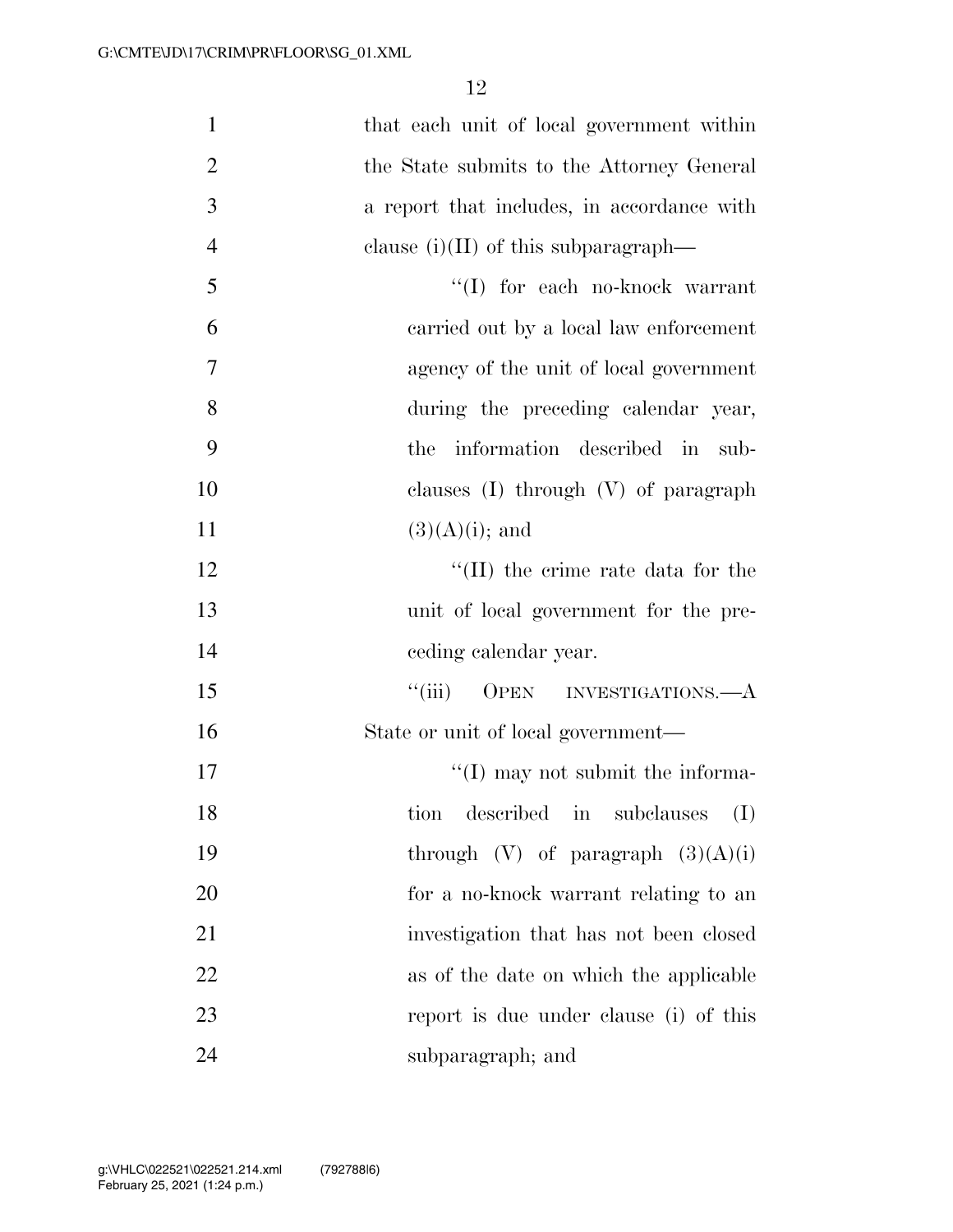| $\mathbf{1}$   | "(II) shall include any informa-      |
|----------------|---------------------------------------|
| $\overline{2}$ | tion withheld under subclause (I) in  |
| 3              | the earliest subsequent report sub-   |
| $\overline{4}$ | mitted under clause (i) after the in- |
| 5              | vestigation has been closed.          |
| 6              | $\lq\lq(B)$ PENALTY.—                 |
| 7              | $``(i)$ In GENERAL.—                  |
| 8              | $``(I)$ FIRST FISCAL YEAR.—           |
| 9              | $\cdot$ (aa) STATES.—                 |
| 10             | $\lq\lq (AA)$ FAILURE<br><b>TO</b>    |
| 11             | COMPLY BY STATE.-For                  |
| 12             | the first fiscal year that fol-       |
| 13             | lows a fiscal year in which a         |
| 14             | State failed to comply with           |
| 15             | subparagraph $(A)$ with re-           |
| 16             | spect to a State law enforce-         |
| 17             | ment agency, the State shall          |
| 18             | be subject to a 20-percent            |
| 19             | reduction of the funds that           |
| 20             | would otherwise be allocated          |
| 21             | for retention by the State            |
| 22             | under<br>section $505(e)$<br>for      |
| 23             | that fiscal year.                     |
| 24             | $\lq\lq(BB)$ FAILURE<br><b>TO</b>     |
| 25             | COMPLY BY LOCAL GOVERN-               |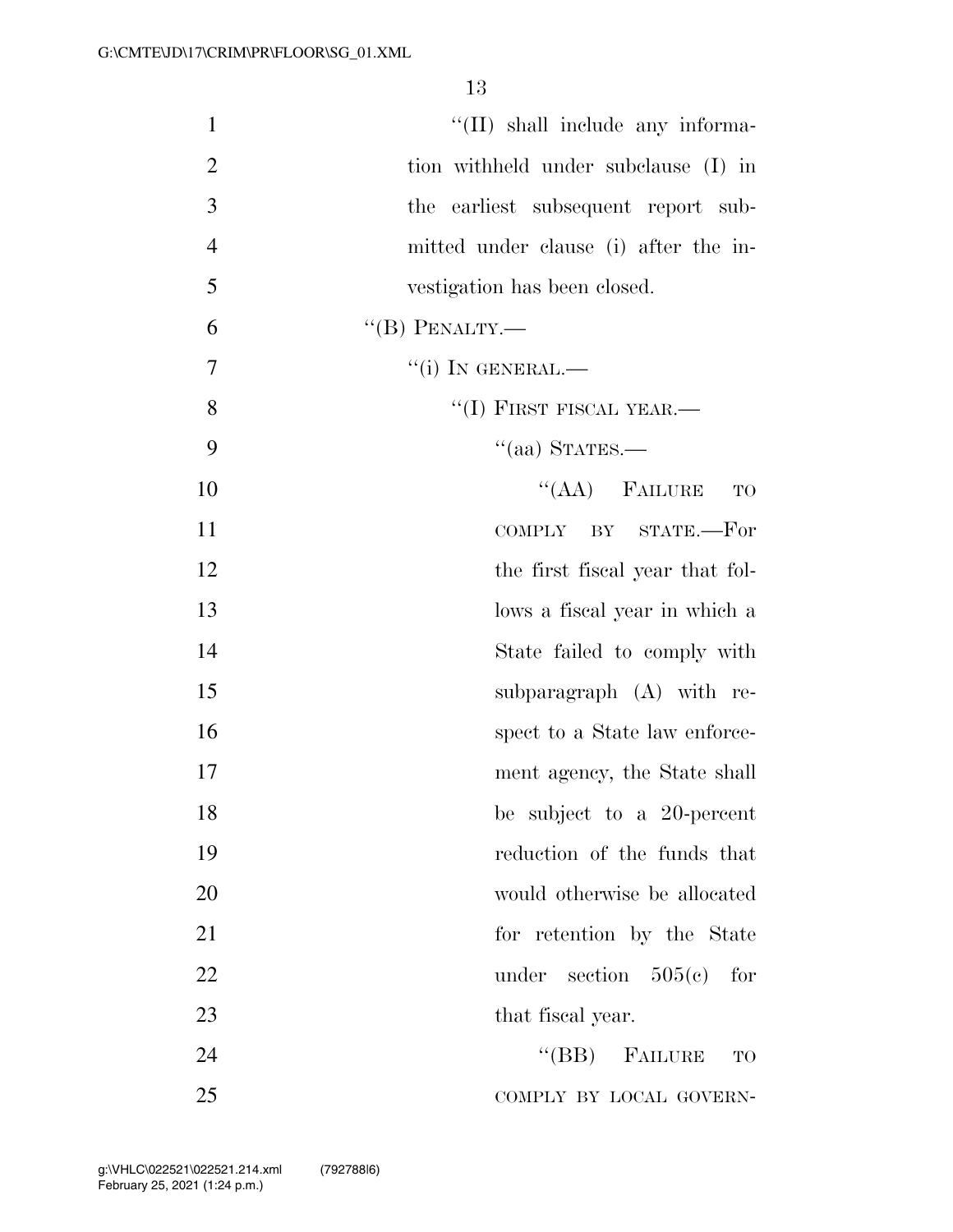| $\mathbf{1}$   | MENT.—For the first fiscal          |
|----------------|-------------------------------------|
| $\overline{2}$ | year that follows a fiscal          |
| 3              | year in which a unit of local       |
| $\overline{4}$ | government within a State           |
| 5              | failed to comply with sub-          |
| 6              | paragraph (A), the State            |
| $\overline{7}$ | shall be subject to a reduc-        |
| 8              | tion of the funds that would        |
| 9              | otherwise be allocated for re-      |
| 10             | tention by the State under          |
| 11             | section $505(e)$ for that fiscal    |
| 12             | year by a percentage that is        |
| 13             | equal to the percentage of          |
| 14             | the population of the State         |
| 15             | that lives in the unit of local     |
| 16             | government, which may not           |
| 17             | exceed 20 percent.                  |
| 18             | "(bb) UNITS OF LOCAL GOV-           |
| 19             | ERNMENT.—For the first fiscal       |
| 20             | year that follows a fiscal year in  |
| 21             | which a unit of local government    |
| 22             | failed to comply with subpara-      |
| 23             | $graph$ (A), the unit of local gov- |
| 24             | ernment shall be subject to a 20-   |
| 25             | percent reduction of the funds      |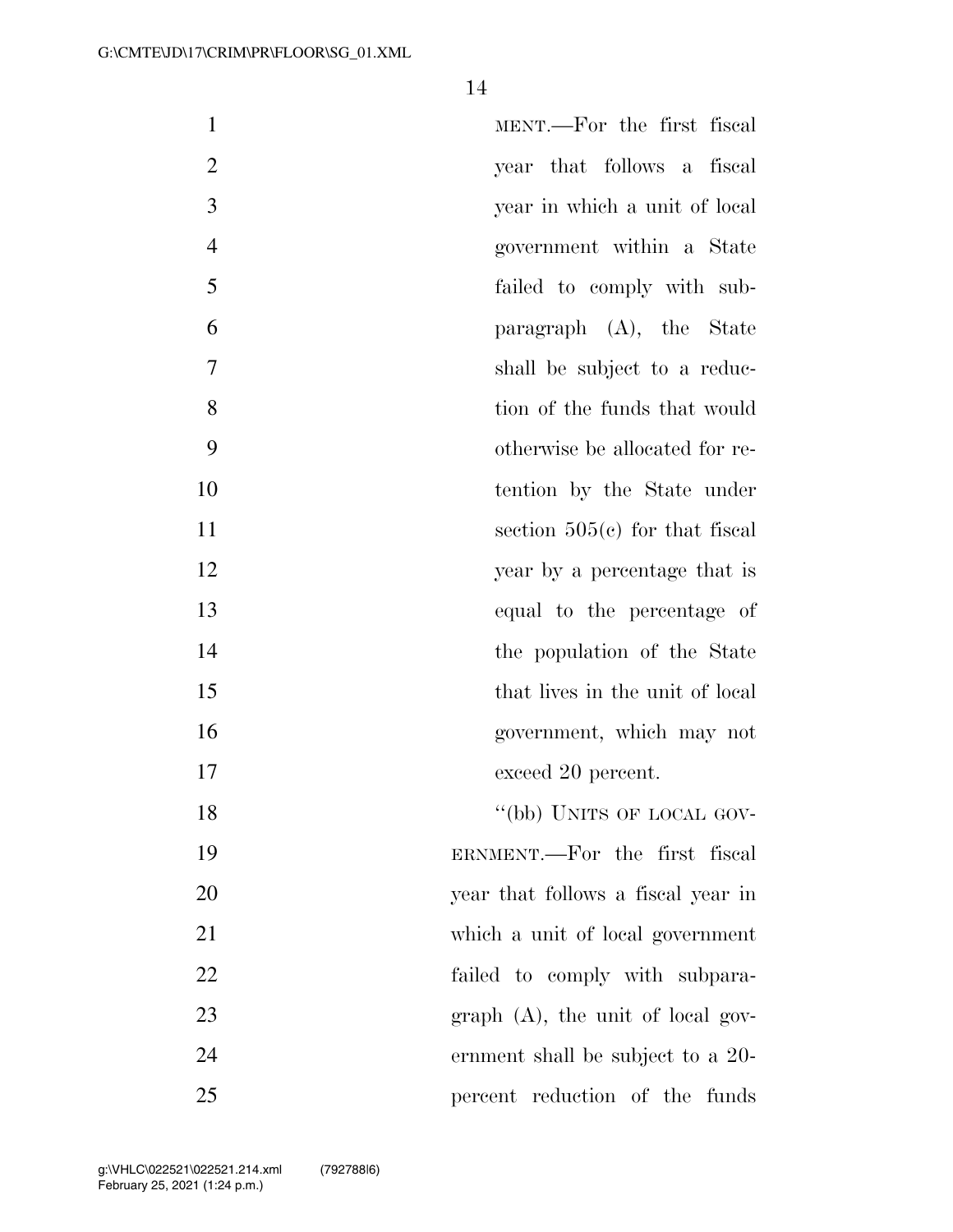| $\mathbf{1}$   | that would otherwise be allocated  |
|----------------|------------------------------------|
| $\overline{2}$ | to the unit of local government    |
| 3              | under this subpart for that fiscal |
| $\overline{4}$ | year.                              |
| 5              | $``(\Pi)$<br>SUBSEQUENT FISCAL     |
| 6              | YEARS.                             |
| $\overline{7}$ | "(aa) STATES.—Beginning            |
| 8              | in the first fiscal year beginning |
| 9              | after the first fiscal year de-    |
| 10             | scribed in subclause $(I)(aa)(AA)$ |
| 11             | in which a State fails to comply   |
| 12             | with subparagraph (A) with re-     |
| 13             | spect to a State law enforcement   |
| 14             | agency, the percentage by which    |
| 15             | the funds described in subclause   |
| 16             | $(I)(aa)(AA)$ are reduced shall be |
| 17             | increased by 5 percent each fiscal |
| 18             | year the State fails to comply     |
| 19             | with subparagraph $(A)$ with re-   |
| 20             | spect to a State law enforcement   |
| 21             | agency, except that such reduc-    |
| 22             | tion shall not exceed 25 percent   |
| 23             | in any fiscal year.                |
| 24             | $\lq\lq(bb)$<br>LOCAL GOVERN-      |
| 25             | MENTS.—Beginning in the first      |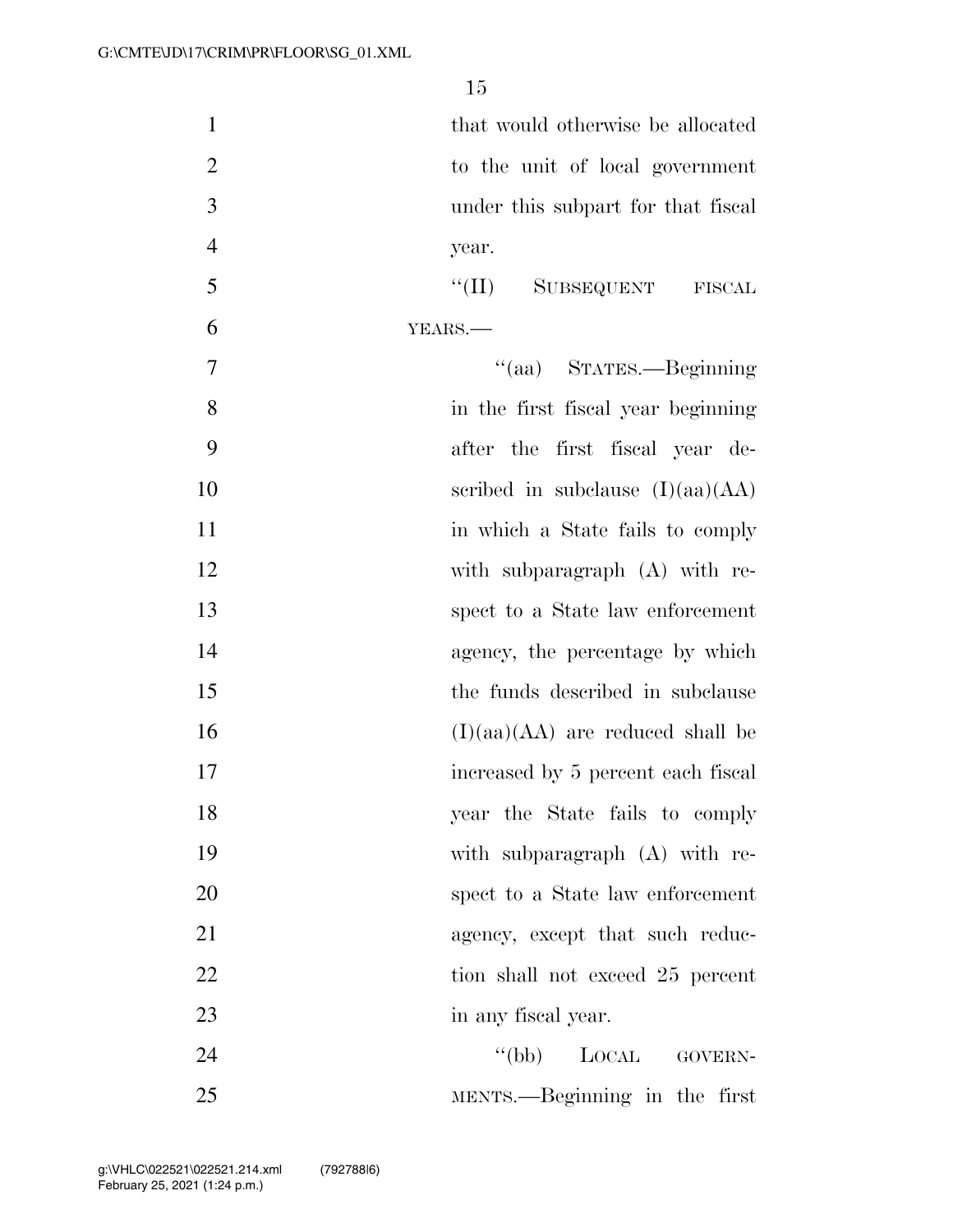| $\mathbf{1}$   | fiscal year beginning after the               |
|----------------|-----------------------------------------------|
| $\overline{2}$ | first fiscal year described in sub-           |
| 3              | clause $(I)(bb)$ in which a unit of           |
| $\overline{4}$ | local government fails to comply              |
| 5              | with subparagraph $(A)$ , the per-            |
| 6              | centage by which the funds de-                |
| 7              | scribed in subclause $(I)(bb)$ are            |
| 8              | reduced shall be increased by 5               |
| 9              | percent each fiscal year the unit             |
| 10             | of local government fails to com-             |
| 11             | ply with subparagraph $(A)$ , ex-             |
| 12             | cept that such reduction shall not            |
| 13             | exceed 25 percent in any fiscal               |
| 14             | year.                                         |
| 15             | "(ii) REALLOCATION.—Amounts not               |
| 16             | allocated by reason of clause (i) to a State  |
| 17             | or unit of local government for failure to    |
| 18             | comply with subparagraph (A) shall be re-     |
| 19             | allocated to States or units of local govern- |
| 20             | ment, respectively, that have complied with   |
| 21             | subparagraph $(A)$ .                          |
| 22             | "(iii) EFFECTIVE DATE.—Clause (i)             |
| 23             | shall take effect with respect to the third   |
| 24             | annual report due under subparagraph (A)      |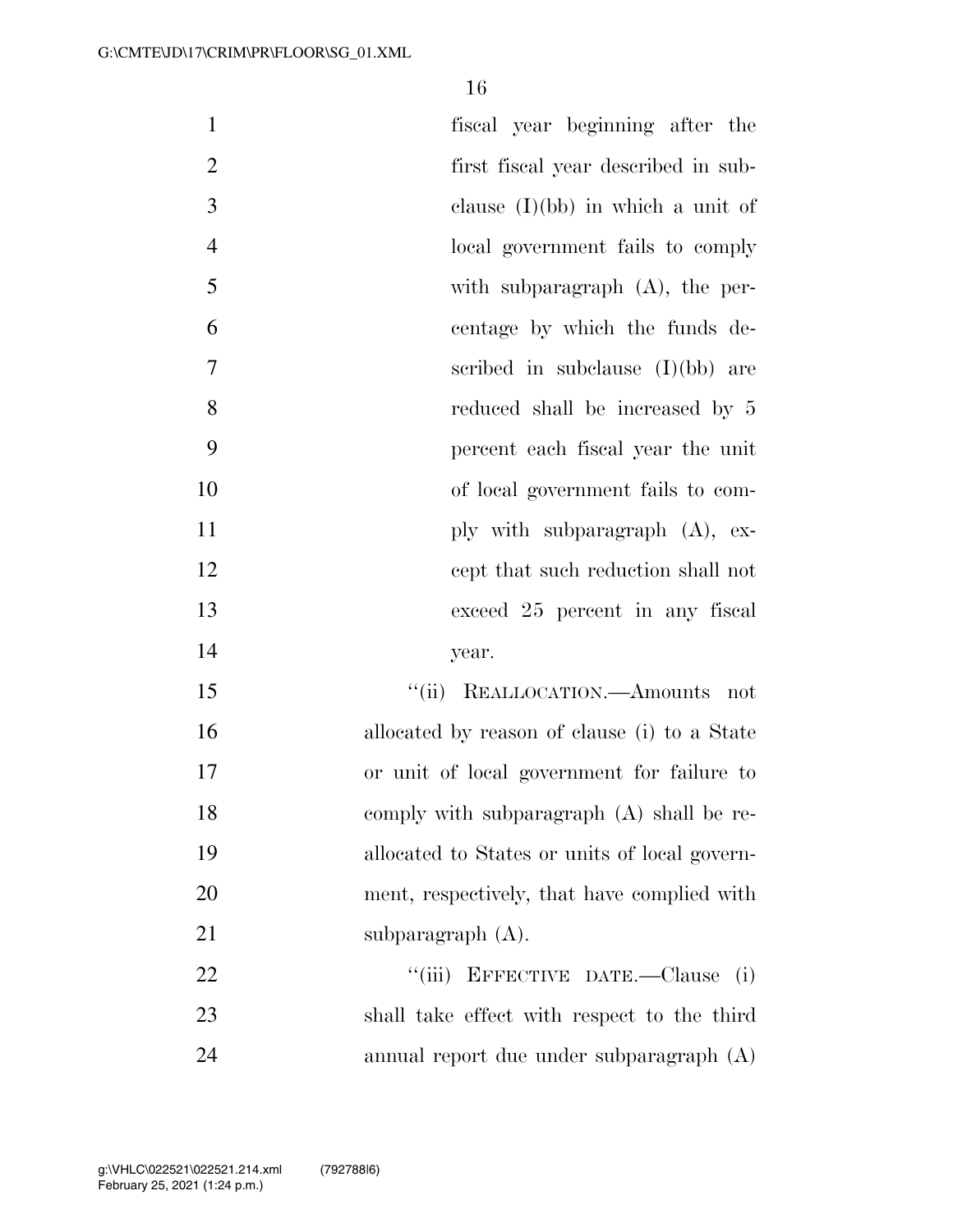| $\mathbf{1}$   | after the date of enactment of the Breonna         |
|----------------|----------------------------------------------------|
| $\overline{2}$ | Taylor Notification Act of 2020.                   |
| 3              | $``(3)$ ATTORNEY GENERAL REPORT.—                  |
| $\overline{4}$ | "(A) IN GENERAL.—Subject to subpara-               |
| 5              | graph $(B)$ , not later than March 31 of the first |
| 6              | calendar year beginning after the date of enact-   |
| 7              | ment of the Breonna Taylor Notification Act of     |
| 8              | 2020, and annually thereafter, the Attorney        |
| 9              | General shall publish a report that includes—      |
| 10             | "(i) for each no-knock warrant carried             |
| 11             | out by a Federal law enforcement agency,           |
| 12             | State law enforcement agency, or local law         |
| 13             | enforcement agency during the preceding            |
| 14             | calendar year—                                     |
| 15             | $\lq\lq$ the reason for which the                  |
| 16             | warrant was issued, including each                 |
| 17             | violation of law listed on the warrant;            |
| 18             | $\lq\lq$ (II) whether, in the course of            |
| 19             | carrying out the warrant—                          |
| 20             | $\lq\lq$ (aa) force resulting<br>in                |
| 21             | property damage, serious bodily                    |
| 22             | injury, or death was used; or                      |
| 23             | "(bb) any law enforcement                          |
| 24             | officer, suspect, or bystander was                 |
| 25             | injured or killed;                                 |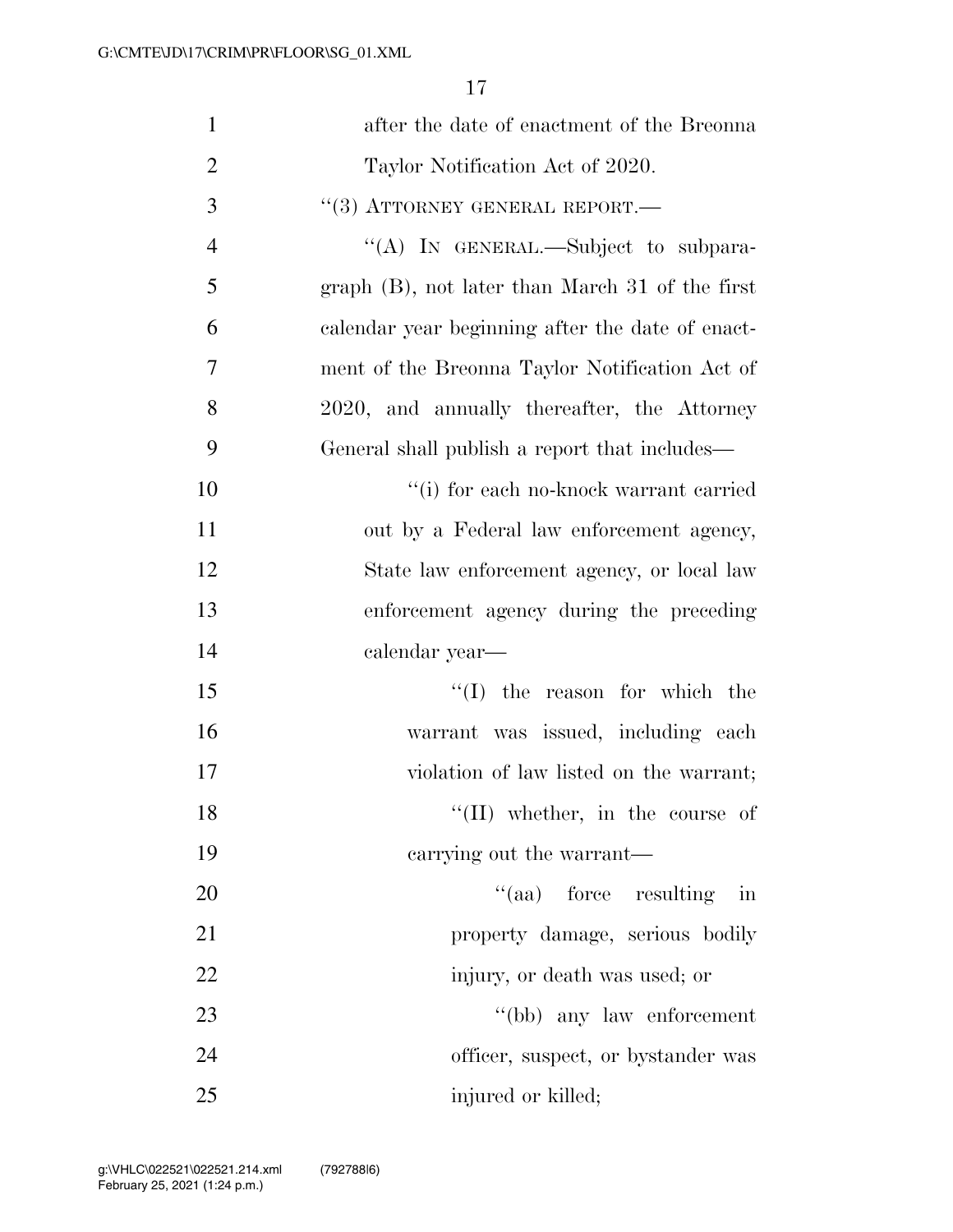$\text{``(III)}$  the sex, race, ethnicity, and age of each person found at the location for which the no-knock war-4 rant was issued;

 ''(IV) whether the location searched matched the location de-scribed in the warrant;

 $"({\rm V})$  whether the warrant in- cluded the particularized information 10 required under the Fourth Amend- ment to the Constitution of the United States, as interpreted by the Supreme Court of the United States, and any other applicable Federal, State, or local law related to the use of no-knock warrants; and

 $\frac{1}{10}$  for each local law enforcement agency for which information is submitted under clause (i) for a calendar year, the crime rate data for the applicable unit of 21 local government for that calendar year. 22 "(B) OPEN INVESTIGATIONS.—The Attor-ney General—

24 ''(i) may not publish any information described in subparagraph (A) for a no-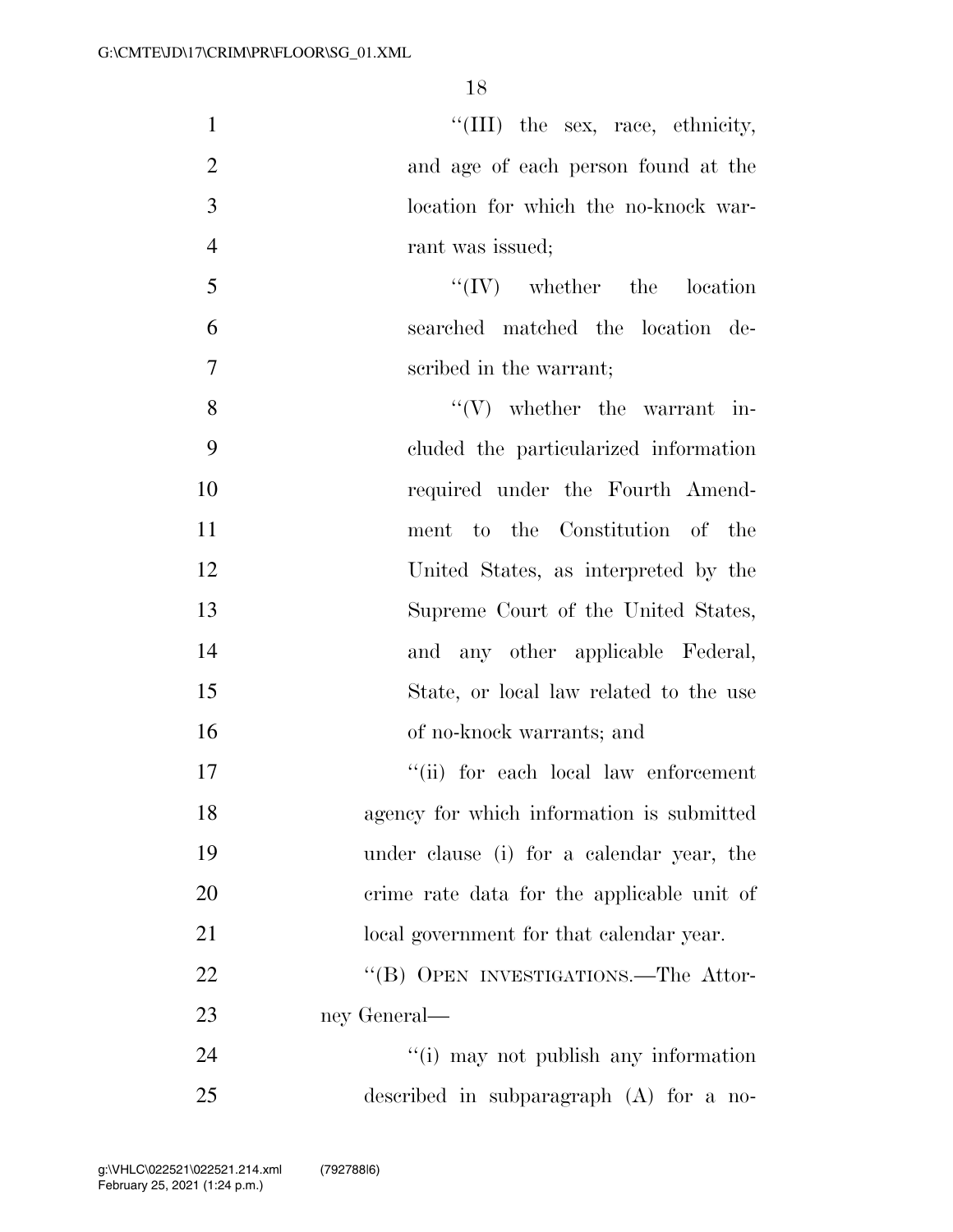| $\mathbf{1}$   | knock warrant relating to an investigation  |
|----------------|---------------------------------------------|
| 2              | that has not been closed as of the date on  |
| 3              | which the applicable report is due under    |
| $\overline{4}$ | that paragraph; and                         |
| 5              | "(ii) shall include any information         |
| 6              | withheld under clause (i) in the earliest   |
| $\overline{7}$ | subsequent report published under sub-      |
| 8              | paragraph $(A)$ after the investigation has |
| $\mathbf Q$    | been closed.".                              |

## **SEC. 103. GUIDANCE.**

 (a) IN GENERAL.—Not later than 180 days after the date of enactment of this Act, the Attorney General, in coordination with the Director of the Federal Bureau of Investigation and State and local law enforcement agen- cies, shall issue guidance on best practices relating to es- tablishing standard data collection systems that capture the information required to be reported under subsections (h) and (i) of section 501 of title I of the Omnibus Crime Control and Safe Streets Act of 1968 (34 U.S.C. 10152), as added by sections 101 and 102 of this Act, respectively, and that ensure the reporting under such subsections (h) and (i) is consistent with data reported under the Death in Custody Reporting Act of 2013 (34 U.S.C. 60105 et seq.), section 20104(a)(2) of the Violent Crime Control and Law Enforcement Act of 1994 (34 U.S.C.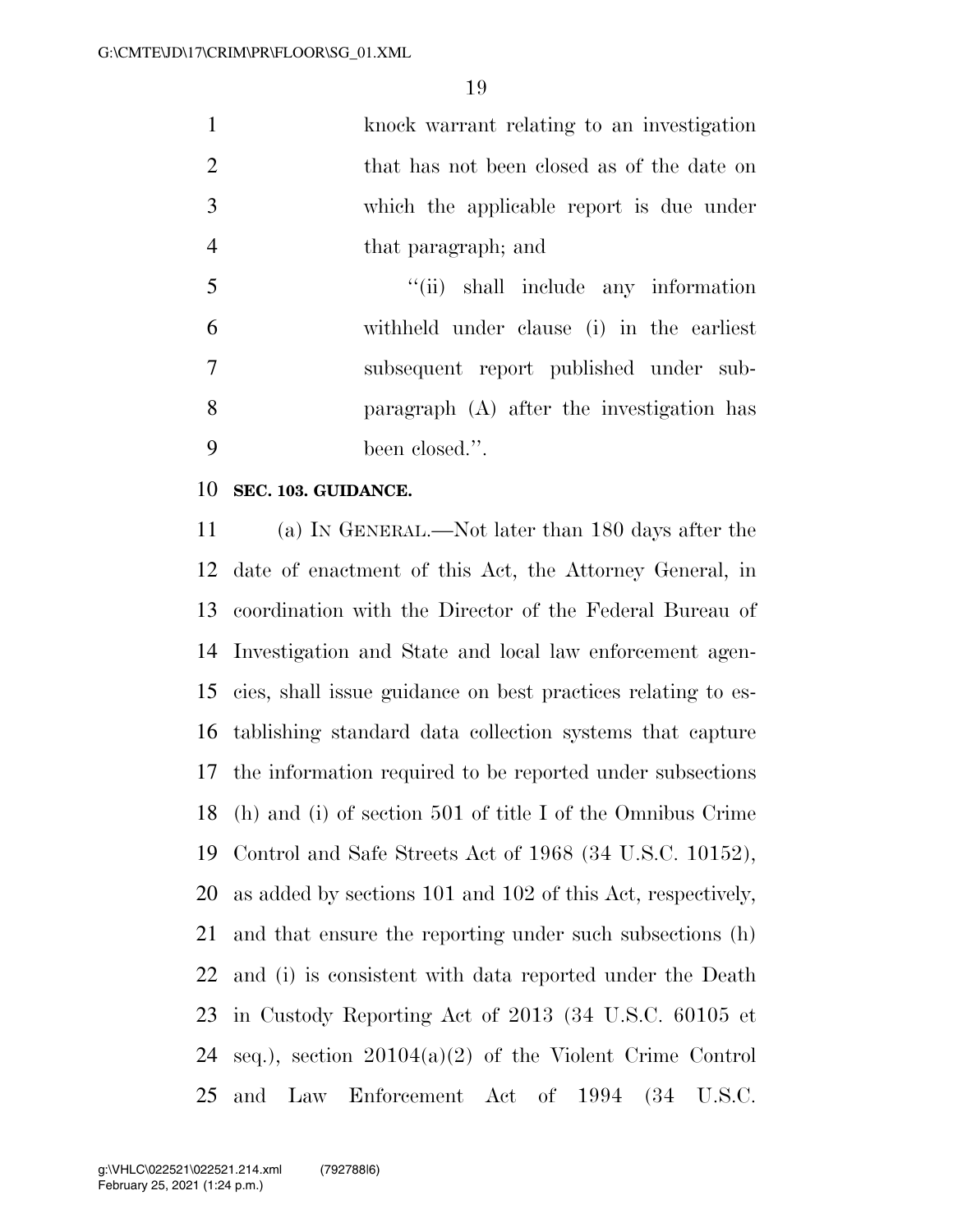1 12104(a)(2)), which shall include standard and consistent definitions for terms, including the term ''use of force''. (b) PRIVACY PROTECTIONS.—Nothing in section 101 or 102 shall be construed to supersede the requirements or limitations under section 552a of title 5, United States Code (commonly known as the ''Privacy Act of 1974''). **SEC. 104. COMPLIANCE ASSISTANCE GRANTS.** 

 (a) IN GENERAL.—The Attorney General may award grants to States and units of local government to assist in the collection of the information required to be reported under subsections (h) and (i) of section 501 of title I of the Omnibus Crime Control and Safe Streets Act of 1968 (34 U.S.C. 10152), as added by sections 101 and 102 of this Act, respectively.

 (b) APPLICATION.—A State or unit of local govern- ment seeking a grant under this section shall submit an application at such time, in such manner, and containing such information as the Attorney General may require.

 (c) AMOUNT OF GRANT.—Each grant awarded under this section shall be not more than \$1,000,000.

21 (d) AUTHORIZATION OF APPROPRIATIONS.—For the purpose of making grants under this section, there is au- thorized to be appropriated \$112,000,000 for fiscal year 2021.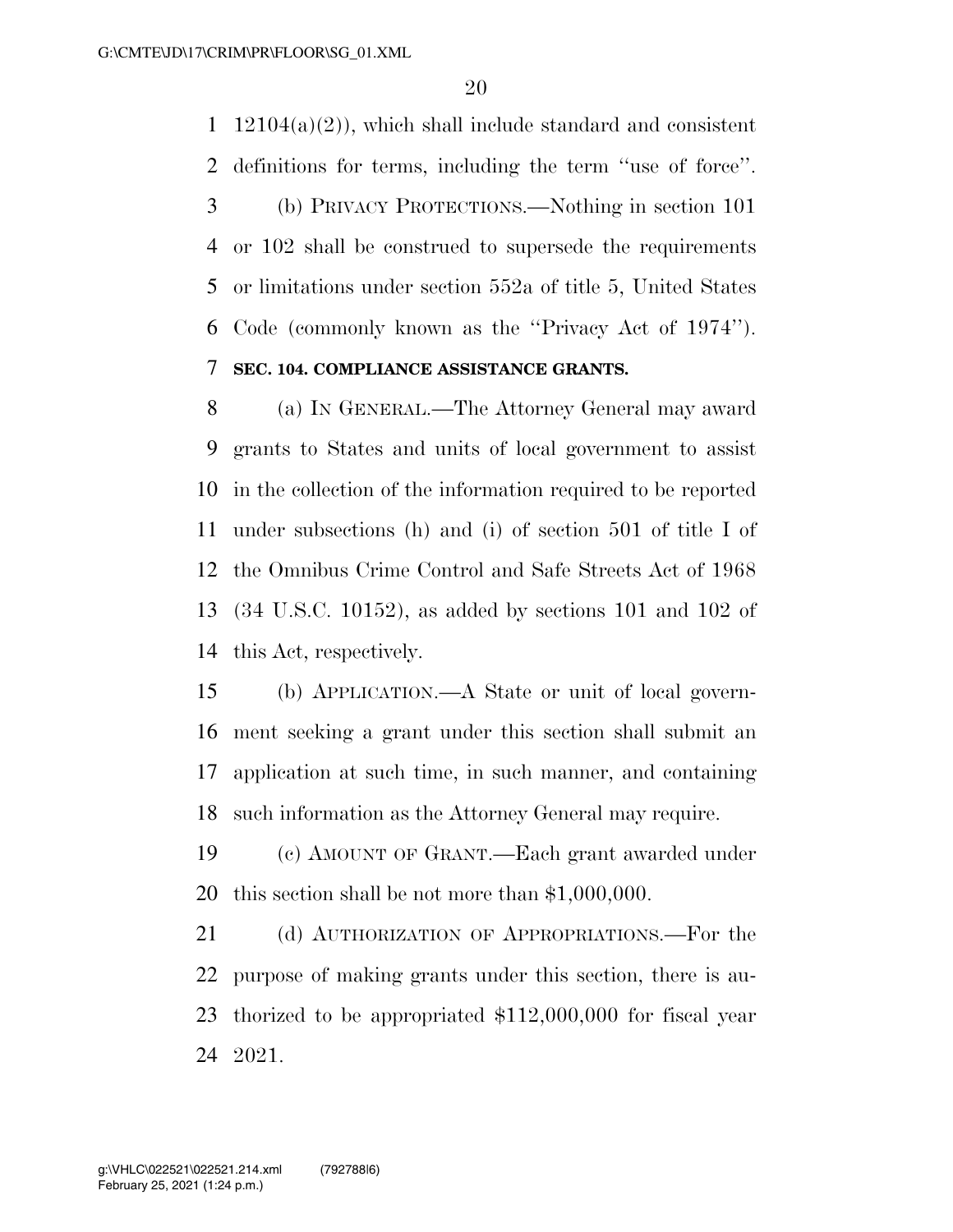## **SEC. 105. INCENTIVIZING BANNING OF CHOKEHOLDS.**

 (a) SENSE OF CONGRESS.—It is the sense of Con-gress that—

 (1) chokeholds are extremely dangerous maneu- vers that can easily result in serious bodily injury or death;

 (2) George Floyd's death has become a flashpoint to compel the need to address the use of chokeholds by law enforcement officers across the United States;

 (3) the National Consensus Policy on Use of Force, a collaborative effort among 11 of the most significant law enforcement leadership and labor or- ganizations in the United States, concluded in a dis- cussion paper on the use of force that chokeholds are extremely dangerous and recommended restrict-ing their use, consistent with this section; and

 (4) law enforcement agencies throughout the United States must create policies that guard against the use of this maneuver to help prevent the death of civilians whom they encounter, and engen- der more trust and faith among law enforcement of-ficers and the communities they serve.

(b) INCENTIVIZING BANNING OF CHOKEHOLDS.—

 (1) COPS GRANT PROGRAM ELIGIBILITY.—Sec-tion 1701 of title I of the Omnibus Crime Control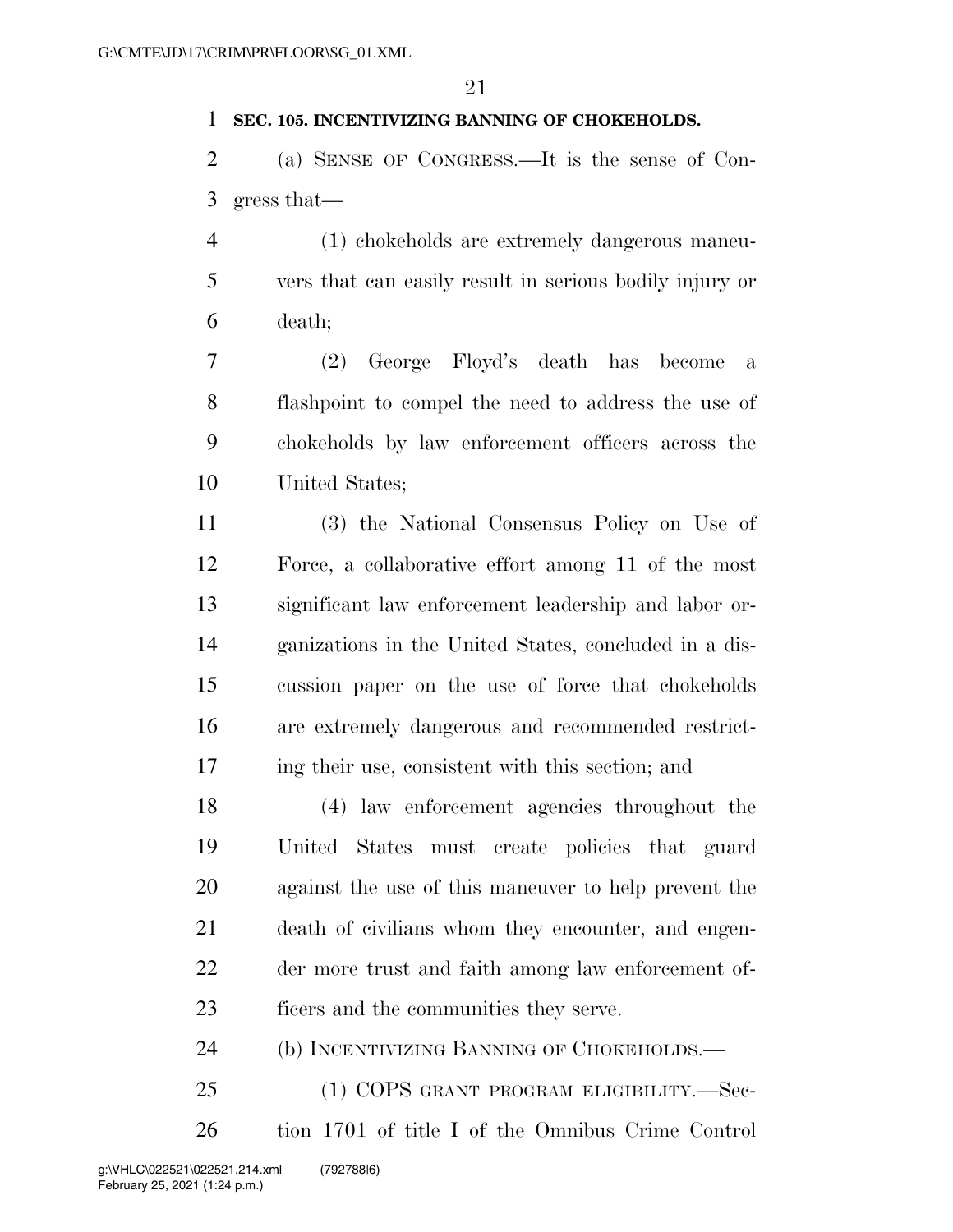and Safe Streets Act of 1968 (34 U.S.C. 10381), as amended by section 501 of this Act, is amended by adding at the end the following:

4 "(o) BANNING OF CHOKEHOLDS.—

5 "(1) CHOKEHOLD DEFINED.—In this sub- section, the term 'chokehold' means a physical ma- neuver that restricts an individual's ability to breathe for the purposes of incapacitation.

9 "(2) LIMITATION ON ELIGIBILITY FOR FUNDS.—Beginning in the first fiscal year beginning after the date of enactment of the JUSTICE Act, a State or unit of local government may not receive funds under this section for a fiscal year if, on the day before the first day of the fiscal year, the State or unit of local government does not have an agency- wide policy in place for each law enforcement agency of the State or unit of local government that pro- hibits the use of chokeholds except when deadly force is authorized.''.

 (2) BYRNE GRANT PROGRAM ELIGIBILITY.— Section 501 of title I of the Omnibus Crime Control and Safe Streets Act of 1968 (34 U.S.C. 10152), as amended by section 102 of this Act, is amended by adding at the end the following:

25 "(i) BANNING OF CHOKEHOLDS.—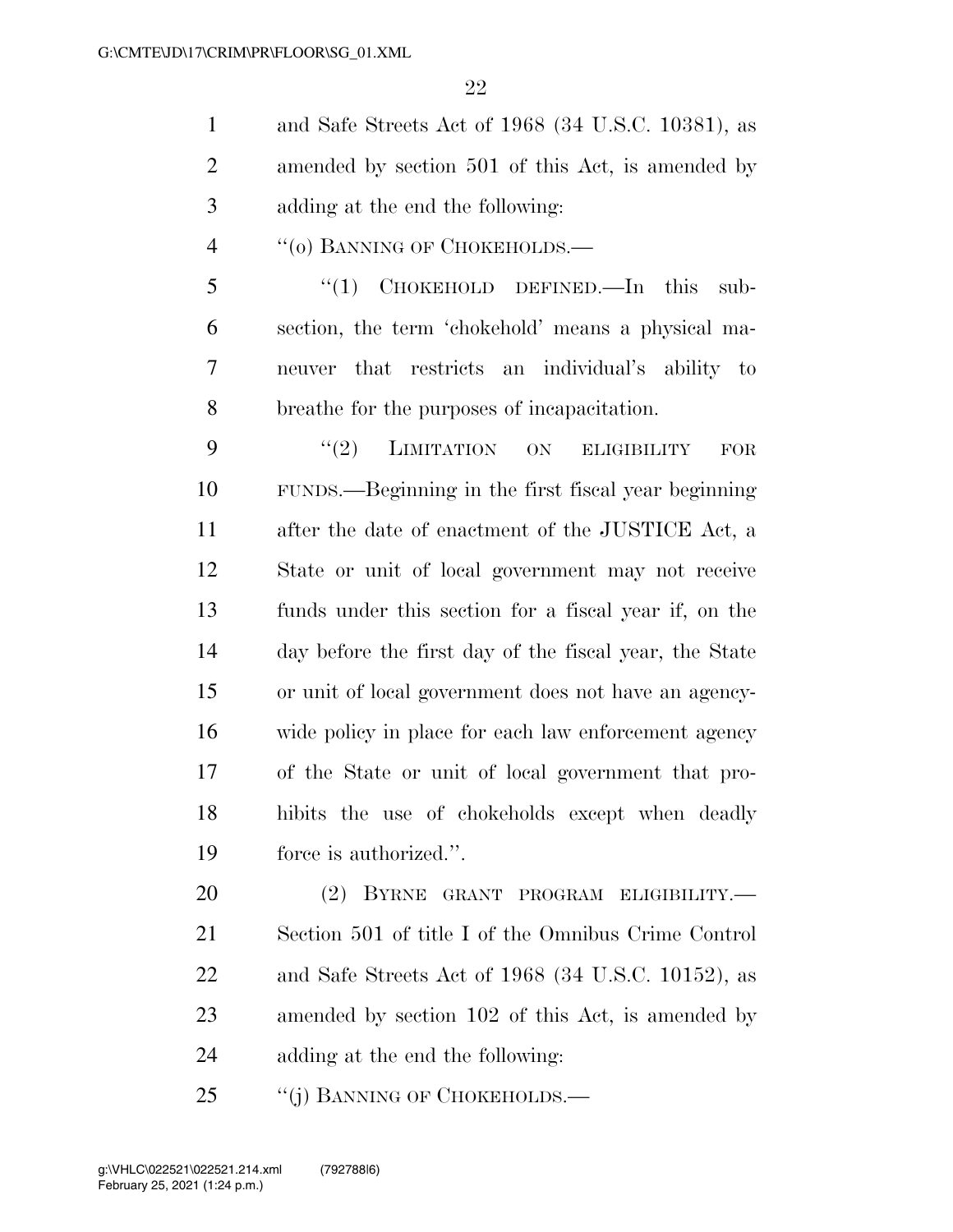1 "(1) CHOKEHOLD DEFINED.—In this sub- section, the term 'chokehold' means a physical ma- neuver that restricts an individual's ability to breathe for the purposes of incapacitation.

5 "(2) LIMITATION ON ELIGIBILITY FOR FUNDS.—Beginning in the first fiscal year beginning after the date of enactment of the JUSTICE Act, a State or unit of local government may not receive funds under this part for a fiscal year if, on the day before the first day of the fiscal year, the State or unit of local government does not have an agency- wide policy in place for each law enforcement agency of the State or unit of local government that pro- hibits the use of chokeholds except when deadly force is authorized.''.

(c) FEDERAL LAW ENFORCEMENT AGENCIES.—

 (1) DEFINITION.—In this subsection, the term ''chokehold'' means a physical maneuver that re- stricts an individual's ability to breathe for the pur-poses of incapacitation.

 (2) FEDERAL POLICY.—The Attorney General shall develop a policy for Federal law enforcement agencies that bans the use of chokeholds except when deadly force is authorized.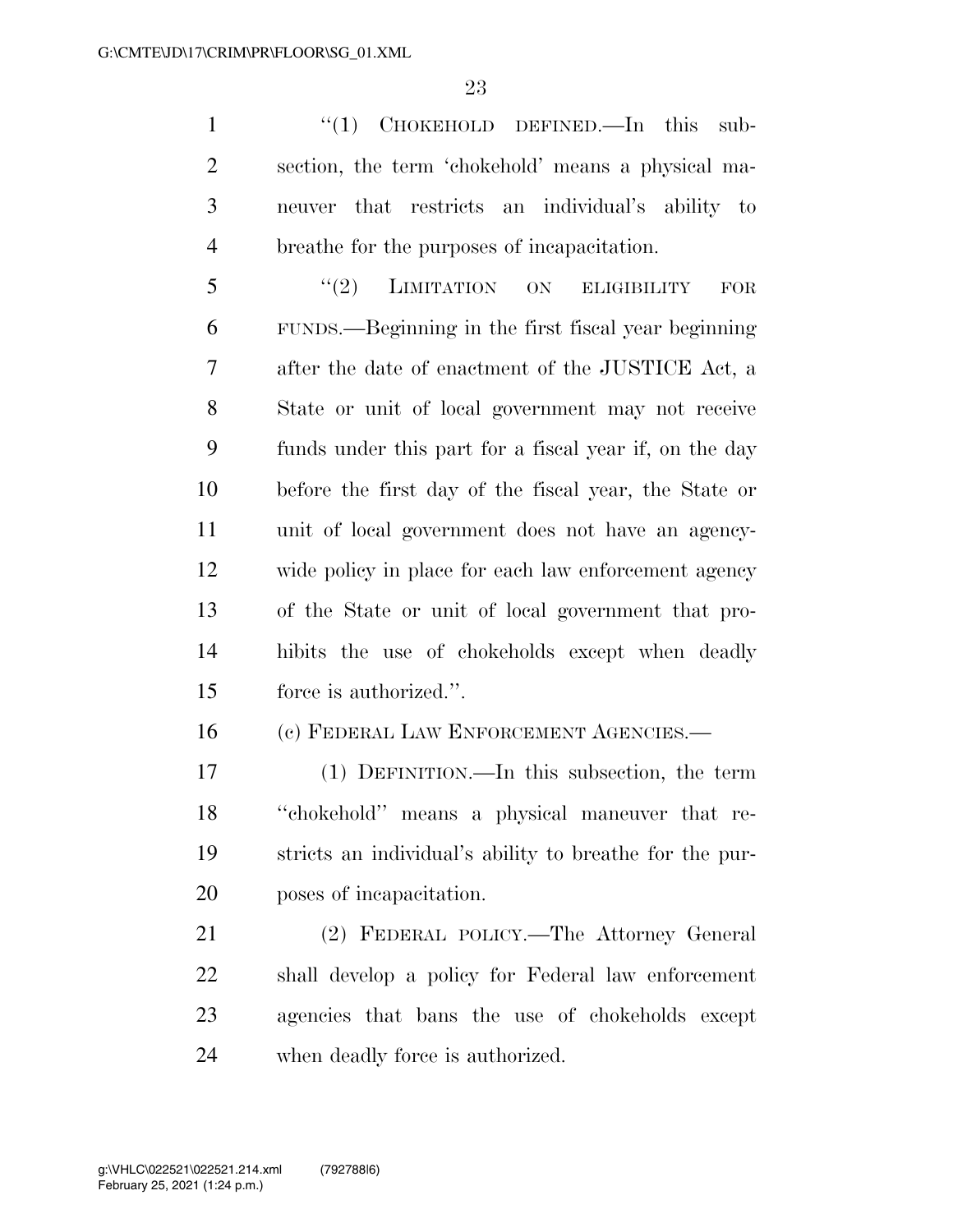(3) REQUIREMENT.—The head of each Federal law enforcement agency shall implement the policy developed under paragraph (2).

### **SEC. 106. FALSIFYING POLICE INCIDENT REPORTS.**

 (a) SENSE OF CONGRESS.—It is the sense of Con-gress that—

 (1) when a law enforcement officer commits an offense that deprives a citizen of their rights, privi- leges, and immunities protected under the Constitu- tion and laws of the United States, that behavior is penalized to punish those involved and to deter fu-ture conduct;

 (2) where serious bodily injury or death results from the acts described in paragraph (1), punish-ment must be severe;

 (3) a law enforcement officer who intentionally submits a false police report in connection with an act described in paragraph (1) should also be pun-ished severely;

 (4) false reporting described in paragraph (3) not only serves to conceal potential criminal conduct and obstruct the administration of justice, false re- porting also undermines the trust and confidence that communities place in law enforcement agencies;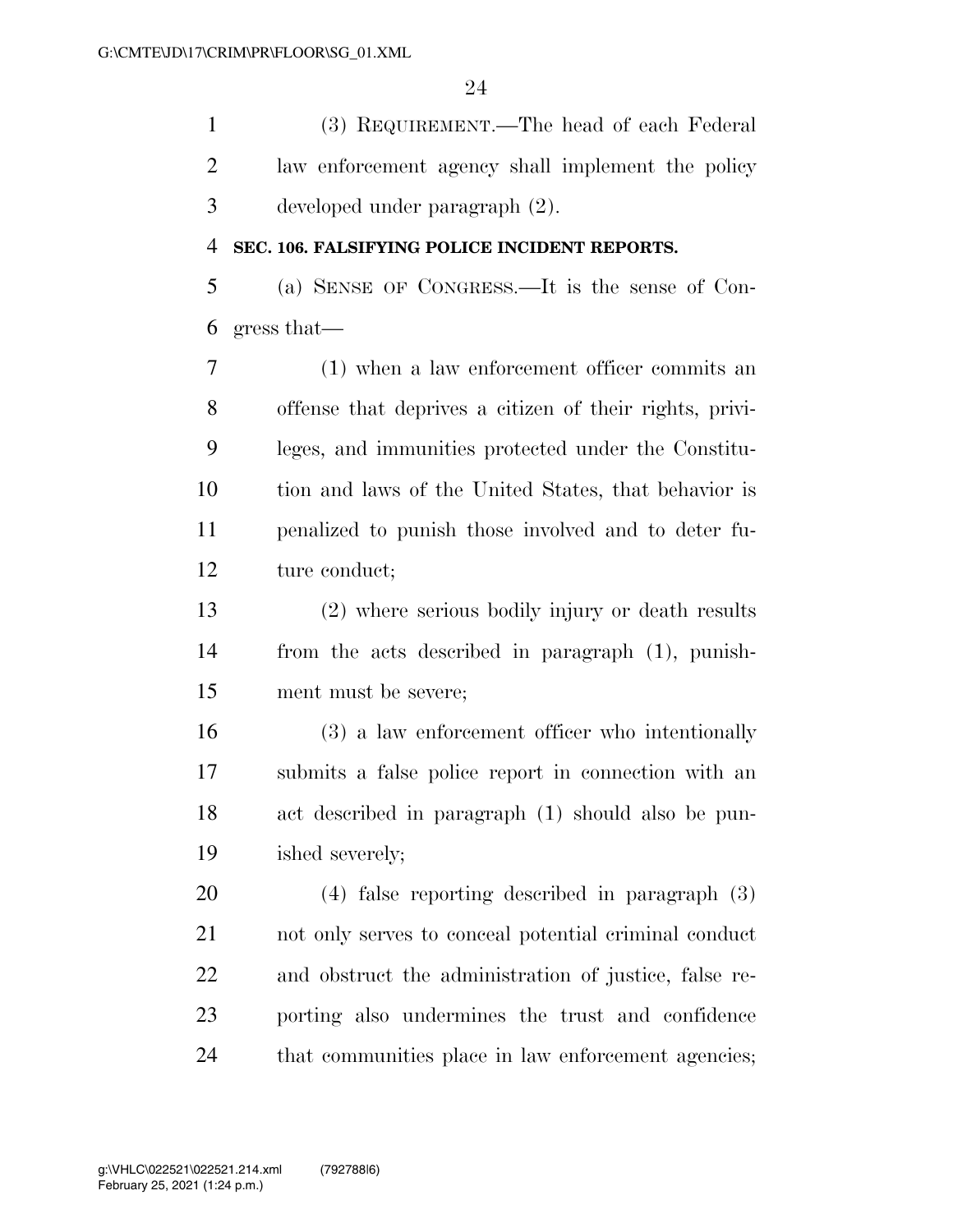(5) obstruction of justice is intolerable in any form, particularly in the form described in this sub-section;

 (6) the deterioration of trust and confidence be- tween law enforcement agencies and communities must be abated; and

 (7) severe penalties must be imposed for indi- viduals who create false police reports in connection with criminal civil rights violations resulting in seri-ous bodily injury or death.

 (b) OFFENSE.—Chapter 47 of title 18, United States Code, is amended by adding at the end the following:

## **''SEC. 1041. FALSE REPORTING.**

 ''(a) OFFENSE.—It shall be unlawful for any person to knowingly and willfully falsify a police report in a mate- rial way with the intent to falsify, conceal, or cover up a material fact, in furtherance of the deprivation of any rights, privileges, or immunities secured or protected by the Constitution or laws of the United States where death or serious bodily injury (as defined in section 1365) oc-curs.

 ''(b) PENALTY.—Any person who violates subsection (a) shall be fined under this title, imprisoned for not more than 20 years, or both.''.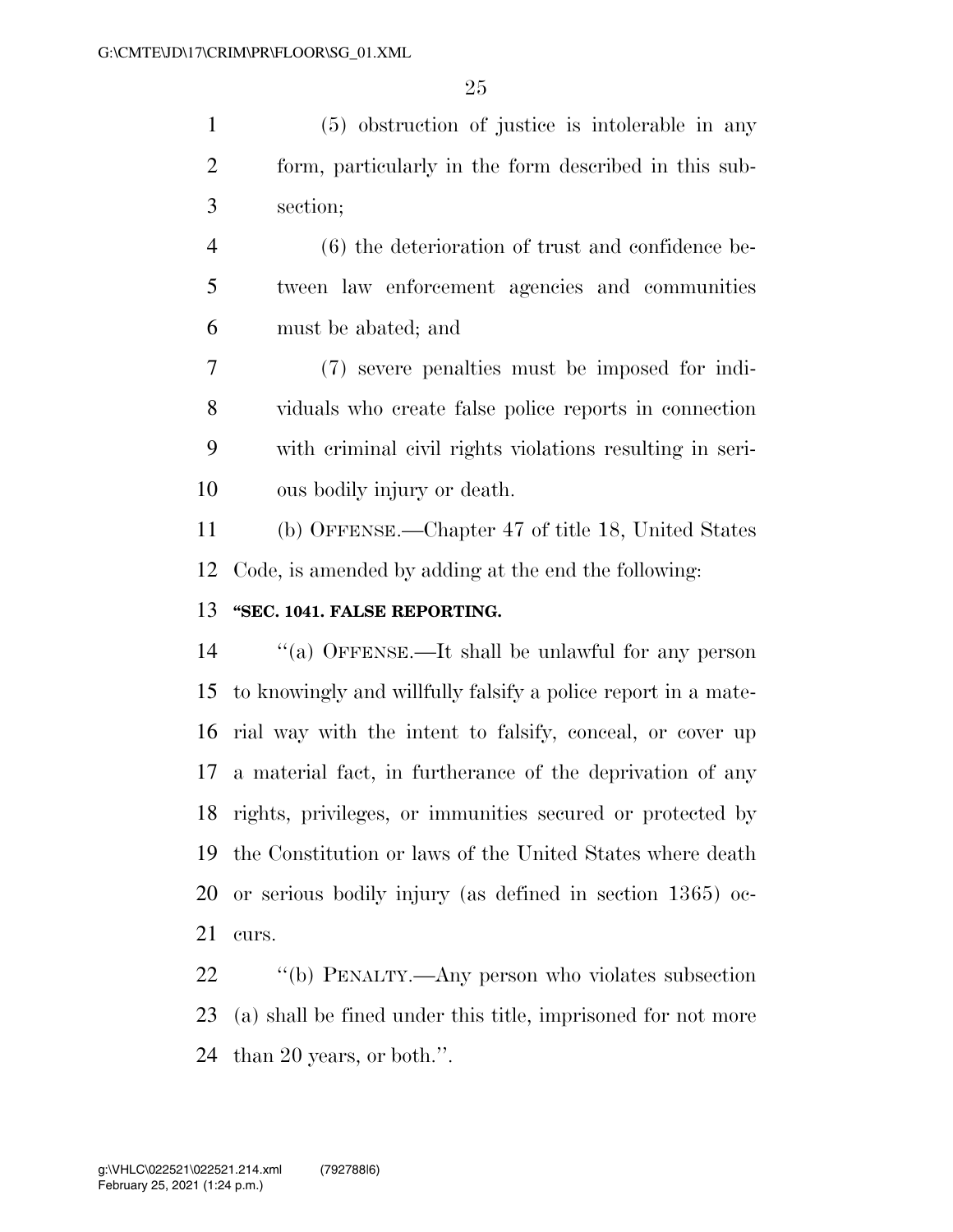(c) TECHNICAL AND CONFORMING AMENDMENT.— The table of sections for chapter 47 of title 18, United States Code, is amended by inserting after the item relat-ing to section 1040 the following:

''1041. False reporting.''.

 (d) SENTENCING ENHANCEMENT FOR FALSIFICA- TION OF POLICE REPORTS.—Pursuant to its authority under section 994 of title 28, United States Code, the United States Sentencing Commission shall review and amend the Federal sentencing guidelines to ensure that the guidelines provide an additional penalty increase of not fewer than 4 offense levels if the defendant knowingly and willfully falsifies a report in a material way with the intent to falsify, conceal, or cover up a material fact, in further- ance of the deprivation of any rights, privileges, or immu- nities secured or protected by the Constitution or laws of the United States where death or serious bodily injury oc-curs.

## **TITLE II—BODY-WORN CAMERAS**

**SEC. 201. BODY-WORN CAMERA PARTNERSHIP GRANT PRO-**

**GRAM.** 

 Subpart 1 of part E of title I of the Omnibus Crime Control and Safe Streets Act of 1968 (34 U.S.C. 10151 et seq.) is amended by adding at the end the following: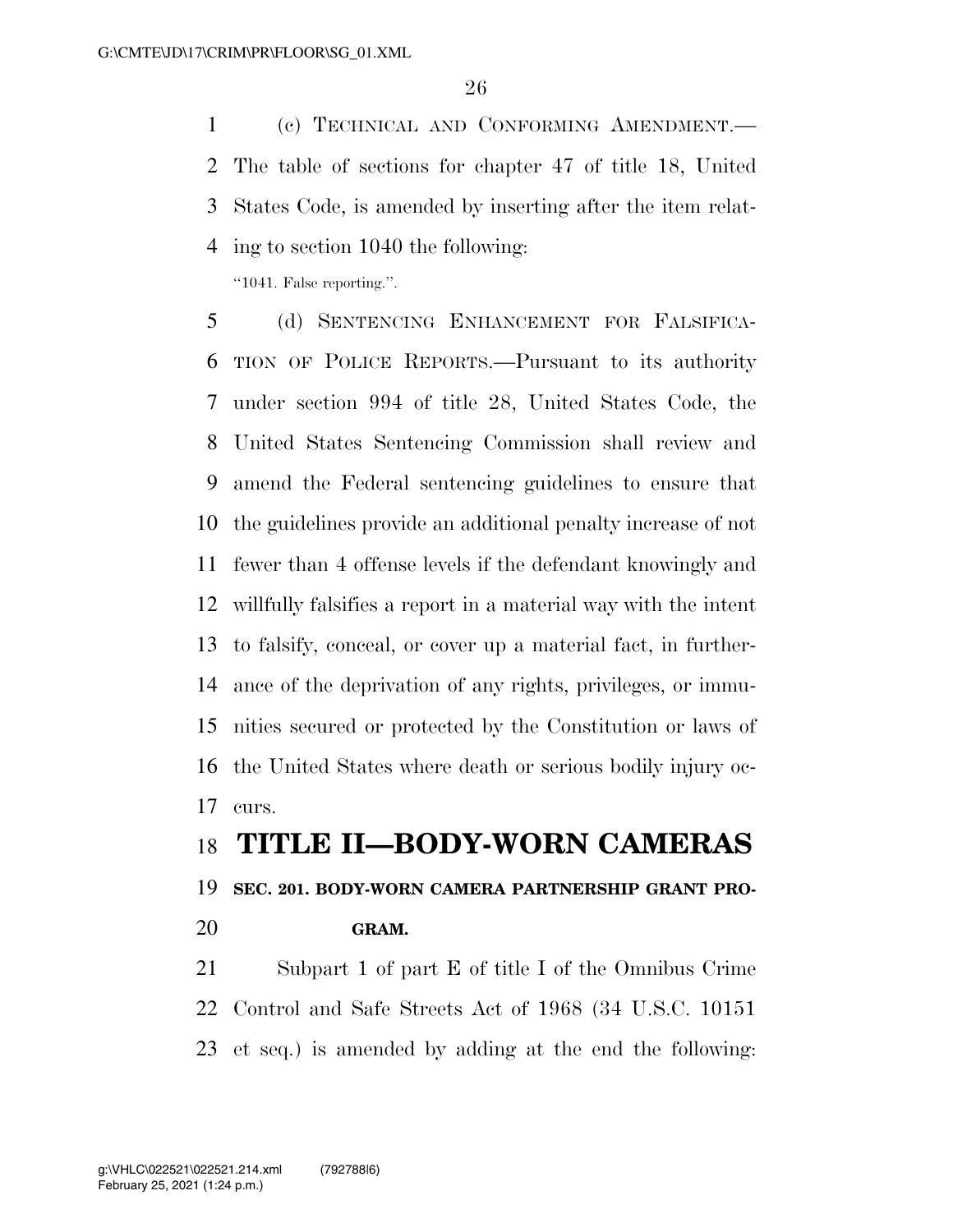| 1              | "SEC. 509. BODY-WORN CAMERA PARTNERSHIP GRANT                   |
|----------------|-----------------------------------------------------------------|
| $\overline{2}$ | PROGRAM.                                                        |
| 3              | "(a) DEFINITIONS.—In this section—                              |
| $\overline{4}$ | $\lq(1)$ the term 'covered government' means a                  |
| 5              | State, unit of local government, or Indian Tribe;               |
| 6              | $\lq(2)$ the term 'Director' means the Director of              |
| 7              | the Bureau of Justice Assistance; and                           |
| 8              | "(3) the term 'unit of local government', not-                  |
| 9              | withstanding section 901, does not include an Indian            |
| 10             | Tribe.                                                          |
| 11             | "(b) AUTHORIZATION OF GRANTS.-The Director                      |
| 12             | may make grants to eligible covered governments for use         |
| 13             | by the covered government for—                                  |
| 14             | $\lq(1)$ the purchase of body-worn cameras;                     |
| 15             | "(2) necessary initial supportive technological                 |
| 16             | infrastructure for body-worn cameras for law en-                |
| 17             | forcement officers in the jurisdiction of the grantee;          |
| 18             | $\cdot\cdot\cdot(3)$ the development of policies and procedures |
| 19             | relating to the use of body-worn cameras;                       |
| 20             | $\lq(4)$ training on the use of body-worn cameras;              |
| 21             | $\lq(5)$ the storage, retention, viewing, auditing,             |
| 22             | and release of footage from body-worn cameras; and              |
| 23             | "(6) personnel, including law enforcement,                      |
| 24             | prosecution, and criminal defense personnel, to sup-            |
| 25             | port the administration of the body-worn camera                 |
| 26             | program of the covered government.                              |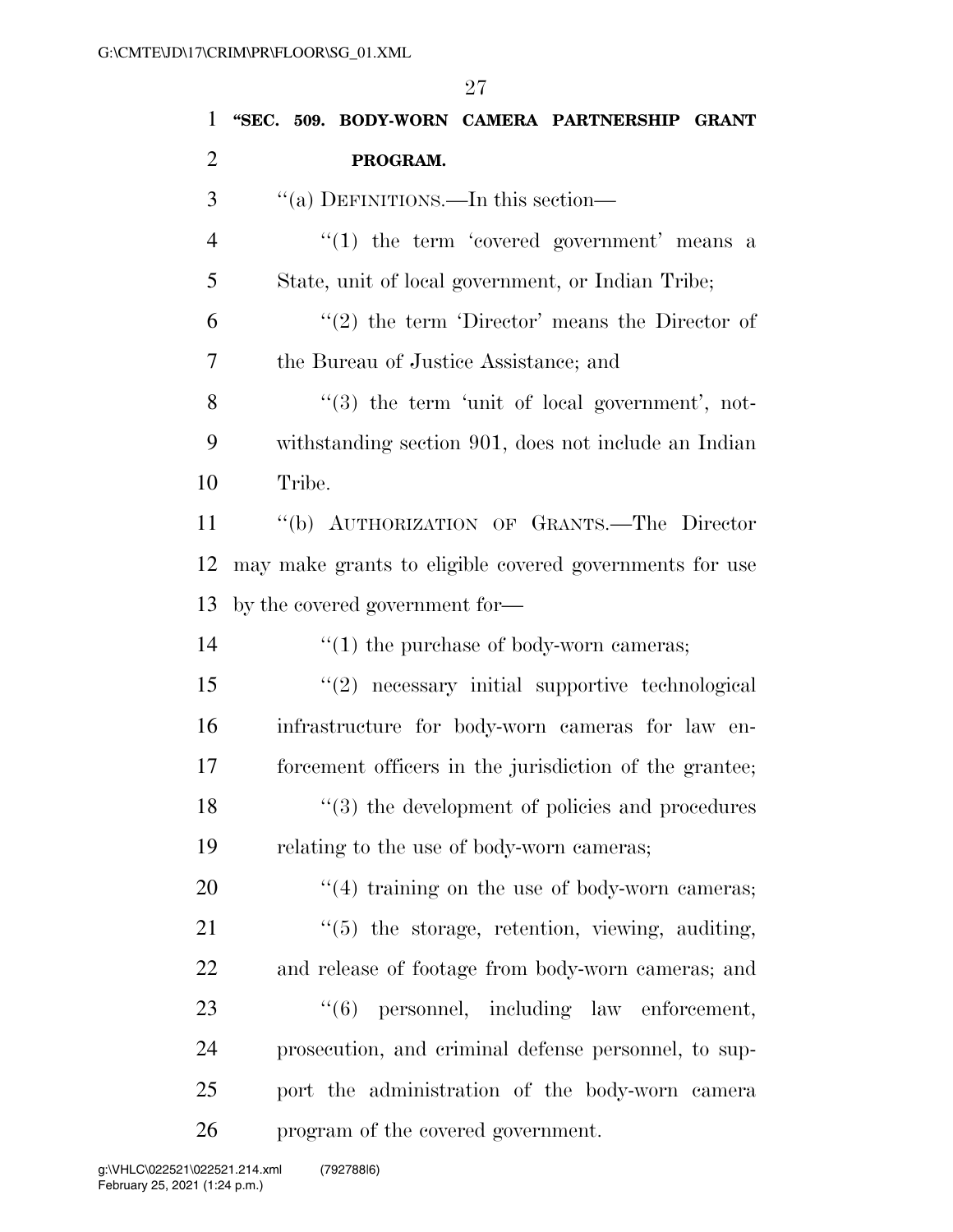"(c) ELIGIBILITY.—

 $\text{``(1)}$  APPLICATION.—For a covered government to be eligible to receive a grant under this section, the chief executive officer of the covered government shall submit to the Director an application in such form and containing such information as the Direc-tor may require.

8 "(2) POLICIES AND PROCEDURES ASSUR- ANCES.—The application under paragraph (1) shall, as required by the Director, provide assurances that the covered government will establish policies and procedures in accordance with subsection (d).

13 "(d) REQUIRED POLICIES AND PROCEDURES.—

 $(1)$  In GENERAL.—A covered government re- ceiving a grant under this section shall develop poli- cies and procedures related to the use of body-worn cameras that—

18 "(A) are developed with community input, including from prosecutors and organizations representing crime victims, in accordance with 21 recognized best practices;

22  $\langle$  (B) require that a body-worn camera be activated when a law enforcement officer ar-rests or detains any person in the course of the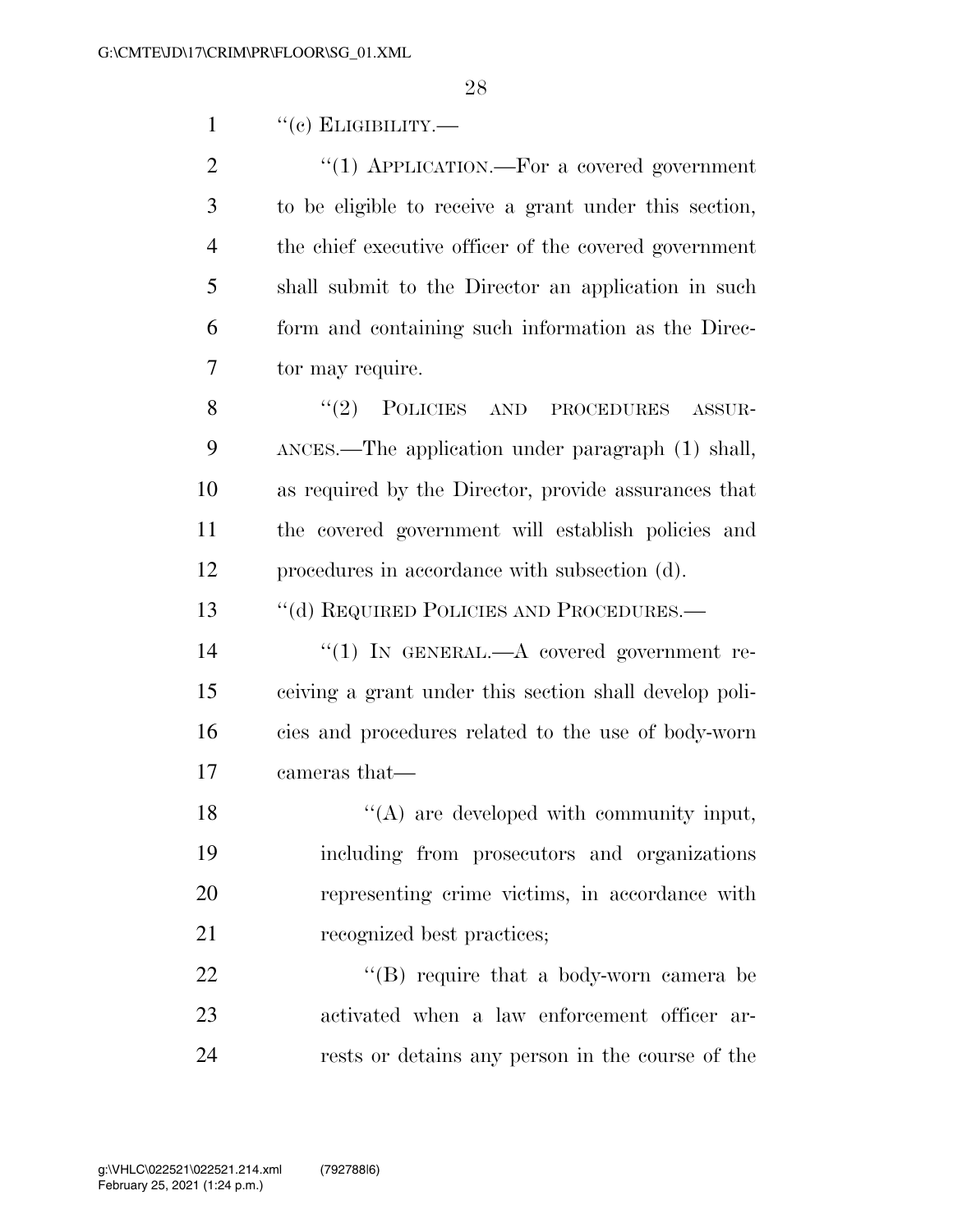| $\mathbf{1}$   | official duties of the officer, with consideration |
|----------------|----------------------------------------------------|
| $\overline{2}$ | to sensitive cases;                                |
| 3              | $\lq\lq$ (C) apply discipline to any law enforce-  |
| $\overline{4}$ | ment officer who intentionally fails to ensure     |
| 5              | that a body-worn camera is engaged, functional,    |
| 6              | and properly secured at all times during which     |
| 7              | the camera is required to be worn;                 |
| 8              | $\lq\lq$ (D) require training for-                 |
| 9              | "(i) the proper use of body-worn cam-              |
| 10             | eras; and                                          |
| 11             | "(ii) the handling and use of the ob-              |
| 12             | tained video and audio recordings;                 |
| 13             | "(E) provide clear standards for privacy,          |
| 14             | data retention, and use for evidentiary purposes   |
| 15             | in a criminal proceeding, including in the case    |
| 16             | of an assault on a law enforcement officer; and    |
| 17             | $``(F)$ make footage available to the public       |
| 18             | in response to a valid request under an applica-   |
| 19             | ble freedom of information law if the footage      |
| 20             | can be made available—                             |
| 21             | "(i) without compromising an ongoing               |
| 22             | investigation or revealing the identity of         |
| 23             | third parties, including victims, inform-          |
| 24             | ants, or witnesses; and                            |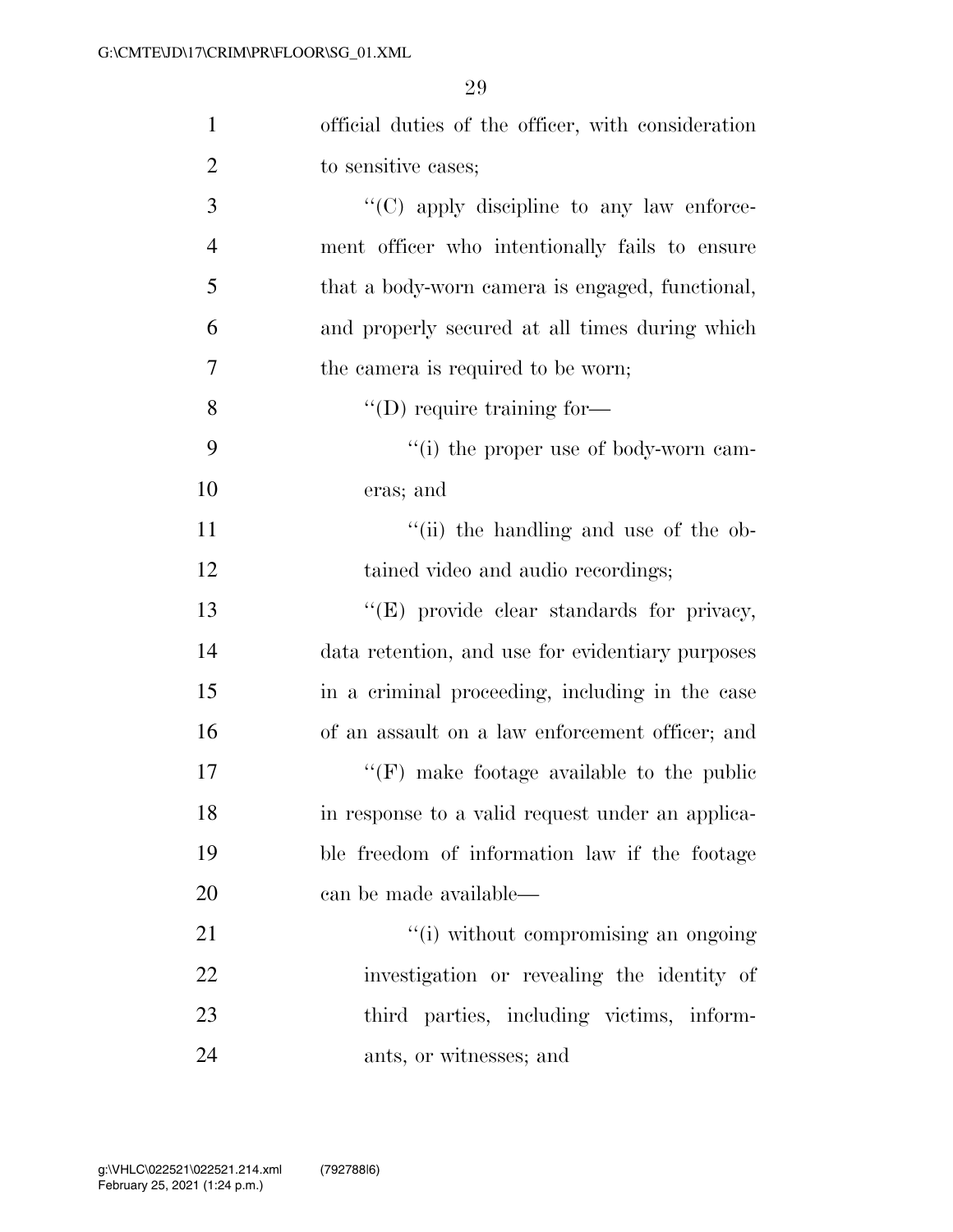| $\mathbf{1}$   | "(ii) with consideration given to the              |
|----------------|----------------------------------------------------|
| $\overline{2}$ | rights of victims and surviving family             |
| 3              | members.                                           |
| $\overline{4}$ | "(2) PUBLICATION.—A covered government re-         |
| 5              | ceiving a grant under this section shall make all  |
| 6              | policies and procedures regarding body-worn cam-   |
| 7              | eras available on a public website.                |
| 8              | "(3) GUIDANCE.—The Director shall issue            |
| 9              | guidance to covered governments related to the re- |
| 10             | quirements under paragraph (1).                    |
| 11             | "(e) GRANT AMOUNTS.—                               |
| 12             | $``(1)$ MINIMUM AMOUNT.—                           |
| 13             | "(A) IN GENERAL.—Each fiscal year, un-             |
| 14             | less the Director has awarded a fully funded       |
| 15             | grant for each eligible application submitted by   |
| 16             | a State and any units of local government with-    |
| 17             | in the State under this section for the fiscal     |
| 18             | year, the Director shall allocate to the State     |
| 19             | and units of local government within the State     |
| 20             | for grants under this section an aggregate         |
| 21             | amount that is not less than 0.5 percent of the    |
| 22             | total amount appropriated for the fiscal year      |
| 23             | for grants under this section.                     |
| 24             | CERTAIN TERRITORIES.-For pur-<br>$\lq\lq (B)$      |

poses of the Virgin Islands, American Samoa,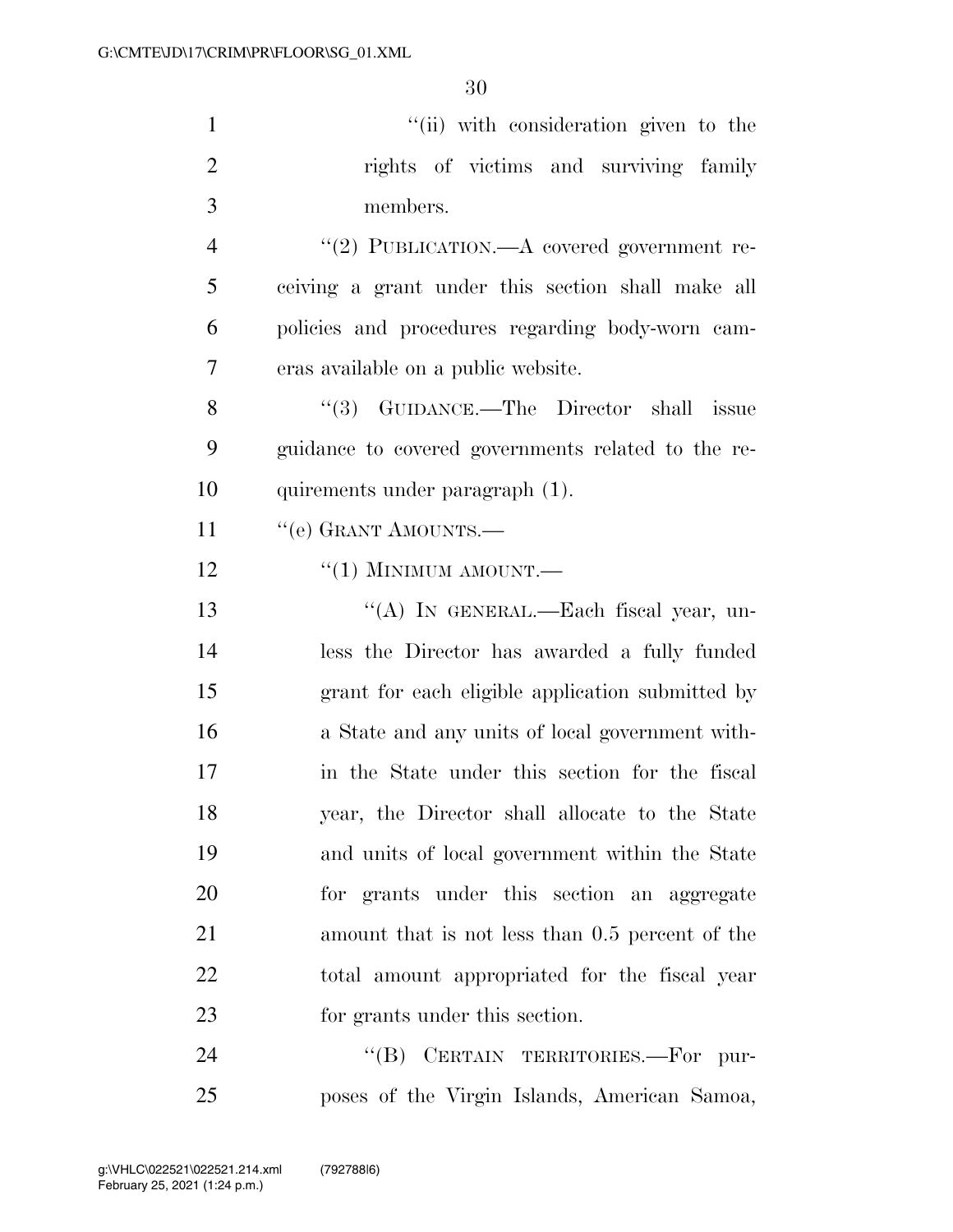| $\mathbf{1}$   | Guam, and the Northern Mariana Islands, sub-          |
|----------------|-------------------------------------------------------|
| $\overline{2}$ | paragraph (A) shall be applied by substituting        |
| 3              | $0.25$ percent' for $0.5$ percent'.                   |
| $\overline{4}$ | $``(2)$ MAXIMUM AMOUNT.—                              |
| 5              | "(A) AMOUNT PER COVERED GOVERN-                       |
| 6              | MENT.—A covered government may not receive            |
| 7              | a grant under this section for a fiscal year in       |
| 8              | an amount that is greater than 5 percent of the       |
| 9              | total amount appropriated for grants under this       |
| 10             | section for the fiscal year.                          |
| 11             | "(B) AGGREGATE AMOUNT PER STATE. $-A$                 |
| 12             | State and each covered government within the          |
| 13             | State may not receive grants under this section       |
| 14             | for a fiscal year in an aggregate amount that         |
| 15             | is more than 20 percent of the total amount ap-       |
| 16             | propriated for grants under this section for the      |
| 17             | fiscal year.                                          |
| 18             | "(f) MATCHING FUNDS.—The portion of the costs of      |
| 19             | a body-worn camera program provided by a grant under  |
| 20             | this section—                                         |
| 21             | $(1)$ may not exceed 50 percent; and                  |
| 22             | "(2) subject to subsection (e)(2), shall equal 50     |
| 23             | percent if the grant is to a unit of local government |
| 24             | with fewer than 100,000 residents.                    |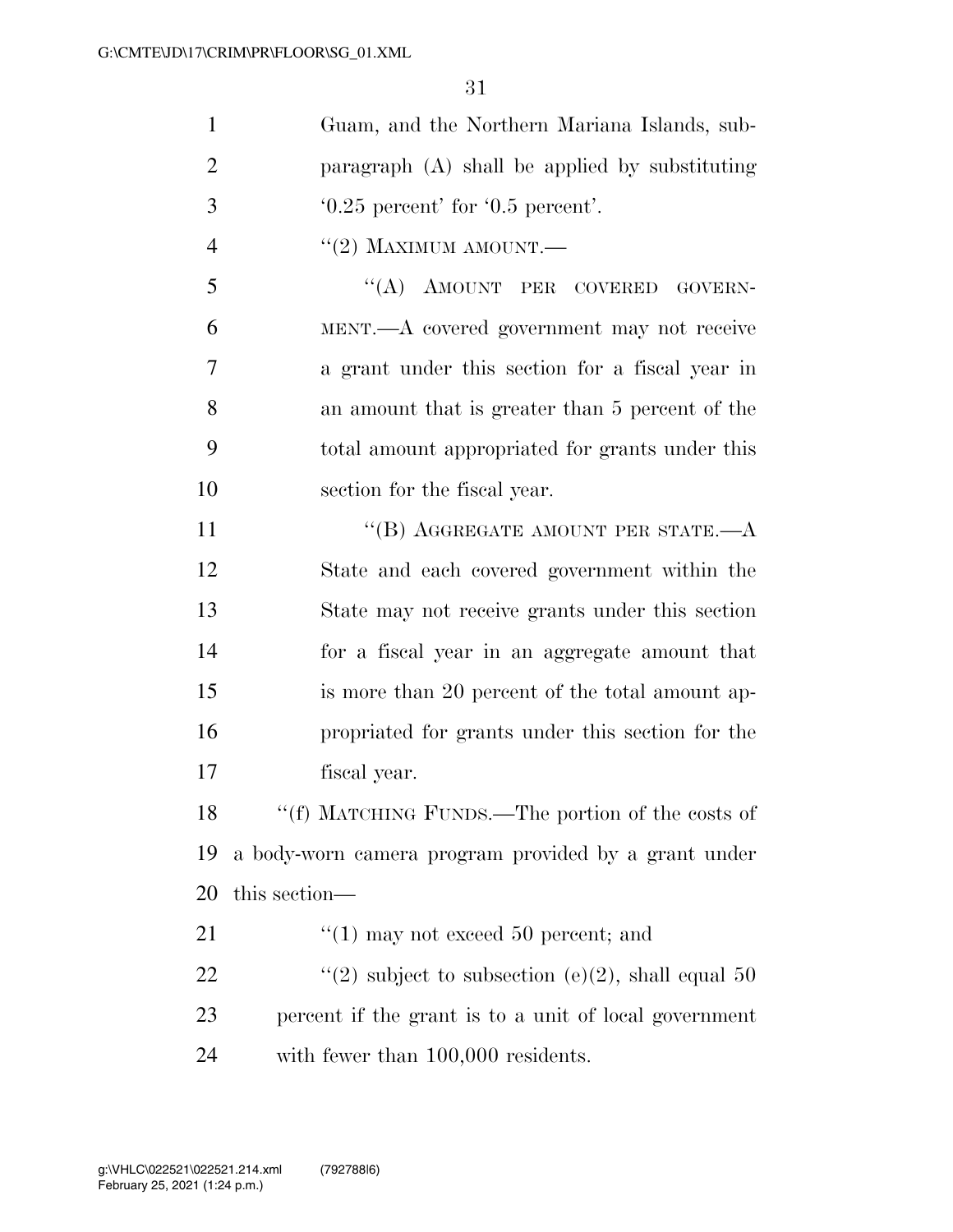''(g) SUPPLEMENT, NOT SUPPLANT.—Funds made available under this section shall not be used to supplant covered government funds, but shall be used to increase the amount of funds that would, in the absence of Federal funds, be made available from covered government sources for the purposes of this section.

 ''(h) REPORTS TO THE DIRECTOR.—A covered gov- ernment that receives a grant under this section shall sub- mit to the Director, for each year in which funds from a grant received under this section are expended, a report at such time and in such manner as the Director may rea-sonably require, that contains—

13 ''(1) a summary of the activities carried out under the grant and an assessment of whether the activities are meeting the needs identified in the grant application; and

17 ''(2) such other information as the Director may require.

 ''(i) REPORTS TO CONGRESS.—Not later than 90 days after the end of a fiscal year for which grants are made under this section, the Director shall submit to Con-gress a report that includes—

23 '(1) the aggregate amount of grants made under this section to each covered government for the fiscal year;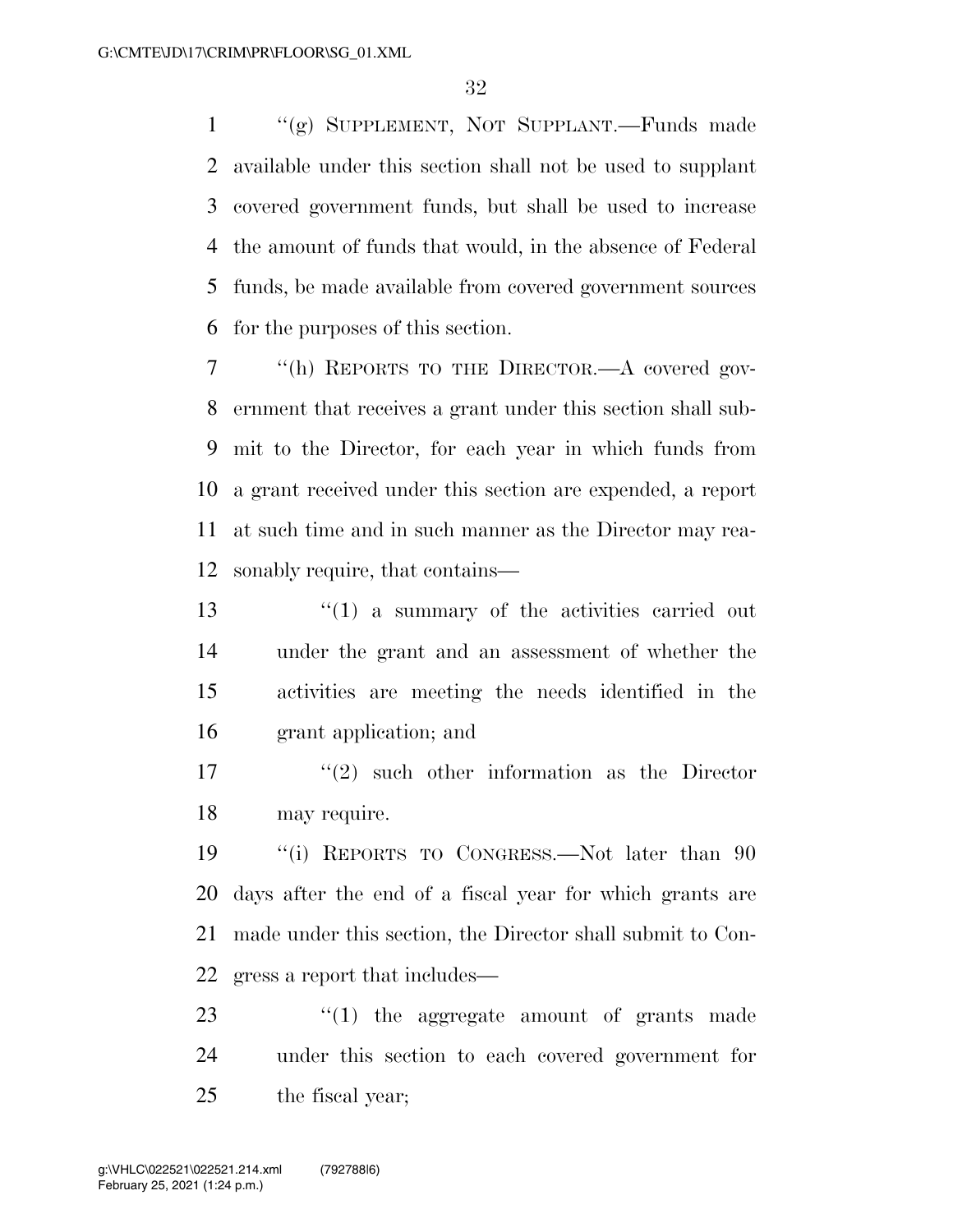$(2)$  a summary of the information provided by covered governments receiving grants under this sec- tion; and ''(3) a description of the priorities and plan for awarding grants among eligible covered govern-

 ments, and how the plan will ensure the effective use of body-worn cameras to protect public safety.

8 "(j) AUTHORIZATION OF APPROPRIATIONS.—There is authorized to be appropriated for the purpose of making grants under this section \$100,000,000 for each of fiscal years 2021 through 2025.''.

## **SEC. 202. PENALTIES FOR FAILURE TO USE BODY-WORN CAMERAS.**

 (a) DEFINITION.—In this section, the term ''covered provision'' means—

 (1) section 509 of title I of the Omnibus Crime Control and Safe Streets Act of 1968, as added by section 201; and

 (2) any other provision of law that makes funds available for the purchase of body-worn cameras.

- (b) REQUIREMENT.—
- (1) STATES.—A State that receives funds under a covered provision shall—

 (A) have a policy in place to apply dis-cipline to any law enforcement officer who in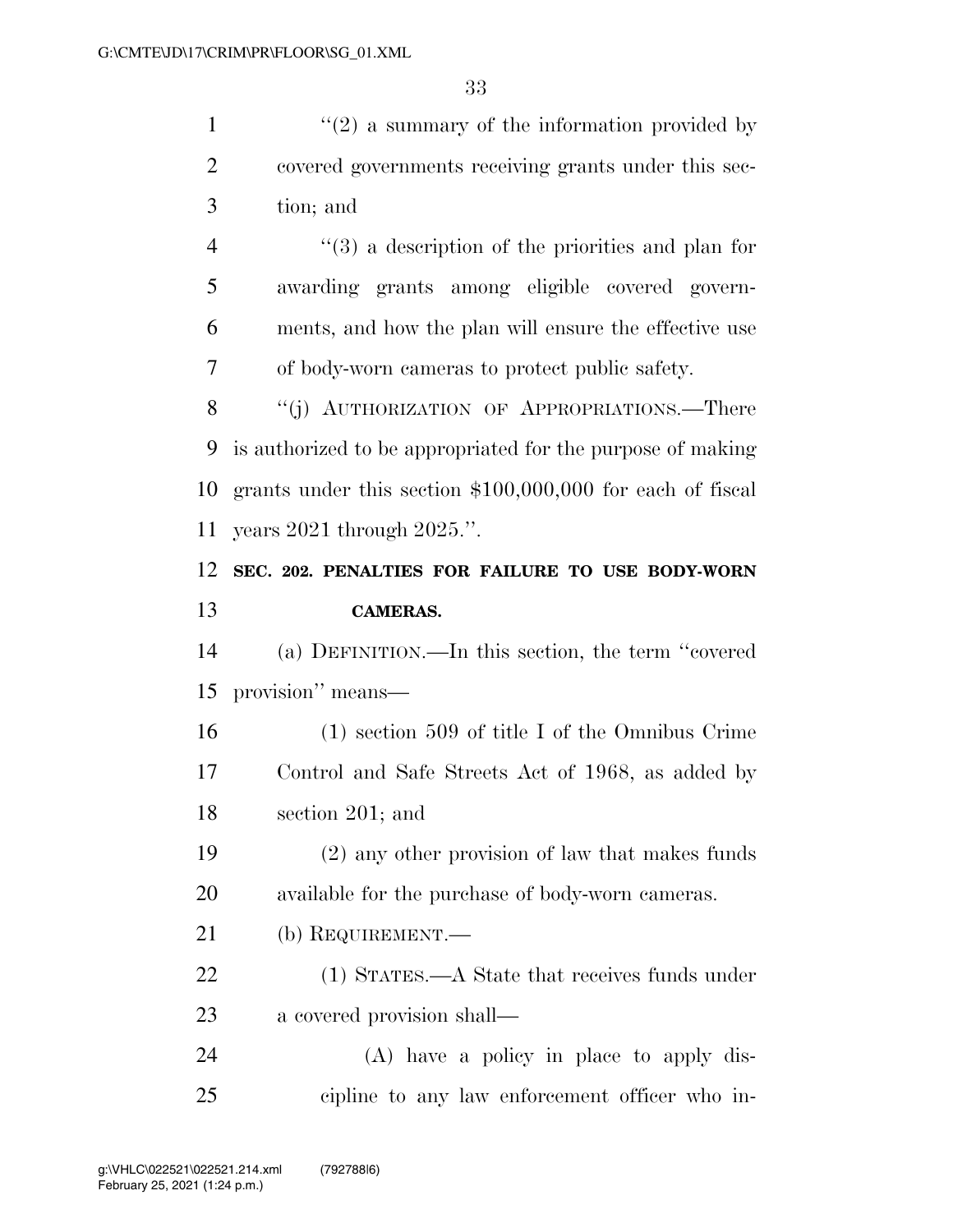tentionally fails to ensure that a body-worn camera purchased using those funds is engaged, functional, and properly secured at all times during which the camera is required to be worn; and

 (B) ensure that any entity to which the State awards a subgrant under the covered pro- vision has a policy in place to apply discipline to any law enforcement officer who intentionally fails to ensure that a body-worn camera pur- chased using those funds is engaged, functional, and properly secured at all times during which the camera is required to be worn.

 (2) OTHER ENTITIES.—An entity other than a State that receives funds under a covered provision shall have a policy in place to apply discipline to any law enforcement officer who intentionally fails to en- sure that a body-worn camera purchased using those funds is engaged, functional, and properly secured at all times during which the camera is required to be worn.

(c) COMPLIANCE.—

23 (1) INELIGIBILITY FOR FUNDS.—

(A) FIRST FISCAL YEAR.—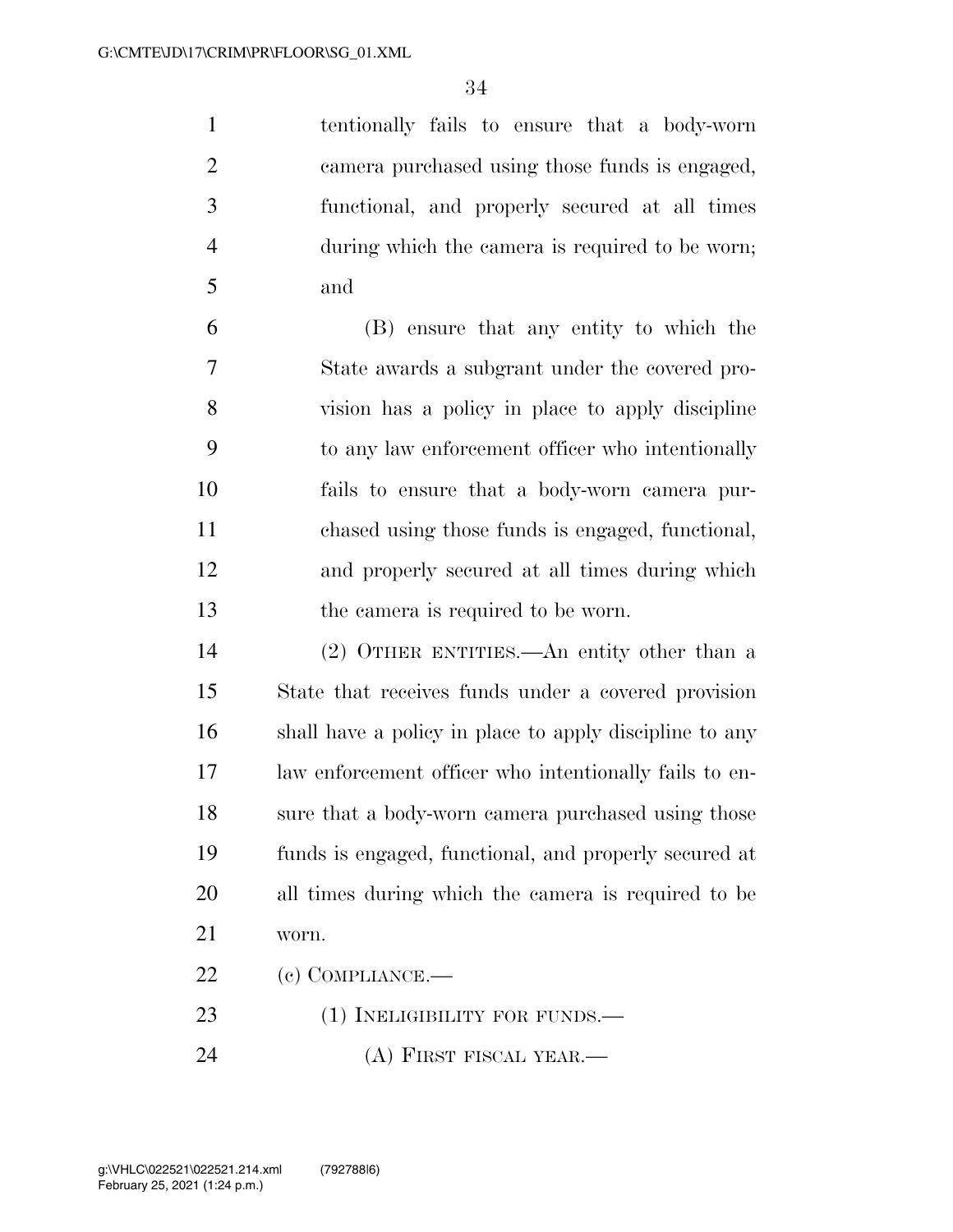| $\mathbf{1}$   | (i) STATES.—For the first fiscal year          |
|----------------|------------------------------------------------|
| $\overline{2}$ | beginning after the date of enactment of       |
| 3              | this Act in which a State fails to comply      |
| $\overline{4}$ | with subsection $(b)(1)$ , the State shall be  |
| 5              | subject to a 20-percent reduction of the       |
| 6              | funds that would otherwise be provided to      |
| 7              | the State under the applicable covered pro-    |
| 8              | vision for that fiscal year.                   |
| 9              | (ii) OTHER ENTITIES.—For the first             |
| 10             | fiscal year beginning after the date of en-    |
| 11             | actment of this Act in which an entity         |
| 12             | other than a State fails to comply with        |
| 13             | subsection $(b)(2)$ , the entity shall be sub- |
| 14             | ject to a 20-percent reduction of the funds    |
| 15             | that would otherwise be allocated to the       |
| 16             | entity under the applicable covered provi-     |
| 17             | sion for that fiscal year.                     |
| 18             | (B) SUBSEQUENT FISCAL YEARS.—                  |
| 19             | (i) STATES.—Beginning in the first             |
| 20             | fiscal year beginning after the first fiscal   |
| 21             | year described in subparagraph $(A)(i)$ in     |
| 22             | which a State fails to comply with sub-        |

 which a State fails to comply with sub- section (b), the percentage by which the funds described in subparagraph (A)(i) are reduced shall be increased by 5 percent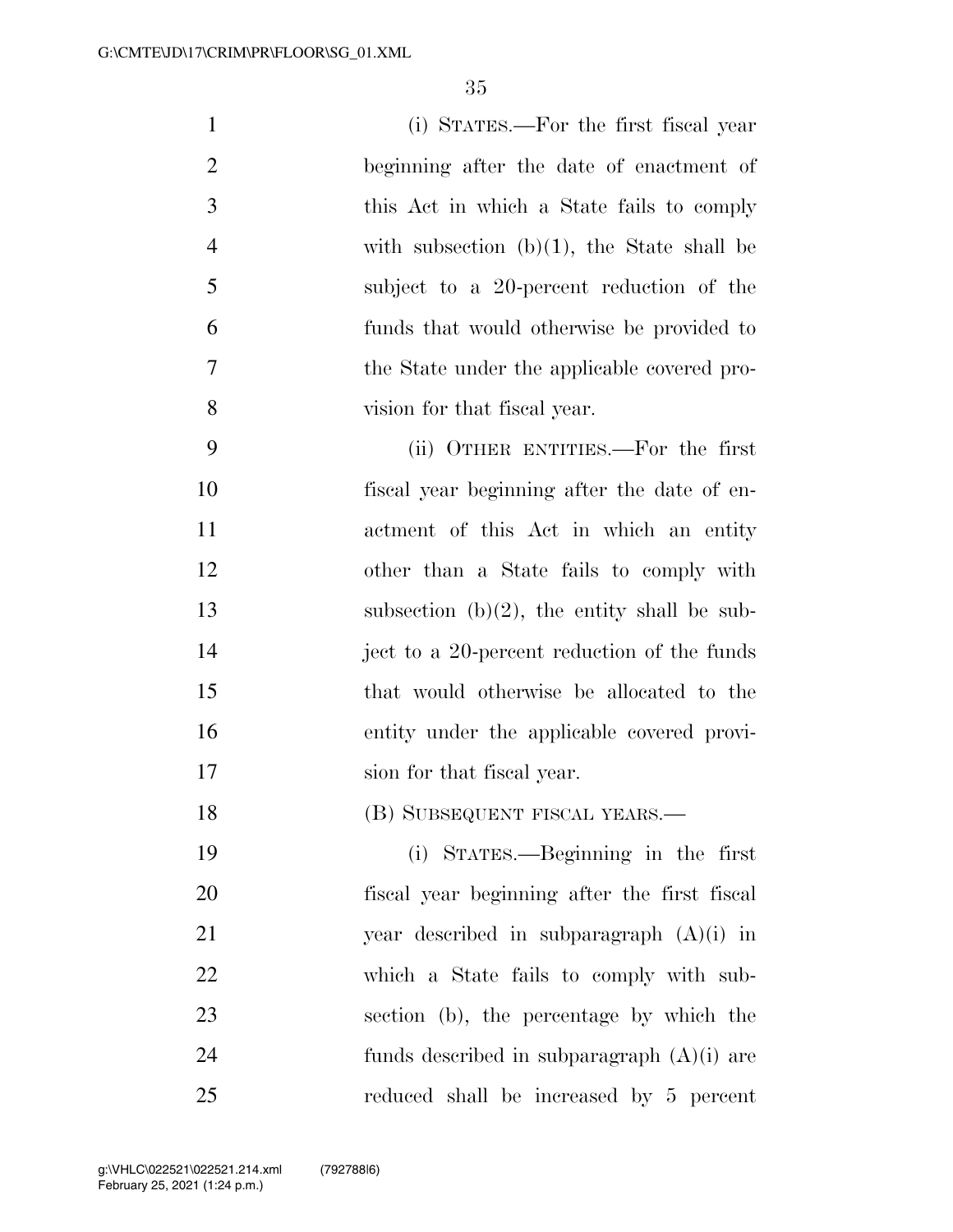| $\mathbf{1}$   | each fiscal year the State fails to comply             |
|----------------|--------------------------------------------------------|
| $\overline{2}$ | with subsection (b), except that such re-              |
| 3              | duction shall not exceed 25 percent in any             |
| $\overline{4}$ | fiscal year.                                           |
| 5              | (ii) OTHER ENTITIES.—Beginning in                      |
| 6              | the first fiscal year beginning after the              |
| 7              | first fiscal year described in subparagraph            |
| 8              | $(A)(i)$ in which a an entity other than a             |
| 9              | State fails to comply with subsection (b),             |
| 10             | the percentage by which the funds de-                  |
| 11             | scribed in subparagraph $(A)(ii)$ are re-              |
| 12             | duced shall be increased by 5 percent each             |
| 13             | fiscal year the entity fails to comply with            |
| 14             | subsection (b), except that such reduction             |
| 15             | shall not exceed 25 percent in any fiscal              |
| 16             | year.                                                  |
| 17             | REALLOCATION.—Amounts not allocated<br>(2)             |
| 18             | under covered provision to a State or other entity     |
| 19             | for failure to comply with subsection (b) shall be re- |
| 20             | allocated under the covered provision to States or     |

other entities that have complied with subsection (b).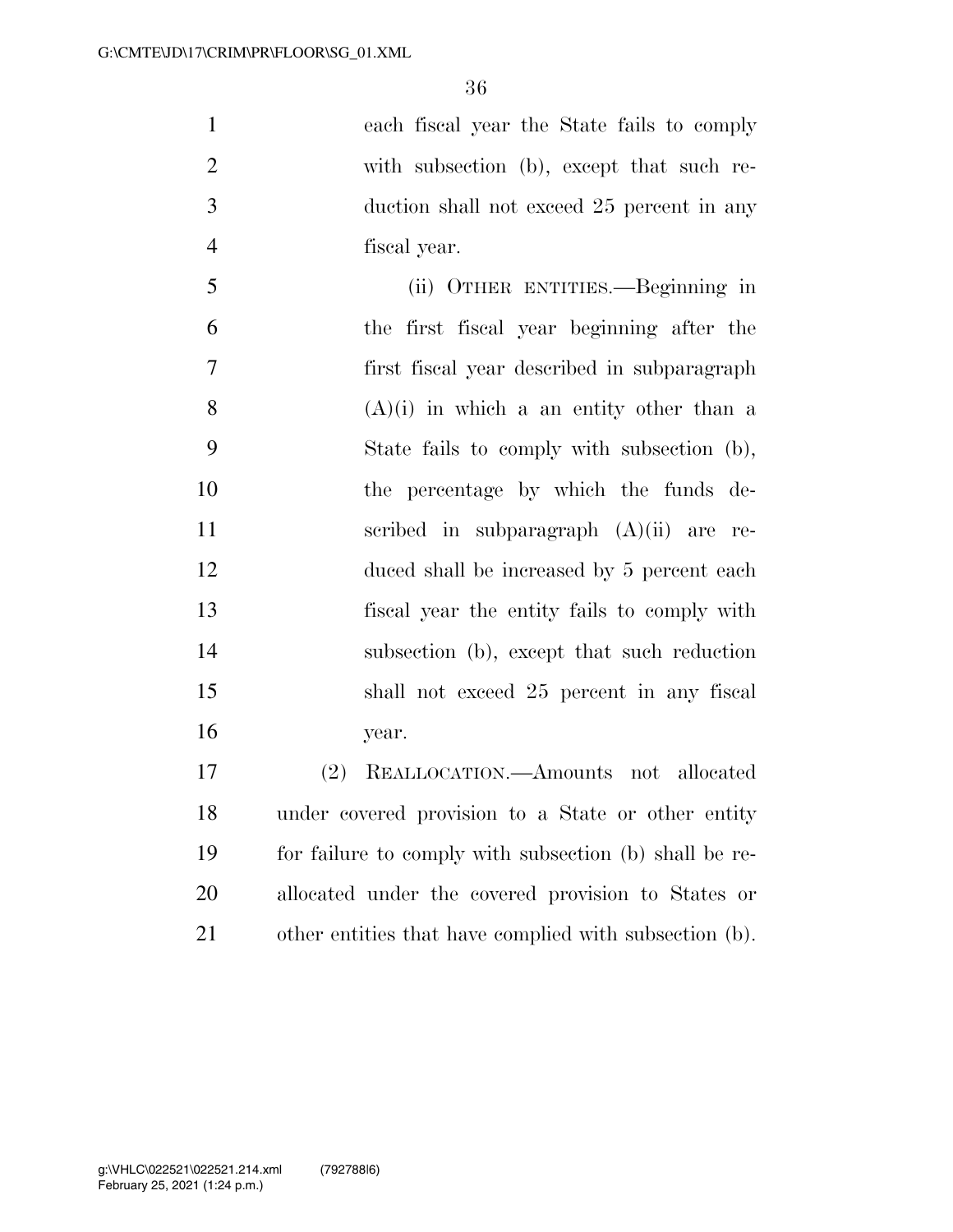# **TITLE III—LAW ENFORCEMENT RECORDS RETENTION**

#### **SEC. 301. LAW ENFORCEMENT RECORDS RETENTION.**

 (a) IN GENERAL.— Part E of title I of the Omnibus Crime Control and Safe Streets Acts of 1968 (34 U.S.C. 10151 et seq.) is amended by adding at the end the fol-lowing:

# **''Subpart 4—Law Enforcement Records Retention**

# **''SEC. 531. LAW ENFORCEMENT RECORDS RETENTION.**

10  $\frac{10}{10}$   $\frac{10}{10}$  DEFINITIONS.—In this section—

11 ''(1) the term 'applicable covered system', with respect to a law enforcement agency, means the cov- ered system of the covered government of which the law enforcement agency is part;

15  $(2)$  the term 'covered government' means a State or unit of local government;

17  $\frac{17}{2}$   $\frac{17}{2}$  the term 'covered system' means a system maintained by a covered government under sub-section (b); and

20  $\frac{4}{4}$  the term 'disciplinary record'—

21 ''(A) means any written document regard- ing an allegation of misconduct by a law en-23 forcement officer that—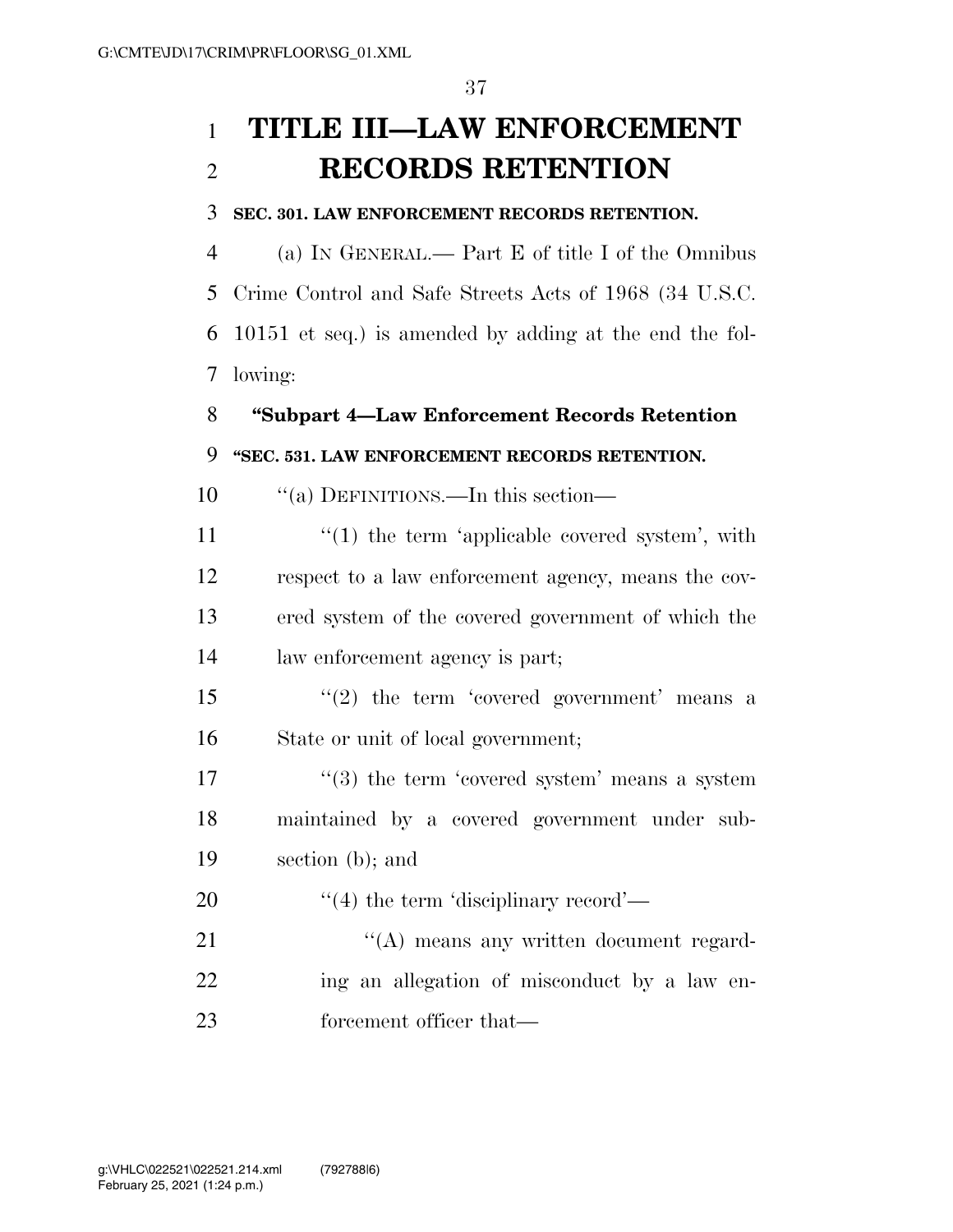| $\mathbf{1}$   | "(i) is substantiated and is adju-                    |
|----------------|-------------------------------------------------------|
| $\overline{2}$ | dicated by a government agency or court;              |
| 3              | and                                                   |
| $\overline{4}$ | $``(ii)$ results in—                                  |
| 5              | $\lq\lq$ adverse action by the em-                    |
| 6              | ploying law enforcement agency; or                    |
| $\overline{7}$ | $\lq\lq$ (II) criminal charges; and                   |
| 8              | "(B) does not include a written document              |
| 9              | regarding an allegation described in subpara-         |
| 10             | graph (A) if the adjudication described in            |
| 11             | clause (i) of that subparagraph has been over-        |
| 12             | turned on appeal.                                     |
| 13             | "(b) RECORDS RETENTION REQUIREMENTS.-                 |
| 14             | $``(1)$ RECORDS RETENTION SYSTEM.—A covered           |
| 15             | government that receives funds under this part shall  |
| 16             | maintain a system for sharing disciplinary records of |
| 17             | law enforcement officers that meets the require-      |
| 18             | ments under paragraph $(2)$ .                         |
| 19             | "(2) REQUIREMENTS.—In administering a cov-            |
| 20             | ered system, a covered government shall—              |
| 21             | "(A) retain each disciplinary record or in-           |
| 22             | ternal investigation record regarding a law en-       |
| 23             | forcement officer that is prepared by a law en-       |
| 24             | forcement agency of the covered government;           |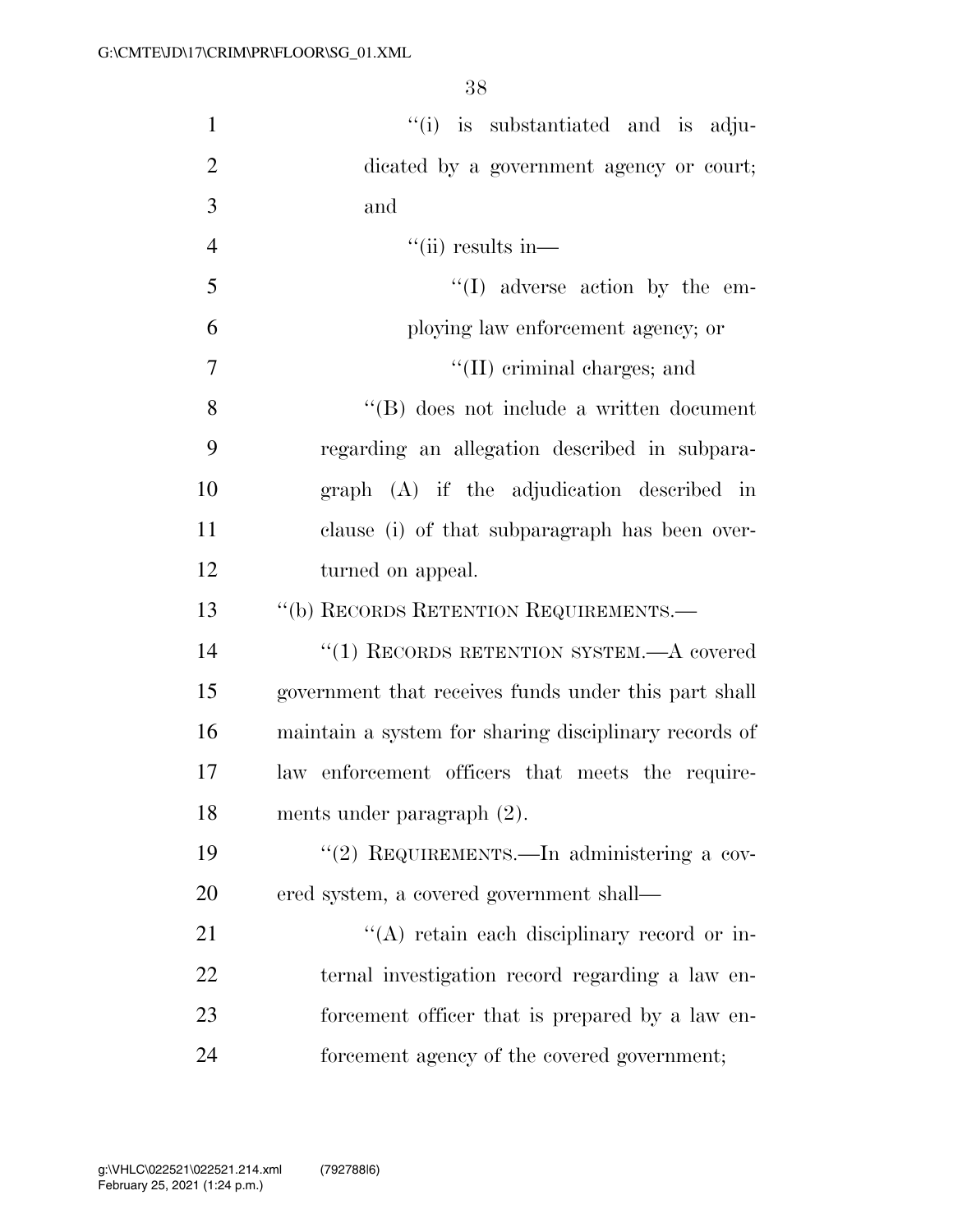| $\mathbf{1}$   | $``$ (B) retain a record of each award or com-      |
|----------------|-----------------------------------------------------|
| $\overline{2}$ | mendation regarding a law enforcement officer       |
| 3              | that is prepared by a law enforcement agency        |
| $\overline{4}$ | of the covered government;                          |
| 5              | $\lq\lq$ establish a policy that ensures that       |
| 6              | each record included in the covered system is       |
| 7              | retained and accessible for not less than 30        |
| 8              | years;                                              |
| 9              | $\lq\lq$ (D) allow a law enforcement officer, coun- |
| 10             | sel for a law enforcement officer, or the rep-      |
| 11             | resentative organization of a law enforcement       |
| 12             | officer to-                                         |
| 13             | "(i) submit information to the covered              |
| 14             | system relating to a disciplinary record or         |
| 15             | internal investigation record regarding the         |
| 16             | law enforcement officer that is retained            |
| 17             | under subparagraph $(A)$ ; or                       |
| 18             | "(ii) obtain access to the covered sys-             |
| 19             | tem in order to review a disciplinary record        |
| 20             | or internal investigation record described          |
| 21             | in clause (i);                                      |
| 22             | "(E) allow any Federal, State, or local law         |
| 23             | enforcement agency to access any record in-         |
| 24             | cluded in the covered system for the purpose of     |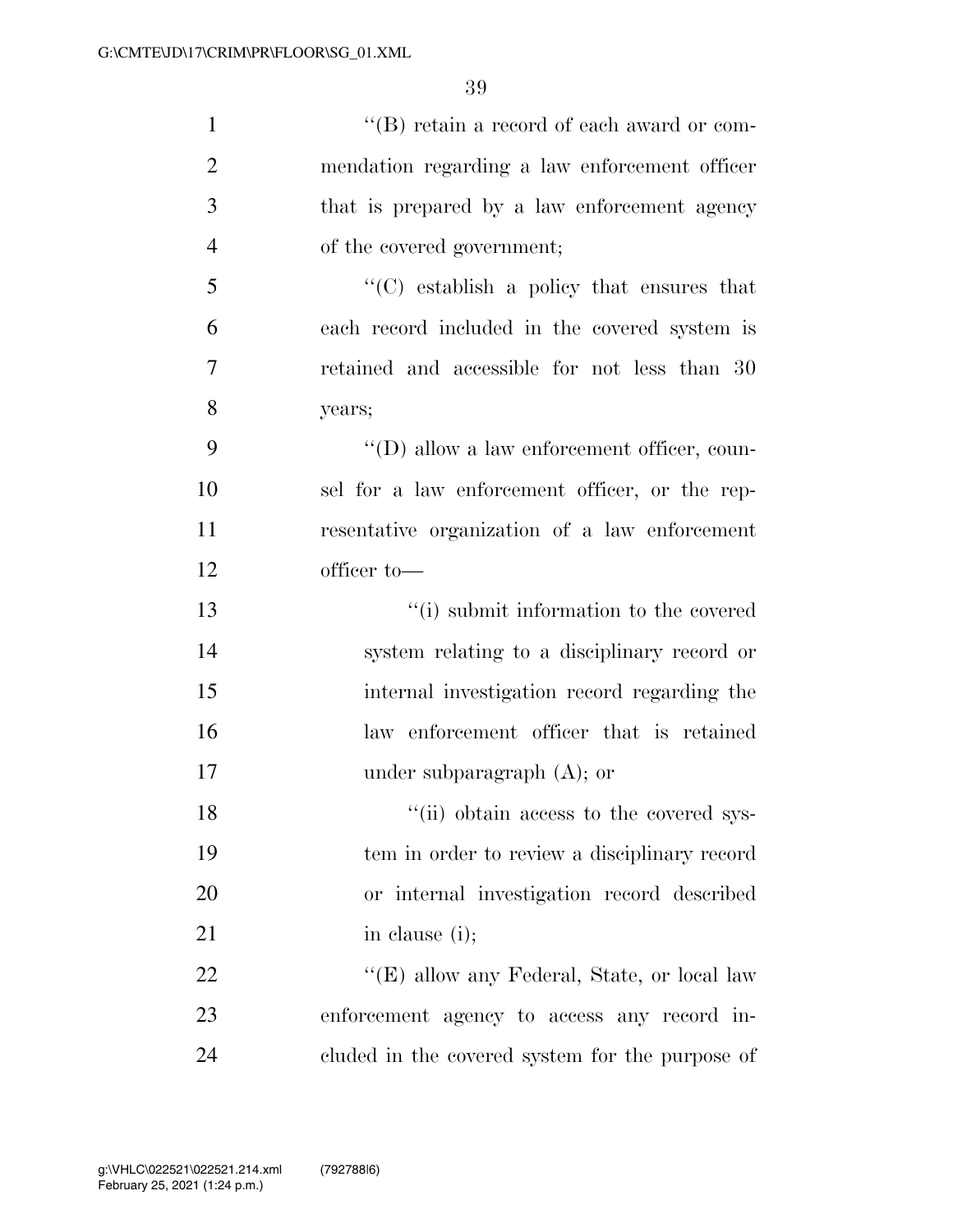| $\mathbf{1}$   | making a decision to hire a law enforcement of-   |
|----------------|---------------------------------------------------|
| $\overline{2}$ | ficer;                                            |
| 3              | "(F) require that, before hiring a law en-        |
| $\overline{4}$ | forcement officer, a representative of a law en-  |
| 5              | forcement agency of the covered government        |
| 6              | with hiring authority—                            |
| 7              | "(i) search the applicable covered sys-           |
| 8              | tem of each law enforcement agency that           |
| 9              | has employed the applicant as a law en-           |
| 10             | forcement officer in order to determine           |
| 11             | whether the applicant has a disciplinary          |
| 12             | record, internal investigation record, or         |
| 13             | record of an award or commendation on             |
| 14             | file; and                                         |
| 15             | "(ii) if a record described in clause (i)         |
| 16             | exists, review the record in full before hir-     |
| 17             | ing the law enforcement officer; and              |
| 18             | $\lq\lq(G)$ prohibit access to the covered system |
| 19             | by any individual other than an individual who    |
| 20             | is authorized to access the covered system for    |
| 21             | purposes of-                                      |
| 22             | "(i) submitting records or other infor-           |
| 23             | mation to the covered system as described         |
| 24             | in subparagraphs $(A)$ , $(B)$ , and $(D)$ ; or   |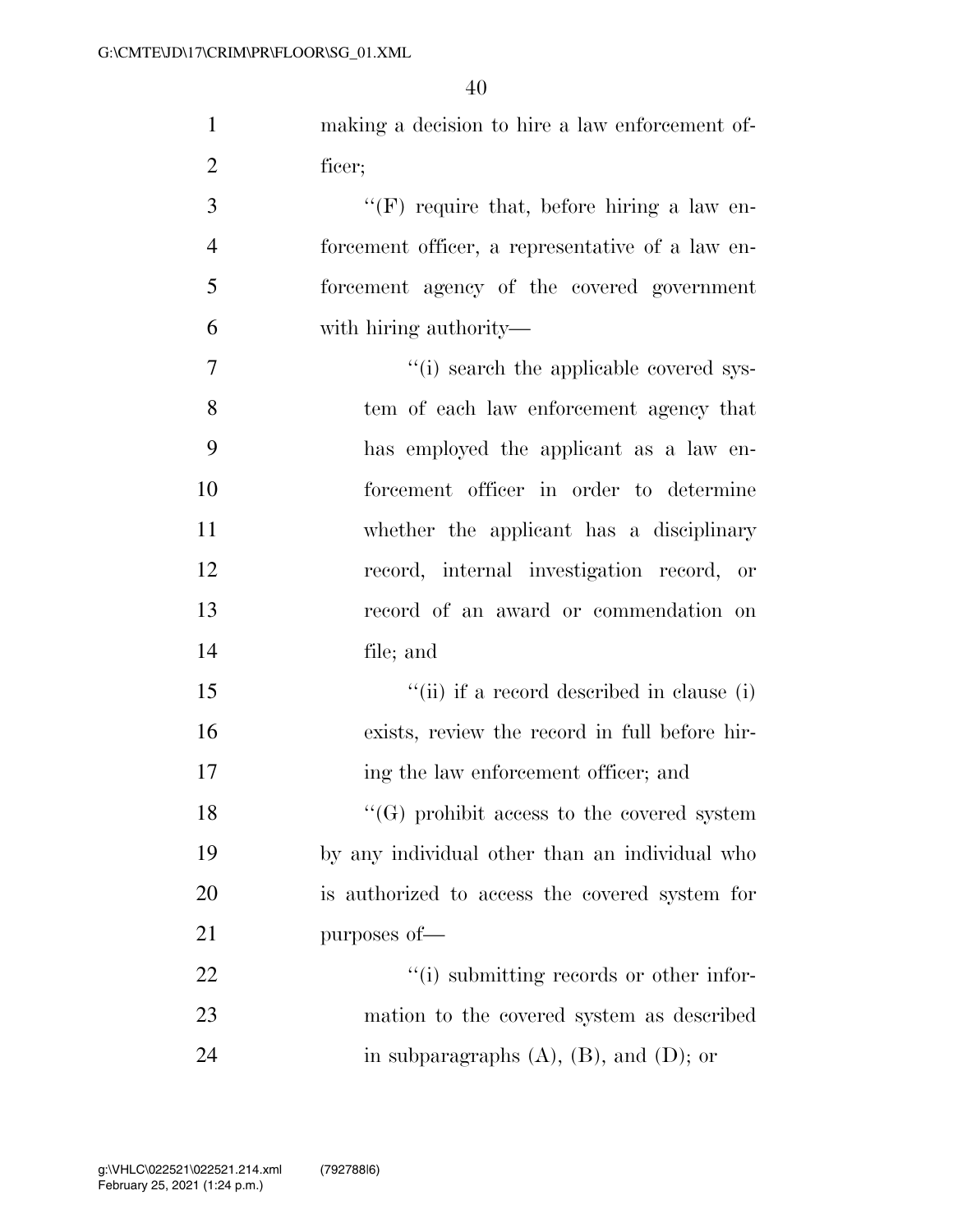| $\mathbf{1}$   | "(ii) reviewing records or other infor-                 |
|----------------|---------------------------------------------------------|
| $\overline{2}$ | mation in the covered system as described               |
| 3              | in subparagraphs $(E)$ and $(F)$ .                      |
| $\overline{4}$ | "(c) INELIGIBILITY FOR FUNDS.—                          |
| 5              | "(1) IN GENERAL. $\longrightarrow$ A covered government |
| 6              | may not receive funds under section 505, 506, 515,      |
| $\overline{7}$ | or 516 unless the covered government is in compli-      |
| 8              | ance with subsection (b) of this section.               |
| 9              | "(2) REALLOCATION.—Amounts not allocated                |
| 10             | under a section referred to in paragraph (1) to a       |
| 11             | covered government for failure to comply with sub-      |
| 12             | section (b) shall be reallocated under that section to  |
| 13             | covered governments that have complied with sub-        |
| 14             | section (b).                                            |
| 15             | $``$ (d) ONE-TIME GRANT.—                               |
| 16             | $``(1)$ In GENERAL.—The Attorney General shall          |
| 17             | award a grant to each State, using an apportion-        |
| 18             | ment formula that reflects the differences between      |
| 19             | each State, to be used by the State and units of        |
| 20             | local government within the State to establish cov-     |
| 21             | ered systems.                                           |
| 22             | "(2) AMOUNT.—The amount of a grant award-               |
| 23             | ed to a State under paragraph (1) shall be not less     |
| 24             | than $$1,000,000$ .                                     |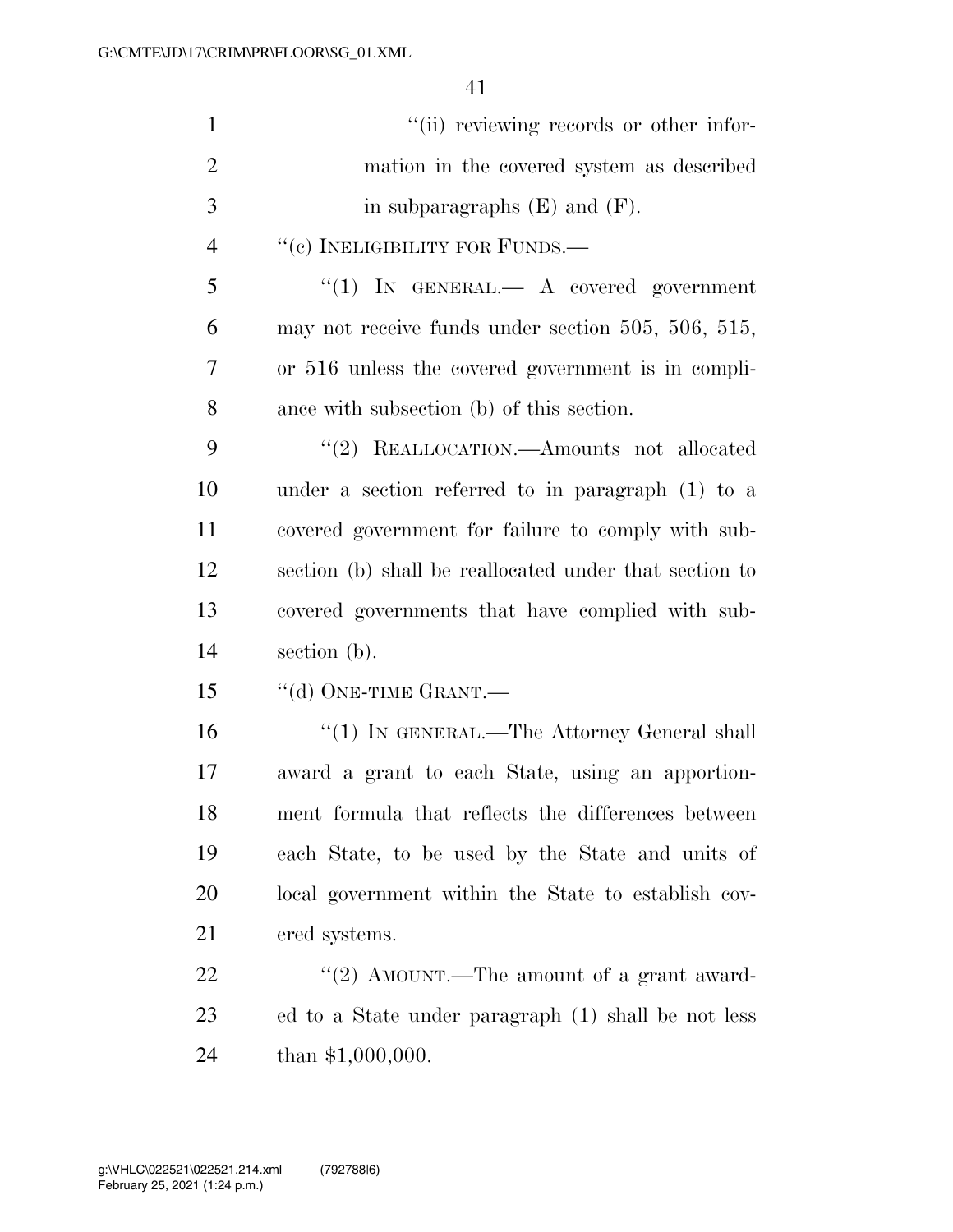| $\mathbf{1}$   | "(3) AUTHORIZATION OF APPROPRIATIONS.-                        |
|----------------|---------------------------------------------------------------|
| $\overline{2}$ | There is authorized to be appropriated for the pur-           |
| 3              | pose of making grants under this subsection                   |
| $\overline{4}$ | \$100,000,000.                                                |
| 5              | $``$ (e) INDEMNIFICATION.—                                    |
| 6              | "(1) IN GENERAL.—The United States shall in-                  |
| $\overline{7}$ | demnify and hold harmless a covered government,               |
| 8              | and any law enforcement agency thereof, against               |
| 9              | any claim (including reasonable expenses of litiga-           |
| 10             | tion or settlement) by any person or entity related           |
| 11             | $to-$                                                         |
| 12             | $\lq\lq$ the retention of records in a covered                |
| 13             | system as required under subsection (b); or                   |
| 14             | "(B) the review of records included in a                      |
| 15             | covered system as required under subsection                   |
| 16             | (b).                                                          |
| 17             | "(2) LIMITATION.—Paragraph $(1)$ shall not                    |
| 18             | apply to the release of a record—                             |
| 19             | $\lq\lq$ to a non-law enforcement entity or in-               |
| <b>20</b>      | dividual; or                                                  |
| 21             | $\lq\lq (B)$ for a purpose other than making a                |
| 22             | decision to hire a law enforcement officer.".                 |
| 23             | (b) EFFECTIVE DATE.—Section $531(e)$ of title I of            |
| 24             | the Omnibus Crime Control and Safe Streets Acts of            |
| 25             | 1968, as added by subsection (a), shall take effect on $Oe$ - |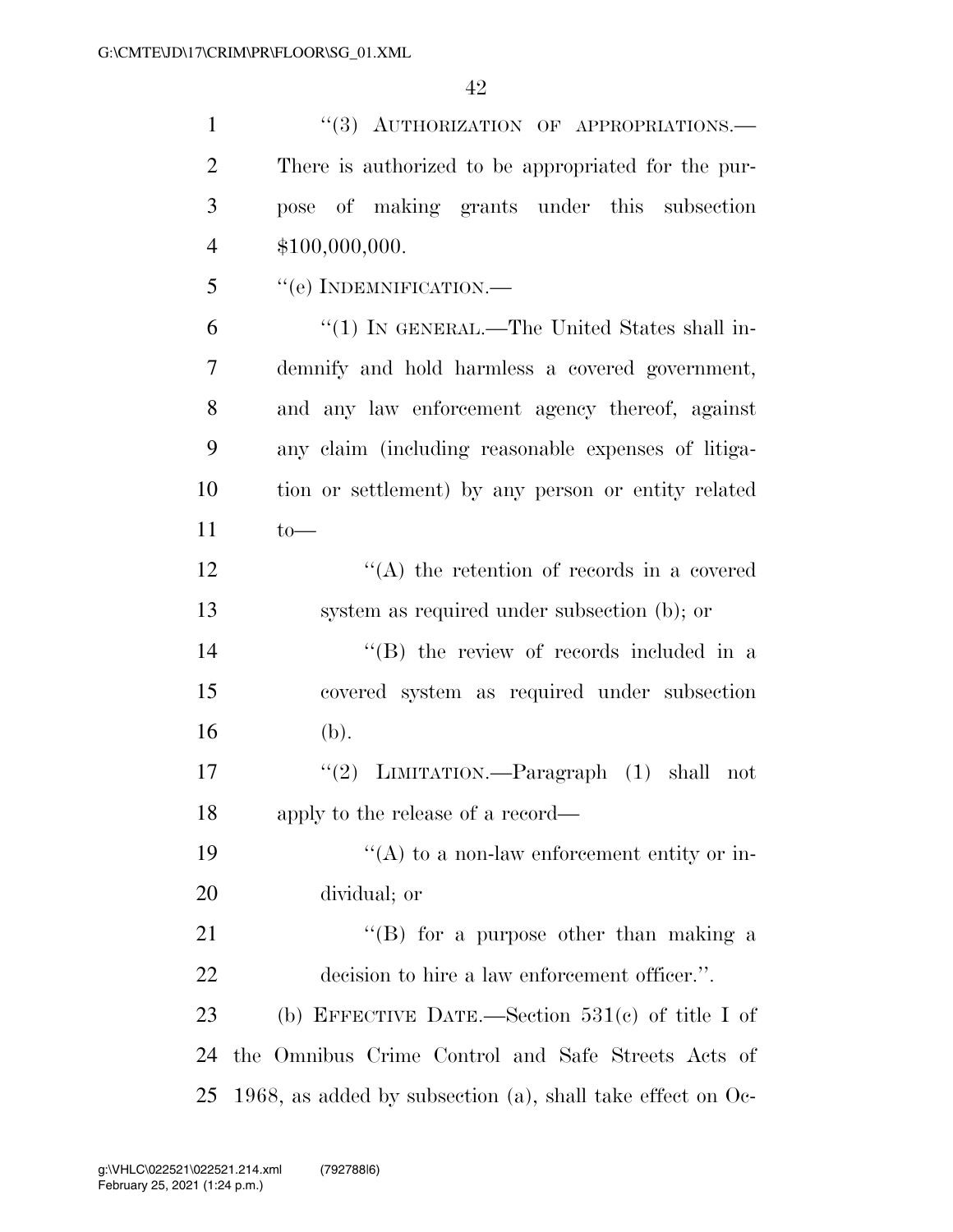tober 1 of the first fiscal year beginning after the date of enactment of this Act.

# **TITLE IV—JUSTICE FOR VICTIMS OF LYNCHING**

#### **SEC. 401. SHORT TITLE.**

 This title may be cited as the ''Justice for Victims of Lynching Act of 2020''.

#### **SEC. 402. FINDINGS.**

Congress finds the following:

 (1) The crime of lynching succeeded slavery as the ultimate expression of racism in the United States following Reconstruction.

 (2) Lynching was a widely acknowledged prac- tice in the United States until the middle of the 20th century.

 (3) Lynching was a crime that occurred throughout the United States, with documented inci-dents in all but 4 States.

 (4) At least 4,742 people, predominantly Afri- can Americans, were reported lynched in the United States between 1882 and 1968.

 (5) Ninety-nine percent of all perpetrators of lynching escaped from punishment by State or local officials.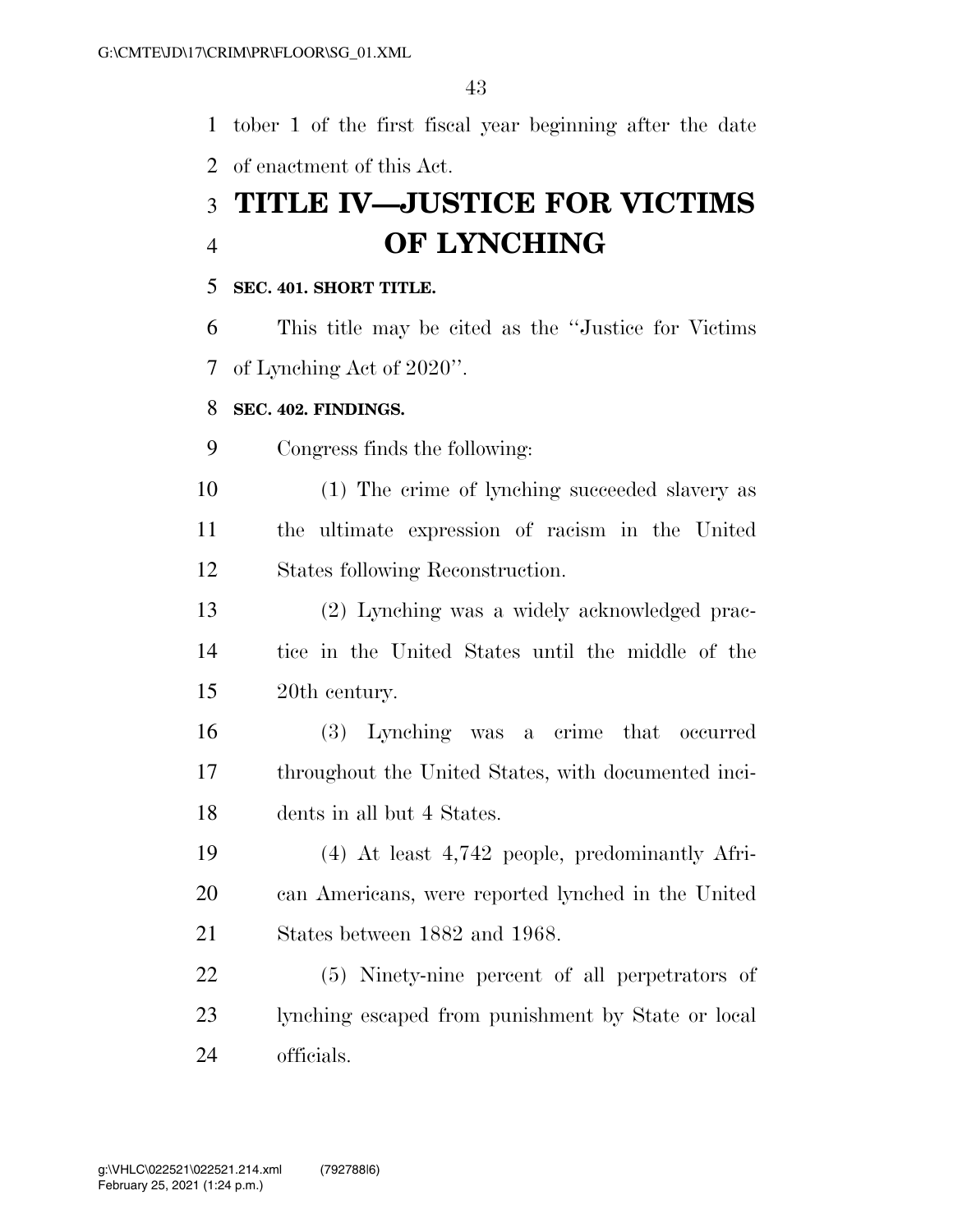| $\mathbf{1}$   | (6) Lynching prompted African Americans to            |
|----------------|-------------------------------------------------------|
| $\overline{2}$ | form the National Association for the Advancement     |
| 3              | of Colored People (referred to in this section as the |
| $\overline{4}$ | "NAACP") and prompted members of B'nai B'rith         |
| 5              | to found the Anti-Defamation League.                  |
| 6              | (7) Mr. Walter White, as a member of the              |
| 7              | NAACP and later as the executive secretary of the     |
| 8              | NAACP from 1931 to 1955, meticulously inves-          |
| 9              | tigated lynchings in the United States and worked     |
| 10             | tirelessly to end segregation and racialized terror.  |
| 11             | (8) Nearly 200 anti-lynching bills were intro-        |
| 12             | duced in Congress during the first half of the 20th   |
| 13             | century.                                              |
| 14             | $(9)$ Between 1890 and 1952, 7 Presidents peti-       |
| 15             | tioned Congress to end lynching.                      |
| 16             | $(10)$ Between 1920 and 1940, the House of            |
| 17             | Representatives passed 3 strong anti-lynching meas-   |
| 18             | ures.                                                 |
| 19             | (11) Protection against lynching was the min-         |
| 20             | imum and most basic of Federal responsibilities, and  |
| 21             | the Senate considered but failed to enact anti-lynch- |
| 22             | ing legislation despite repeated requests by civil    |
| 23             | rights groups, Presidents, and the House of Rep-      |
| 24             | resentatives to do so.                                |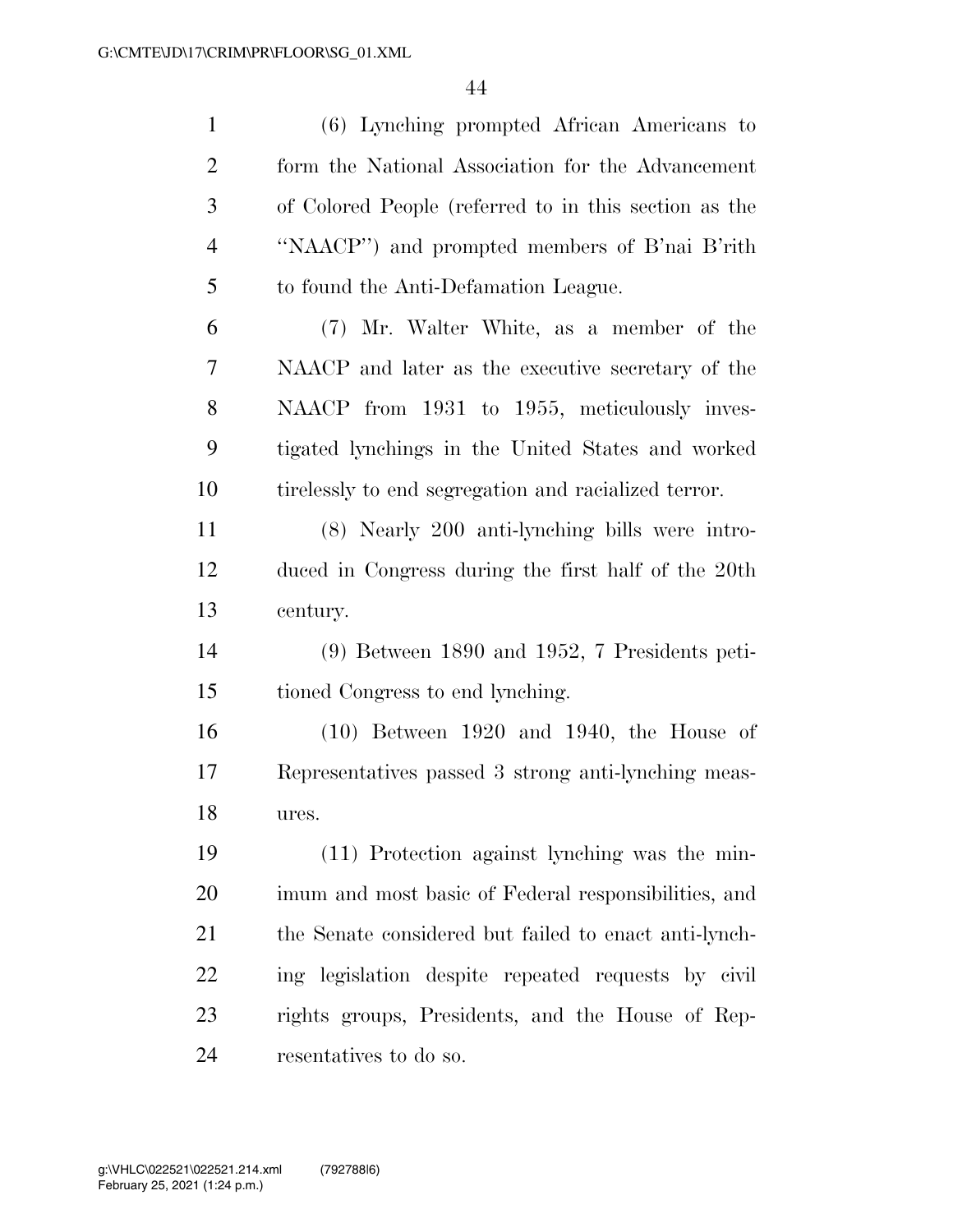(12) The publication of ''Without Sanctuary: Lynching Photography in America'' helped bring greater awareness and proper recognition of the vic-tims of lynching.

 (13) Only by coming to terms with history can the United States effectively champion human rights abroad.

 (14) An apology offered in the spirit of true re- pentance moves the United States toward reconcili- ation and may become central to a new under- standing, on which improved racial relations can be forged.

 (15) Having concluded that a reckoning with our own history is the only way the country can ef- fectively champion human rights abroad, 90 Mem- bers of the United States Senate agreed to Senate Resolution 39, 109th Congress, on June 13, 2005, to apologize to the victims of lynching and the de- scendants of those victims for the failure of the Sen-ate to enact anti-lynching legislation.

 (16) The National Memorial for Peace and Jus-22 tice, which opened to the public in Montgomery, Ala- bama, on April 26, 2018, is the Nation's first memo- rial dedicated to the legacy of enslaved Black people, people terrorized by lynching, African Americans hu-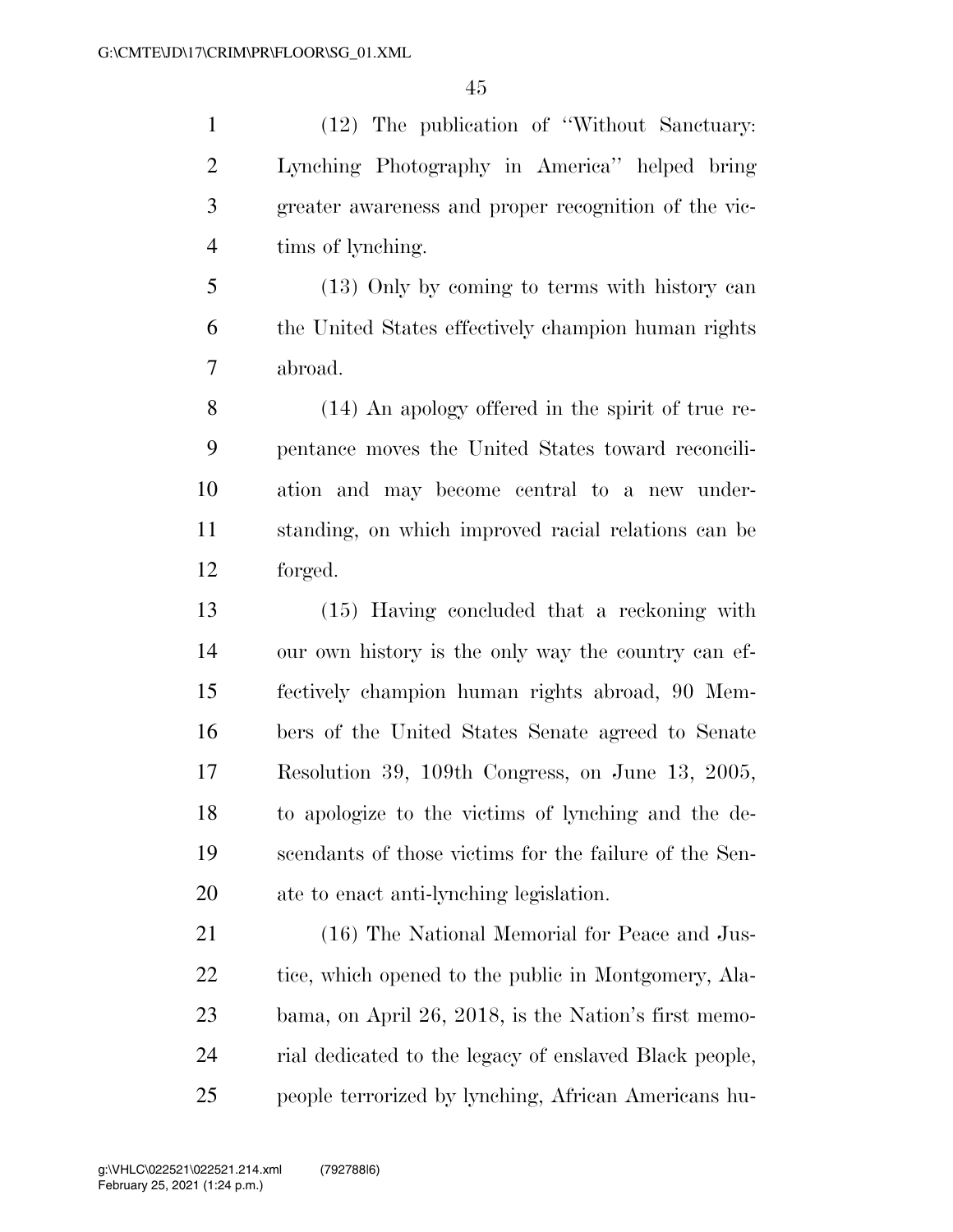miliated by racial segregation and Jim Crow, and people of color burdened with contemporary pre-sumptions of guilt and police violence.

 (17) Notwithstanding the Senate's apology and the heightened awareness and education about the Nation's legacy with lynching, it is wholly necessary and appropriate for the Congress to enact legisla- tion, after 100 years of unsuccessful legislative ef-forts, finally to make lynching a Federal crime.

 (18) Further, it is the sense of Congress that criminal action by a group increases the likelihood that the criminal object of that group will be suc- cessfully attained and decreases the probability that the individuals involved will depart from their path of criminality. Therefore, it is appropriate to specify criminal penalties for the crime of lynching, or any attempt or conspiracy to commit lynching.

 (19) The United States Senate agreed to unani- mously Senate Resolution 118, 115th Congress, on April 5, 2017, ''[c]ondemning hate crime and any other form of racism, religious or ethnic bias, dis- crimination, incitement to violence, or animus tar- geting a minority in the United States'' and taking notice specifically of Federal Bureau of Investigation statistics demonstrating that ''among single-bias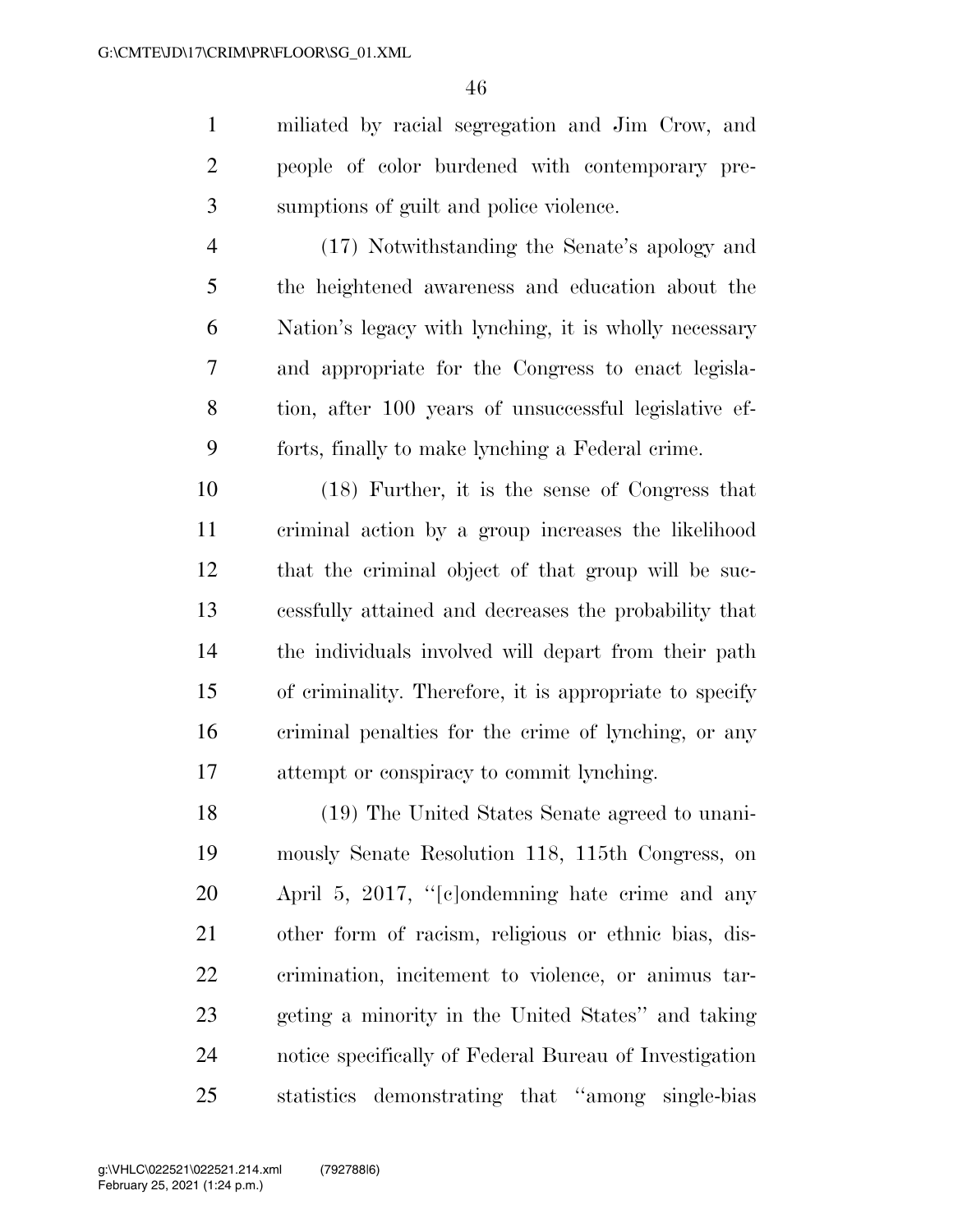hate crime incidents in the United States, 59.2 per- cent of victims were targeted due to racial, ethnic, or ancestral bias, and among those victims, 52.2 percent were victims of crimes motivated by the of- fenders' anti-Black or anti-African American bias''. (20) On September 14, 2017, President Donald J. Trump signed into law Senate Joint Resolution 49 (Public Law 115–58; 131 Stat. 1149), wherein Congress ''condemn[ed] the racist violence and do- mestic terrorist attack that took place between Au- gust 11 and August 12, 2017, in Charlottesville, Virginia'' and ''urg[ed] the President and his admin- istration to speak out against hate groups that espouse racism, extremism, xenophobia, anti-Semi- tism, and White supremacy; and use all resources available to the President and the President's Cabi- net to address the growing prevalence of those hate groups in the United States''.

 (21) Senate Joint Resolution 49 (Public Law 115–58; 131 Stat. 1149) specifically took notice of ''hundreds of torch-bearing White nationalists, White supremacists, Klansmen, and neo-Nazis [who] chanted racist, anti-Semitic, and anti-immigrant slo- gans and violently engaged with counter-demonstra-tors on and around the grounds of the University of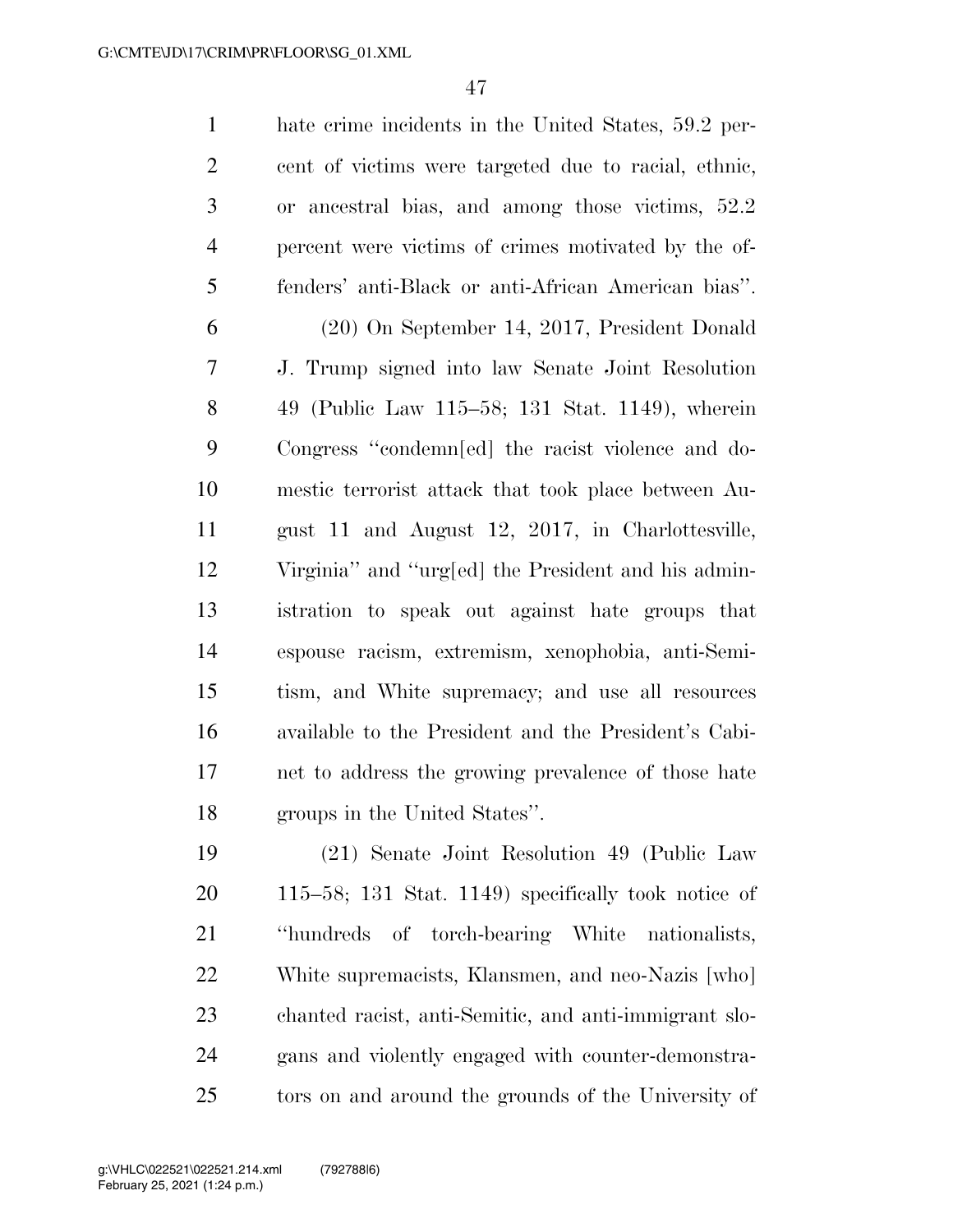Virginia in Charlottesville'' and that these groups ''reportedly are organizing similar events in other cities in the United States and communities every- where are concerned about the growing and open display of hate and violence being perpetrated by those groups''.

 (22) Lynching was a pernicious and pervasive tool that was used to interfere with multiple aspects of life—including the exercise of Federally protected rights, as enumerated in section 245 of title 18, United States Code, housing rights, as enumerated in section 901 of the Civil Rights Act of 1968 (42 U.S.C. 3631), and the free exercise of religion, as enumerated in section 247 of title 18, United States Code. Interference with these rights was often effec- tuated by multiple offenders and groups, rather than isolated individuals. Therefore, prohibiting conspir- acies to violate each of these rights recognizes the history of lynching in the United States and serves to prohibit its use in the future.

# **SEC. 403. LYNCHING.**

 (a) OFFENSE.—Chapter 13 of title 18, United States Code, is amended by adding at the end the following: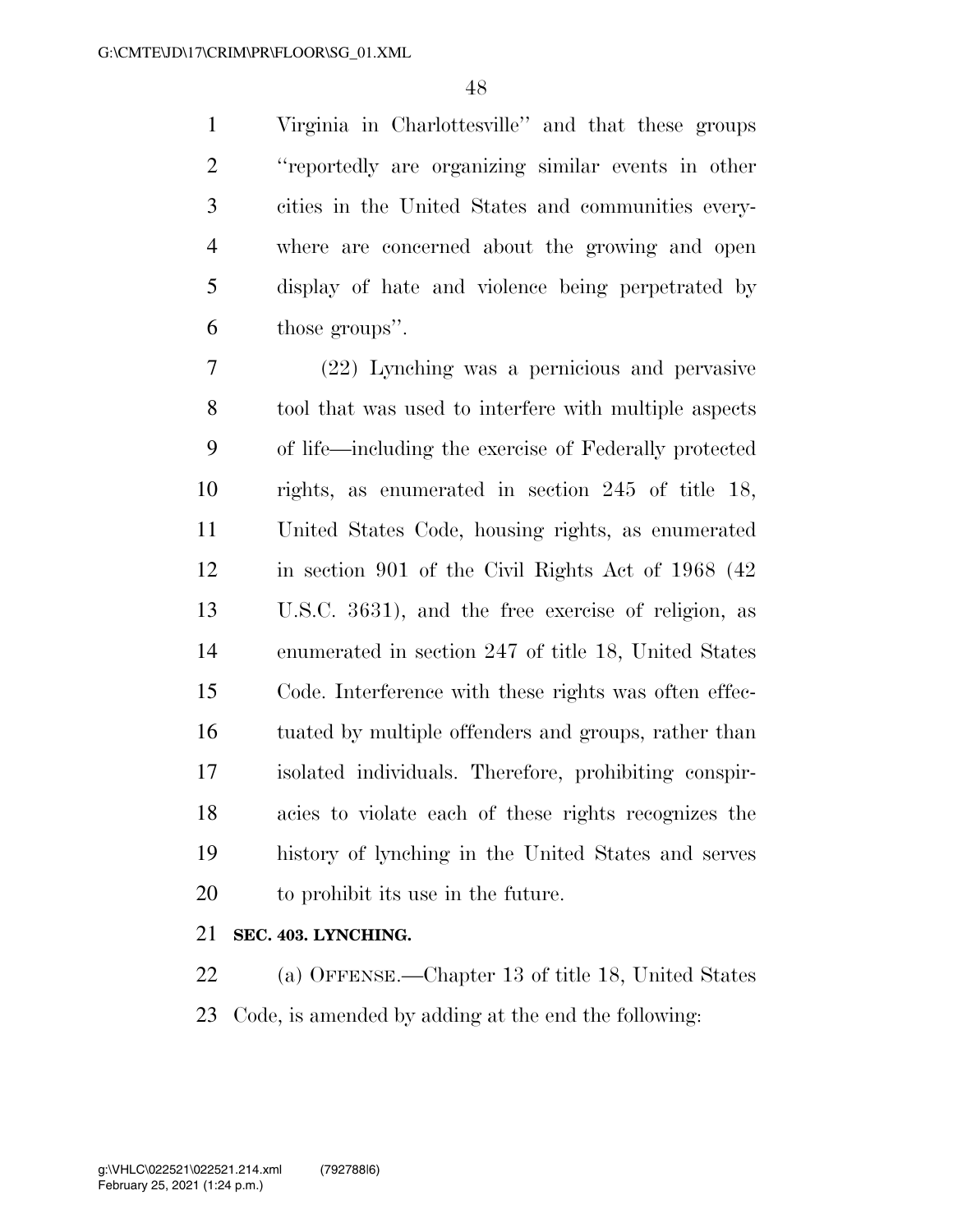### **''§ 250. Lynching**

 ''Whoever conspires with another person to violate section 245, 247, or 249 of this title or section 901 of the Civil Rights Act of 1968 (42 U.S.C. 3631) shall be punished in the same manner as a completed violation of such section, except that if the maximum term of impris- onment for such completed violation is less than 10 years, the person may be imprisoned for not more than 10 years.''.

 (b) TABLE OF SECTIONS AMENDMENT.—The table of sections for chapter 13 of title 18, United States Code, is amended by inserting after the item relating to section 249 the following: ''250. Lynching.''.

# **TITLE V—ALTERNATIVES TO THE USE OF FORCE, DE-ESCA- LATION, BEHAVIORAL HEALTH CRISES AND DUTY TO INTERVENE TRAINING SEC. 501. TRAINING ON ALTERNATIVES TO USE OF FORCE, DE-ESCALATION, AND BEHAVIORAL HEALTH CRISES.**

 (a) DEFINITIONS.—Section 901(a) of title I of the Omnibus Crime Control and Safe Streets Act of 1968 (34 U.S.C. 10251(a)) is amended—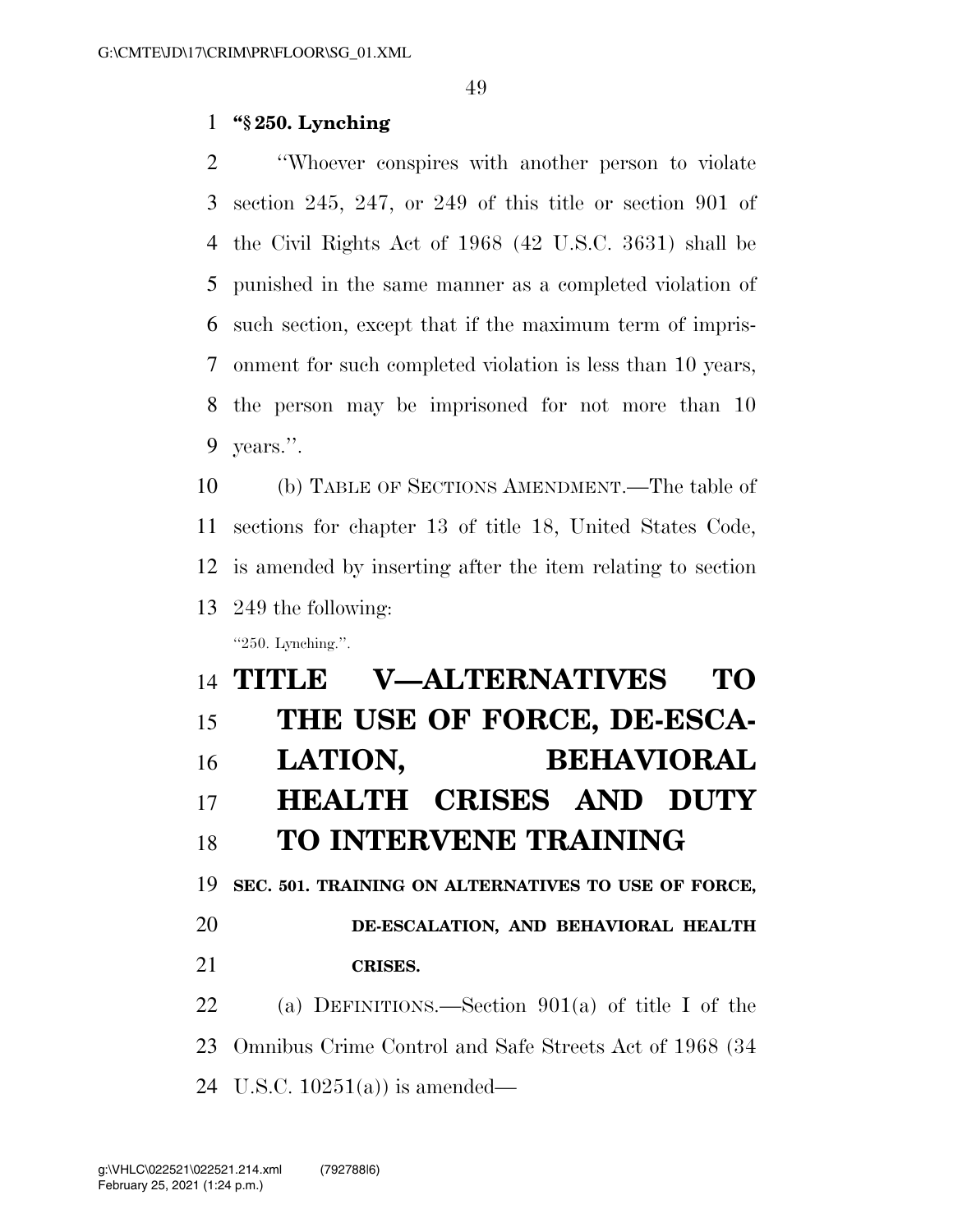(1) in paragraph (27), by striking ''and'' at the end;

 (2) in paragraph (28), by striking the period at the end and inserting a semicolon; and

(3) by adding at the end the following:

 $(29)$  the term 'de-escalation' means taking ac- tion or communicating verbally or non-verbally dur- ing a potential force encounter in an attempt to sta- bilize the situation and reduce the immediacy of the threat so that more time, options, and resources can be called upon to resolve the situation without the use of force or with a reduction in the force nec-essary; and

14 ''(30) the term 'behavioral health crisis' means a situation in which the behavior of a person puts the person at risk of hurting himself or herself or others or prevents the person from being able to care for himself or herself or function effectively in the community, including a situation in which a per- son is under the influence of a drug or alcohol, is suicidal, or experiences symptoms of a mental ill-ness.''.

 (b) COPS PROGRAM.—Section 1701 of title I of the Omnibus Crime Control and Safe Streets Act of 1968 (34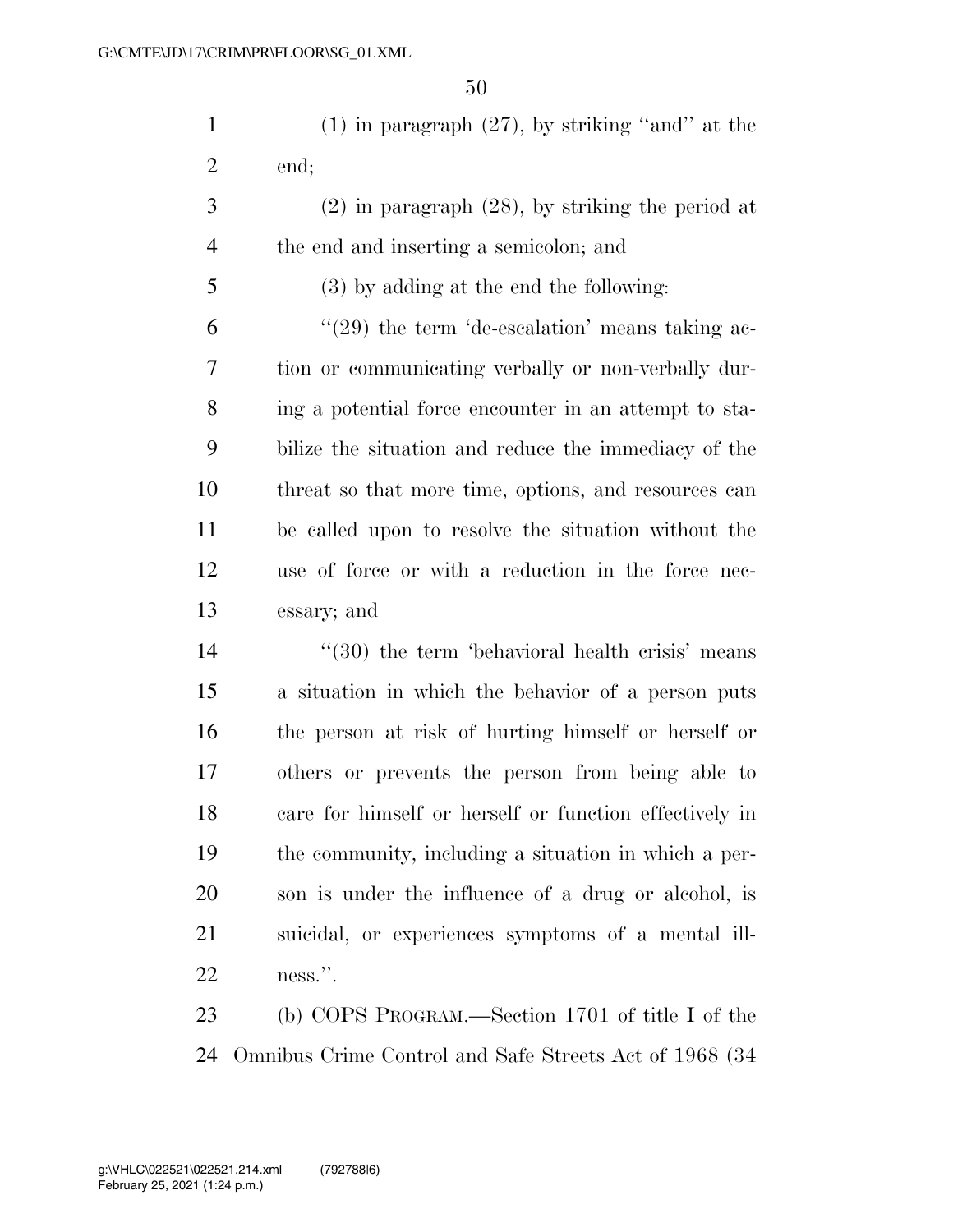U.S.C. 10381) is amended by adding at the end the fol-lowing:

 ''(n) TRAINING IN ALTERNATIVES TO USE OF FORCE, DE-ESCALATION TECHNIQUES, AND BEHAVIORAL HEALTH CRISES.—

 ''(1) TRAINING CURRICULA.—The Attorney General, in consultation with relevant law enforce- ment agencies of States and units of local govern- ment, labor organizations, professional law enforce- ment organizations, and mental health organiza-tions, shall develop training curricula in—

 $'$ (A) alternatives to use of force and de-es-calation tactics; and

 ''(B) safely responding to a person experi- encing a behavioral health crisis, including tech- niques and strategies that are designed to pro- tect the safety of the person experiencing the behavioral health crisis, law enforcement offi-cers, and the public.

20 "(2) CERTIFIED PROGRAMS.—The Attorney General shall establish a process to certify public and private entities that offer courses in alternatives to use of force, de-escalation tactics, and techniques and strategies for responding to a behavioral health crisis using the training curricula established under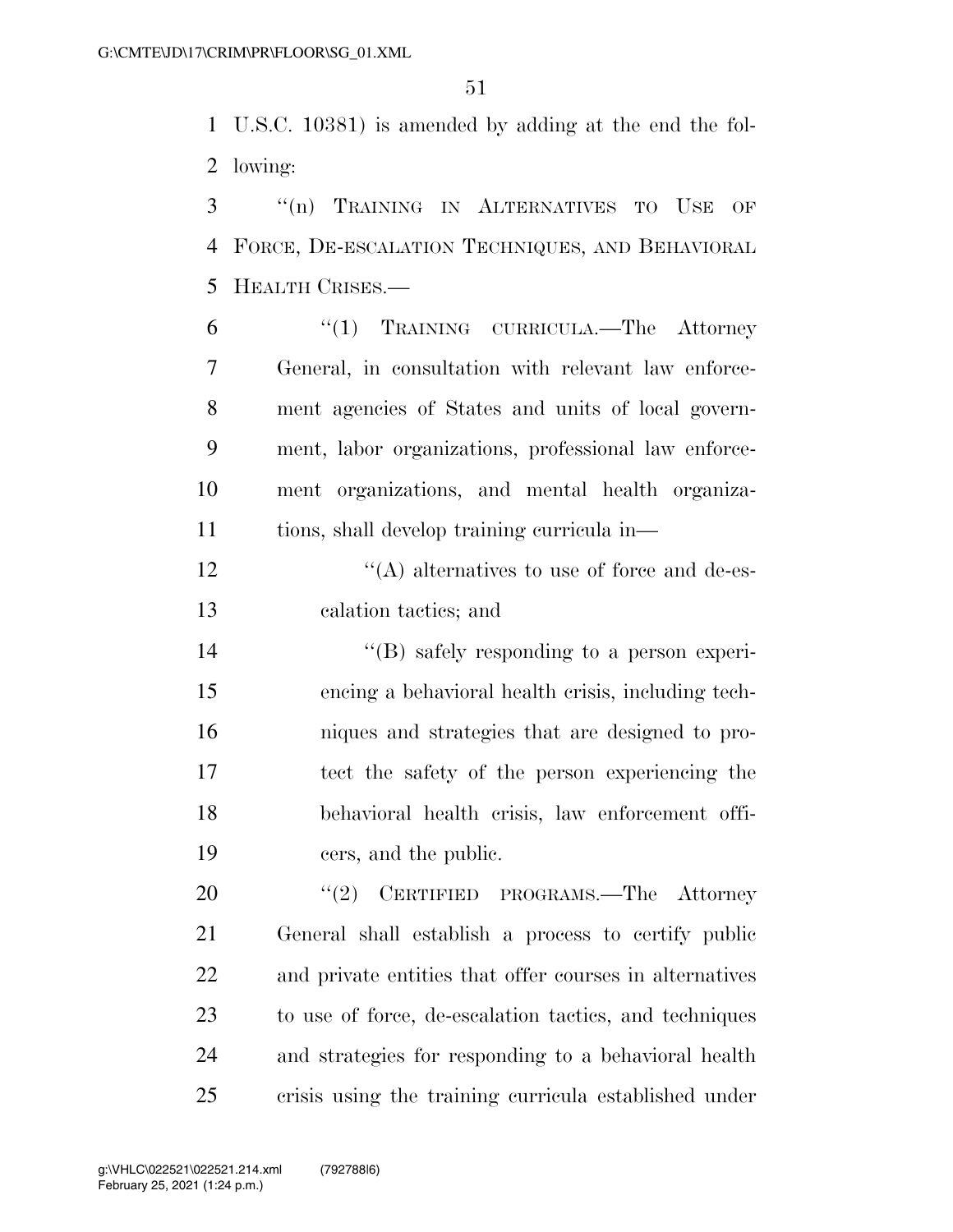paragraph (1) or equivalents to the training cur-ricula established under paragraph (1).

| 3              | "(3) TRANSITIONAL REGIONAL TRAINING PRO-                                            |
|----------------|-------------------------------------------------------------------------------------|
| $\overline{4}$ | FOR<br>LOCAL AGENCY<br><b>GRAMS</b><br><b>STATE</b><br>$\operatorname{AND}$<br>PER- |
| 5              | SONNEL.—Until the end of fiscal year 2023, the At-                                  |
| 6              | torney General shall, and thereafter may, provide re-                               |
| 7              | gional training to equip and certify personnel from                                 |
| 8              | law enforcement agencies of States and units of local                               |
| 9              | government in a State to conduct training using the                                 |
| 10             | training curricula established under paragraph (1).                                 |
| 11             | "(4) LIST.—The Attorney General shall publish                                       |
| 12             | a list of law enforcement agencies of States and                                    |
| 13             | units of local government that employ officers who                                  |
| 14             | have successfully completed a course described under                                |
| 15             | paragraph $(2)$ or $(3)$ , which shall include—                                     |
| 16             | $\lq\lq$ the total number of law enforcement                                        |
| 17             | officers employed by the agency;                                                    |
| 18             | $\lq\lq$ the number of officers who have com-                                       |
| 19             | pleted the course; and                                                              |
| 20             | $\lq\lq$ (C) whether personnel from the law en-                                     |
| 21             | forcement agency are certified to conduct train-                                    |
| 22             | ing.                                                                                |
| 23             | "(5) AUTHORIZATION OF APPROPRIATIONS.                                               |
| 24             | There is authorized to be appropriated for the pur-                                 |
| 25             | of making grants under this subsection<br>pose                                      |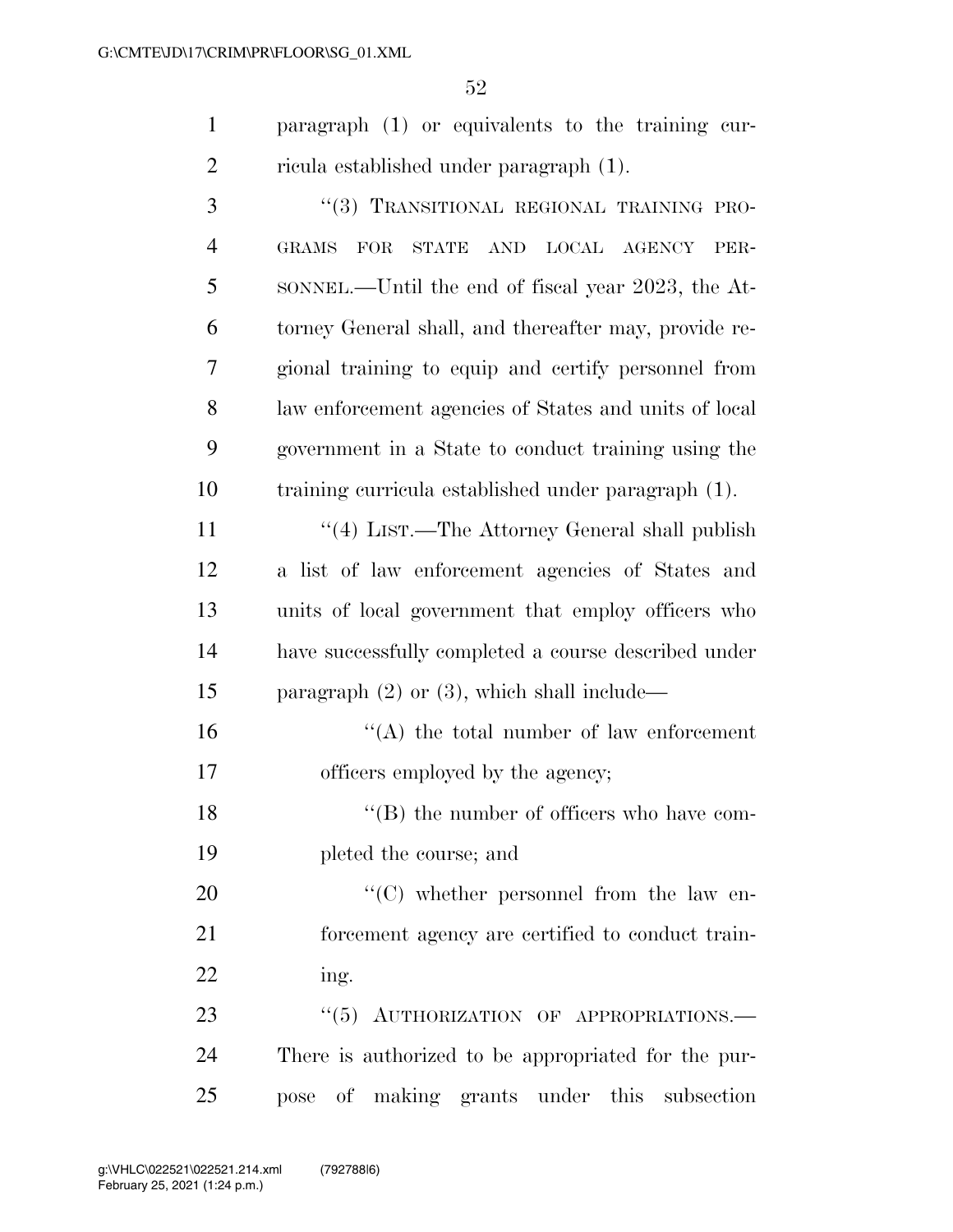| $\mathbf{1}$   | $$20,000,000$ for each of fiscal years $2021$ through     |
|----------------|-----------------------------------------------------------|
| $\overline{2}$ | $2025$ .".                                                |
| 3              | (c) BYRNE JAG PROGRAM.—Subpart 1 of part E of             |
| $\overline{4}$ | title I of the Omnibus Crime Control and Safe Streets Act |
| 5              | of 1968 (34 U.S.C. 10151 et seq.) is amended—             |
| 6              | $(1)$ by redesignating section 508 as section 511;        |
| 7              | and                                                       |
| 8              | $(2)$ by inserting after section 507 the following:       |
| 9              | "SEC. 508. LAW ENFORCEMENT TRAINING PROGRAMS.             |
| 10             | "(a) DEFINITIONS.—In this section—                        |
| 11             | $\lq(1)$ the term 'approved course in alternatives        |
| 12             | to use of force, de-escalation tactics, or techniques     |
| 13             | and strategies for responding to a behavioral health      |
| 14             | crisis' means a course using the training curricula       |
| 15             | established under section $1701(n)(1)$ or equivalents     |
| 16             | to such training curricula—                               |
| 17             | "(A) provided by the Attorney General                     |
| 18             | under section $1701(n)(3)$ ; or                           |
| 19             | $\lq\lq (B)$ provided by a certified entity; and          |
| 20             | $\lq(2)$ the term 'certified entity' means a public       |
| 21             | or private entity that has been certified by the At-      |
| 22             | torney General under section $1701(n)(2)$ .               |
| 23             | "(b) AUTHORITY.—The Attorney General shall, from          |
| 24             | amounts made available for this purpose under subsection  |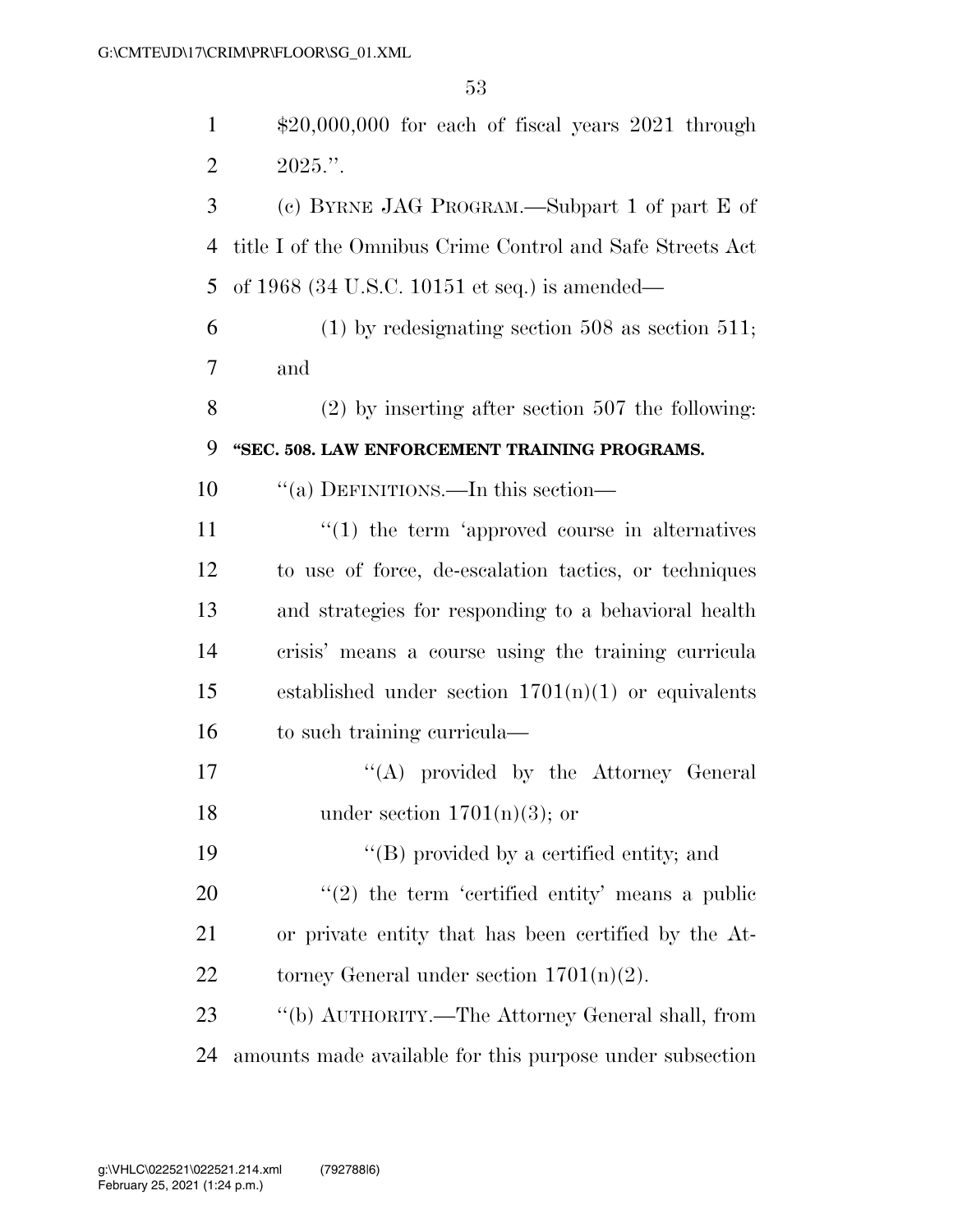(e), make grants to States for use by the State or a unit of government located in the State to—

3 "(1) pay for costs associated with conducting the training and for attendance by law enforcement personnel at an approved course in alternatives to use of force, de-escalation tactics, or techniques and strategies for responding to a behavioral health cri-sis; and

 ''(2) procure training in alternatives to use of force, de-escalation tactics, or techniques and strate- gies for responding to a behavioral health crisis from a certified entity.

13 "(c) ALLOCATION OF FUNDS.—

 $\frac{1}{2}$  (1) In GENERAL.—Of the total amount appro- priated to carry out this section for a fiscal year, the Attorney General shall allocate funds to each State in proportion to the total number of law enforcement officers in the State as compared to the total num-ber of law enforcement officers in the United States.

20 "(2) TRAINING FOR STATE LAW ENFORCEMENT OFFICERS.—Each State may retain from the total amount of funds provided to the State for the pur- poses described in this section an amount that is not more than the amount that bears the same ratio to the total amount of funds as the ratio of—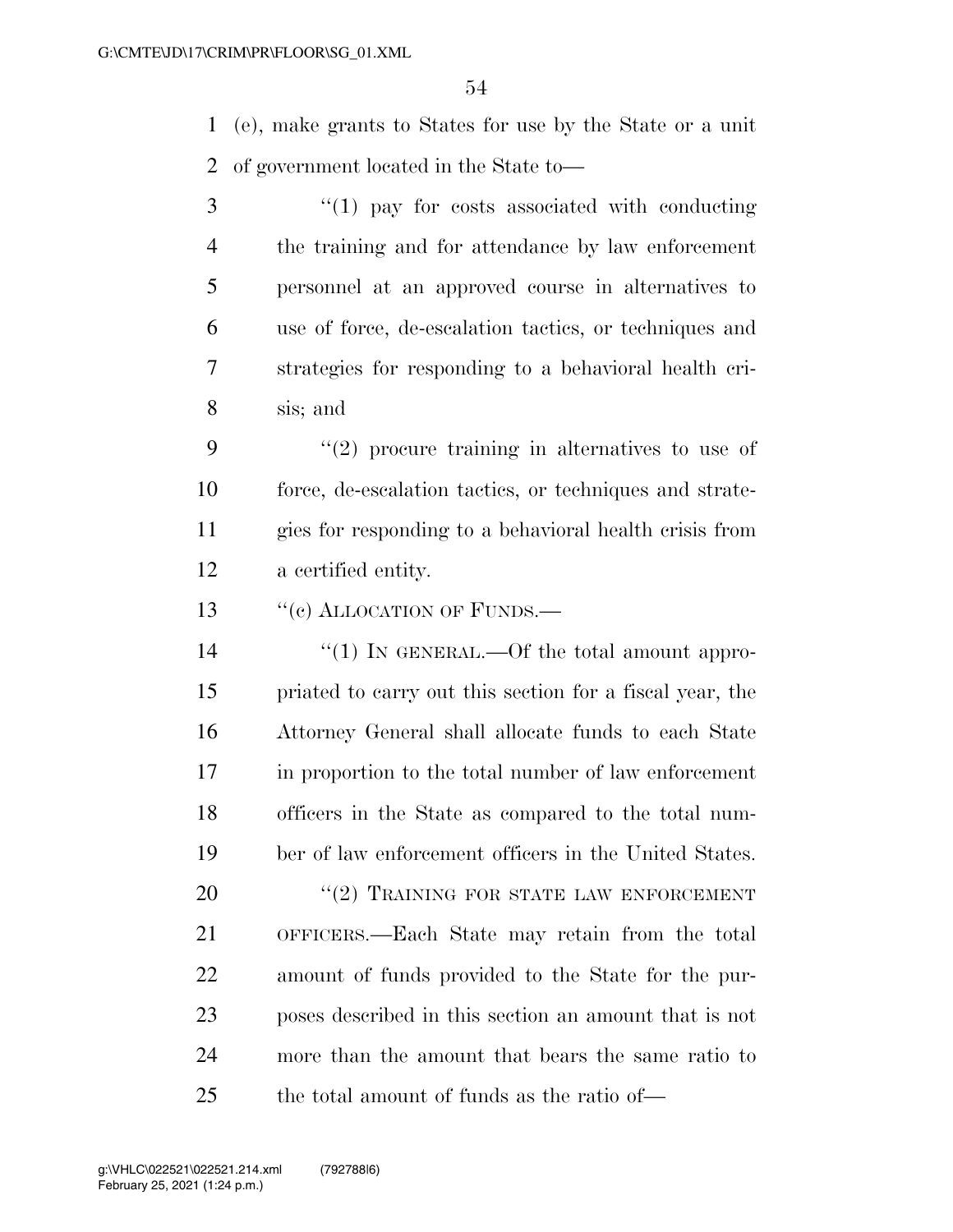| $\mathbf{1}$   | $\lq\lq$ the total number of law enforcement            |
|----------------|---------------------------------------------------------|
| $\overline{2}$ | officers employed by the State; to                      |
| 3              | $\lq\lq (B)$ the total number of law enforcement        |
| $\overline{4}$ | officers employed by the State and units of             |
| 5              | local government within the State.                      |
| 6              | "(3) TRAINING FOR LOCAL LAW ENFORCEMENT                 |
| 7              | OFFICERS.—A State shall make available to units of      |
| 8              | local government in the State for the purposes de-      |
| 9              | scribed in this section the amounts remaining after     |
| 10             | a State retains funds under paragraph (2). At the       |
| 11             | request of a unit of local government, the State may    |
| 12             | use an amount of the funds allocated to the unit of     |
| 13             | local government under this paragraph to facilitate     |
| 14             | training in alternatives to use of force, de-escalation |
| 15             | tactics, or techniques and strategies for responding    |
| 16             | to a behavioral health crisis to law enforcement offi-  |
| 17             | cers employed by the unit of local government.          |
| 18             | $``\mathrm{(d)}$ REPORTING.—                            |
| 19             | "(1) UNITS OF LOCAL GOVERNMENT.—Any                     |
| 20             | unit of local government that receives funds from a     |
| 21             | State under subsection $(c)(3)$ shall submit to the     |
| 22             | State a report indicating—                              |
| 23             | $\lq\lq$ the number of law enforcement offi-            |
| 24             | cers that have completed training described in          |
| 25             | this section;                                           |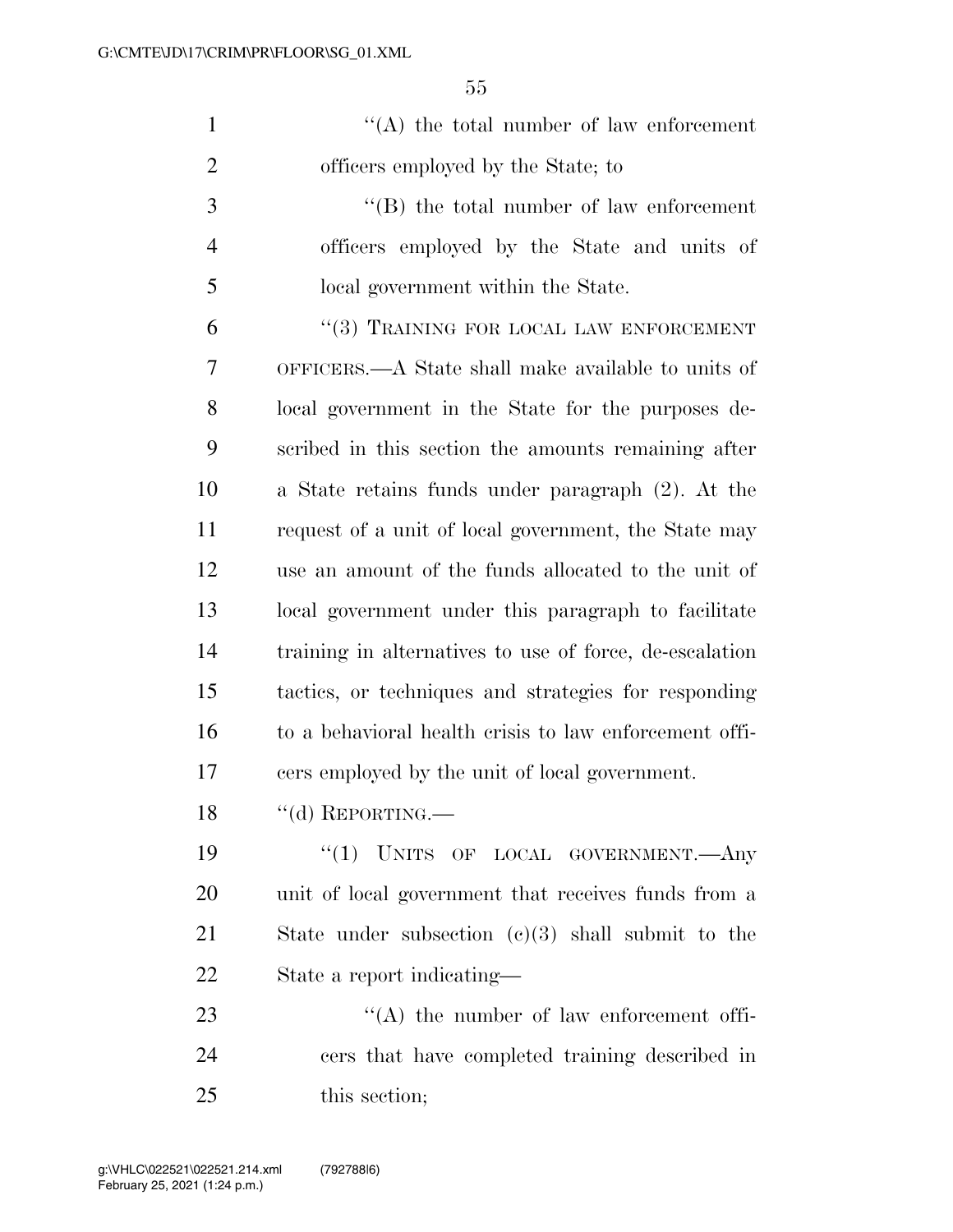| $\mathbf{1}$   | $\lq\lq (B)$ the total number of law enforcement           |
|----------------|------------------------------------------------------------|
| $\overline{2}$ | officers employed by the unit of local govern-             |
| 3              | ment; and                                                  |
| $\overline{4}$ | $\lq\lq$ (C) any barriers to providing the training.       |
| 5              | $"(2)$ STATES.—Any State that receives funds               |
| 6              | under subsection $(c)(2)$ shall, after receiving the re-   |
| 7              | ports described in paragraph (1), submit to the At-        |
| 8              | torney General—                                            |
| 9              | $\lq\lq$ such reports; and                                 |
| 10             | $\lq\lq$ (B) a report by the State indicating—             |
| 11             | $f(i)$ the number of law enforcement                       |
| 12             | officers employed by the State that have                   |
| 13             | completed training described in this sec-                  |
| 14             | tion;                                                      |
| 15             | "(ii) the total number of law enforce-                     |
| 16             | ment officers employed by the State; and                   |
| 17             | "(iii) any barriers to providing the                       |
| 18             | training.                                                  |
| 19             | "(e) AUTHORIZATION OF APPROPRIATIONS.—There                |
| 20             | is authorized to be appropriated for the purpose of making |
| 21             | grants under this section $$50,000,000$ for each of fiscal |
| 22             | years $2021$ through $2025$ .".                            |
| 23             | SEC. 502. TRAINING ON DUTY TO INTERVENE.                   |
| 24             | Subpart 1 of part E of Title I of the Omnibus Crime        |

Control and Safe Streets Act of 1968 (34 U.S.C. 10151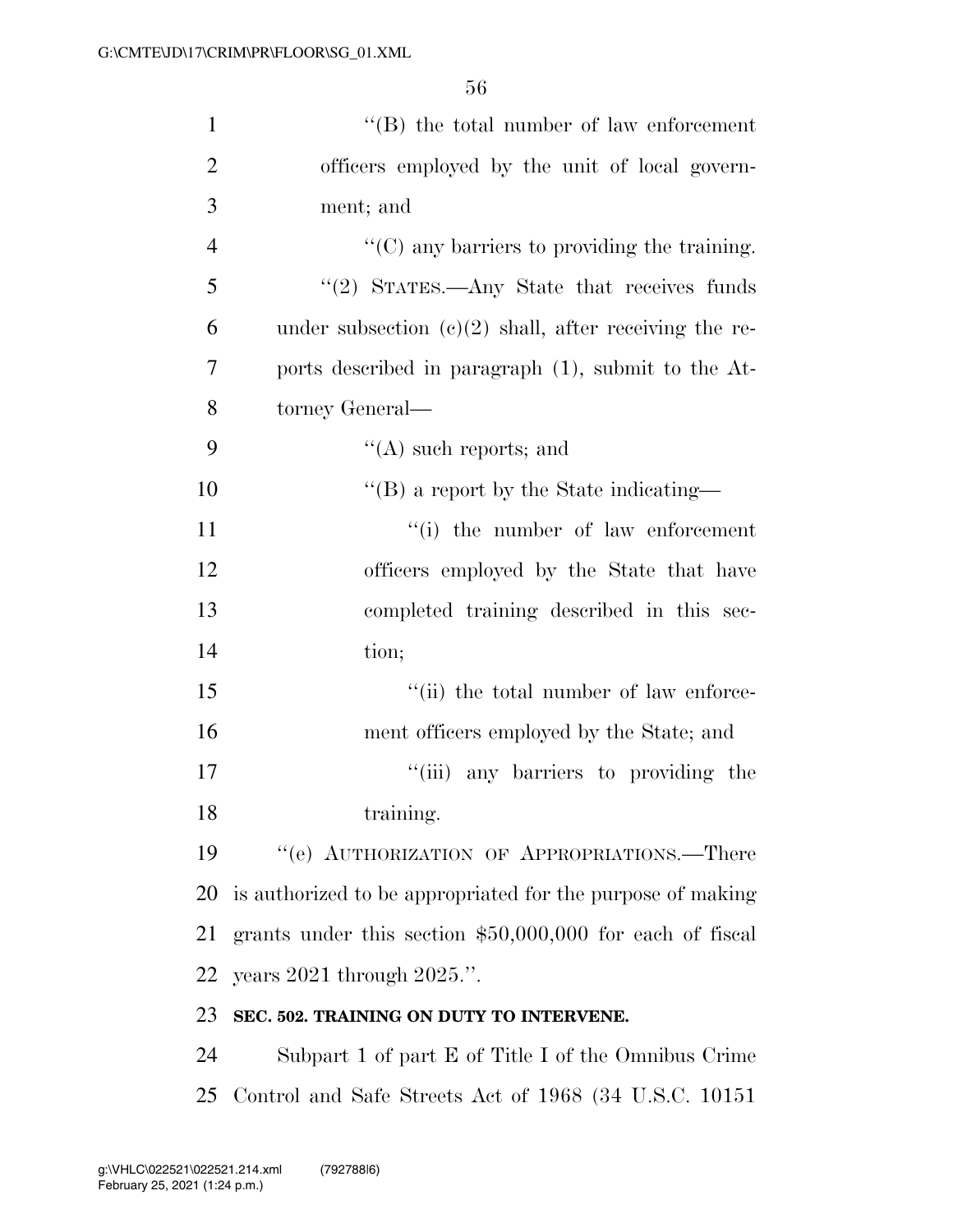et seq.), as amended by section 201, is amended by adding at the end the following:

#### **''SEC. 510. TRAINING ON DUTY TO INTERVENE.**

''(a) TRAINING PROGRAM.—

 ''(1) IN GENERAL.—The Attorney General, in consultation with relevant law enforcement agencies of States and units of local governments and organi- zations representing rank and file law enforcement officers, shall develop a training curriculum for law enforcement agencies and officers on the develop- ment, implementation, fulfillment, and enforcement of a duty of a law enforcement officer to intervene when another law enforcement officer is engaged in excessive use of force.

 ''(2) CERTIFIED PROGRAMS.—The Attorney General shall establish a process to certify public and private entities that offer courses on the duty to intervene that are equivalent to the training cur-riculum established under paragraph (1).

20 "(3) TRANSITIONAL REGIONAL TRAINING PRO- GRAMS.—Until the end of fiscal year 2023, the At- torney General shall provide regional training work- shops for law enforcement officers of States and units of local government, using the training cur-riculum established under paragraph (1).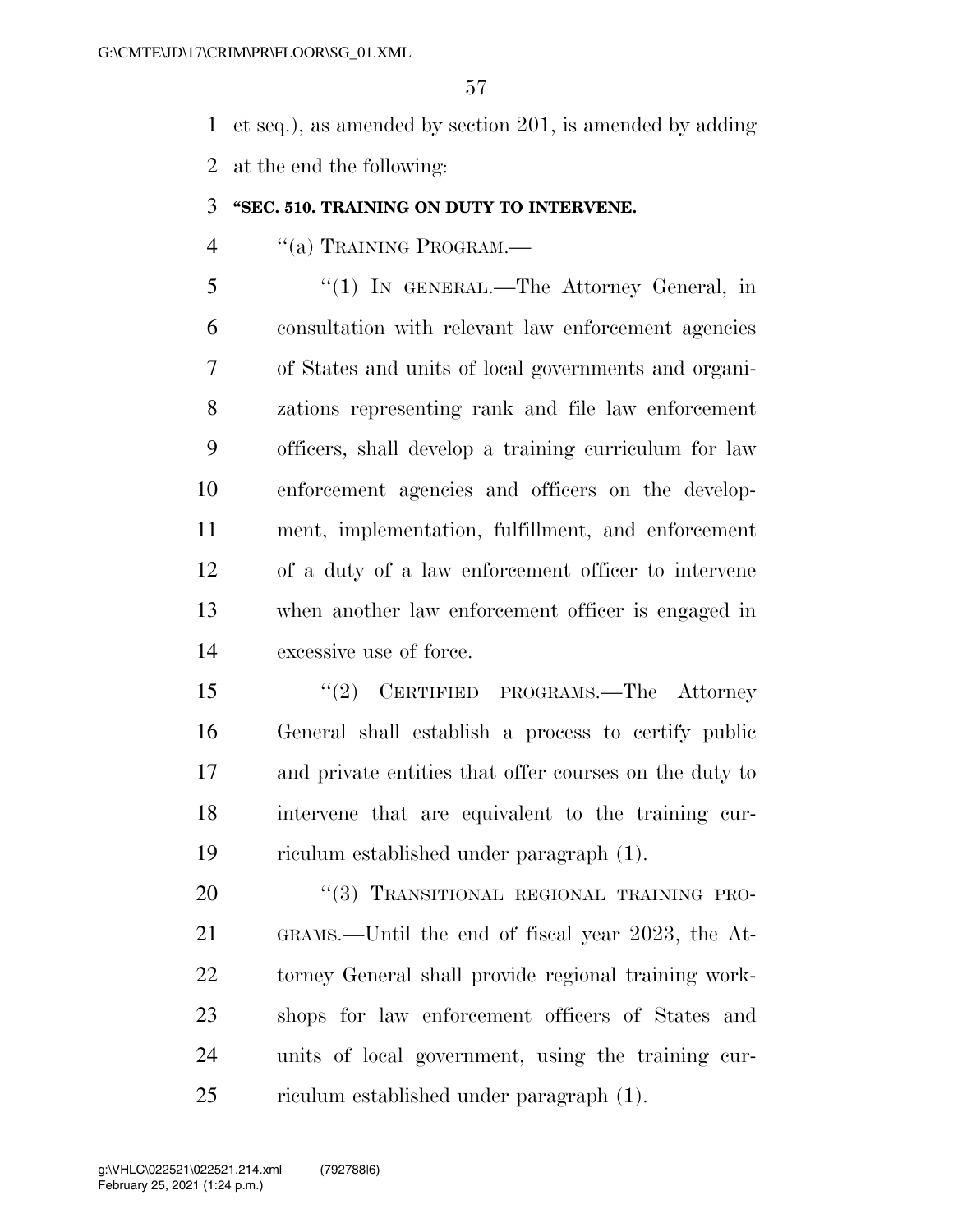| $\mathbf{1}$   | "(4) LIST.—The Attorney General shall publish            |
|----------------|----------------------------------------------------------|
| $\overline{2}$ | a list of law enforcement agencies of States and         |
| 3              | units of local government that employ officers who       |
| $\overline{4}$ | have successfully completed a course described under     |
| 5              | paragraph $(2)$ or $(3)$ , which shall include the total |
| 6              | number of law enforcement officers employed by the       |
| 7              | agency and the number of officers who have com-          |
| 8              | pleted the course.                                       |
| 9              | "(b) GRANT PROGRAM.—                                     |
| 10             | "(1) AUTHORIZATION. The Attorney General                 |
| 11             | may make grants to State and local law enforcement       |
| 12             | agencies to-                                             |
| 13             | $\lq\lq$ (A) pay for costs associated with attend-       |
| 14             | ance by law enforcement personnel at a training          |
| 15             | course approved by the Attorney General under            |
| 16             | paragraph $(2)$ or $(3)$ of subsection $(a)$ ; and       |
| 17             | $\lq\lq$ (B) procure training in the duty to inter-      |
| 18             | vene from a public or private entity certified           |
| 19             | under subsection $(a)(2)$ .                              |
| 20             | "(2) APPLICATION.—Each State or local law                |
| 21             | enforcement agency seeking a grant under this sub-       |
| 22             | section shall submit an application to the Attorney      |
| 23             | General at such time, in such manner, and con-           |
| 24             | taining such information as the Attorney General         |
| 25             | may require.                                             |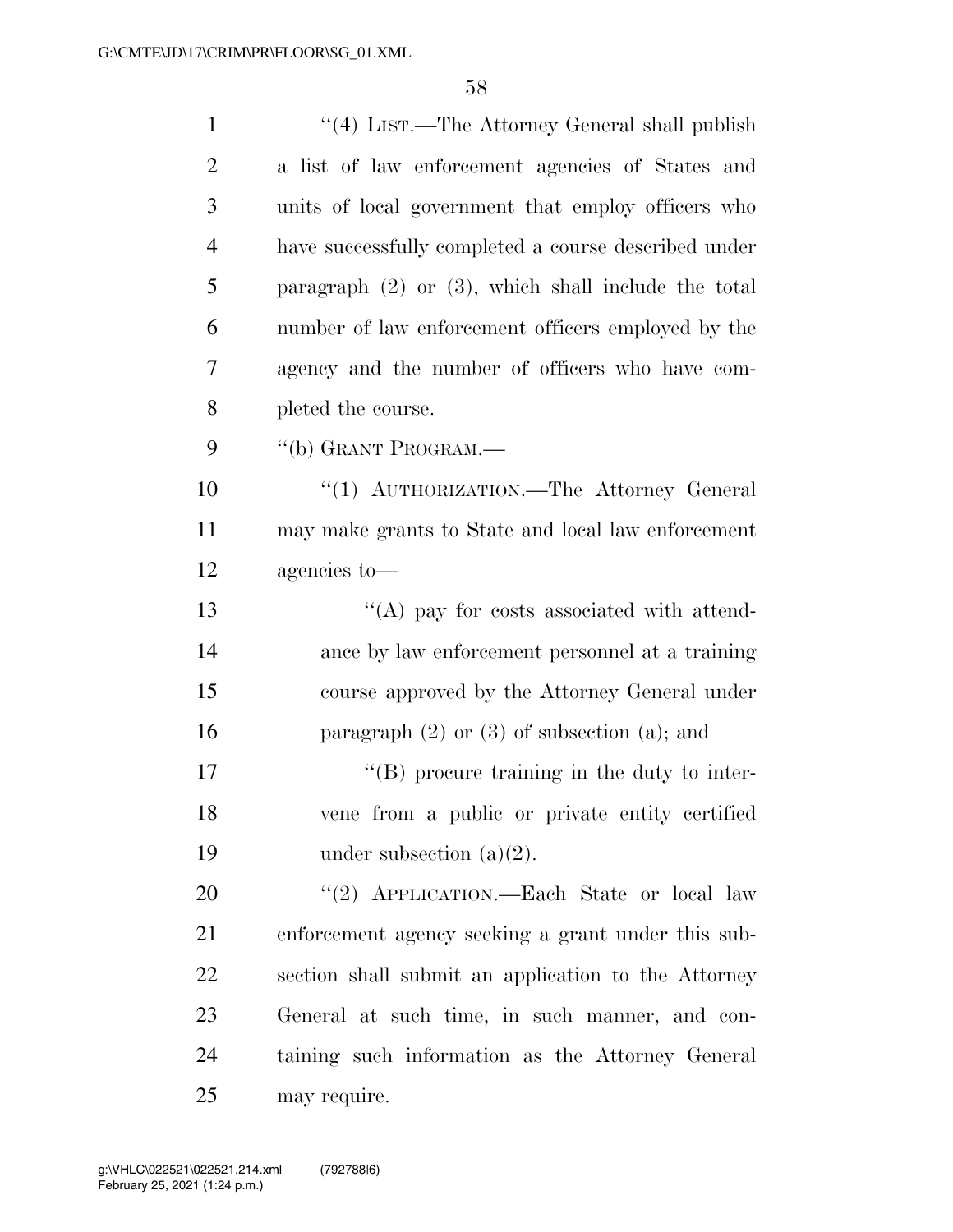1 "(c) AUTHORIZATION OF APPROPRIATIONS.—There is authorized to be appropriated for the purpose of making grants under this section \$100,000,000 for each of fiscal years 2021 through 2025.''.

# **TITLE VI—NATIONAL CRIMINAL JUSTICE COMMISSION ACT**

# **SEC. 601. SHORT TITLE.**

 This title may be cited as the ''National Criminal Justice Commission Act of 2020''.

### **SEC. 602. FINDINGS.**

Congress finds that—

 (1) it is in the interest of the United States to establish a commission to undertake a comprehen-sive review of the criminal justice system;

 (2) there has not been a comprehensive study since the President's Commission on Law Enforce- ment and Administration of Justice was established in 1965;

 (3) in a span of 18 months, the President's Commission on Law Enforcement and Administra- tion of Justice produced a comprehensive report en- titled ''The Challenge of Crime in a Free Society'', which contained 200 specific recommendations on all aspects of the criminal justice system involving—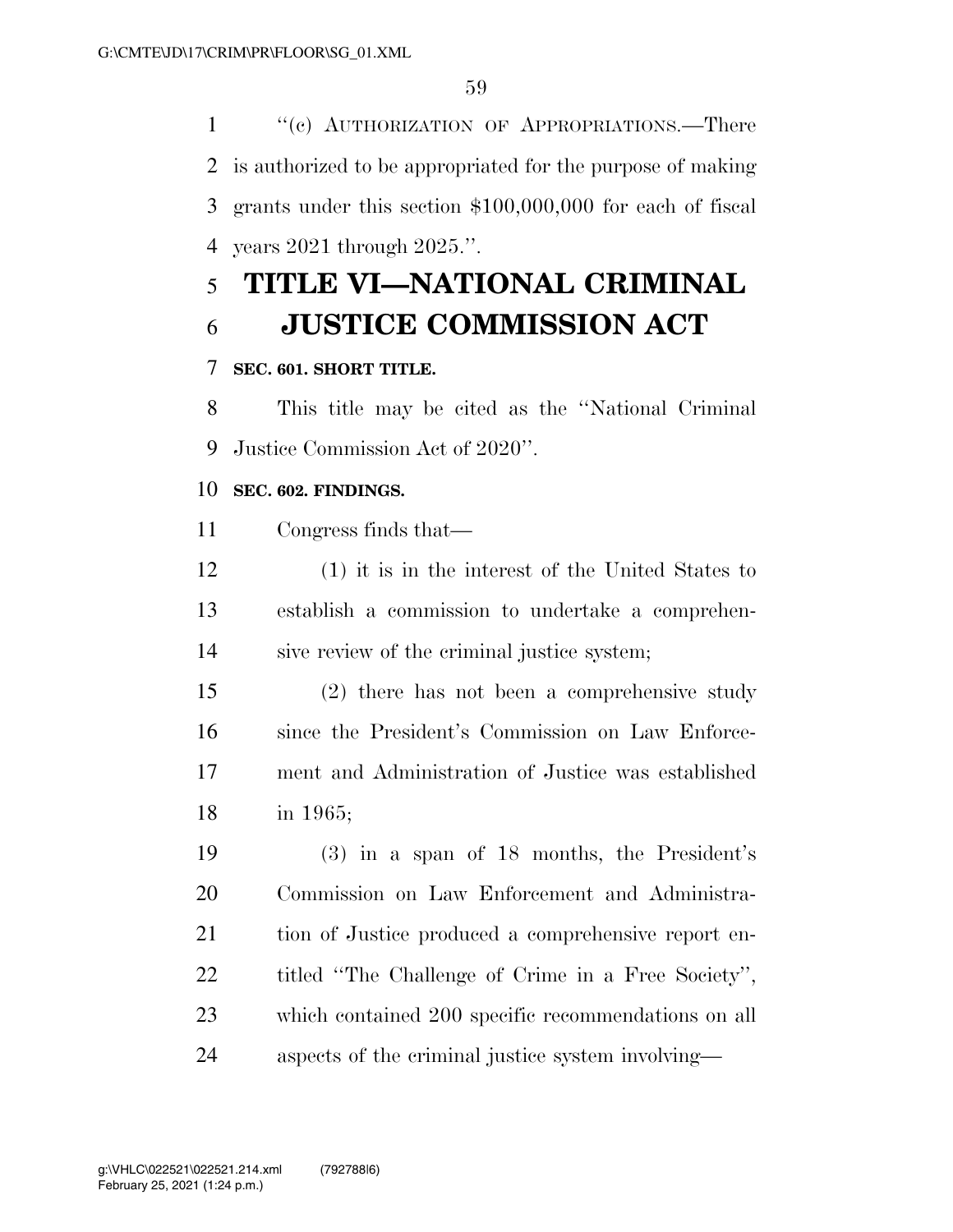| $\mathbf{1}$   | (A) Federal, State, Tribal, and local gov-                |
|----------------|-----------------------------------------------------------|
| $\overline{2}$ | ernments;                                                 |
| 3              | (B) civic organizations;                                  |
| $\overline{4}$ | (C) religious institutions;                               |
| 5              | (D) business groups; and                                  |
| 6              | (E) individual citizens; and                              |
| 7              | (4) developments over the intervening 50 years            |
| 8              | require once again that Federal, State, Tribal, and       |
| 9              | local governments, law enforcement agencies, includ-      |
| 10             | ing rank and file officers, civil rights organizations,   |
| 11             | community-based organization leaders, civic organi-       |
| 12             | zations, religious institutions, business groups, and     |
| 13             | individual citizens come together to review evidence      |
| 14             | and consider how to improve the criminal justice          |
| 15             | system.                                                   |
| 16             | SEC. 603. ESTABLISHMENT OF COMMISSION.                    |
| 17             | There is established a commission to be known as the      |
|                | 18 "National Criminal Justice Commission" (referred to in |
| 19             | this title as the "Commission").                          |
| 20             | SEC. 604. PURPOSE OF THE COMMISSION.                      |
| 21             | The Commission shall—                                     |
| 22             | (1) undertake a comprehensive review of the               |
| 23             | criminal justice system;                                  |
|                |                                                           |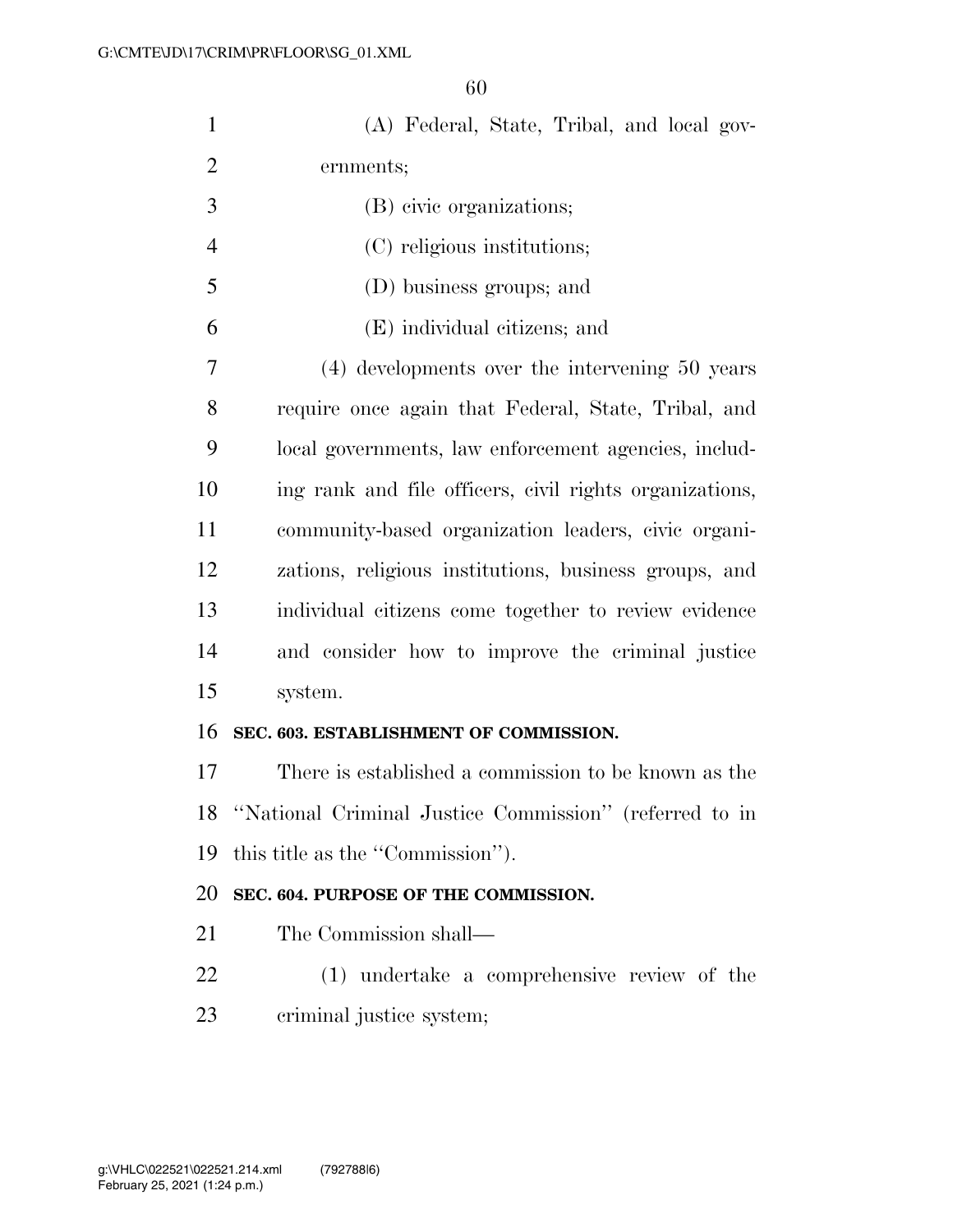(2) submit to the President and Congress rec- ommendations for Federal criminal justice reform; and

 (3) disseminate findings and supplemental guid- ance to the Federal Government, as well as to State, local, and Tribal governments.

#### **SEC. 605. REVIEW, RECOMMENDATIONS, AND REPORT.**

 (a) GENERAL REVIEW.—The Commission shall un- dertake a comprehensive review of all areas of the criminal justice system, including the criminal justice costs, prac- tices, and policies of the Federal, State, local, and Tribal governments.

(b) RECOMMENDATIONS.—

 (1) IN GENERAL.—Not later than 18 months after the date of the first meeting of the Commis- sion, the Commission shall submit to the President and Congress recommendations for changes in Fed- eral oversight, policies, practices, and laws designed to prevent, deter, and reduce crime and violence, re- duce recidivism, improve cost-effectiveness, and en- sure the interests of justice at every step of the criminal justice system.

 (2) UNANIMOUS CONSENT.—If a unanimous vote of the members of the Commission at a meeting where a quorum is present pursuant to section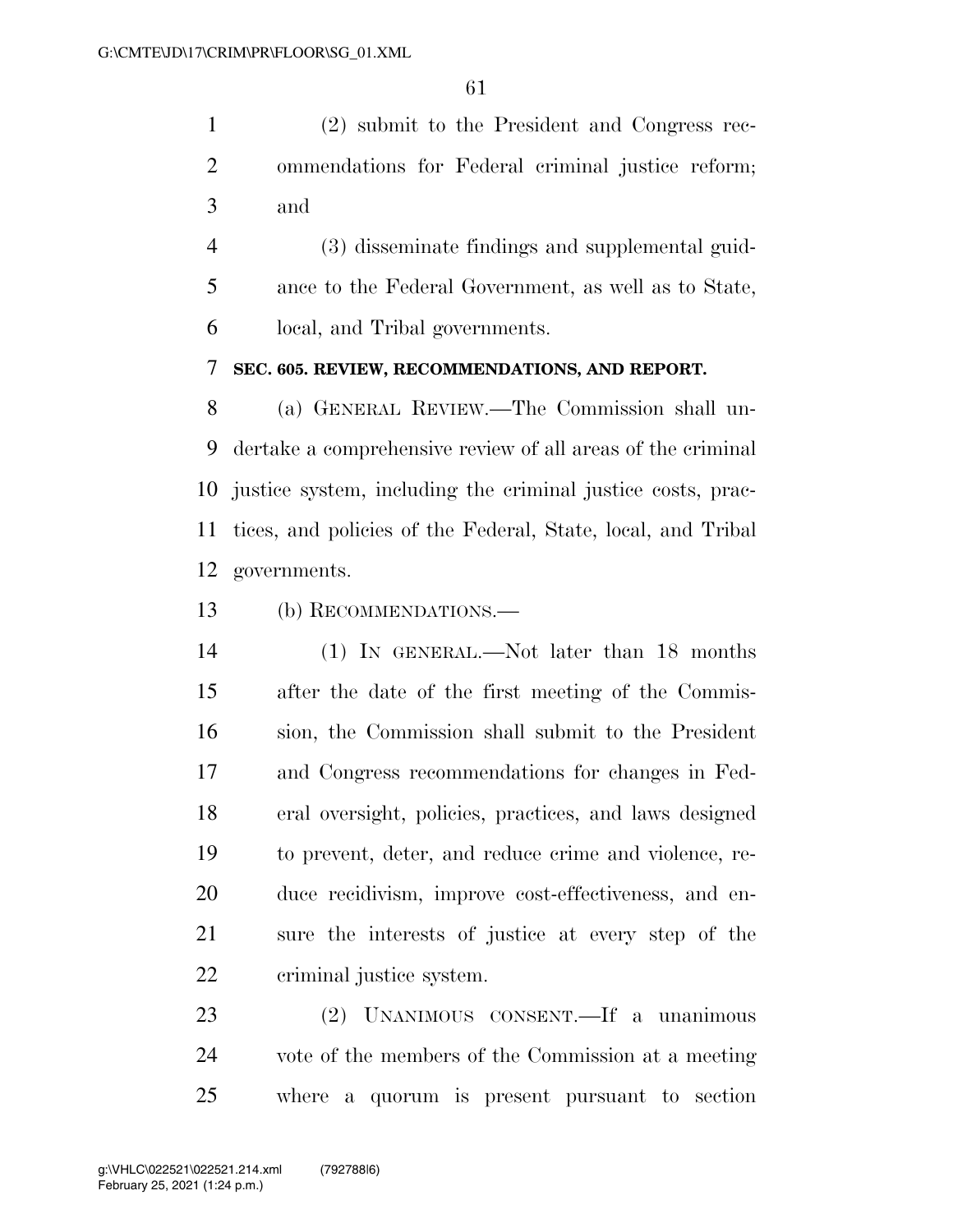606(d) approves a recommendation of the Commis- sion, the Commission may adopt and submit the rec-ommendation under paragraph (1).

 (3) PUBLIC ACCESS.—The recommendations submitted under this subsection shall be made avail-able to the public.

(c) REPORT.—

 (1) IN GENERAL.—Not later than 18 months after the date of the first meeting of the Commis- sion, the Commission shall disseminate to the Fed- eral Government, as well as to State, local, and Tribal governments, a report that details the find- ings and supplemental guidance of the Commission regarding the criminal justice system at all levels of government.

 (2) MAJORITY VOTE.—If a majority vote of the members of the Commission approves a finding or supplemental guidance at a meeting where a quorum is present pursuant to section 606(d), the finding or supplemental guidance may be adopted and included 21 in the report required under paragraph (1).

 (3) DISSENTS.—In the case of a member of the Commission who dissents from a finding or supple- mental guidance approved by a majority vote under paragraph (2), the member may state the reason for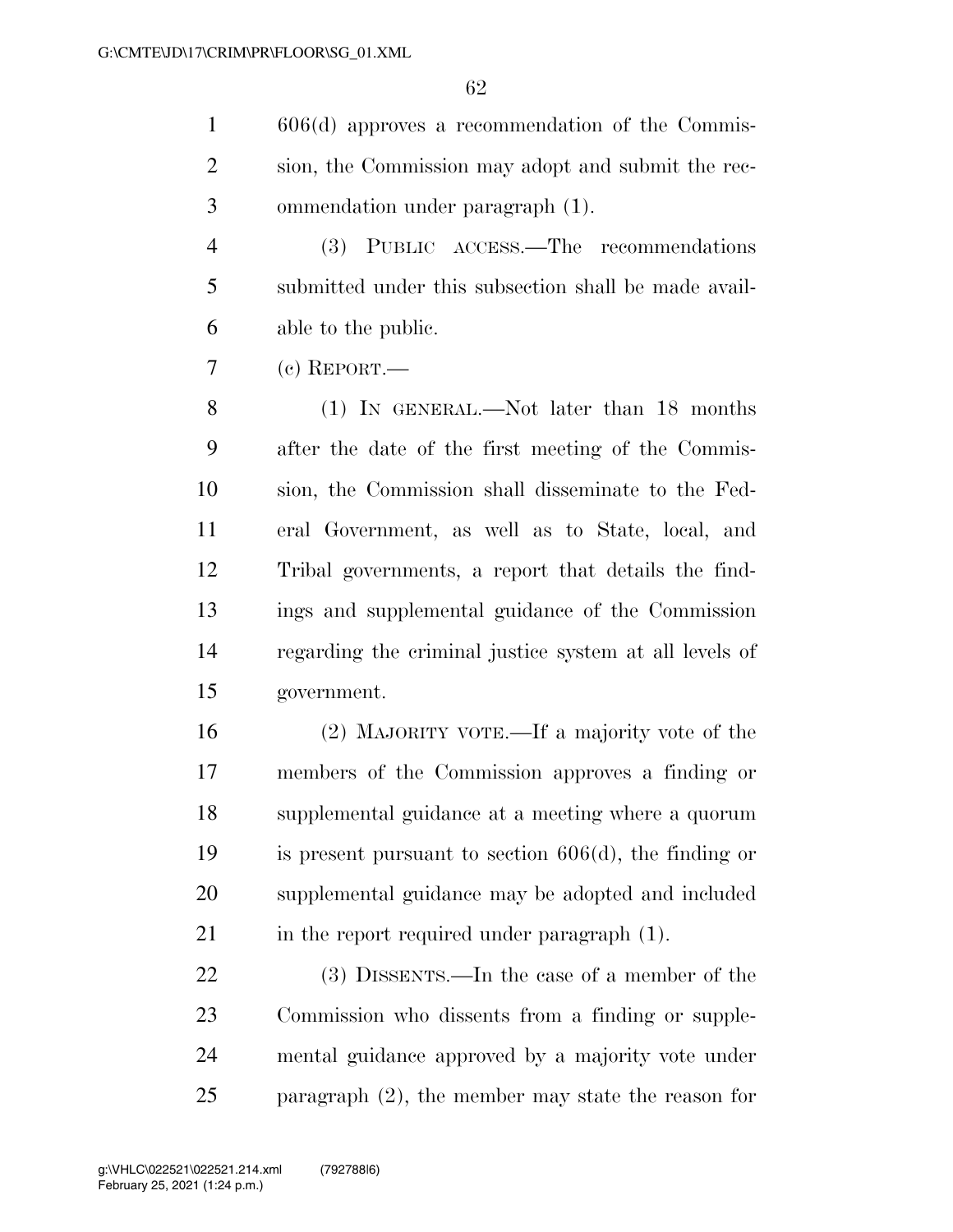the dissent in writing and the report described in paragraph (1) shall include the dissent.

 (4) PUBLIC ACCESS.—The report submitted under this subsection shall be made available to the public.

 (d) PRIOR COMMISSIONS.—The Commission shall take into consideration the work of prior relevant commis-sions in conducting the review of the Commission.

 (e) STATE AND LOCAL GOVERNMENTS.—In issuing the recommendations and report of the Commission under this section, the Commission shall not infringe on the le- gitimate rights of the States to determine the criminal laws of the States or the enforcement of such laws.

 (f) PUBLIC HEARINGS.—The Commission shall con- duct public hearings in various locations around the United States.

 (g) CONSULTATION WITH GOVERNMENT AND NON-GOVERNMENT REPRESENTATIVES.—

 (1) IN GENERAL.—The Commission shall— (A) closely consult with Federal, State, local, and Tribal governments and nongovern-ment leaders, including—

 (i) State, local, and Tribal law en- forcement officials, including rank and file officers;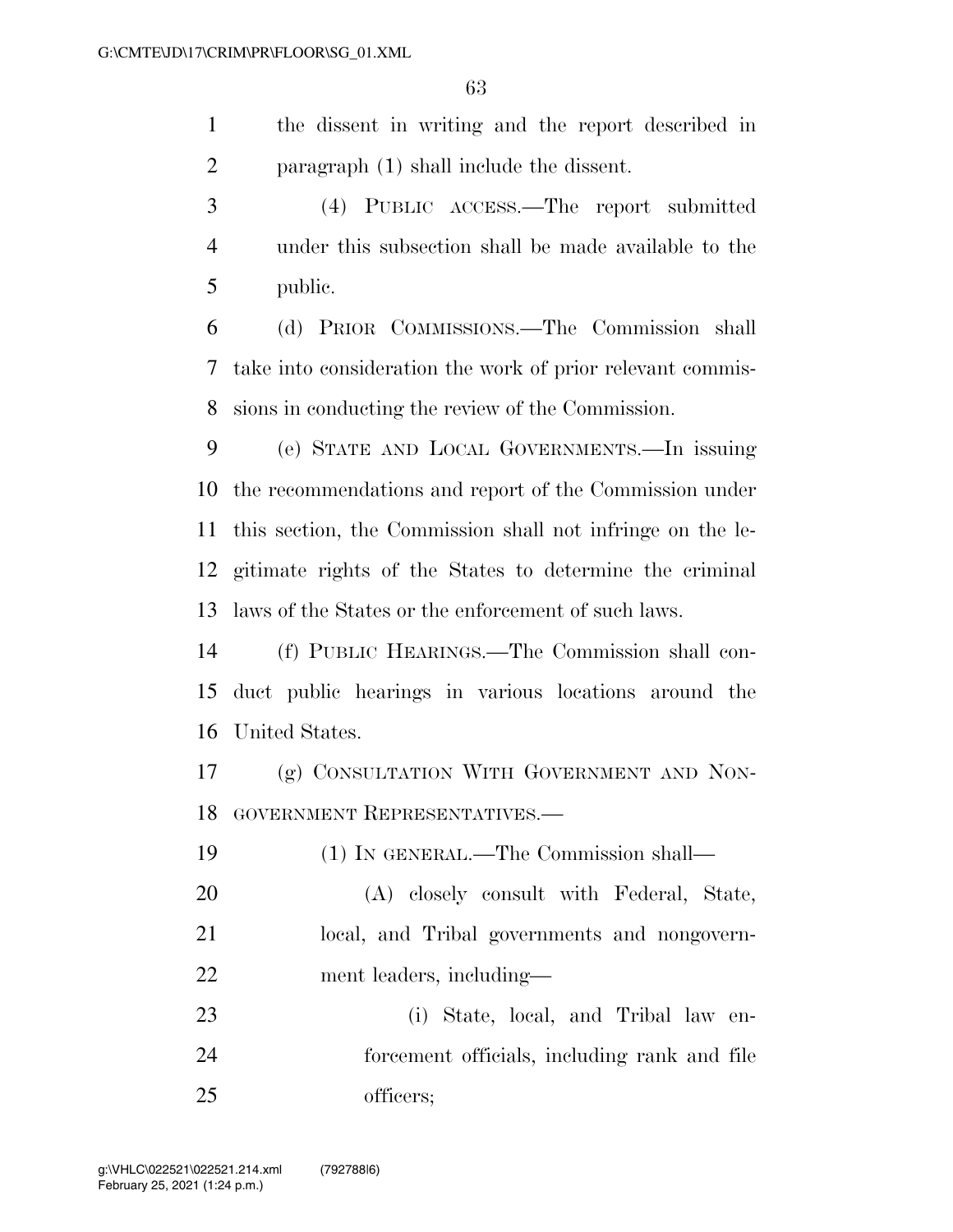| $\mathbf{1}$   | (ii) legislators;                                   |
|----------------|-----------------------------------------------------|
| $\overline{2}$ | (iii) public health officials;                      |
| 3              | (iv) judges;                                        |
| $\overline{4}$ | (v) court administrators;                           |
| 5              | (vi) prosecutors;                                   |
| 6              | (vii) defense counsel;                              |
| 7              | (viii) victims' rights organizations;               |
| 8              | (ix) probation and parole officials;                |
| 9              | (x) criminal justice planners;                      |
| 10             | (xi) criminologists;                                |
| 11             | (xii) civil rights and liberties organiza-          |
| 12             | tions;                                              |
| 13             | community-based organization<br>(xiii)              |
| 14             | leaders;                                            |
| 15             | (xiv) formerly incarcerated individ-                |
| 16             | uals;                                               |
| 17             | (xv) professional organizations; and                |
| 18             | (xvi) corrections officials; and                    |
| 19             | (B) include in the final report required            |
| 20             | under subsection (c) summaries of the input         |
| 21             | and recommendations of the leaders consulted        |
| 22             | under subparagraph $(A)$ .                          |
| 23             | (2) UNITED STATES SENTENCING COMMIS-                |
| 24             | sion.—To the extent the review and recommenda-      |
| 25             | tions required by this section relate to sentencing |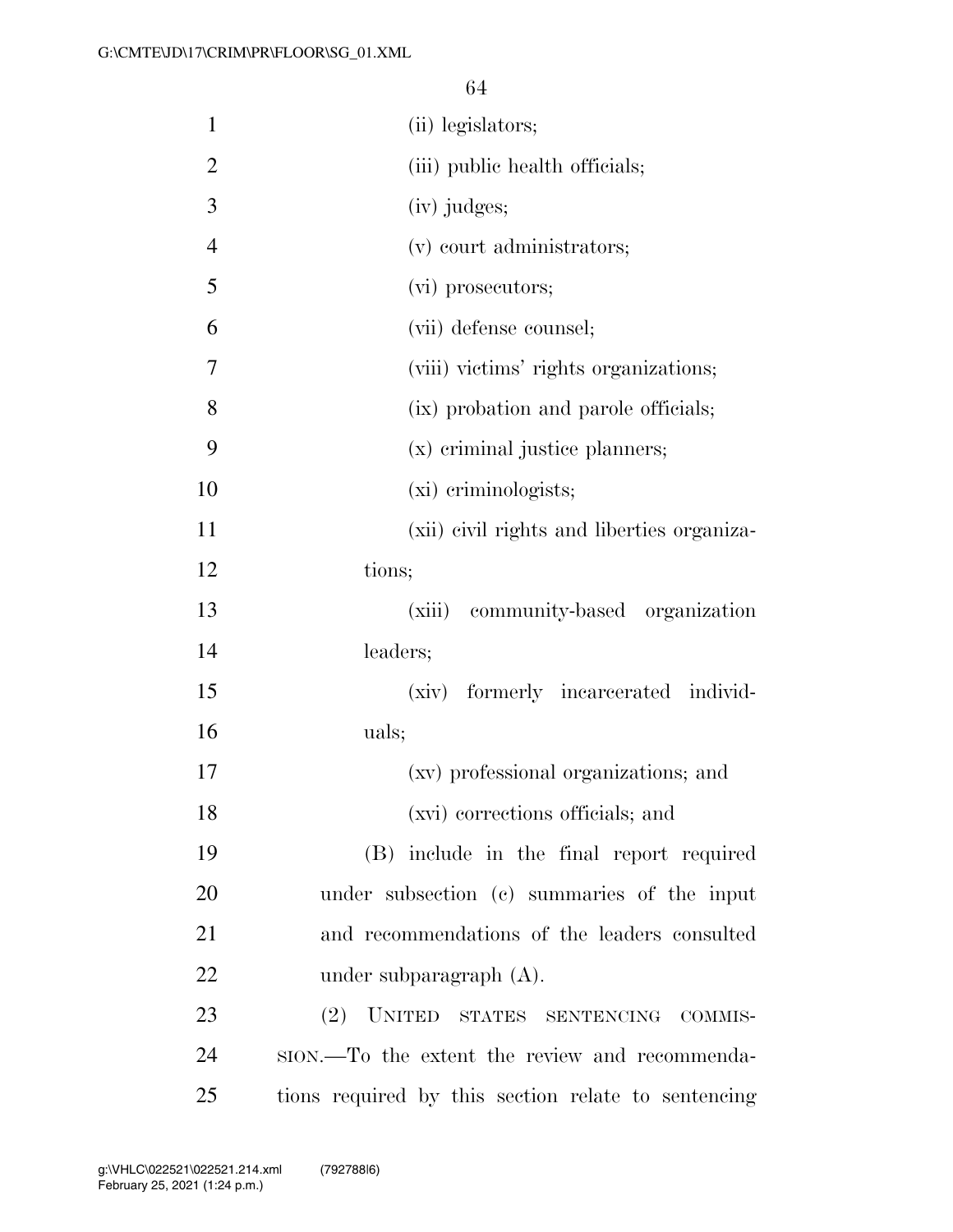policies and practices for the Federal criminal jus-2 tice system, the Commission shall conduct the review in consultation with the United States Sentencing Commission.

 (h) SENSE OF CONGRESS ON UNANIMITY.—It is the sense of Congress that, given the national importance of the matters before the Commission—

 (1) the Commission should work toward devel- oping findings and supplemental guidance that are unanimously supported by the members of the Com-mission; and

 (2) a finding or supplemental guidance unani- mously supported by the members of the Commis- sion should take precedence over a finding or supple- mental guidance that is not unanimously supported. **SEC. 606. MEMBERSHIP.** 

 (a) IN GENERAL.—The Commission shall be com-posed of 14 members, as follows:

 (1) The President shall appoint 1 member, who shall serve as a co-chairperson of the Commission.

 (2) The co-chairperson described in paragraph (1) shall appoint 6 members in consultation with the leadership of—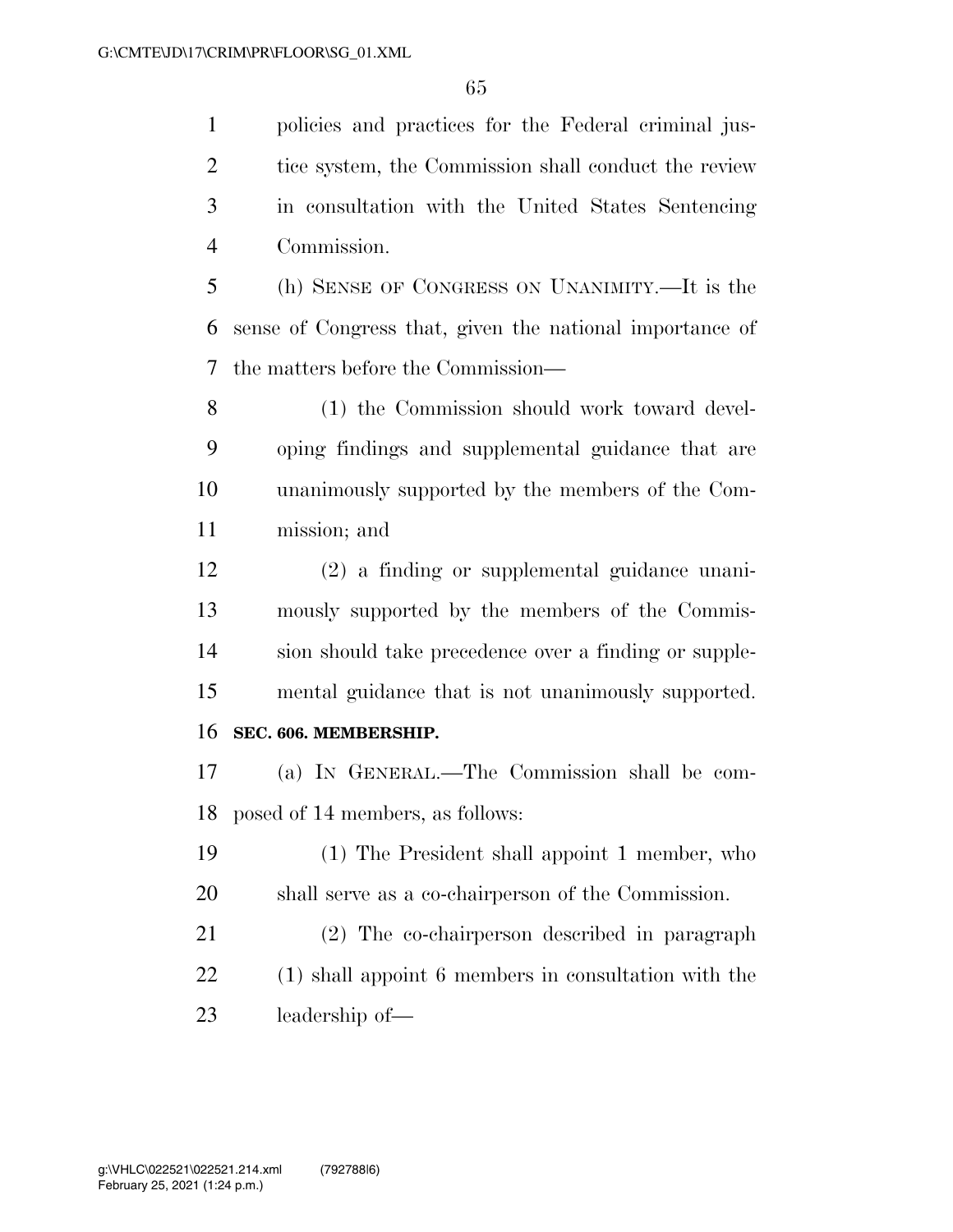| $\mathbf{1}$   | (A) the Senate and House of Representa-              |
|----------------|------------------------------------------------------|
| $\overline{2}$ | tives of the same political party as the Presi-      |
| 3              | dent;                                                |
| $\overline{4}$ | (B) the Committee on the Judiciary of the            |
| 5              | House of Representatives of the same political       |
| 6              | party as the President; and                          |
| 7              | (C) the Committee on the Judiciary of the            |
| 8              | Senate of the same political party as the Presi-     |
| 9              | dent.                                                |
| 10             | (3) The leader of the Senate, in consultation        |
| 11             | with the leader of the House of Representatives who  |
| 12             | is a member of the opposite party of the President,  |
| 13             | shall appoint 1 member, who shall serve as a co-     |
| 14             | chairperson of the Commission.                       |
| 15             | (4) The co-chairperson described in paragraph        |
| 16             | (3) shall appoint 6 members in consultation with the |
| 17             | leadership of—                                       |
| 18             | (A) the Senate and House of Representa-              |
| 19             | tives of the opposite political party as the Presi-  |
| 20             | dent;                                                |
| 21             | (B) the Committee on the Judiciary of the            |
| 22             | House of Representatives of the opposite polit-      |
| 23             | ical party as the President; and                     |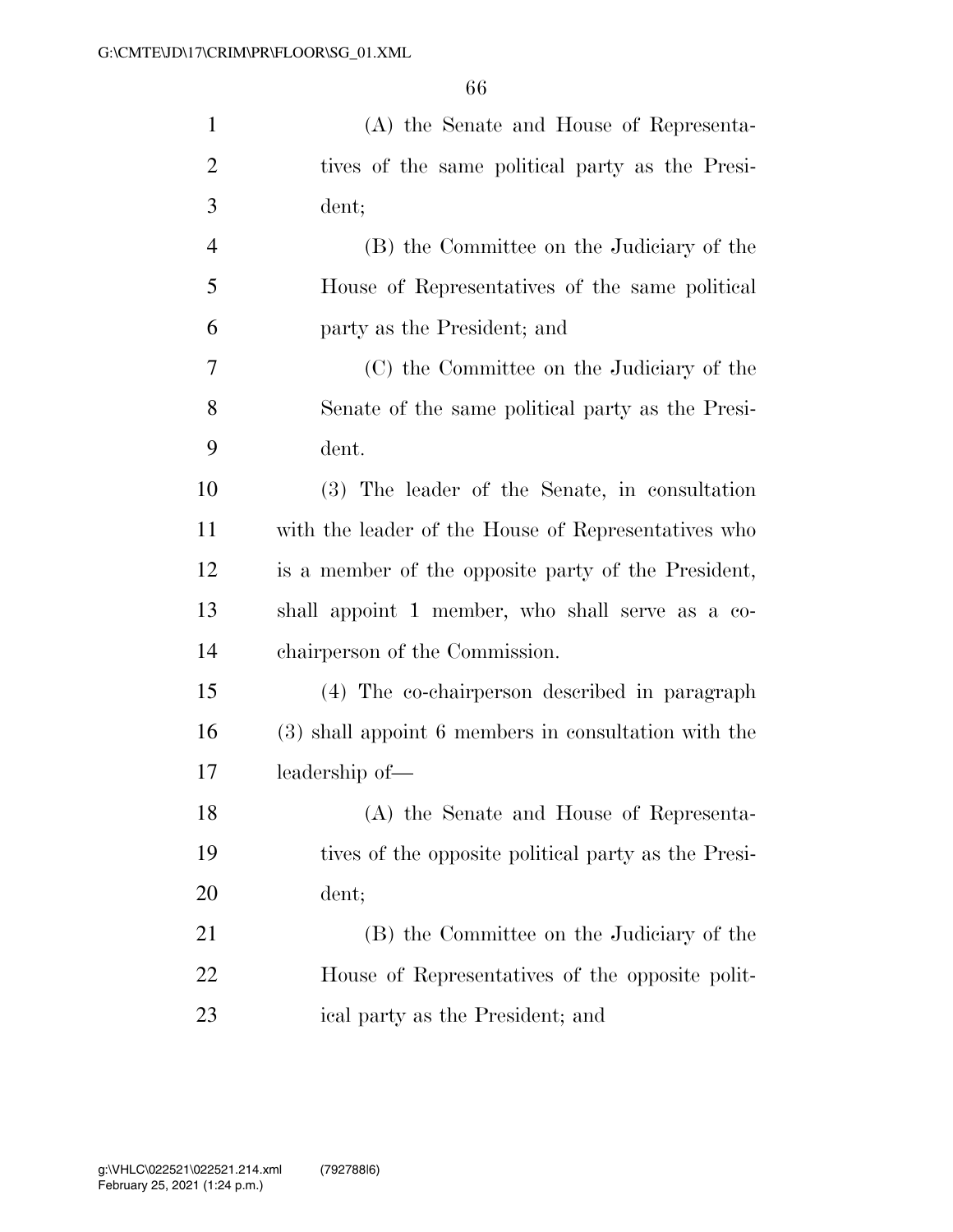| $\mathbf{1}$   | (C) the Committee on the Judiciary of the            |
|----------------|------------------------------------------------------|
| $\overline{2}$ | Senate of the opposite political party as the        |
| 3              | President.                                           |
| $\overline{4}$ | (b) MEMBERSHIP.—                                     |
| 5              | $(1)$ IN GENERAL.— $A$ member shall be ap-           |
| 6              | pointed based upon knowledge or experience in a rel- |
| 7              | evant area, including—                               |
| 8              | $(A)$ law enforcement;                               |
| 9              | (B) criminal justice;                                |
| 10             | (C) national security;                               |
| 11             | (D) prison and jail administration;                  |
| 12             | (E) prisoner reentry;                                |
| 13             | (F) public health, including—                        |
| 14             | (i) physical and sexual victimization;               |
| 15             | (ii) drug addiction; or                              |
| 16             | (iii) mental health;                                 |
| 17             | (G) the rights of victims;                           |
| 18             | (H) civil rights;                                    |
| 19             | (I) civil liberties;                                 |
| 20             | $(J)$ court administration;                          |
| 21             | (K) social services; or                              |
| 22             | (L) State, local, or Tribal government.              |
| 23             | (2) LAW ENFORCEMENT REPRESENTATION.—                 |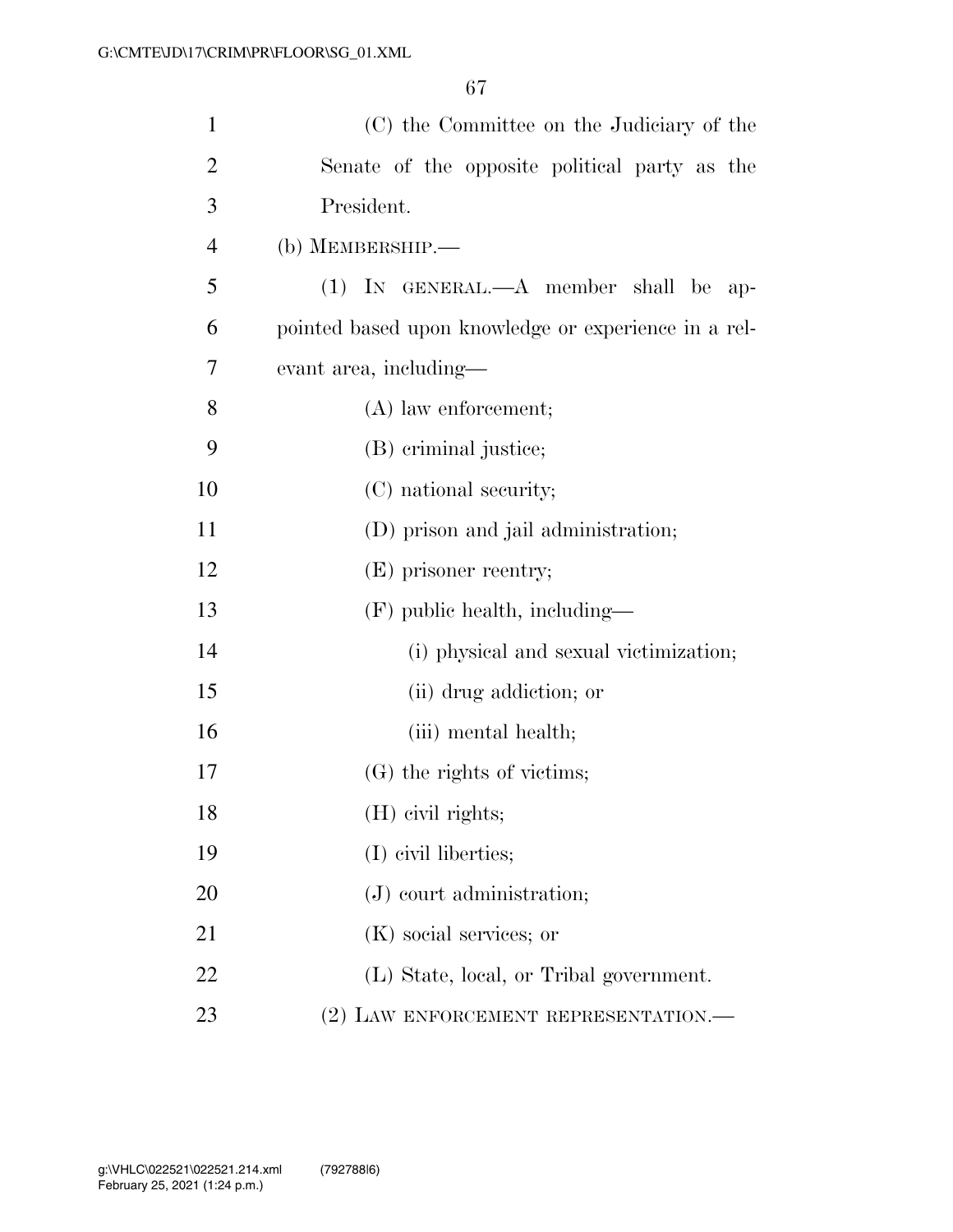| $\mathbf{1}$   | (A) MEMBERS APPOINTED BY THE CO-                      |
|----------------|-------------------------------------------------------|
| $\overline{2}$ | CHAIRPERSONS.—Of the 6 members appointed              |
| 3              | by the co-chairperson under subsection $(a)(2)$ —     |
| $\overline{4}$ | (i) not fewer than $2 \text{ shall be rep-}$          |
| 5              | resentatives from Federal, State, or local            |
| 6              | law enforcement agencies, including not               |
| $\overline{7}$ | less than 1 representative from a rank and            |
| 8              | file organization; and                                |
| 9              | (ii) not fewer than 1 shall be a rep-                 |
| 10             | resentative from a Tribal law enforcement             |
| 11             | agency.                                               |
| 12             | (B) OTHER MEMBERS.—Of the 6 members                   |
| 13             | appointed under subsection $(a)(4)$ —                 |
| 14             | (i) not fewer than $2$ shall be rep-                  |
| 15             | resentatives of Federal, State, or local law          |
| 16             | enforcement agencies, including not less              |
| 17             | than 1 representative from a rank and file            |
| 18             | organization; and                                     |
| 19             | (ii) not fewer than 1 shall be a rep-                 |
| 20             | resentative from a Tribal law enforcement             |
| 21             | agency.                                               |
| 22             | (3) DISQUALIFICATION.—If an individual pos-           |
| 23             | sesses a personal financial interest in the discharge |
| 24             | of a duty of the Commission, the individual may not   |
| 25             | be appointed as a member of the Commission.           |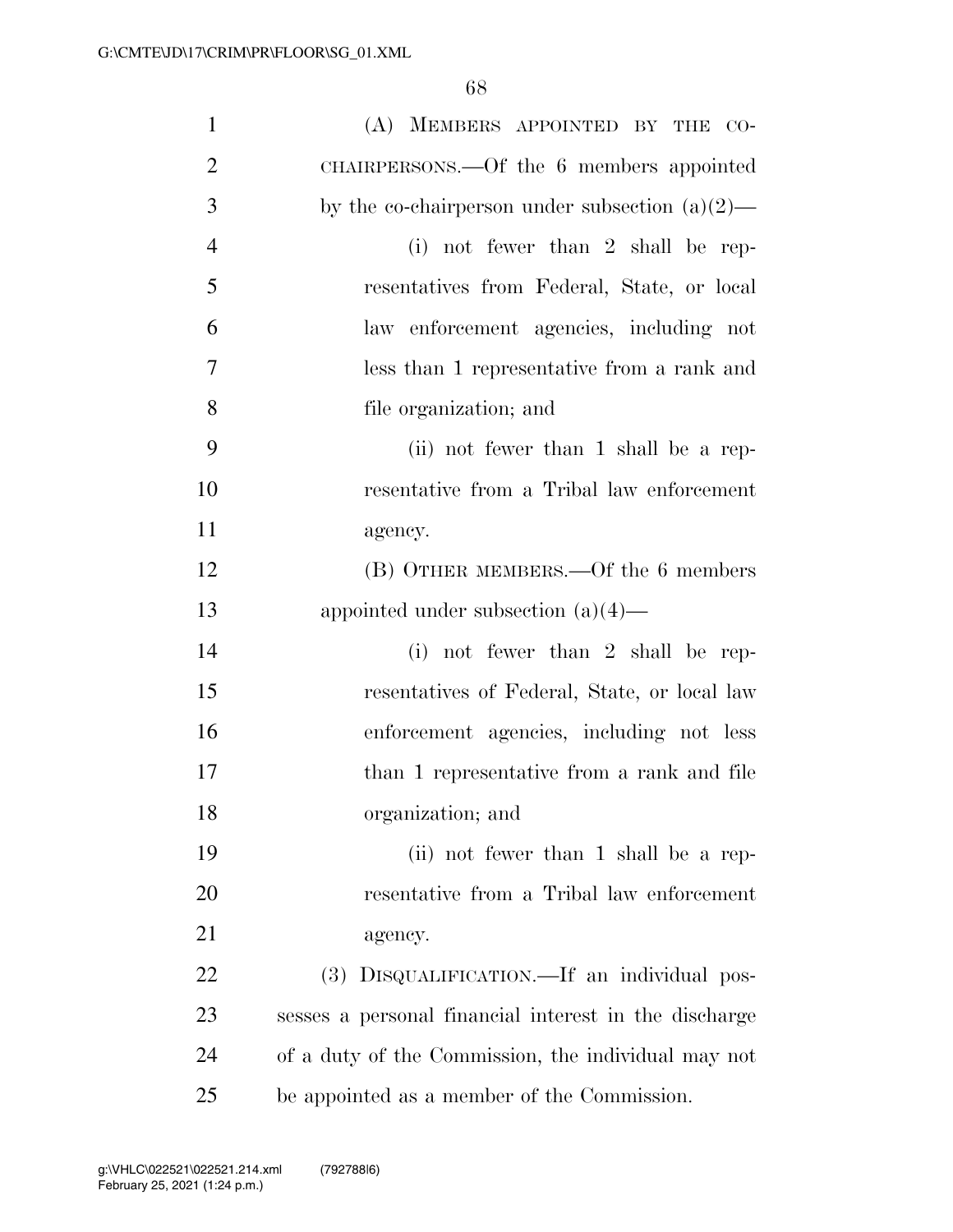| $\mathbf{1}$   | $(4)$ TERMS.—A member shall be appointed for       |
|----------------|----------------------------------------------------|
| $\overline{2}$ | the duration of the Commission.                    |
| 3              | (c) APPOINTMENTS AND FIRST MEETING.—               |
| 4              | (1) APPOINTMENTS.—Each member of the               |
| 5              | Commission shall be appointed not later than 45    |
| 6              | days after the date of enactment of this Act.      |
| 7              | (2) FIRST MEETING.—The Commission shall            |
| 8              | hold the first meeting of the Commission on the    |
| 9              | date, whichever is later, that is not later than—  |
| 10             | $(A)$ 60 days after the date of enactment of       |
| 11             | this Act; or                                       |
| 12             | (B) 30 days after the date on which funds          |
| 13             | are made available for the Commission.             |
| 14             | $(3)$ ETHICS.—At the first meeting of the Com-     |
| 15             | mission, the Commission shall—                     |
| 16             | (A) draft appropriate ethics guidelines for        |
| 17             | members and staff of the Commission, includ-       |
| 18             | ing guidelines relating to-                        |
| 19             | (i) conflict of interest; and                      |
| 20             | (ii) financial disclosure;                         |
| 21             | (B) consult with the Committees on the             |
| 22             | Judiciary of the Senate and the House of Rep-      |
| 23             | resentatives as a part of drafting the guidelines; |
| 24             | and                                                |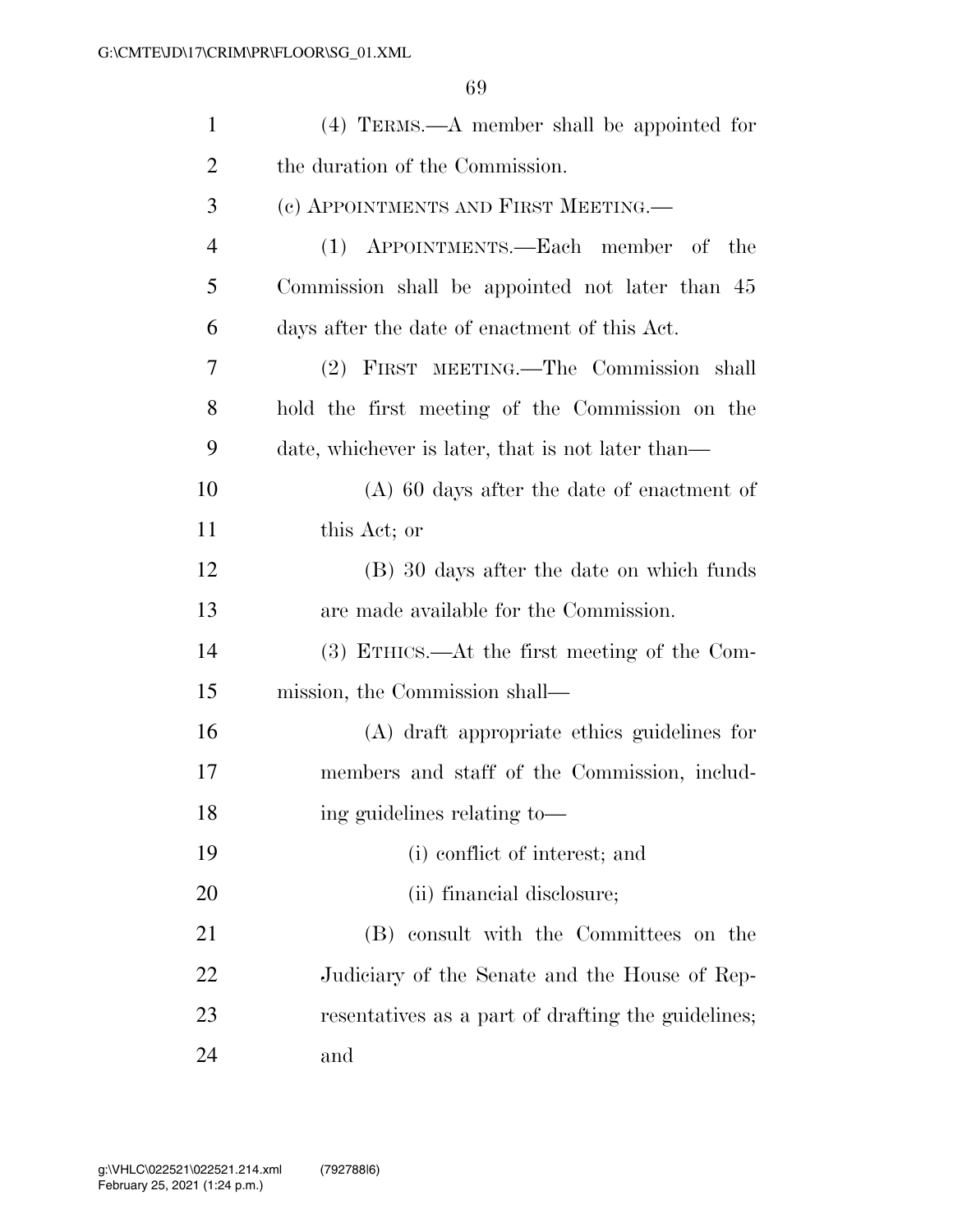| $\mathbf{1}$   | (C) provide each Committee described in           |
|----------------|---------------------------------------------------|
| $\overline{2}$ | subparagraph (B) with a copy of the guidelines    |
| 3              | completed under subparagraph (A).                 |
| $\overline{4}$ | (d) MEETINGS, QUORUM, AND VACANCIES.—             |
| 5              | (1) MEETINGS.—The Commission shall meet at        |
| 6              | the call of—                                      |
| 7              | $(A)$ the co-chairpersons; or                     |
| 8              | (B) a majority of the members of the Com-         |
| 9              | mission.                                          |
| 10             | (2) QUORUM.—Except as provided in para-           |
| 11             | graph $(3)(B)$ , a majority of the members of the |
| 12             | Commission shall constitute a quorum for purposes |
| 13             | of conducting business, except that 2 members of  |
| 14             | the Commission shall constitute a quorum for pur- |
| 15             | poses of receiving testimony.                     |
| 16             | $(3)$ VACANCIES.—                                 |
| 17             | $(A)$ IN GENERAL.— $A$ vacancy in the Com-        |
| 18             | mission shall not affect a power of the Commis-   |
| 19             | sion, and the vacancy shall be filled in the same |
| 20             | manner in which the original appointment was      |
| 21             | made.                                             |
| 22             | (B) QUORUM.—In the case of a vacancy              |
| 23             | occurring after the date that is 45 days after    |
| 24             | the date of enactment of this Act, until the date |
| 25             | on which the vacancy is filled, a majority of the |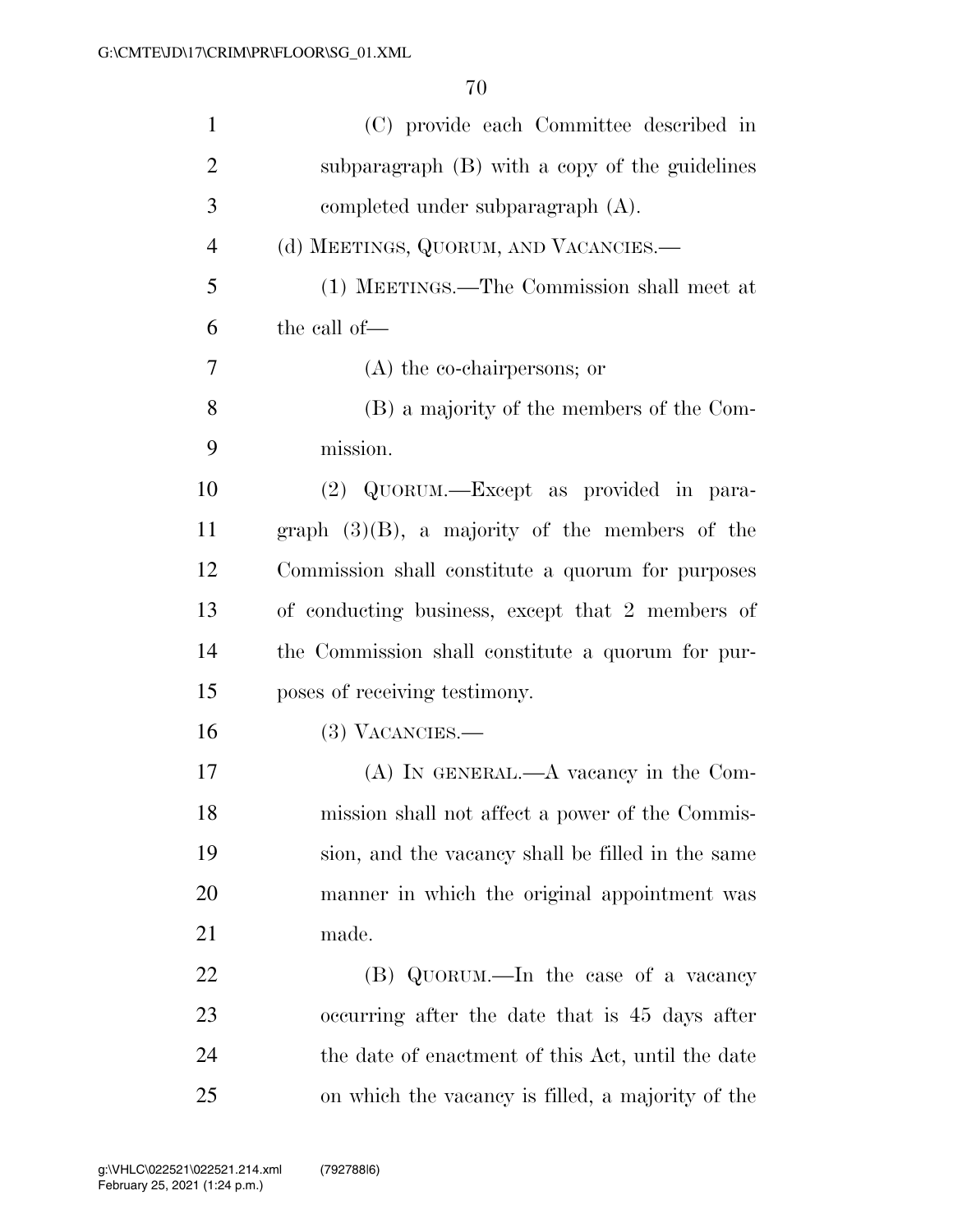| $\mathbf{1}$   | members of the Commission shall constitute a       |
|----------------|----------------------------------------------------|
| $\overline{2}$ | quorum if—                                         |
| 3              | (i) not fewer than 1 member of the                 |
| $\overline{4}$ | Commission appointed under paragraph               |
| 5              | $(1)$ or $(2)$ of subsection $(a)$ is present; and |
| 6              | (ii) not fewer than 1 member of the                |
| $\overline{7}$ | Commission appointed under paragraph               |
| 8              | $(3)$ or $(4)$ of subsection $(a)$ is present.     |
| 9              | (e) ACTIONS OF THE COMMISSION.—                    |
| 10             | (1) IN GENERAL.—The Commission—                    |
| 11             | $(A)$ shall, subject to section 605, act by a      |
| 12             | resolution agreed to by a majority of the mem-     |
| 13             | bers of the Commission voting and present; and     |
| 14             | (B) may establish a panel composed of less         |
| 15             | than the full membership of the Commission for     |
| 16             | purposes of carrying out a duty of the Commis-     |
| 17             | sion under this title, which—                      |
| 18             | (i) shall be subject to the review and             |
| 19             | control of the Commission; and                     |
| 20             | (ii) may make a finding or determina-              |
| 21             | tion that may be considered a finding or           |
| 22             | determination of the Commission if the             |
| 23             | finding or determination is approved by            |
| 24             | the Commission.                                    |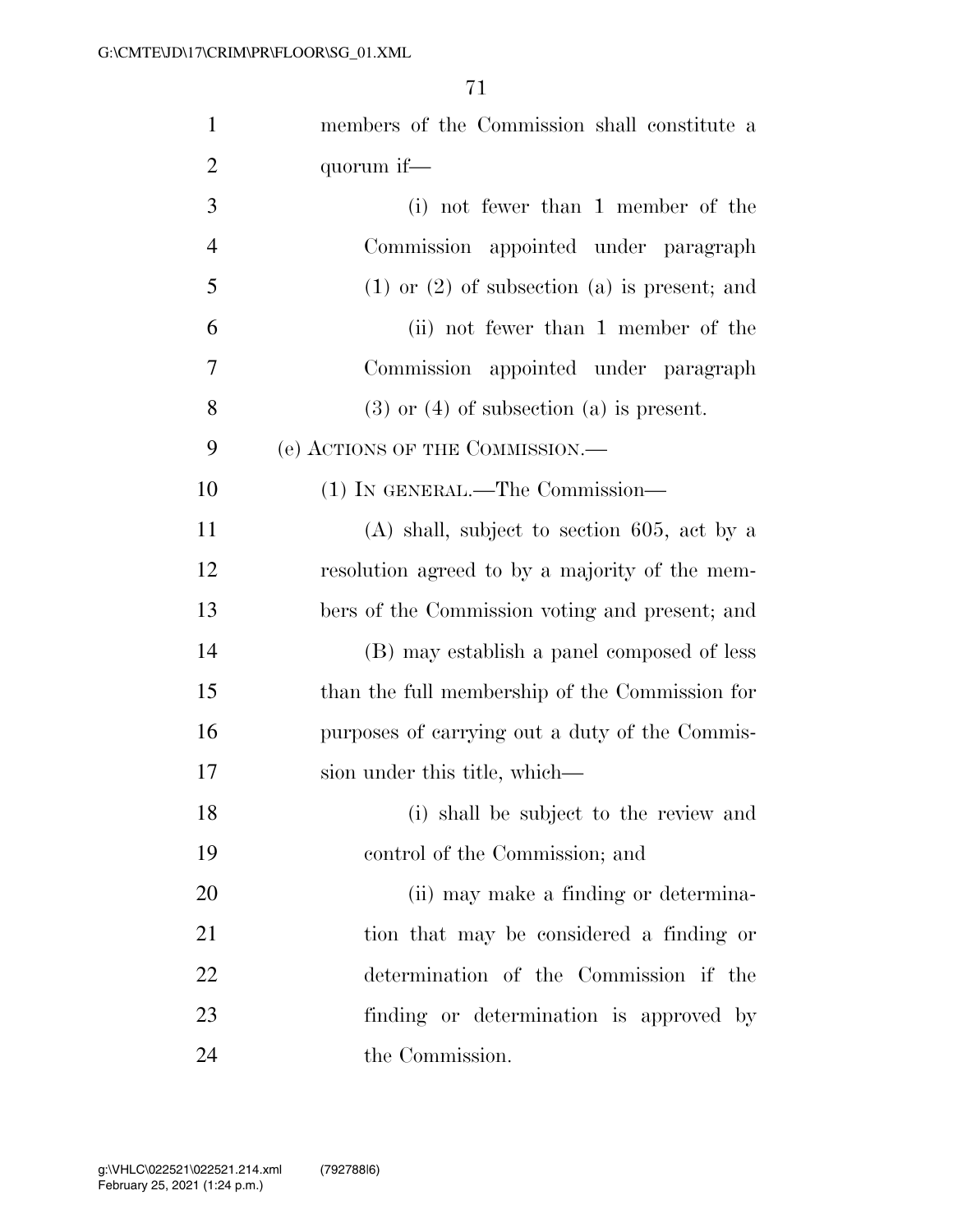(2) DELEGATION.—If authorized by the co- chairpersons of the Commission, a member, agent, or staff member of the Commission may take an ac- tion that the Commission may take under this title. **SEC. 607. ADMINISTRATION.** 

#### (a) STAFF.—

 (1) EXECUTIVE DIRECTOR.—The Commission shall have a staff headed by an Executive Director, who shall be paid at a rate established for the Cer- tified Plan pay level for the Senior Executive Service under section 5382 of title 5, United States Code.

 (2) APPOINTMENTS AND COMPENSATION.—The co-chairpersons of the Commission shall designate and fix the compensation of the Executive Director and, in accordance with rules agreed upon by the Commission, may appoint and fix the compensation of such other personnel as may be necessary to en- able the Commission to carry out its functions, with- out regard to the provisions of title 5, United States Code, governing appointments in the competitive service, and without regard to the provisions of 22 chapter 51 and subchapter III of chapter 53 of such title relating to classification and General Schedule pay rates, except that no rate of pay fixed under this subsection may exceed the equivalent of that payable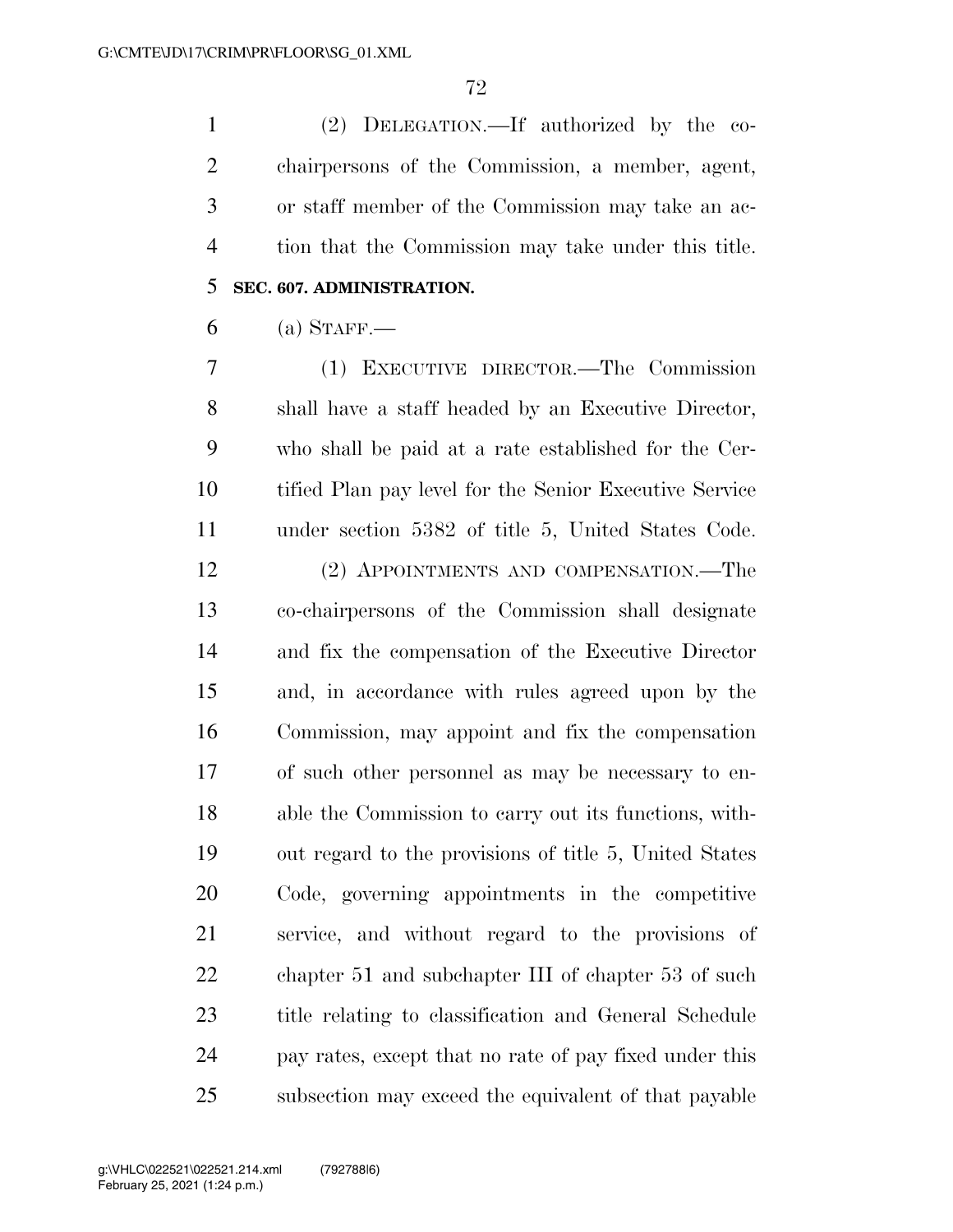| $\mathbf{1}$   | for a position at level V of the Executive Schedule |
|----------------|-----------------------------------------------------|
| $\overline{2}$ | under section 5316 of title 5, United States Code.  |
| 3              | (3) PERSONNEL AS FEDERAL EMPLOYEES.—                |
| $\overline{4}$ | (A) IN GENERAL.—The Executive Director              |
| 5              | and any personnel of the Commission who are         |
| 6              | employees shall be employees under section          |
| 7              | 2105 of title 5, United States Code, for pur-       |
| 8              | poses of chapters 63, 81, 83, 84, 85, 87, 89,       |
| 9              | and 90 of such title 5.                             |
| 10             | (B) MEMBERS OF THE COMMISSION.—                     |
| 11             | Subparagraph (A) shall not be construed to          |
| 12             | apply to members of the Commission.                 |
| 13             | (4) THE COMPENSATION OF MEMBERS.—                   |
| 14             | (A) NON-FEDERAL EMPLOYEES.—A mem-                   |
| 15             | ber of the commission who is not an officer or      |
| 16             | employee of the Federal Government shall be         |
| 17             | compensated at a rate equal to the daily equiva-    |
| 18             | lent of the annual rate of basic pay prescribed     |
| 19             | for level IV of the Executive Schedule under        |
| 20             | section 5315 of title 5, United States Code, for    |
| 21             | each day (including travel time) during which       |
| 22             | the member is engaged in the performance of         |
| 23             | the duties of the Board.                            |
| 24             | (B) FEDERAL EMPLOYEES.—A member of                  |
| 25             | the commission who is an officer or employee of     |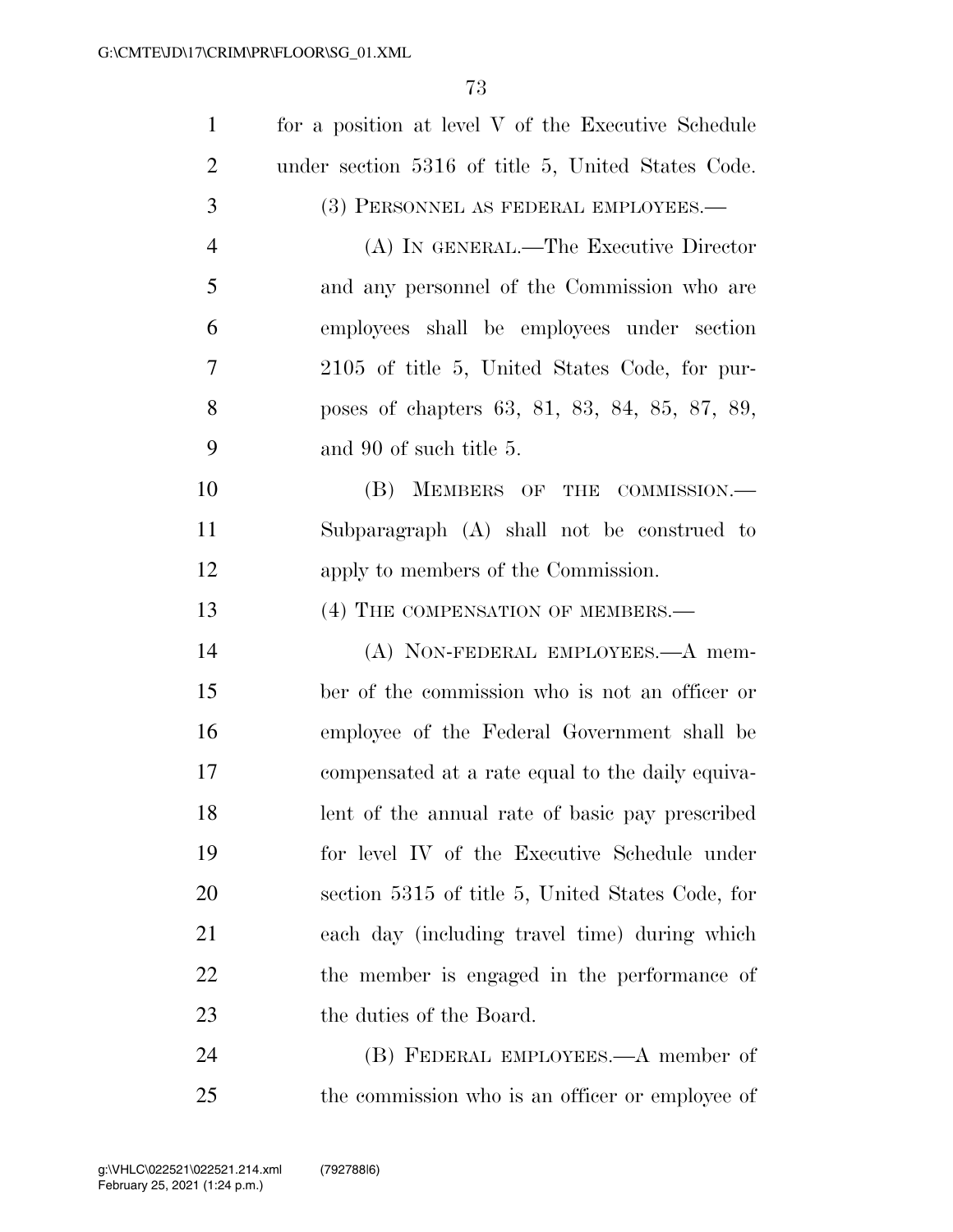the Federal Government shall serve without compensation in addition to the compensation received for the services of the member as an officer or employee of the Federal Government. (5) TRAVEL EXPENSES.—A member of the Commission shall be allowed travel expenses, includ- ing per diem in lieu of subsistence, at rates author- ized for employees of agencies under subchapter I of chapter 57 of title 5, United States Code, while away from the home or regular places of business of the member in the performance of services for the Commission.

 (b) EXPERTS AND CONSULTANTS.—With the ap- proval of the Commission, the Executive Director may procure temporary and intermittent services under section 3109(b) of title 5, United States Code.

 (c) DETAIL OF GOVERNMENT EMPLOYEES.—Upon the request of the Commission, a Federal Government em- ployee may be detailed to the Commission without reim- bursement, and such detail shall be without interruption or loss of civil service status or privilege.

22 (d) OTHER RESOURCES.—

 (1) IN GENERAL.—The Commission shall have reasonable access to materials, resources, statistical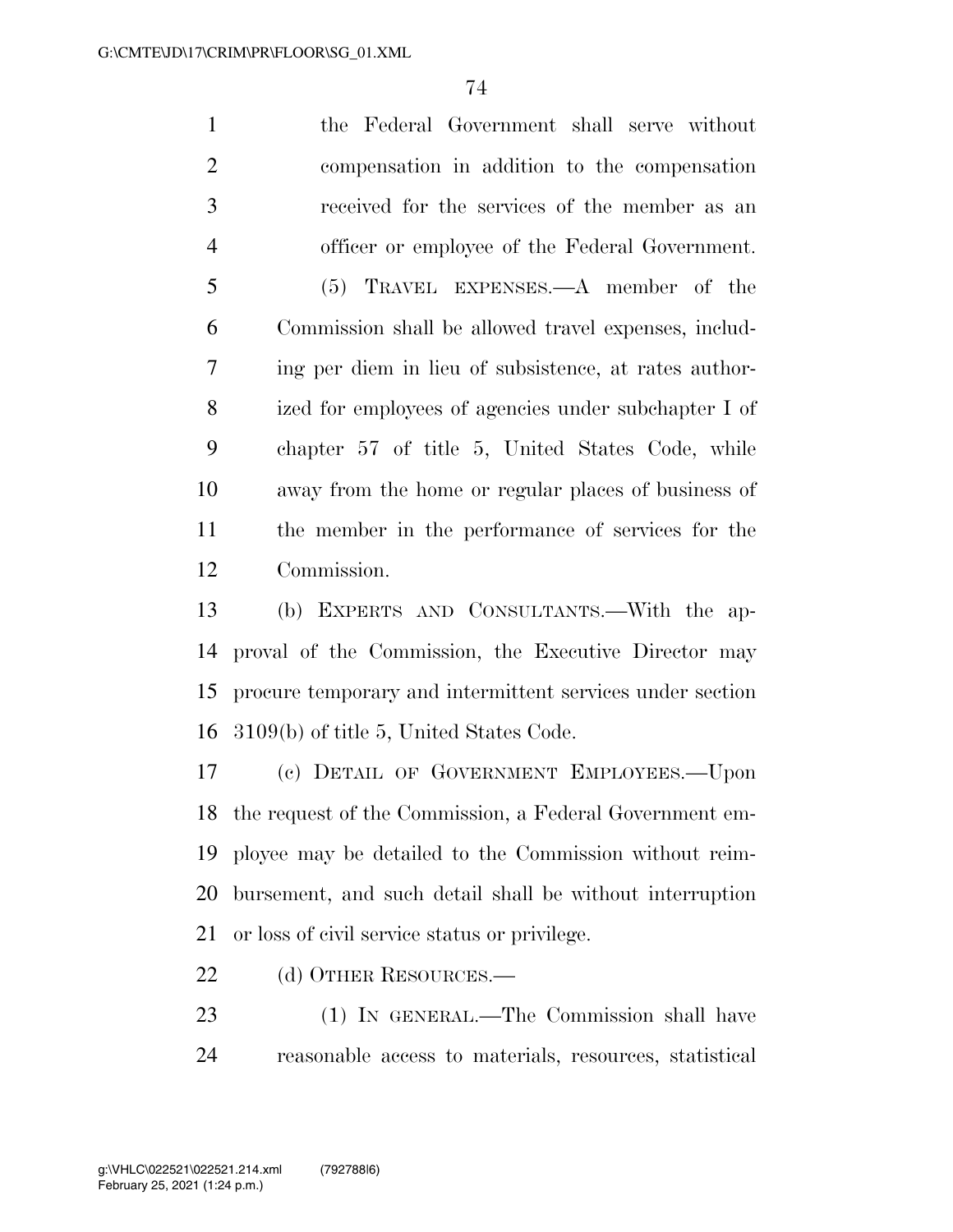| $\mathbf{1}$   | data, and other information such Commission deter-     |
|----------------|--------------------------------------------------------|
| $\overline{2}$ | mines to be necessary to carry out its duties from—    |
| 3              | (A) the Library of Congress;                           |
| $\overline{4}$ | (B) the Department of Justice;                         |
| 5              | (C) the Office of National Drug Control                |
| 6              | Policy;                                                |
| 7              | (D) the Department of State; and                       |
| 8              | (E) other agencies of the executive or legis-          |
| 9              | lative branch of the Federal Government.               |
| 10             | (2) REQUESTS FOR RESOURCES.—The co-chair-              |
| 11             | persons of the Commission shall make requests for      |
| 12             | the access described in paragraph (1) in writing       |
| 13             | when necessary.                                        |
| 14             | (e) VOLUNTEER SERVICES.—Notwithstanding sec-           |
| 15             | tion 1342 of title 31, United States Code, the Commis- |
| 16             | $sion$ —                                               |
| 17             | $(1)$ may—                                             |
| 18             | (A) accept and use the services of an indi-            |
| 19             | vidual volunteering to serve without compensa-         |
| 20             | tion; and                                              |
| 21             | (B) reimburse the individual described in              |
| 22             | subparagraph (A) for local travel, office sup-         |
| 23             | plies, and for other travel expenses, including        |
| 24             | per diem in lieu of subsistence, as authorized by      |
| 25             | section 5703 of title 5, United States Code; and       |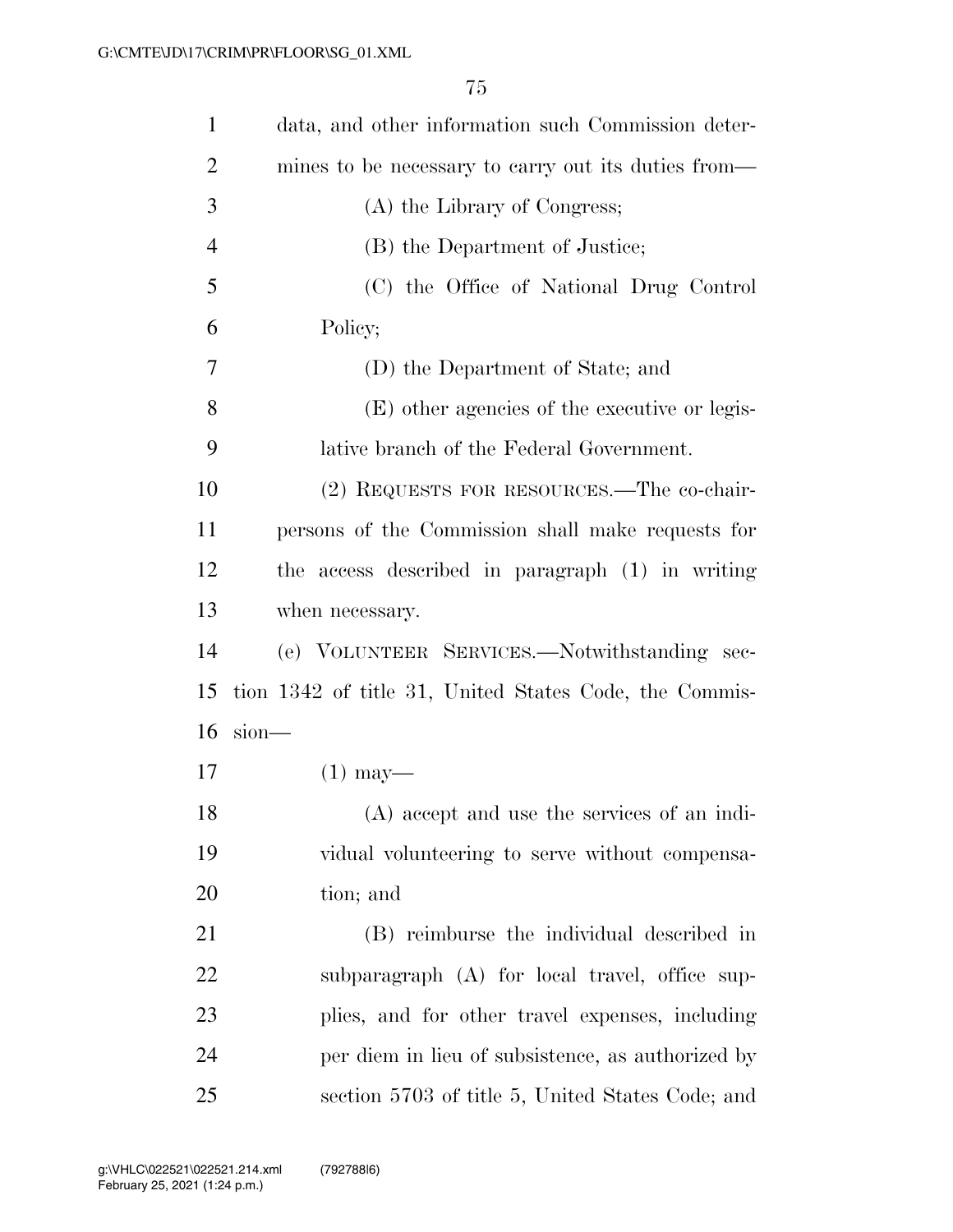| $\mathbf{1}$   | (2) shall consider the individual described in        |
|----------------|-------------------------------------------------------|
| $\overline{2}$ | paragraph (1) an employee of the Federal Govern-      |
| 3              | ment in performance of those services for the pur-    |
| $\overline{4}$ | poses of-                                             |
| 5              | $(A)$ chapter 81 of title 5, United States            |
| 6              | Code, relating to compensation for work-related       |
| 7              | injuries;                                             |
| 8              | (B) chapter 171 of title 28, United States            |
| 9              | Code, relating to tort claims; and                    |
| 10             | (C) chapter 11 of title 18, United States             |
| 11             | Code, relating to conflicts of interest.              |
| 12             | (f) OBTAINING OFFICIAL DATA.—                         |
| 13             | (1) IN GENERAL.—Except as provided in para-           |
| 14             | $graph(3)$ , the Commission may directly secure from  |
| 15             | an agency of the United States information nec-       |
| 16             | essary to enable the Commission to carry out this     |
| 17             | title.                                                |
| 18             | (2) PROCEDURES.—Upon the request of the co-           |
| 19             | chairpersons of the Commission, the head of the       |
| 20             | agency shall furnish any information requested        |
| 21             | under paragraph $(1)$ to the Commission.              |
| 22             | SENSITIVE INFORMATION.-The Commis-<br>(3)             |
| 23             | sion may not have access to sensitive information re- |
| 24             | garding ongoing investigations.                       |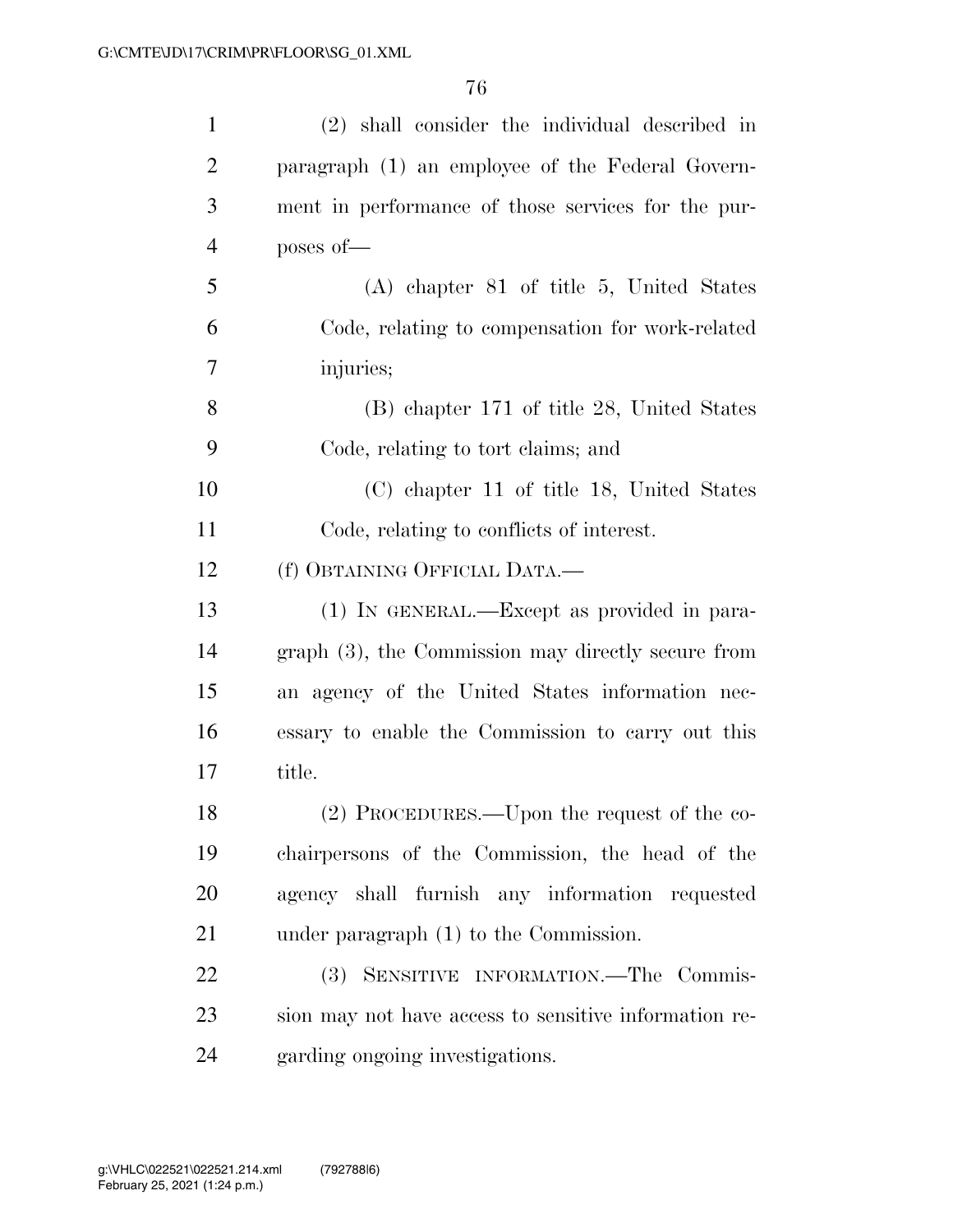(g) MAILS.—The Commission may use the United States mails in the same manner and under the same con- ditions as other departments and agencies of the United States.

 (h) BIANNUAL REPORTS.—The Commission shall submit biannual status reports to Congress regarding—

(1) the use of resources;

(2) salaries; and

(3) all expenditures of appropriated funds.

(i) CONTRACTS.—

 (1) IN GENERAL.—The Commission may enter into a contract with a Federal or State agency, a private firm, an institution, or an individual for the conduct of an activity necessary to the discharge of a duty or responsibility of the Commission.

 (2) TIMING.—A contract, lease, or other legal agreement the Commission enters into may not ex- tend beyond the date of the termination of the Com-mission.

 (j) GIFTS.—The Commission may accept, use, or dis-pose of a gift or donation of a service or property.

 (k) ADMINISTRATIVE ASSISTANCE.—The Adminis- trator of General Services shall provide to the Commis- sion, on a reimbursable basis, the administrative support services necessary for the Commission to carry out the re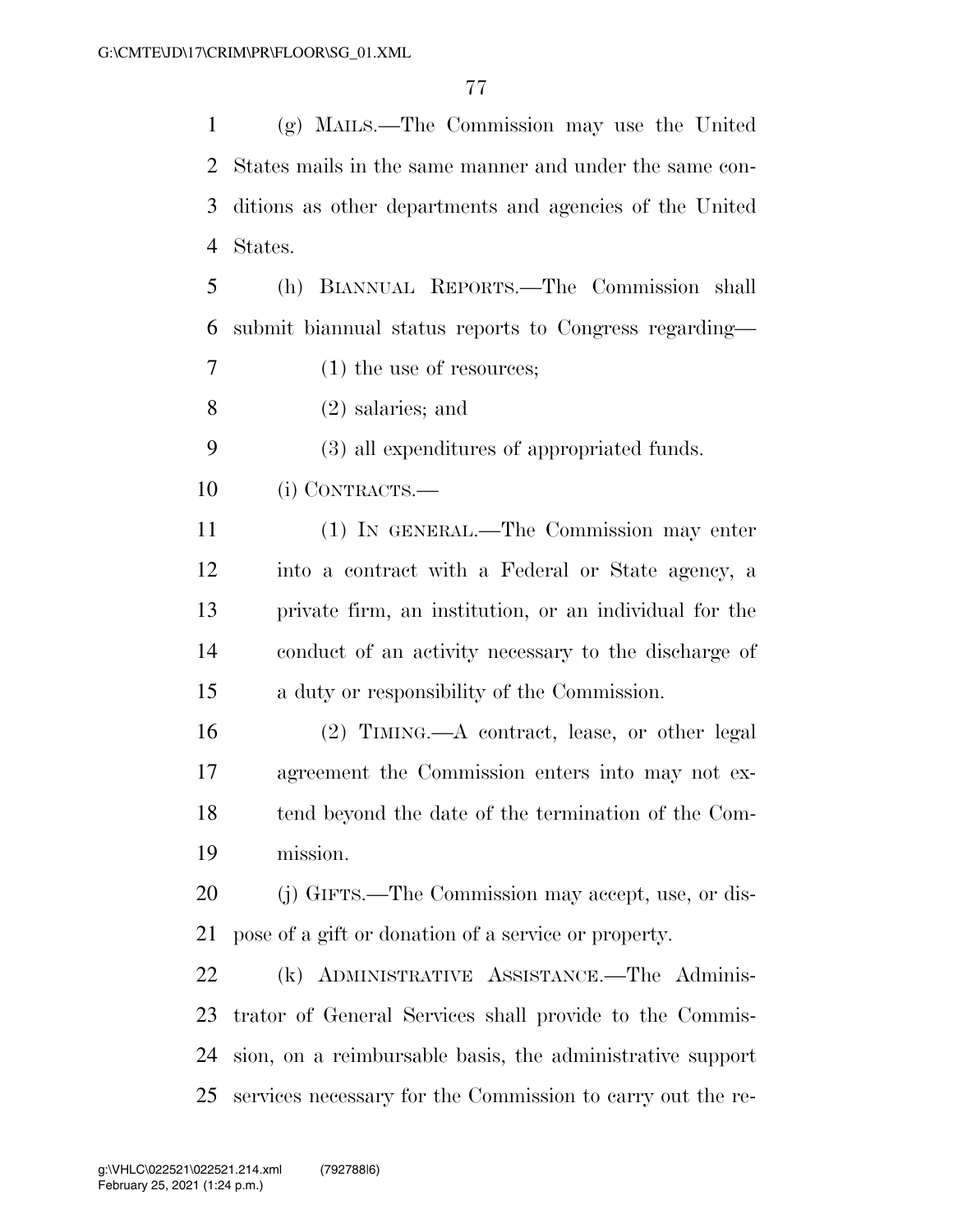sponsibilities of the Commission under this title, which may include—

 (1) human resource management; (2) budget;  $5 \t(3)$  leasing; (4) accounting; or (5) payroll services. 8 (1) NON-APPLICABILITY OF FACA AND PUBLIC AC- CESS TO MEETINGS AND MINUTES.— (1) IN GENERAL.—The Federal Advisory Com- mittee Act (5 U.S.C. App.) shall not apply to the Commission. 13 (2) MEETINGS AND MINUTES.— (A) MEETINGS.— (i) ADMINISTRATION.—Each meeting of the Commission shall be open to the public, except that a meeting or any por-18 tion of it may be closed to the public if it concerns matters or information described 20 in section  $552b(c)$  of title 5, United States Code. (ii) INTERESTED INDIVIDUALS.—An interested individual may— 24 (I) appear at an open meeting;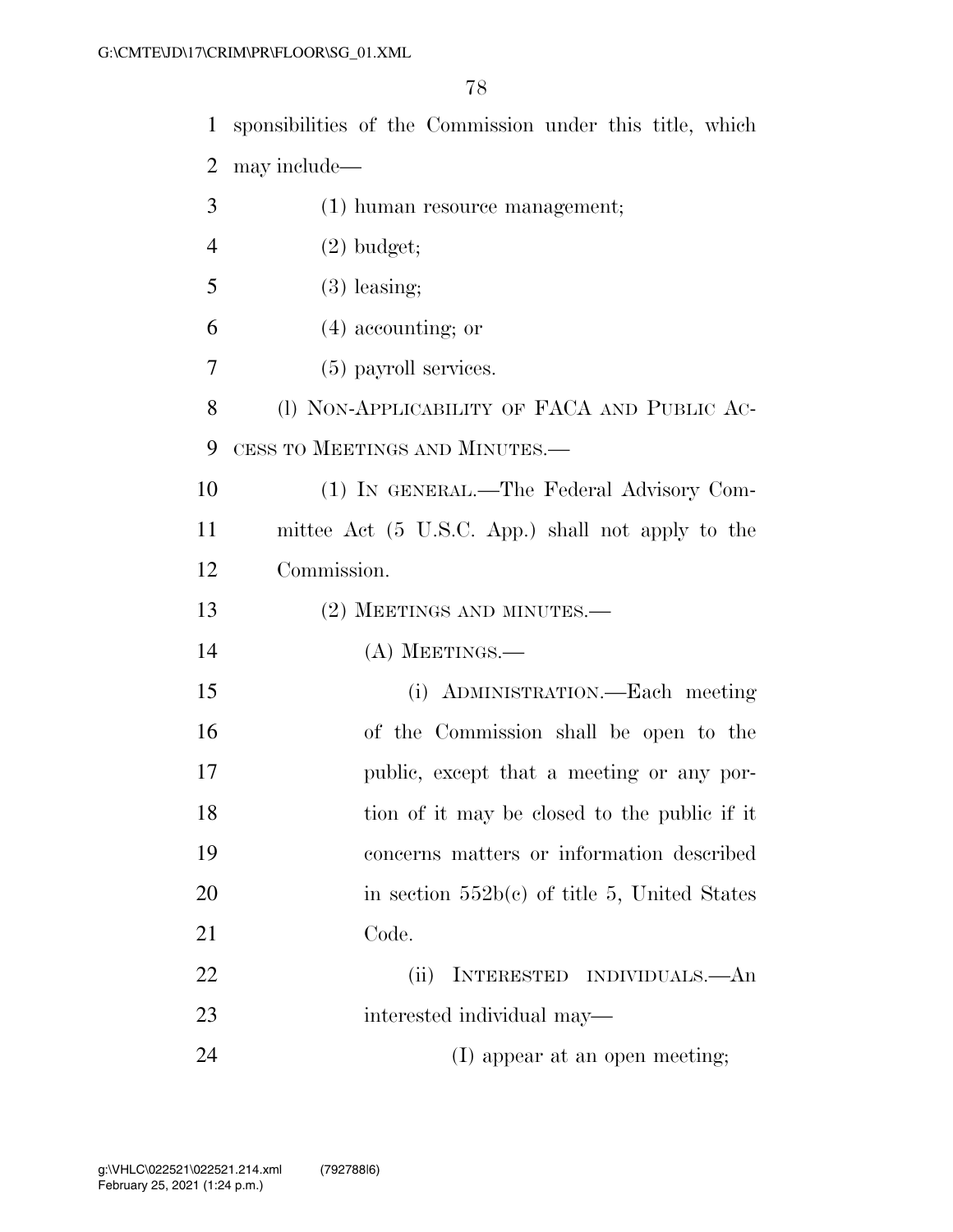| $\mathbf{1}$   | (II) present an oral or written              |
|----------------|----------------------------------------------|
| $\overline{2}$ | statement on the subject matter of the       |
| 3              | meeting; and                                 |
| $\overline{4}$ | (III) be administered an oath or             |
| 5              | affirmation.                                 |
| 6              | (iii) NOTICE.—Each open meeting of           |
| 7              | the Commission shall be preceded by time-    |
| 8              | ly public notice in the Federal Register of  |
| 9              | the time, place, and subject of the meeting. |
| 10             | (B) MINUTES AND PUBLIC ACCESS.—              |
| 11             | (i) MINUTES.—Minutes of each open            |
| 12             | meeting shall be kept and shall contain a    |
| 13             | record of-                                   |
| 14             | (I) the people present;                      |
| 15             | (II) a description of the discus-            |
| 16             | sion that occurred; and                      |
| 17             | (III) a copy of each statement               |
| 18             | filed.                                       |
| 19             | (ii) PUBLIC ACCESS.—The minutes              |
| 20             | and records of each open meeting and         |
| 21             | other documents that were made available     |
| 22             | to or prepared for the Commission shall be   |
| 23             | available for public inspection and copying  |
| 24             | at a single location in the offices of the   |
| 25             | Commission.                                  |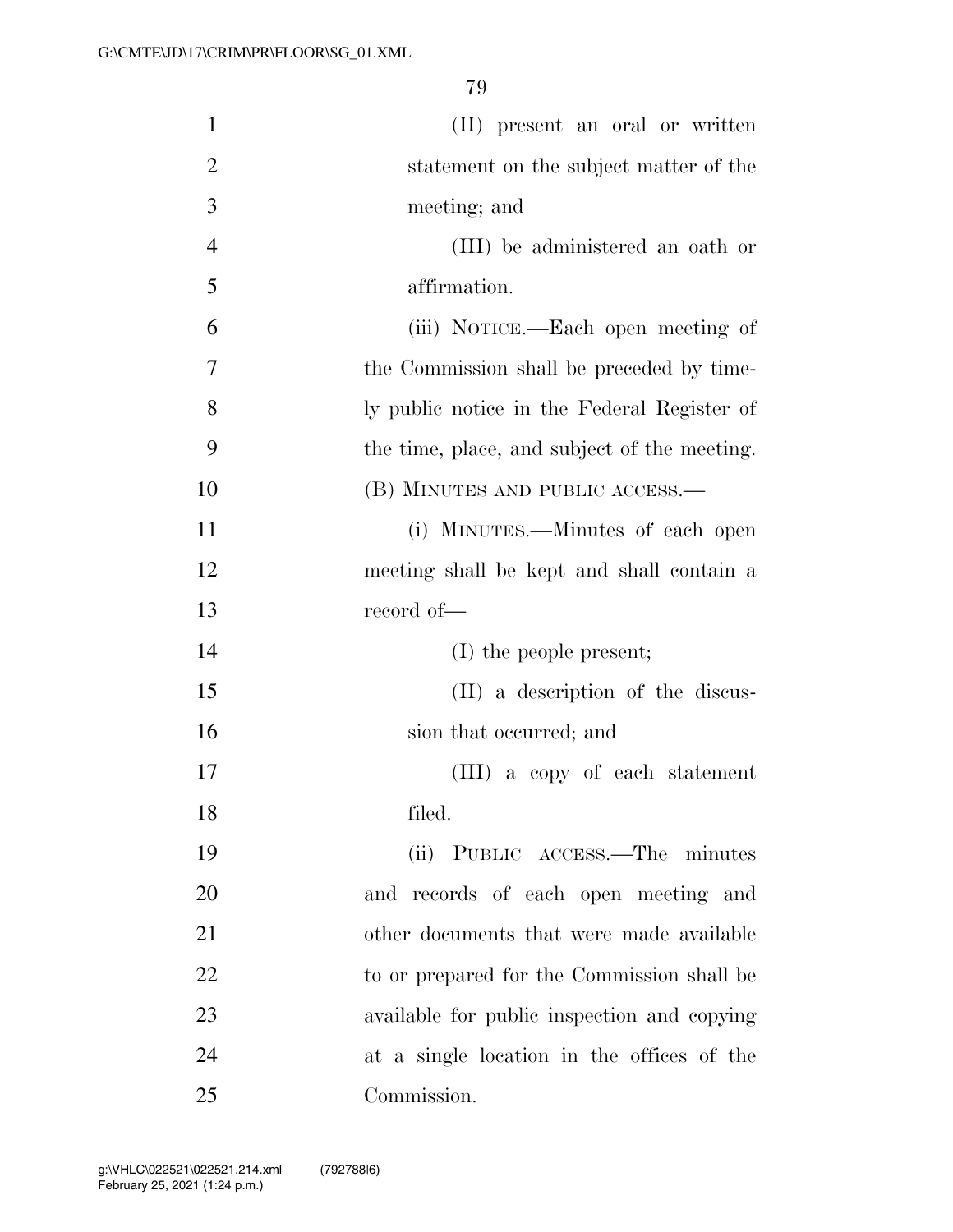(m) ARCHIVING.—Not later than the date described in section 609, all records and papers of the Commission shall be delivered to the Archivist of the United States for deposit in the National Archives.

### **SEC. 608. AUTHORIZATION OF APPROPRIATIONS.**

 (a) IN GENERAL.—There is authorized to be appro- priated for the purpose of carrying out this title \$7,000,000 for each of fiscal years 2021 through 2022.

 (b) LIMITATION.—None of the funds provided by this section may be used for international travel.

#### **SEC. 609. SUNSET.**

 The Commission shall terminate 60 days after the date on which the Commission submits the report required under section 605(c) to Congress.

# **TITLE VII—LAW ENFORCEMENT AGENCY HIRING AND EDU-CATION**

#### **SEC. 701. LAW ENFORCEMENT AGENCY HIRING.**

 Section 1701(b) of title I of the Omnibus Crime Con- trol and Safe Streets Act of 1968 (34 U.S.C. 10381(b)) is amended—

 (1) by redesignating paragraphs (22) and (23) as paragraphs (23) and (24), respectively;

 (2) in paragraph (23), as so redesignated, by 25 striking " $(21)$ " and inserting " $(22)$ "; and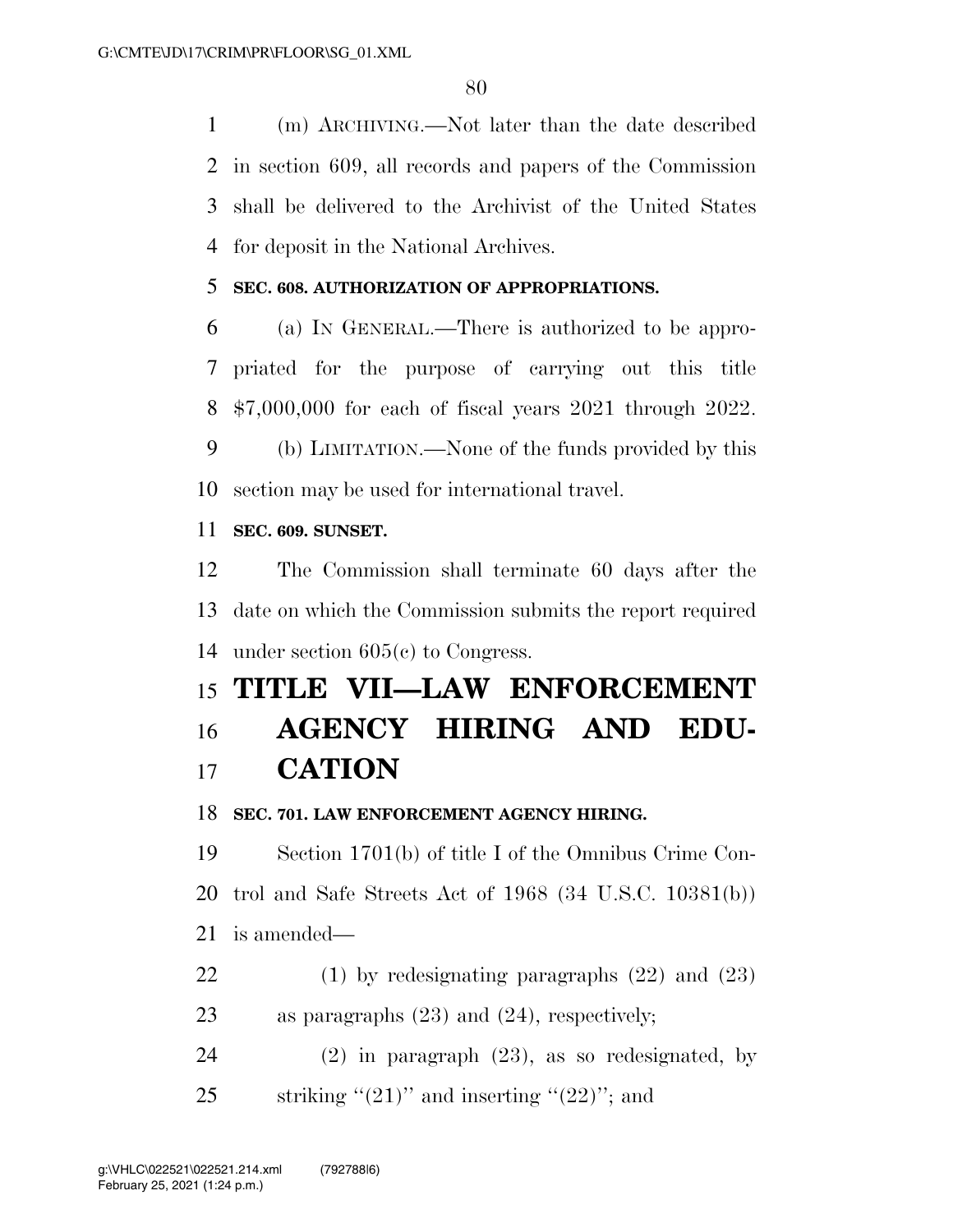(3) by inserting after paragraph (21) the fol-lowing:

 $\frac{3}{2}$  ''(22) for a law enforcement agency that has a substantially different racial and ethnic demographic makeup than the community served by the agency, to hire recruiters and enroll law enforcement officer candidates in law enforcement academies to become career law enforcement officers who have racial and ethnic demographic characteristics similar to the community;''.

## **SEC. 702. REAUTHORIZATION OF LAW ENFORCEMENT GRANT PROGRAMS.**

 (a) EDWARD BYRNE MEMORIAL JUSTICE ASSIST- ANCE GRANT PROGRAM.—Section 511 of title I of the Omnibus Crime Control and Safe Streets Act of 1968 (Public Law 90–351; 82 Stat. 197), as so redesignated by this Act, is amended by striking ''this subpart \$1,095,000,000 for each of the fiscal years 2006 through 2012'' and inserting ''this subpart, including sections 508, 509, and 510, \$800,000,000 for each of fiscal years 2021 through 2025''.

 (b) REAUTHORIZATION OF COPS ON THE BEAT 23 GRANT PROGRAM.—Section  $1001(a)(11)(A)$  of title I of the Omnibus Crime Control and Safe Streets Act of 1968  $(34 \text{ U.S.C. } 10261(a)(11)(A))$  is amended by striking "part"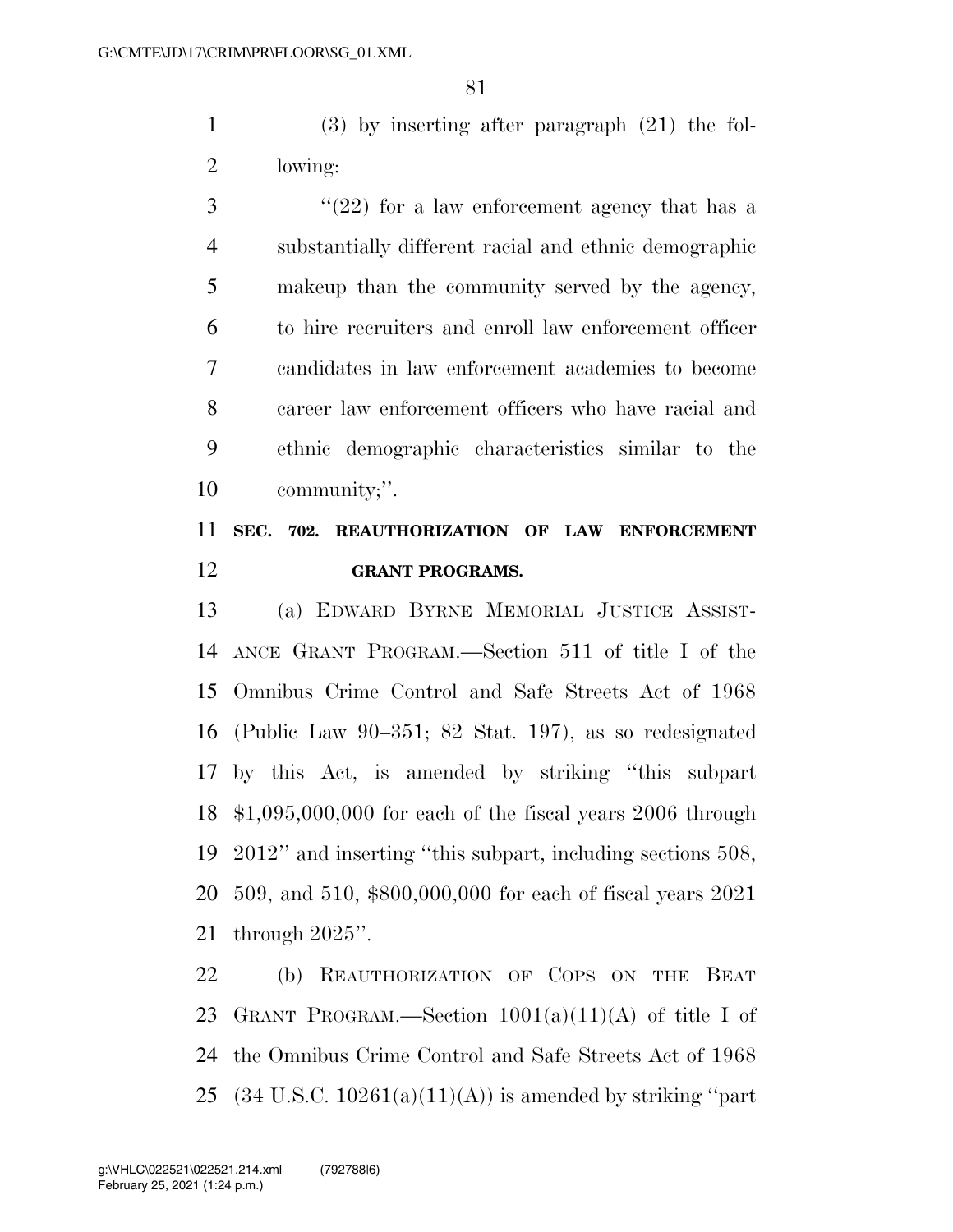Q, to remain available until expended \$1,047,119,000 for each of fiscal years 2006 through 2009'' and inserting ''part Q, including section 1701(n), to remain available until expended \$400,000,000 for each of fiscal years 2021 through 2025''.

# **TITLE VIII—BEST PRACTICES AND STUDIES**

#### **SEC. 801. BEST PRACTICES.**

 (a) IN GENERAL.—The National Criminal Justice Commission established under title VI (referred to in this title as the ''Commission'') shall—

 (1) develop recommended best practices guide- lines to ensure fair and effective policing tactics and procedures that encourage equitable justice, commu-nity trust, and law enforcement officer safety;

 (2) include the recommended best practices de- scribed in paragraph (1) in the recommendations of 18 the Commission required under section 605; and

 (3) best practices for developing standards for law enforcement officer due process.

 (b) REQUIREMENTS.—The best practices required to be developed under subsection (a) shall include—

 (1) best practices for the hiring, firing, suspen-sion, and discipline of law enforcement officers; and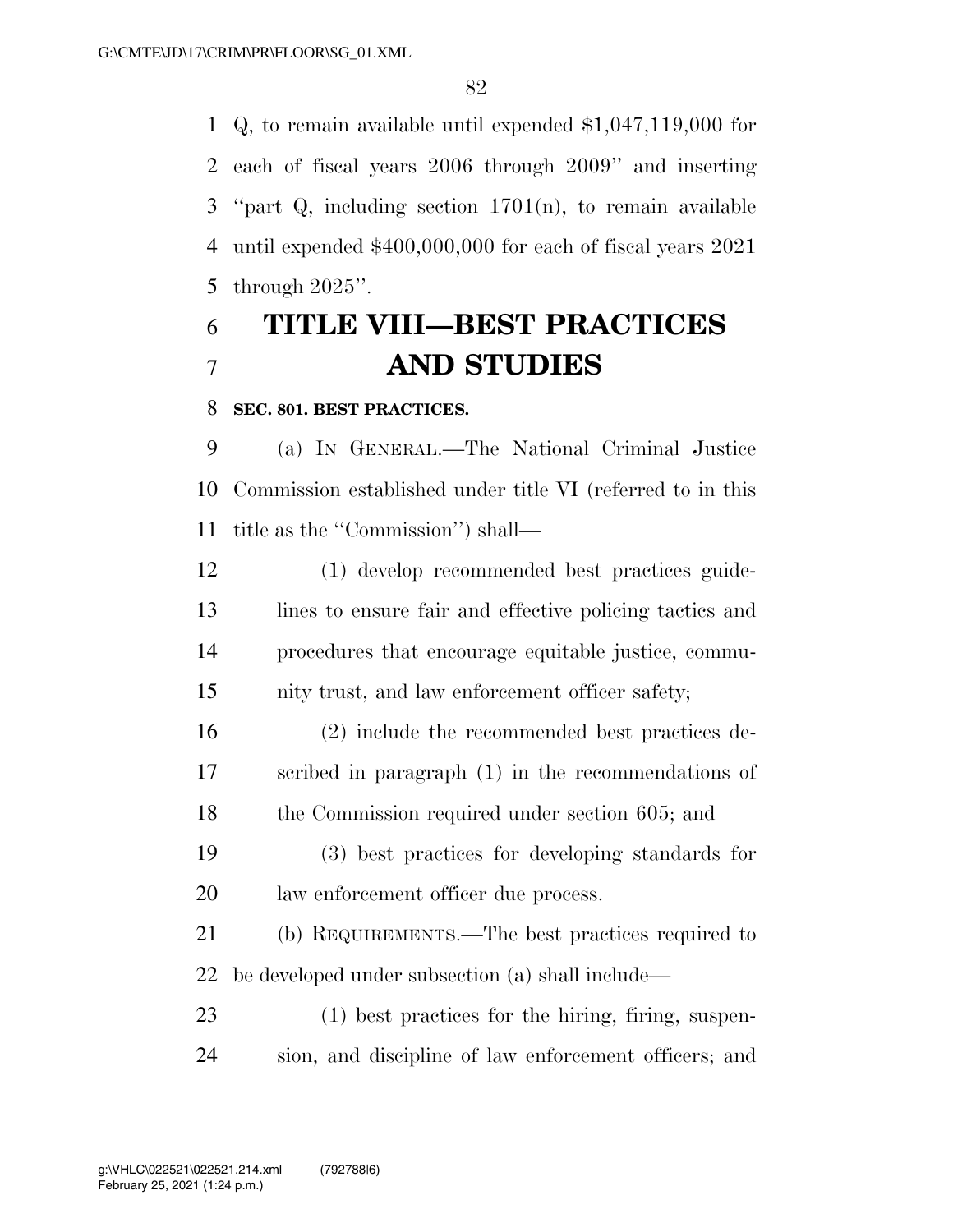(2) best practices for community transparency and optimal administration of a law enforcement agency.

#### **SEC. 802. STUDY.**

 (a) IN GENERAL.—The Commission shall conduct a study on the establishment and operation of use of force review boards by States and units of local government, wherein citizens can assist law enforcement agencies in re-viewing use of force incidents.

 (b) INCLUSION IN COMMISSION RECOMMENDA- TIONS.—The Commission shall include a report on the study conducted under subsection (a), which shall include recommendations, if any, for best practices for State and local use of force review boards, as well as best practices for developing standards for law enforcement officer due process, in the recommendations of the Commission re-quired under section 605.

#### **SEC. 803. MENTAL HEALTH STUDY.**

 (a) IN GENERAL.—The Commission shall conduct a study on law enforcement officer training, crisis interven- tion teams, co-responder programs, personnel require- ments, Federal resources, and pilot programs needed to improve nationwide law enforcement officer engagement on issues related to mental health, homelessness, and ad-diction.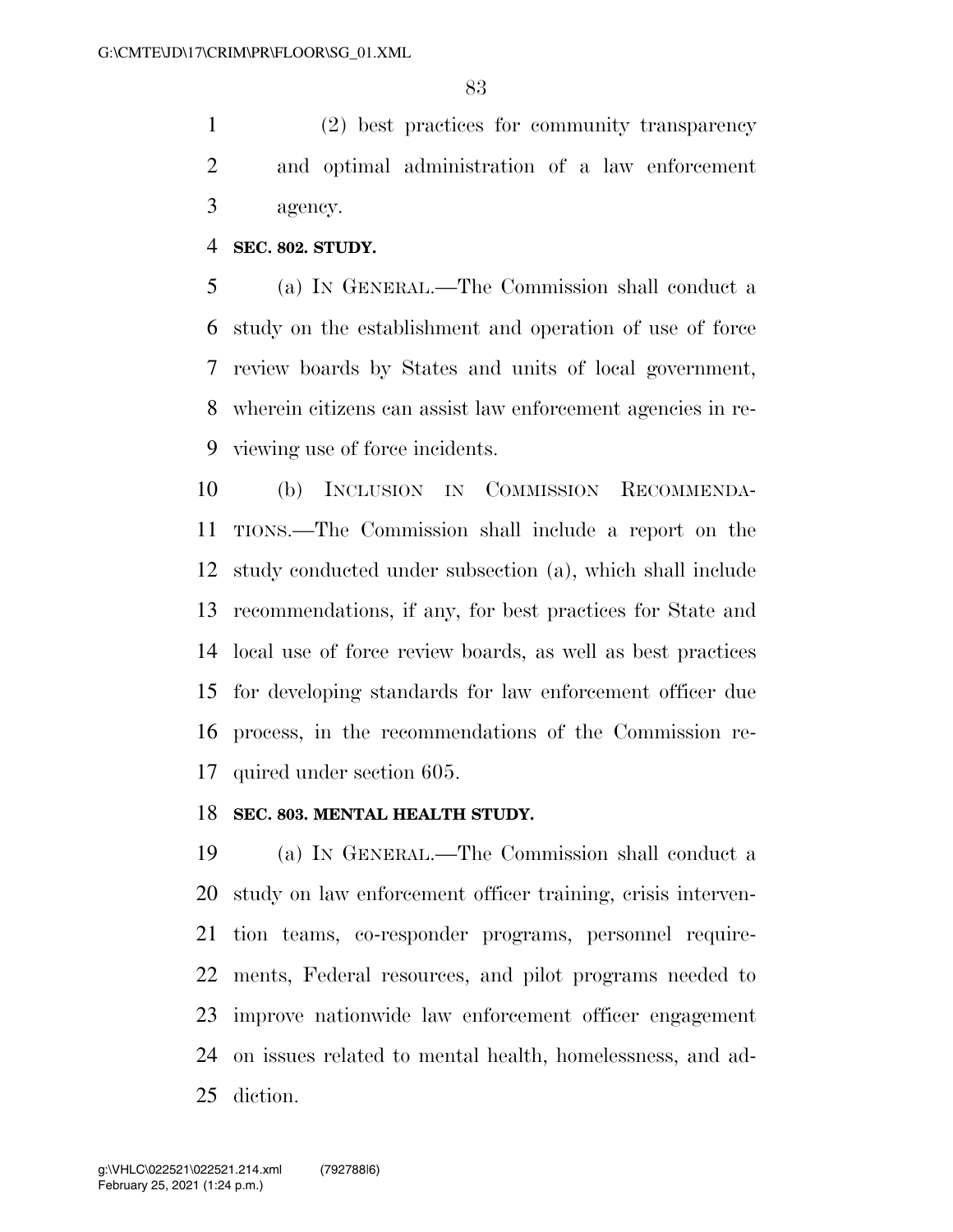| $\mathbf{1}$   | (b) INCLUSION IN COMMISSION RECOMMENDA-                    |
|----------------|------------------------------------------------------------|
| 2              | TIONS.—The Commission shall include a report on the        |
| 3              | study conducted under subsection (a), which shall include  |
| 4              | recommendations, if any, in the recommendations of the     |
| 5              | Commission required under section 605.                     |
| 6              | SEC. 804. STUDY AND PROPOSAL ON IMPROVING ACCOUNT-         |
| $\overline{7}$ | ABILITY FOR DOJ GRANTS.                                    |
| 8              | (a) DEFINITIONS.—In this section—                          |
| 9              | $(1)$ the term "covered grant" means a grant               |
| 10             | awarded under a covered grant program; and                 |
| 11             | $(2)$ the term "covered grant program" means—              |
| 12             | (A) the Edward Byrne Memorial Justice                      |
| 13             | Assistance Grant Program under subpart 1 of                |
| 14             | part E of title I of the Omnibus Crime Control             |
| 15             | and Safe Streets Act of 1968 (34 U.S.C. 10151)             |
| 16             | et seq.);                                                  |
| 17             | (B) the "Cops on the Beat" program                         |
| 18             | under part Q of title I of the Omnibus Crime               |
| 19             | Control and Safe Streets Act of 1968 (34                   |
| 20             | U.S.C. $10381$ et seq.); and                               |
| 21             | (C) any other grant program administered                   |
| 22             | by the Attorney General that provides funds to             |
| 23             | law enforcement agencies.                                  |
| 24             | (b) STUDY AND PROPOSAL.—Not later than 1 year              |
| 25             | after the date of enactment of this Act, the Attorney Gen- |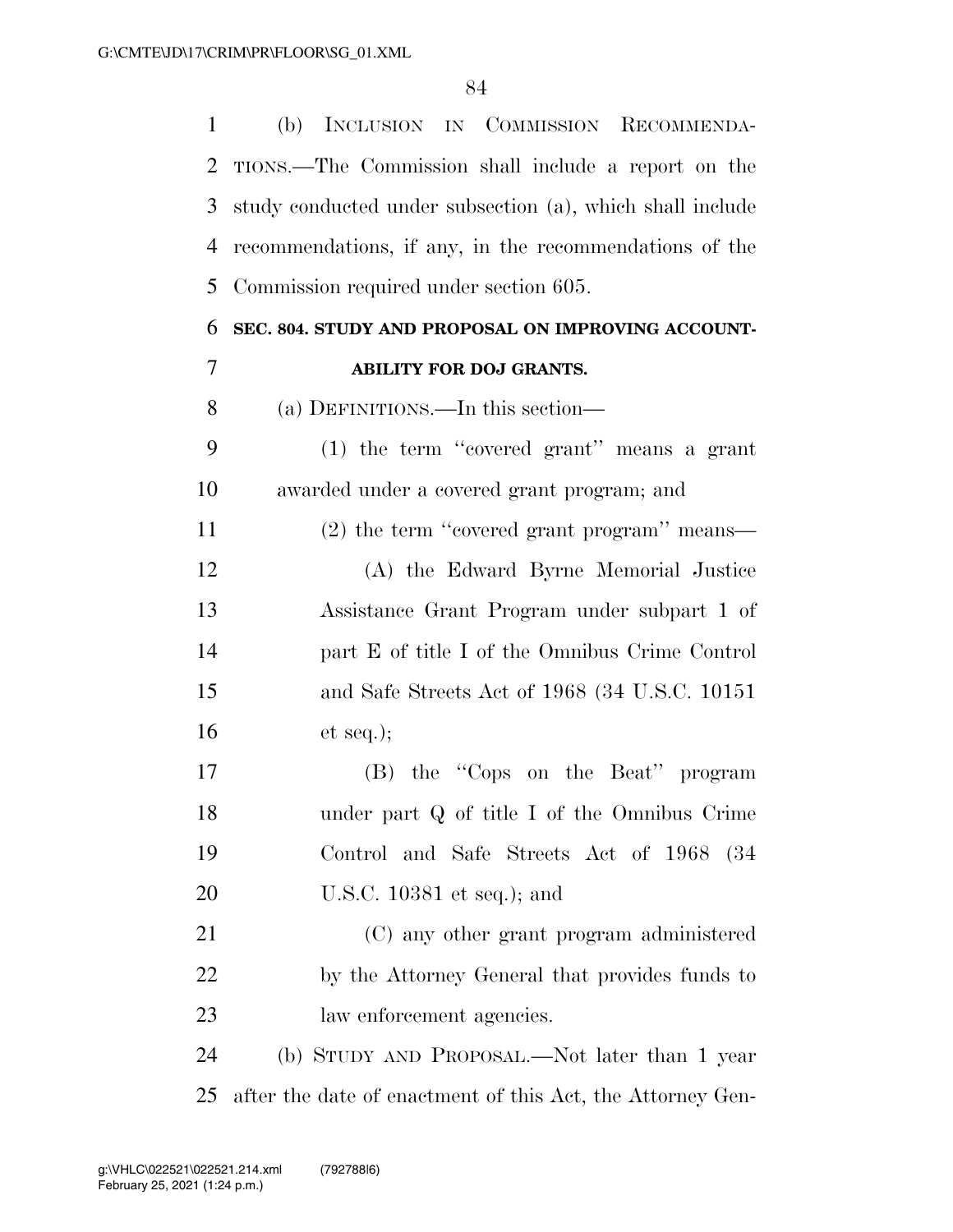eral shall study, and submit to Congress a proposal re- garding, the possible implementation of a method to im- prove accountability for law enforcement agencies that re-ceive funds from covered grant programs.

 (c) CONTENTS.—In carrying out subsection (b), the Attorney General shall develop discrete performance metrics for law enforcement agencies that apply for and receive funds from covered grant programs, the param-eters of which shall—

 (1) establish benchmarks of progress, measured on a semiannual or annual basis, as appropriate;

 (2) require annual accounting by a recipient of a covered grant of the progress made toward each benchmark described in paragraph (1); and

(3) provide that—

 (A) the failure to achieve a benchmark de- scribed in paragraph (1) shall constitute a vio-lation of the grant agreement;

 (B) if a recipient does not cure a violation by achieving the applicable benchmark not later 21 than 90 days after the date of the violation, the recipient shall return the amounts of the cov-ered grant to the Attorney General; and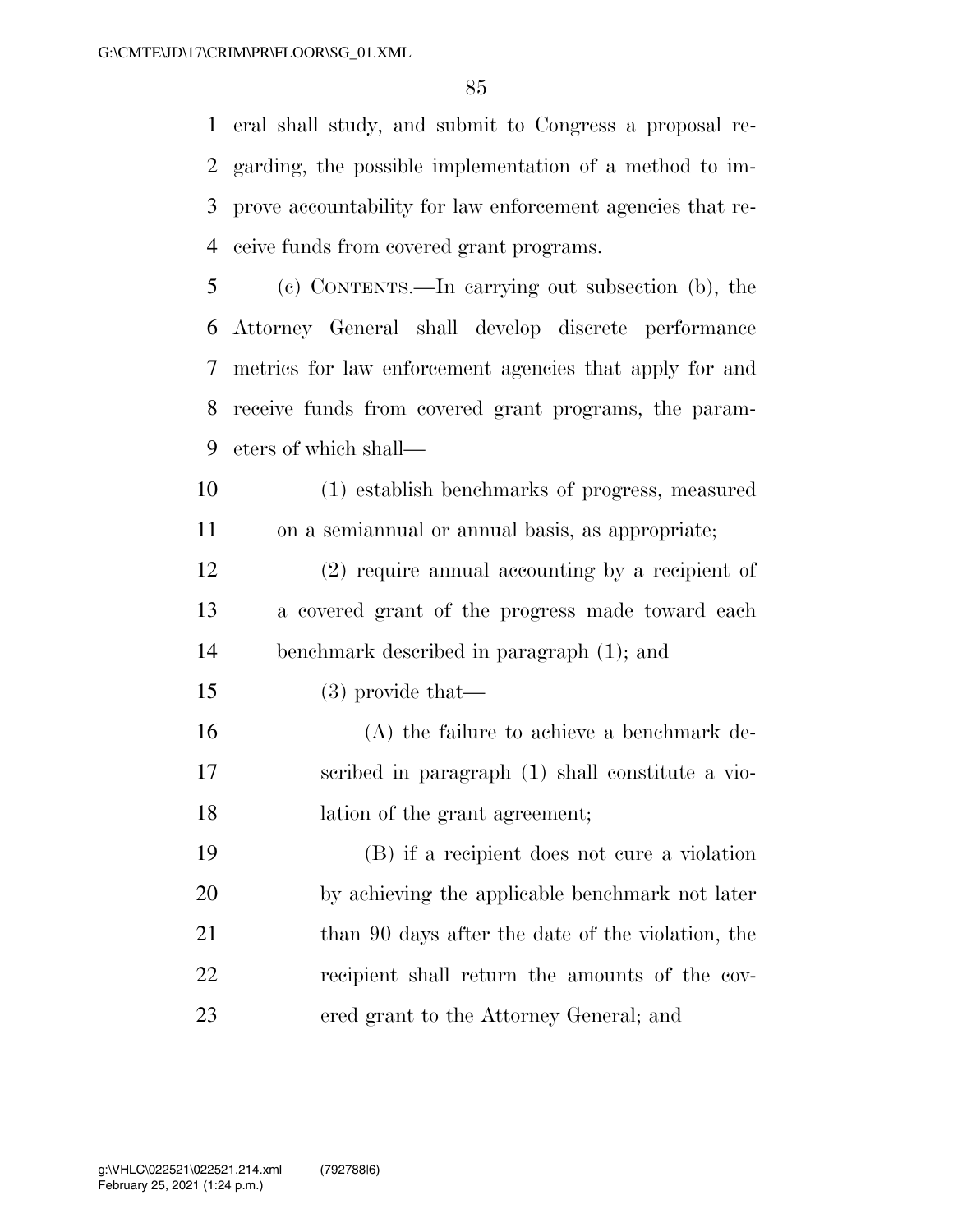| $\mathbf{1}$   | (C) a law enforcement agency that violates               |
|----------------|----------------------------------------------------------|
| $\overline{2}$ | a grant agreement may not apply for a covered            |
| 3              | grant for a period of 1 year.                            |
| $\overline{4}$ | TITLE IX—CLOSING THE<br><b>LAW</b>                       |
| 5              | <b>ENFORCEMENT</b><br><b>CONSENT</b>                     |
| 6              | <b>LOOPHOLE ACT</b>                                      |
| 7              | SEC. 901. PROHIBITION ON ENGAGING IN SEXUAL ACTS         |
| 8              | WHILE ACTING UNDER COLOR OF LAW.                         |
| 9              | (a) IN GENERAL.—Section 2243 of title 18, United         |
| 10             | States Code, is amended—                                 |
| 11             | (1) in the section heading, by adding at the end         |
| 12             | the following: "or by any person acting                  |
| 13             | under color of law";                                     |
| 14             | $(2)$ by redesignating subsections $(e)$ and $(d)$ as    |
| 15             | subsections (d) and (e), respectively;                   |
| 16             | $(3)$ by inserting after subsection (b) the fol-         |
| 17             | lowing:                                                  |
| 18             | "(c) OF AN INDIVIDUAL BY ANY PERSON ACTING               |
| 19             | <b>UNDER COLOR OF LAW.—</b>                              |
| 20             | " $(1)$ IN GENERAL.—Whoever, acting under                |
| 21             | color of law, knowingly engages in a sexual act with     |
| 22             | an individual who has been arrested by, is detained      |
| 23             | by, or is in custody of any Federal law enforcement      |
| 24             | officer, shall be fined under this title, imprisoned not |
| 25             | more than 15 years, or both.                             |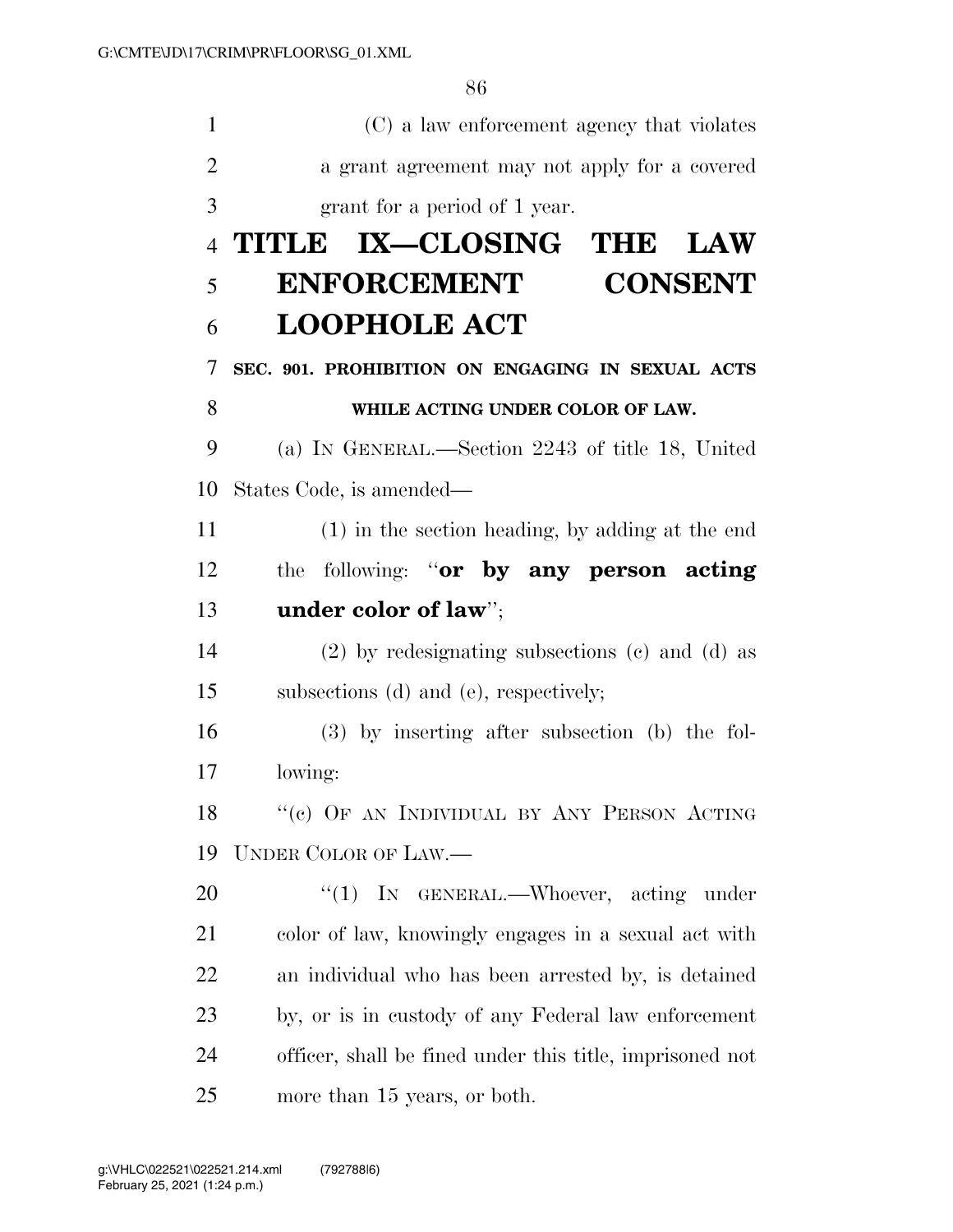| $\mathbf{1}$   | "(2) DEFINITION.—In this subsection, the term              |
|----------------|------------------------------------------------------------|
| $\overline{2}$ | 's exual act' has the meaning given the term in sec-       |
| 3              | tion $2246$ ."; and                                        |
| $\overline{4}$ | $(4)$ in subsection $(d)$ , as so redesignated, by         |
| 5              | adding at the end the following:                           |
| 6              | "(3) In a prosecution under subsection (c), it is          |
| 7              | not a defense that the other individual consented to       |
| 8              | the sexual act.".                                          |
| 9              | (b) ABUSIVE SEXUAL CONTACT.—Section $2244(a)$ of           |
| 10             | title 18, United States Code, is amended by—               |
| 11             | $(1)$ in paragraph $(4)$ , by striking "or" at the         |
| 12             | end;                                                       |
| 13             | $(2)$ by redesignating paragraph $(5)$ as para-            |
| 14             | $graph(6)$ ; and                                           |
| 15             | $(3)$ by inserting after paragraph $(4)$ the fol-          |
| 16             | lowing:                                                    |
| 17             | $\degree$ (5) subsection (c) of section 2243 of this title |
| 18             | had the sexual contact been a sexual act, shall be         |
| 19             | fined under this title, imprisoned not more than 15        |
| 20             | years, or both; or".                                       |
| 21             | (c) DEFINITION.—Section 2246 of title 18, United           |
| 22             | States Code, is amended—                                   |
| 23             | $(1)$ in paragraph $(5)$ , by striking "and" at the        |
| 24             | end;                                                       |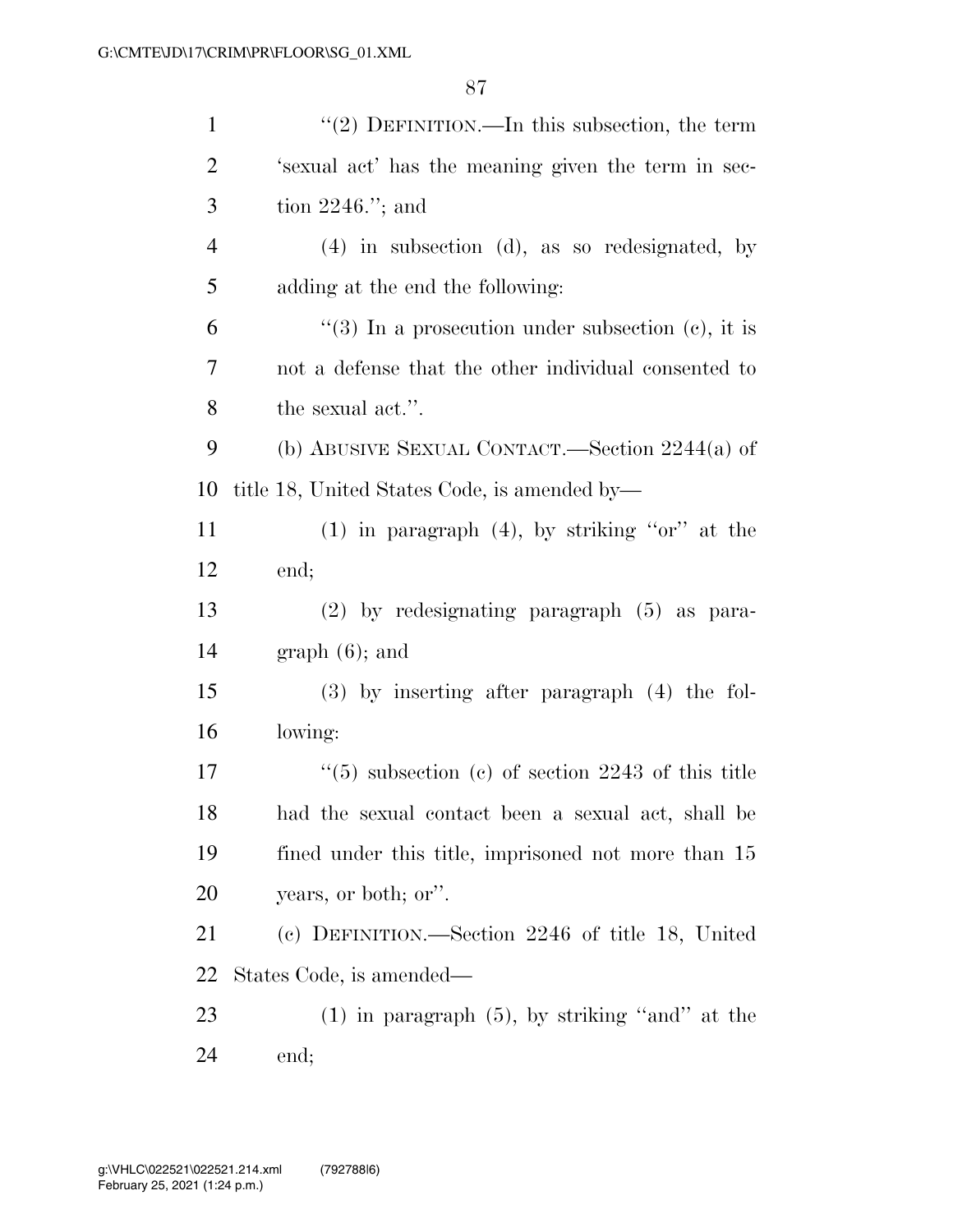| $(2)$ in paragraph $(6)$ , by striking the period at |
|------------------------------------------------------|
| the end and inserting "; and"; and                   |

- (3) by inserting after paragraph (6) the fol-lowing:
- 5  $\frac{1}{2}$  (7) the term 'Federal law enforcement officer' has the meaning given the term in section 115.''.

(d) CLERICAL AMENDMENT.—The table of sections

 for chapter 109A of title 18, United States Code, is amended by amending the item related to section 2243 to read as follows:

''2243. Sexual abuse of a minor or ward or by any person acting under color of law.''.

#### **SEC. 902. INCENTIVE FOR STATES.**

 (a) AUTHORITY TO MAKE GRANTS.—The Attorney General is authorized to make grants to States that have in effect a law that—

 (1) makes it a criminal offense for any person acting under color of law of the State to engage in a sexual act (as defined in section 2246 of title 18, United States Code) with an individual who has been arrested by, is detained by, or is in custody of any law enforcement officer; and

 (2) prohibits a person charged with an offense described in paragraph (1) from asserting the con-sent of the other individual as a defense.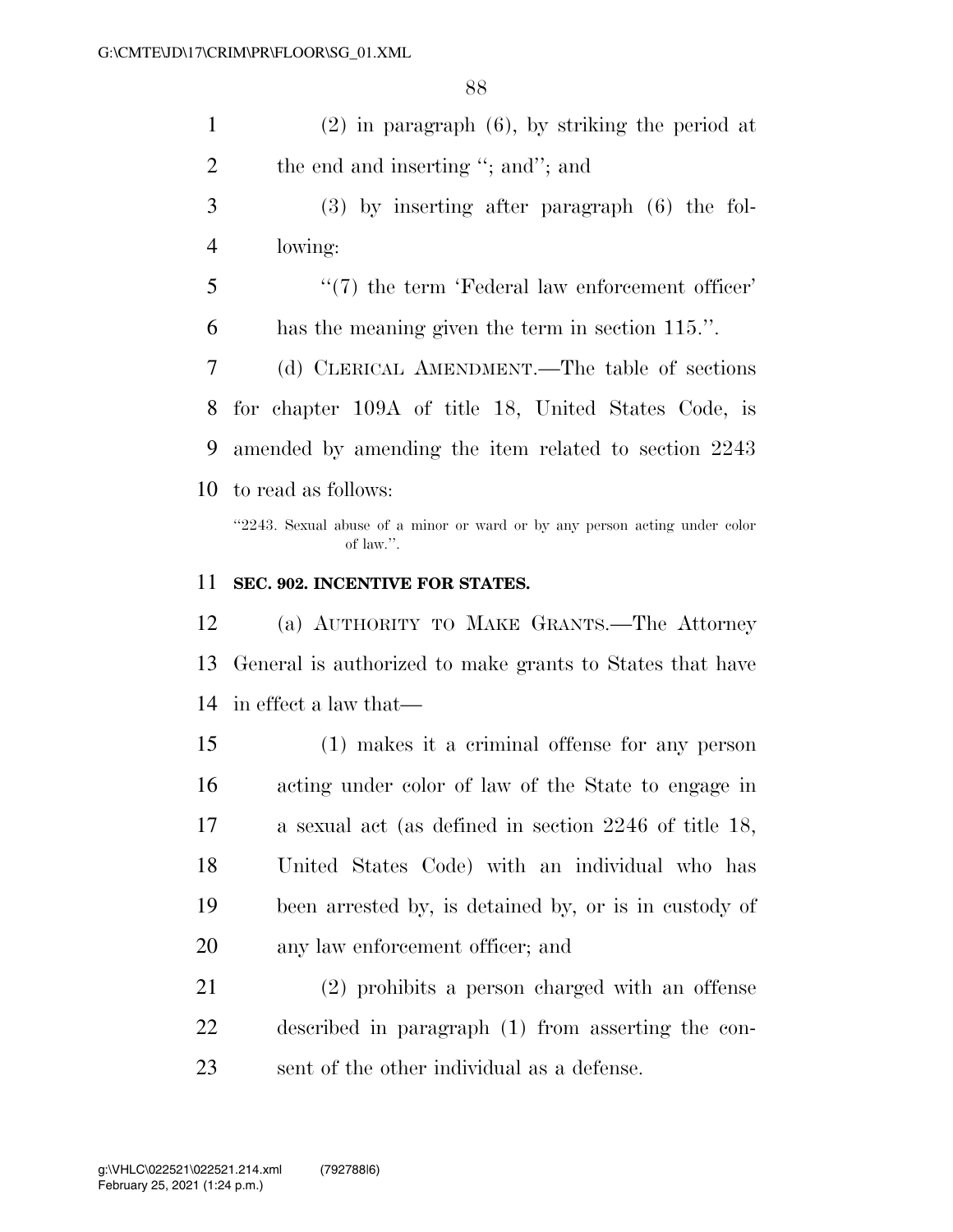(b) REPORTING REQUIREMENT.—A State that re- ceives a grant under this section shall submit to the Attor-ney General, on an annual basis, information on—

- (1) the number of reports made to law enforce- ment agencies in that State regarding persons en- gaging in a sexual act (as defined in section 2246 of title 18, United States Code) while acting under color of law during the previous year; and
- (2) the disposition of each case in which sexual misconduct by a person acting under color of law was reported during the previous year.
- (c) APPLICATION.—A State seeking a grant under this section shall submit an application to the Attorney General at such time, in such manner, and containing such information as the Attorney General may reasonably require, including information about the law described in subsection (a).
- (d) GRANT AMOUNT.—The amount of a grant to a State under this section shall be in an amount that is not greater than 10 percent of the average of the total amount of funding of the 3 most recent awards that the State re-ceived under the following grant programs:
- (1) Part T of title I of the Omnibus Crime Con-trol and Safe Streets Act of 1968 (34 U.S.C. 10441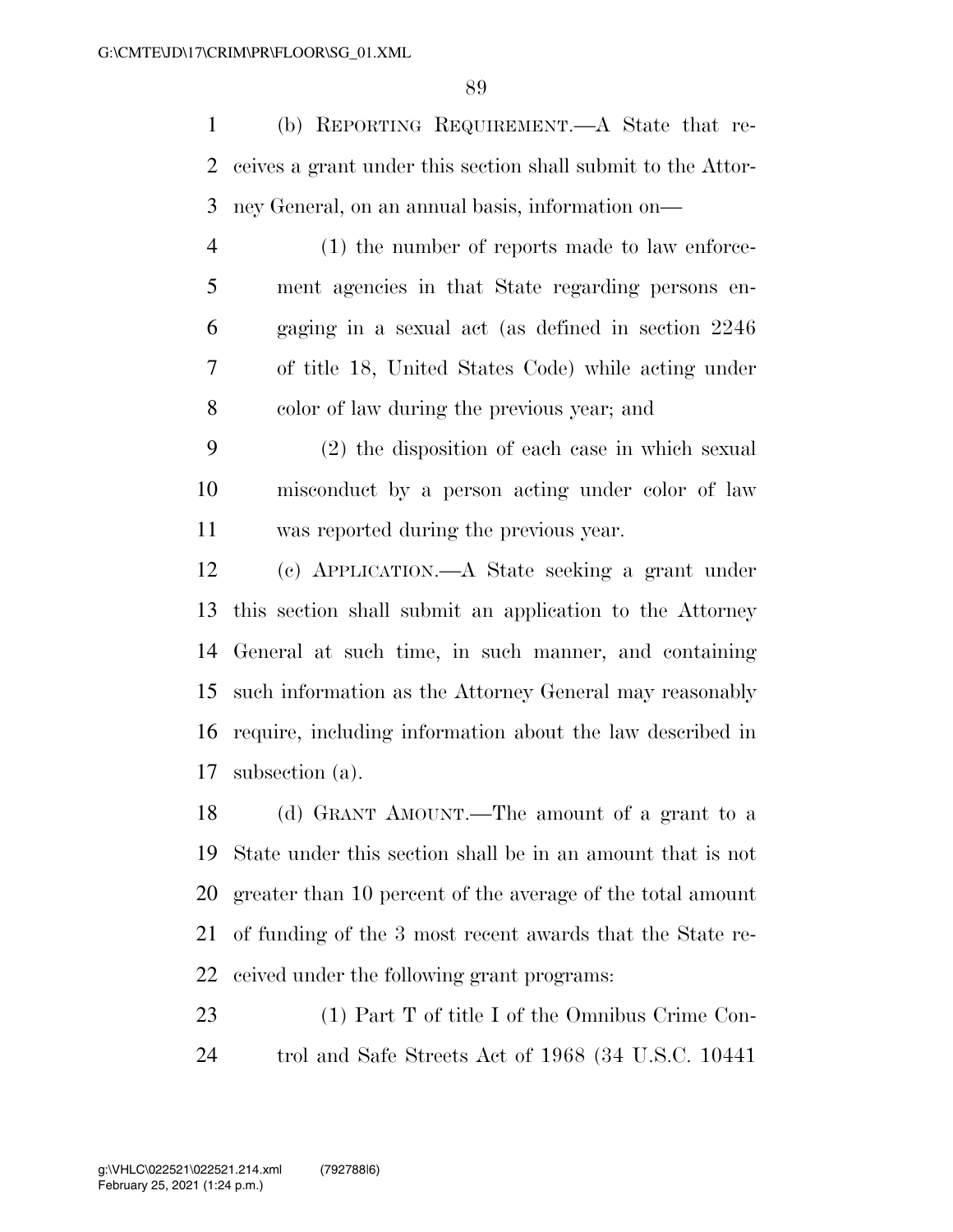| $\mathbf{1}$   | et seq.) (commonly referred to as the "STOP Vio-     |
|----------------|------------------------------------------------------|
| $\overline{2}$ | lence Against Women Formula Grant Program").         |
| 3              | $(2)$ Section 41601 of the Violence Against          |
| $\overline{4}$ | Women Act of 1994 (34 U.S.C. 12511) (commonly        |
| 5              | referred to as the "Sexual Assault Services Pro-     |
| 6              | $gram$ ").                                           |
| 7              | (e) GRANT TERM.—                                     |
| 8              | (1) IN GENERAL.—The Attorney General shall           |
| 9              | provide an increase in the amount provided to a      |
| 10             | State under the grant programs described in sub-     |
| 11             | section (d) for a 2-year period.                     |
| 12             | $(2)$ RENEWAL.—A State that receives a grant         |
| 13             | under this section may submit an application for a   |
| 14             | renewal of such grant at such time, in such manner,  |
| 15             | and containing such information as the Attorney      |
| 16             | General may reasonably require.                      |
| 17             | $(3)$ LIMIT.—A State may not receive a grant         |
| 18             | under this section for more than 4 years.            |
| 19             | (f) USES OF FUNDS.—A State that receives a grant     |
| 20             | under this section shall use—                        |
| 21             | $(1)$ 25 percent of such funds for any of the per-   |
| 22             | missible uses of funds under the grant program de-   |
| 23             | scribed in paragraph $(1)$ of subsection $(d)$ ; and |
|                |                                                      |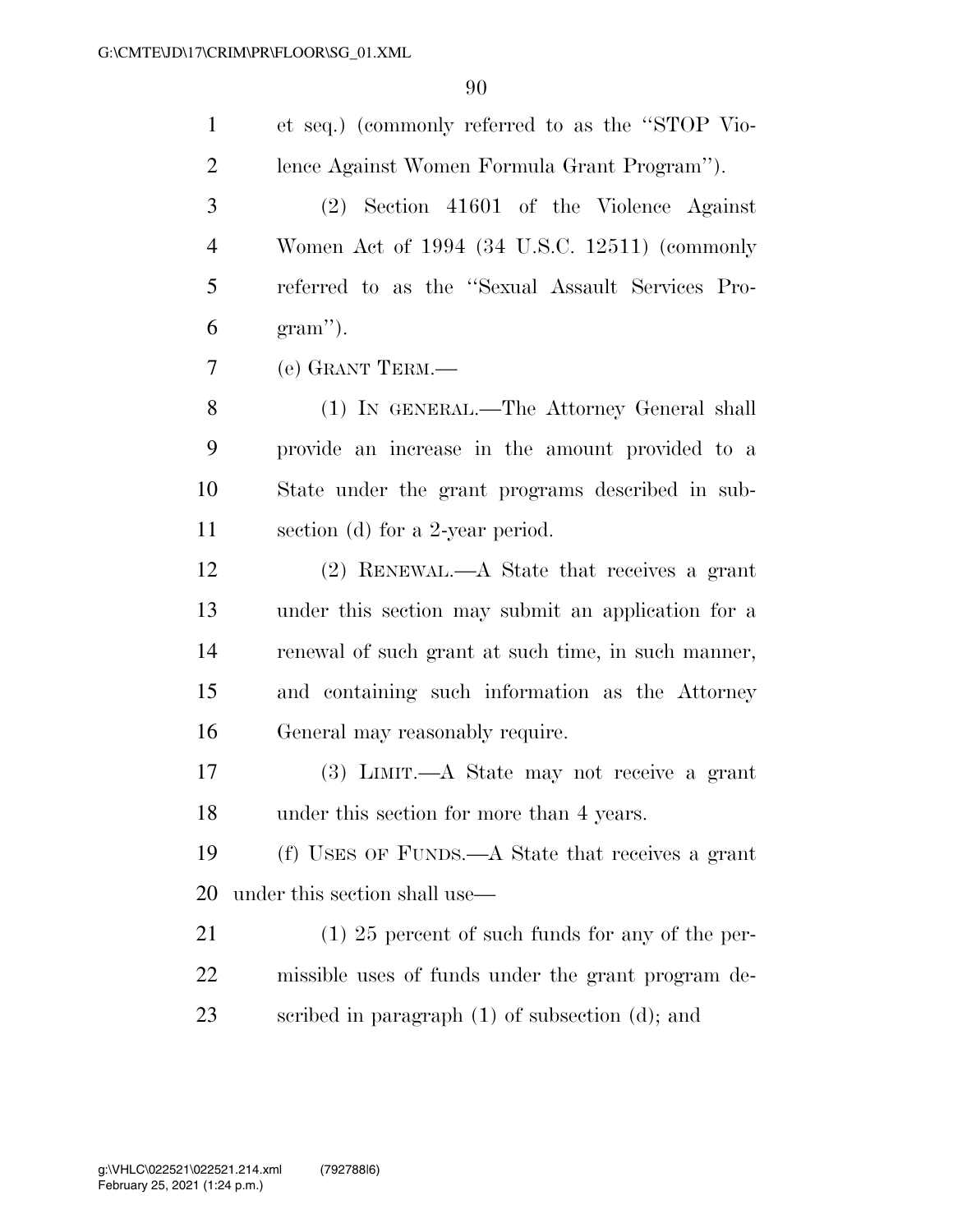(2) 75 percent of such funds for any of the per- missible uses of funds under the grant program de-scribed in paragraph (2) of subsection (d).

 (g) AUTHORIZATION OF APPROPRIATIONS.—There is authorized to be appropriated for the purpose of making grants under this section \$5,000,000 for each of fiscal years 2021 through 2025.

 (h) DEFINITION.—For purposes of this section, the term ''State'' means each of the several States and the District of Columbia, Indian Tribes, and the Common- wealth of Puerto Rico, Guam, American Samoa, the Vir-gin Islands, and the Northern Mariana Islands.

### **SEC. 903. REPORTS TO CONGRESS.**

 (a) REPORT BY ATTORNEY GENERAL.—Not later than 1 year after the date of enactment of this Act, and each year thereafter, the Attorney General shall submit to Congress a report containing—

 (1) the information required to be reported to the Attorney General under section 902(b); and

(2) information on—

 (A) the number of reports made, during the previous year, to Federal law enforcement agencies regarding persons engaging in a sexual act (as defined in section 2246 of title 18,